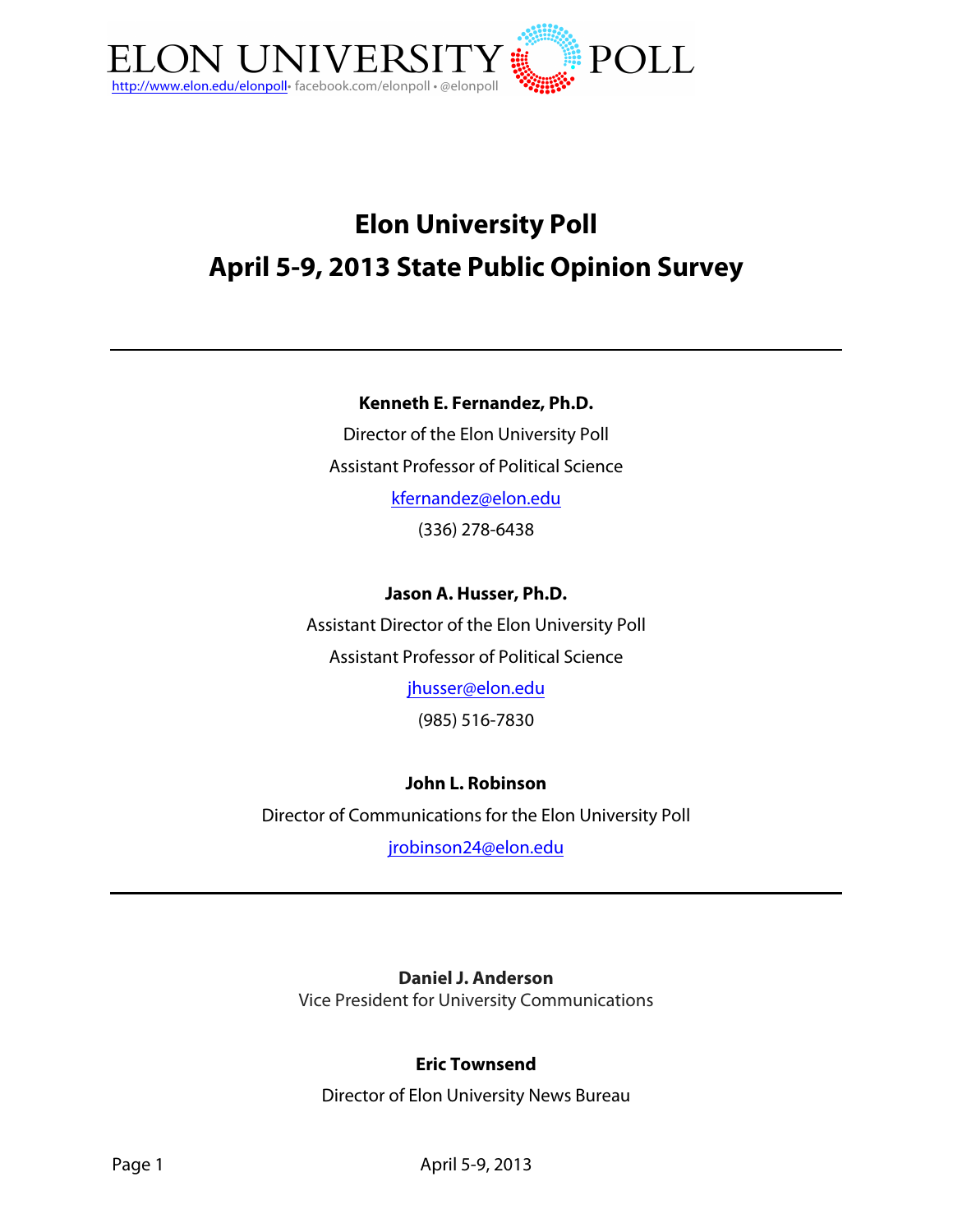

## **Table of Contents**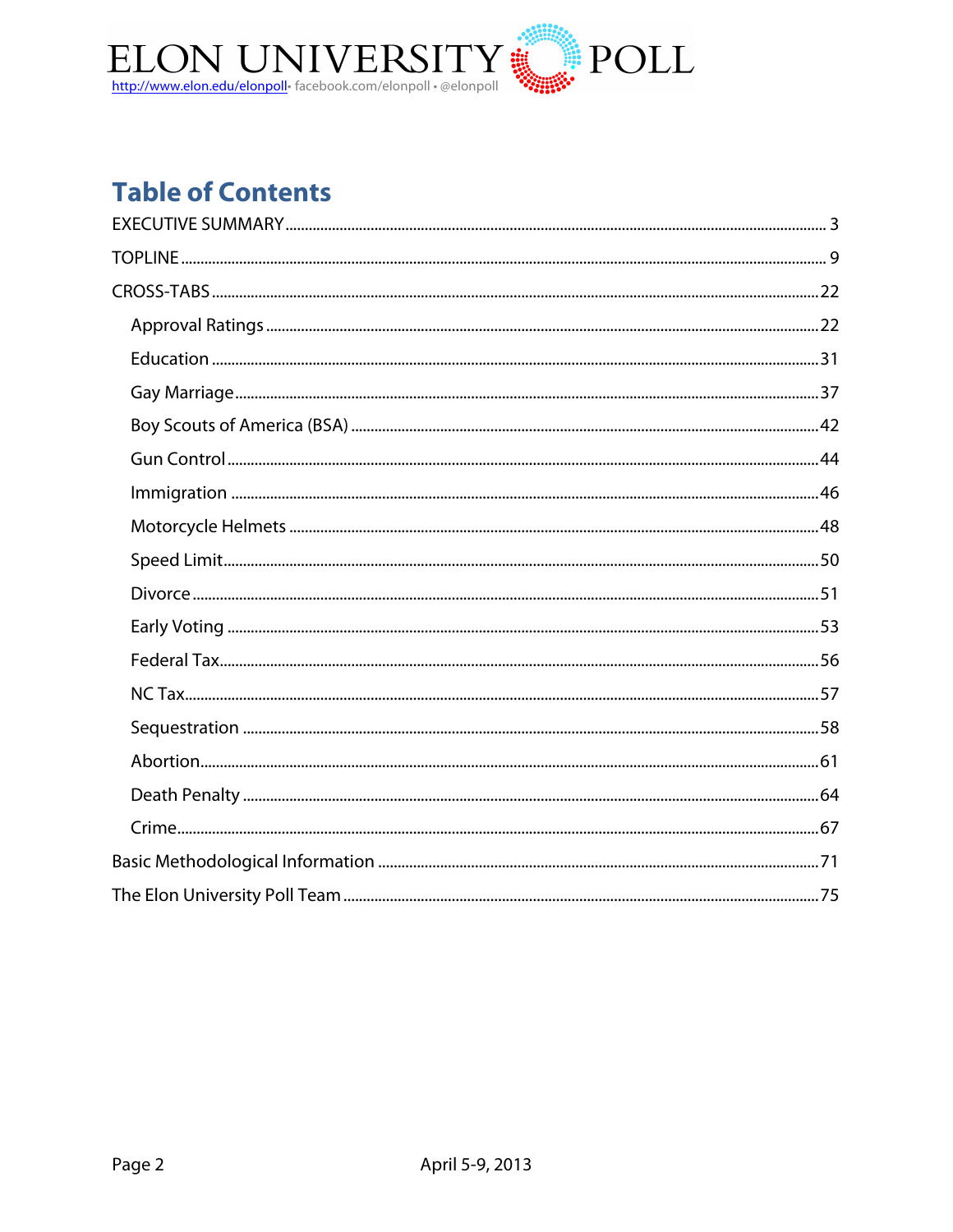

## **EXECUTIVE SUMMARY**

The Elon University Poll conducted a landline and cell phone survey between April 5th and April 9th. The survey consisted of a random sample of 770 residents of North Carolina. The survey asked respondents about their opinions on a range of issues appearing before the North Carolina General Assembly. Topics included teacher tenure and salaries, early voting, divorce, motorcycle helmets, interstate speed limits, school performance and the death penalty. In addition, respondents were asked about several broad issues which are currently on the national agenda, including gun control, gay marriage, and abortion.

#### **North Carolina State Legislative Proposals**

#### *Early Voting*

One of the more controversial proposals on the General Assembly's agenda is the proposal to reduce early voting from two and a half weeks to one and a half weeks. North Carolina has had early voting since 2000 and in 2008 and 2012 more people voted during the early voting period than on election day. Fifty-nine percent of respondents opposed this reduction in the time allowed for early voting. Opposition to reducing early voting was mostly bipartisan. A majority of Republicans (50 percent) and Independents (58 percent) said they were against this change, with the greatest amount of opposition coming from Democrats (72 percent). Seventy-five percent of African Americans opposed early voting restrictions.

#### *Speed Limit*

Several proposals on the legislative agenda have much wider appeal. Increasing the speed limit from 70 to 75 miles per hour on certain interstates in North Carolina has the strongest support of all the policy proposals presented to respondents. Fifty-eight percent said they support the increase. Speed limit attitudes have a clear generational gap. Seventy percent of 18-30 year olds support the increased speed limits compared to only 35 percent of people 65 and older.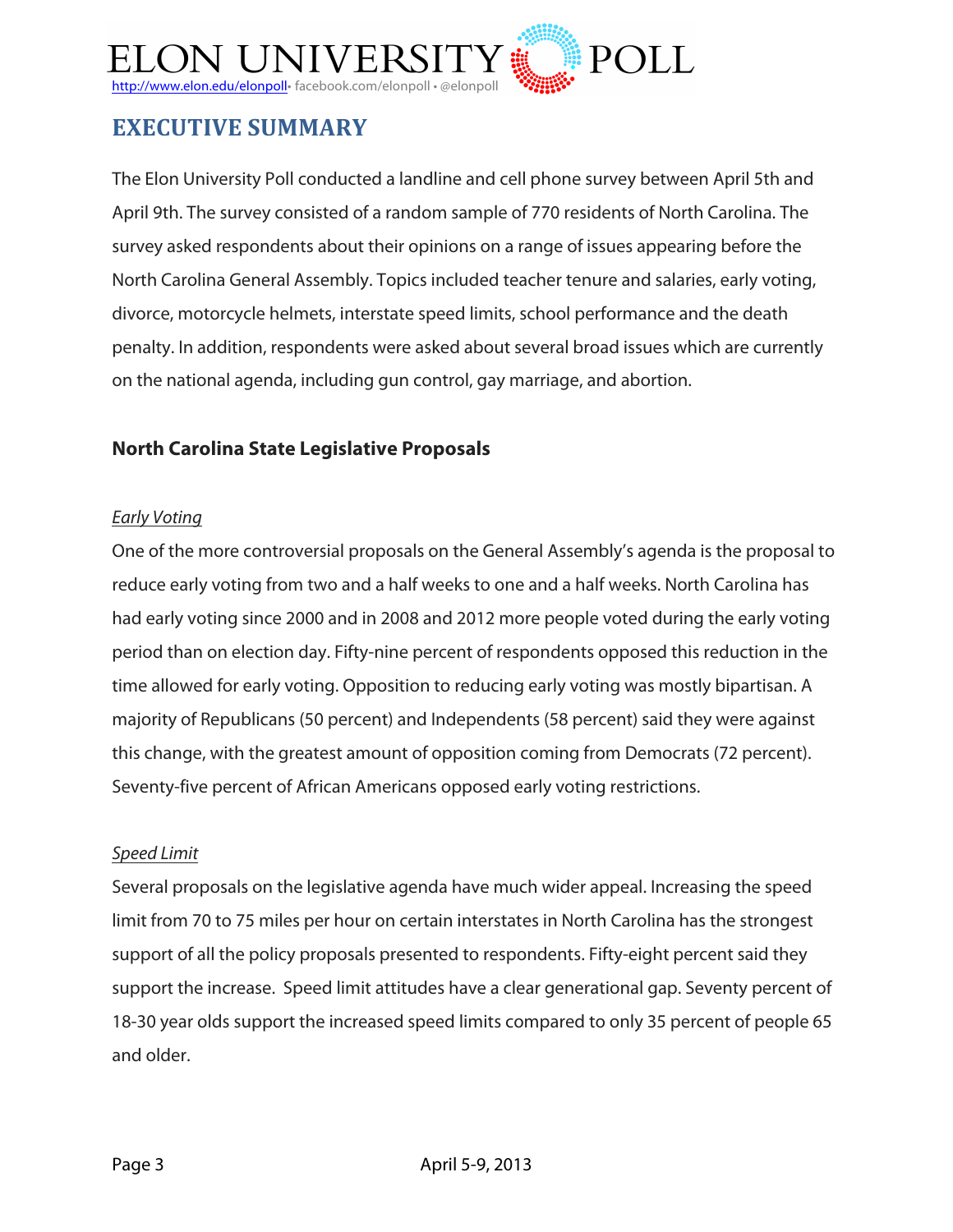

#### *Motorcycle Helmet Law*

The least popular legislative item presented to survey participants was the proposal to change state law to allow motorcyclists to ride without a helmet. Seventy-four percent of those surveyed opposed such a change. Even respondents who said they ride a motorcycle opposed the proposal in large numbers (68 percent).

#### *Waiting Period for Divorce*

The state legislative proposal to extend the waiting period for a divorce from one year to two years was also met with skepticism. Almost 69 percent of those sampled said they were against this change. Women and older respondents tended to be even more strongly opposed to this policy proposal.

#### *Teacher Tenure, Salaries and School Performance*

The North Carolina Senate is deliberating on a bill that would end tenure as it is currently applied to public school teachers K-12). When asked, most respondents in the survey said they were opposed to giving teachers tenure after a four-year trial period. A majority of respondents who identified as Democrats (58 percent) supported tenure for teachers, but Independents (64 percent) and Republicans (66 percent) generally opposed tenure. This may not be good news for teachers, but educators in North Carolina can take some solace in knowing that residents have a good idea as to how much teacher salaries are and believe teachers are not paid enough. Respondents were first asked if they felt public school teachers were paid too much, too little or about right. Seventy-four percent said teachers were paid too little. Respondents were then asked to guess what the starting annual salary of a public (K-12) school teacher is in North Carolina. Most respondents gave an estimate near the state average of approximately \$30,800. This suggests that respondents are aware of what a public school teacher actually makes and believe such compensation is inadequate. Even those who wildly overestimated teacher pay thought teachers in North Carolina were paid too little. Respondents were also asked to evaluate their local public schools by giving them a letter grade (A through F). Over 50% gave their community schools a letter grade of B or betterand approximately 5% gave their local schools a failing grade of F.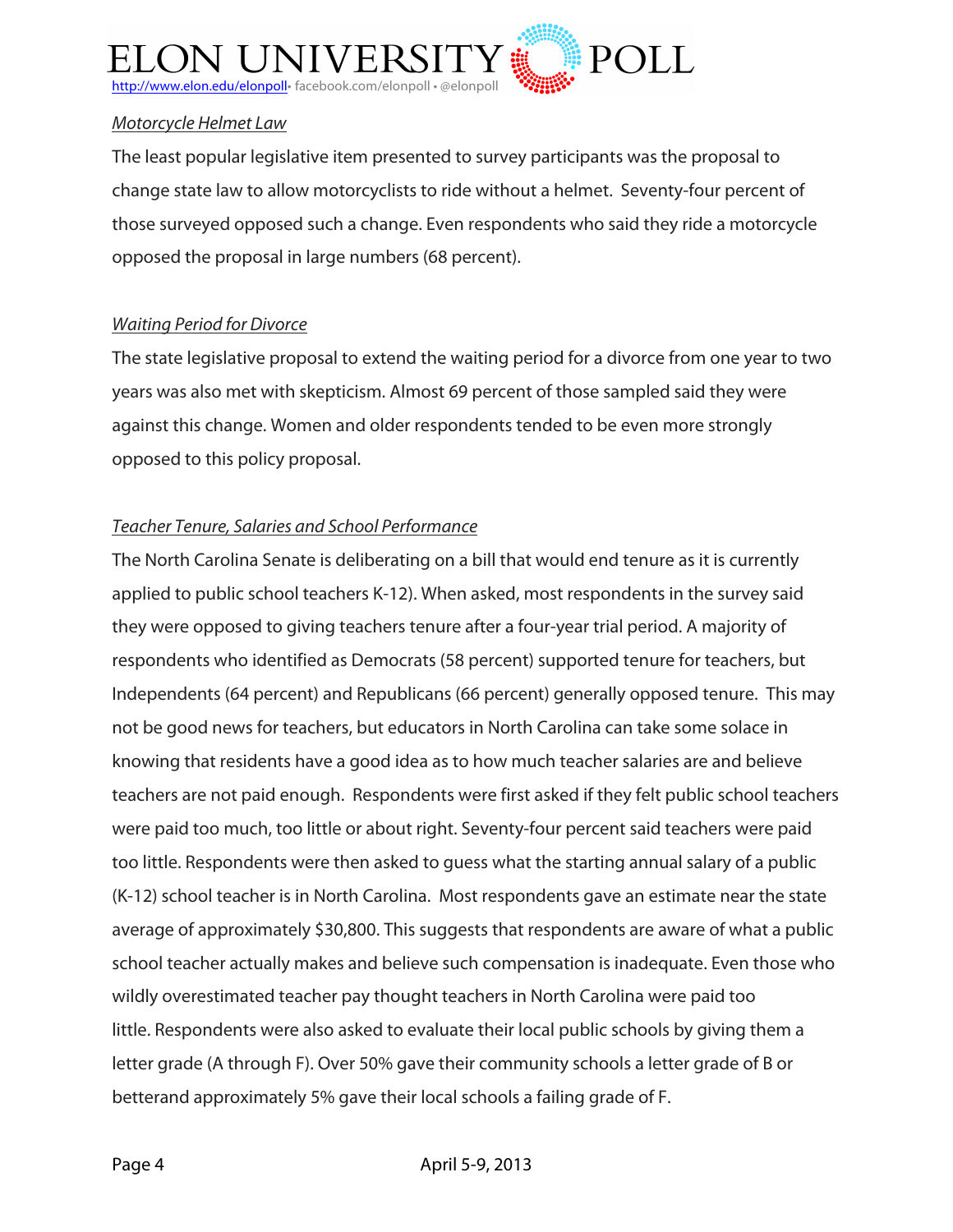

#### *Death Penalty*

The North Carolina Senate voted to repeal the Racial Justice Act on April 3, 2013. The Racial Justice Act became law in 2009 and allows defendants sentenced to death to appeal their sentence and have it commuted to life without parole if they are able to prove race was factor in the sentencing process. The current survey did not ask respondents about their attitudes toward the Racial Justice Act and proposal to repeal the act. Instead, respondents were first asked if they supported the death penalty for people who commit murder and then they were asked if they believed the death penalty was applied fairly or unfairly in the country (not the state). Over 60 percent of those surveyed said they are in favor of the death penalty and over 48 percent said it was applied fairly in the country. Opinions on the death penalty are closely associated with race and partisan ties. Democrats are somewhat divided, but selfidentified Democrats are less supportive of the death penalty (44 percent), while 86 percent of Republicans and 62 percent of independents favor the death penalty. Sixty-nine percent of whites support the death penalty, compared to 41 percent of African Americans. Over half of Democrats believe the death penalty is unfairly applied in the country, but over half of independents (54 percent) and 63 percent of Republicans believe it is applied fairly in the country. Fifty-nine percent of African Americans feel the death penalty is applied unfairly, compared to only 33 percent of whites who feel the same way. Those who perceived crime as increasing in their local area were 15 points more supportive of the death penalty than those who thought local crime was decreasing.

#### **State and National Issues: Gun Control, Gay Marriage, and Abortion**

In addition to asking North Carolinians about proposals being debated in the state legislature, we asked about more general topics of state and national interest. These include gun control, gay marriage, abortion, immigration, taxes and spending cuts.

#### *Gun Control*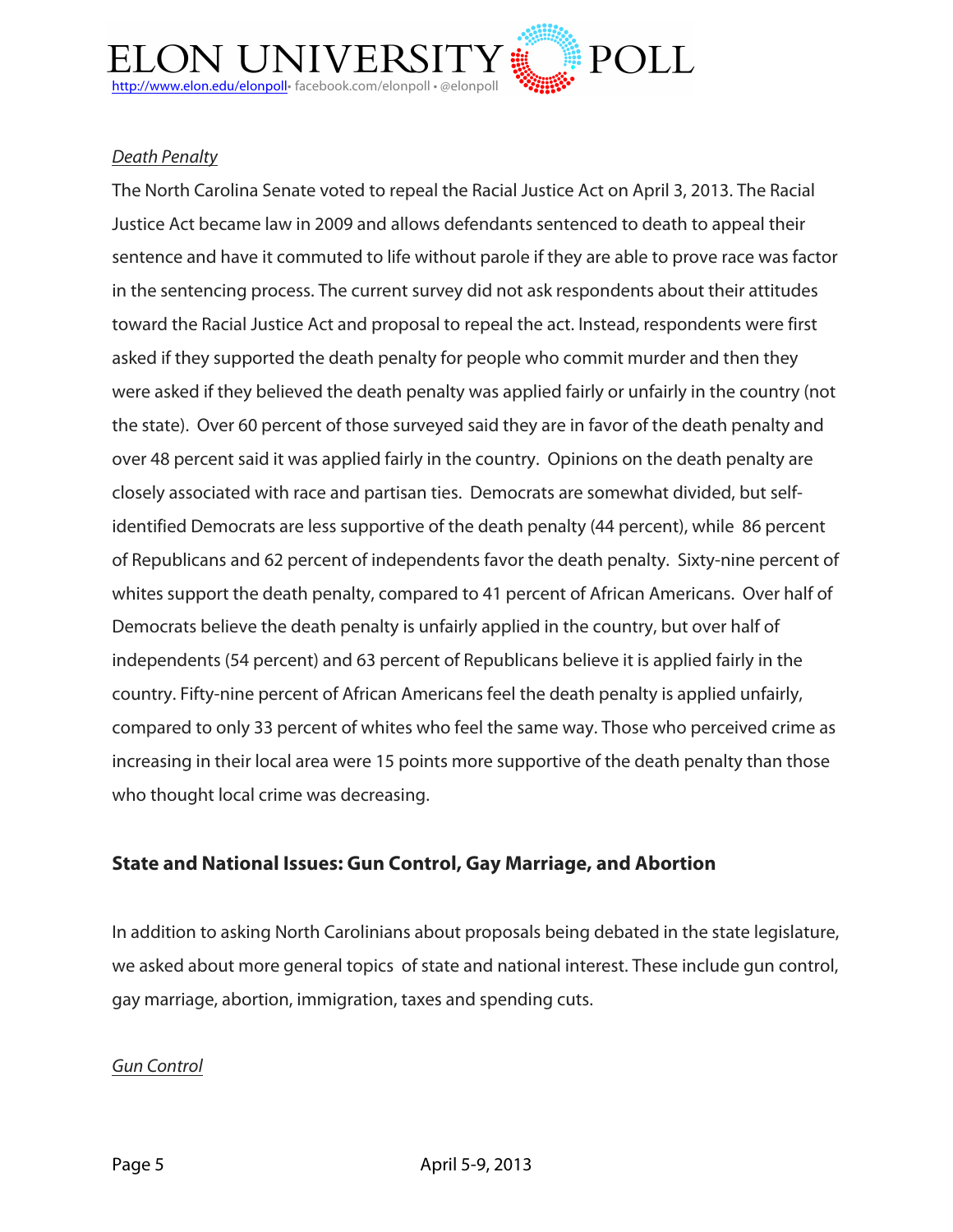

In a February survey the Elon University Poll found wide support for gun control policies such as background checks and waiting periods. In this survey respondents were asked about their general feelings toward restrictions on handguns. Those sampled were asked if they agreed or disagreed with the following statement: "There should be more legal restrictions on handguns in our society." Almost 57 percent said they agreed with the statement and 40 percent disagreed. Eighty percent of Democrats agreed that there should be more restrictions on handguns, compared to 53 percent of Independents and 37 percent of Republicans.

#### *Gay Marriage*

Overall respondents were divided on the issue of gay marriage with 46 percent of those surveyed saying they oppose gay marriage, 43 percent saying they support it, and almost 11 percent saying they didn't know or had no opinion. Only 21 percent of Republicans support same-sex marriage, while almost half (49 percent) of Independents and 57 percent of Democrats support gay marriage. Women and younger individuals tended to be more supportive of gay marriage, but African Americans were less supportive (with 53 percent opposing same-sex marriage). A follow-up question was asked to each respondent as to whether they had always supported or opposed gay marriage or had changed their mind. Thirteen percent of respondents stated they had changed their minds. Of those 13 percent almost all had changed their mind in favor of gay marriage. Respondents were also asked if they had a close friend or relative who is gay or lesbian. Only 30 percent of those without a gay or lesbian friend or relative supported gay marriage compared to 49 percent support among those with a gay or lesbian friend or relative. Respondents were also asked about whether the Boy Scouts of America should continue its ban on openly gay members or end its ban. Although a plurality of those surveyed opposed gay marriage, most respondents felt the Boy Scouts of America should end its ban on gay members (49%).

#### *Abortion*

Respondents were asked if they thought North Carolina should make access to an abortion more difficult or less difficult. Forty-two percent said the state should make access more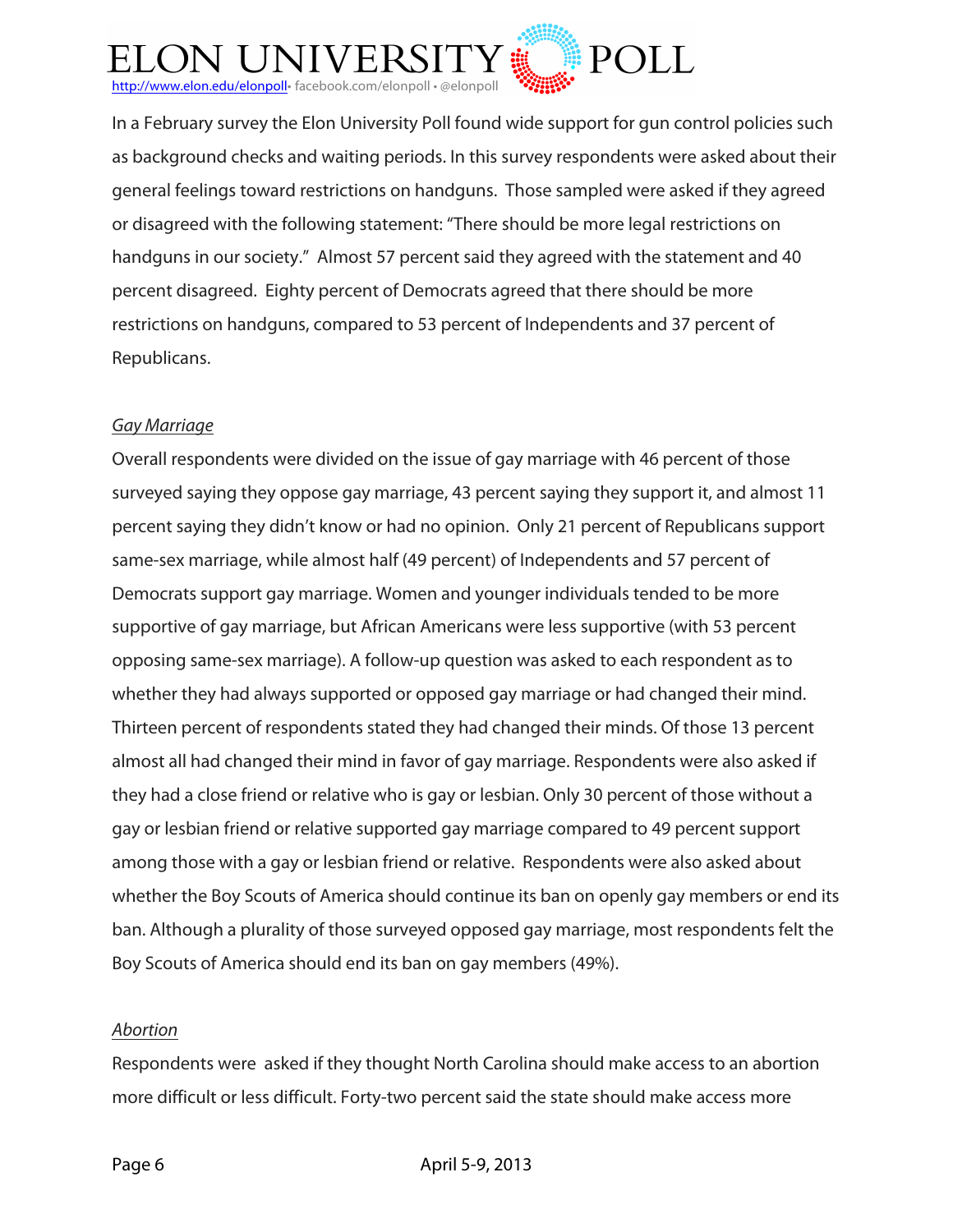

difficult, 38 percent believed access should be less difficult. Over half of Democrats (52 percent) think access should be made less difficult, compared to 36 percent of Independents and 19 percent of Republicans. Women were divided, with 39 percent saying access to abortion should be more difficult and 41 percent saying less difficult. Seventy-three percent of white born-again Christians who go to church regularly supported more restrictions on abortions.

#### *Immigration*

In February the Elon University Poll found that a majority (51 percent) of North Carolina Residents considered immigrants a benefit to the state. In contrast, 38percent of respondents felt immigrants were a burden. This recent survey found attitudes toward immigrants improved slightly with 53 percent of those surveyed saying immigrants are a benefit to North Carolina and 36 percent stating they are a burden. Support for immigration reform that includes a pathway to citizenship remains high. Eighty percent of respondents in both the February and April poll said they support a program which provides undocumented immigrants a pathway to become U.S. citizens.

#### *Taxing and Spending*

Taxing and spending is always a major concern among taxpayers, voters, and elected officials. Tax day and the sequestration that began on March  $1<sup>st</sup>$  have made the issue even more salient. Respondents were asked to consider what they get from the federal government, and then answer whether they felt they paid more than their fair share of taxes, less than their fair share, or about the right amount. It may not come as a surprise to some that most survey participants said they paid more than their fair share of taxes (49 percent), but almost 46 percent said they paid about the right amount, while less than 3 percent said they paid less than their fair share. In terms of spending cuts, respondents were divided in their assessment of sequestration. Twenty-two percent said the automatic cuts were good for the country, almost 36 percent said it was bad for the country, and 39 percent were not sure or didn't know. When asked if sequestration was good or bad for them personally 13 percent said it was a good thing for them personally, 25 percent said it was bad for them, and over 44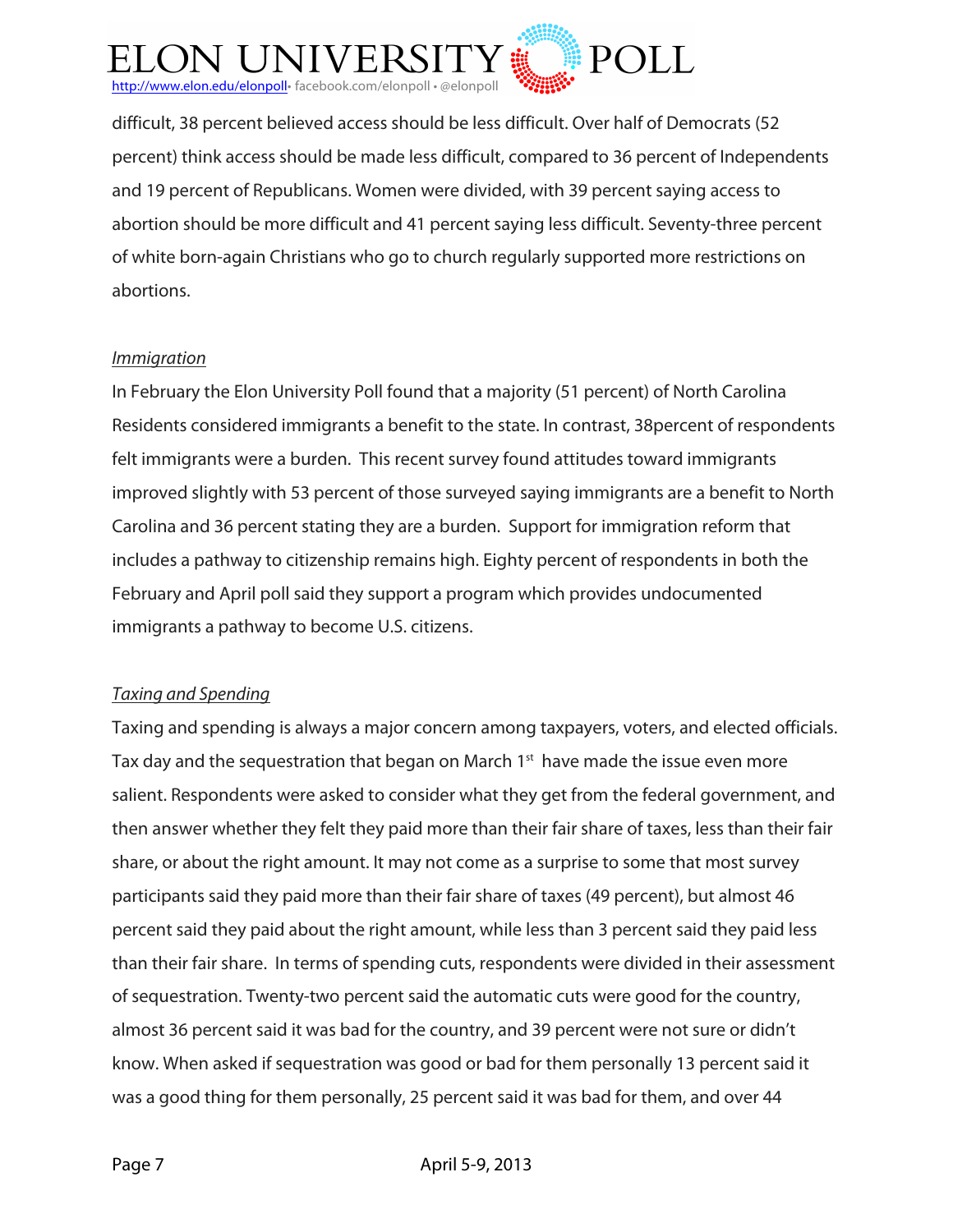

percent said they didn't know. Republicans were more likely to say sequestration was good for the country (30 percent) compared to only 14 percent of Democrats.

#### **Approval Rating of Elected Officials**

The survey asked residents if they approved or disapproved of the job performance of the president, governor, Congress, the North Carolina General Assembly and North Carolina's two U.S. Senators (Richard Burr and Kay Hagan). Results of those survey items along with results for all of the issues discussed above can be found in the report below. A separate executive summary of the approval ratings can be found in a separate report released April 12, 2013, at: http://www.elon.edu/e-web/elonpoll/041213.xhtml. An elaboration of the methodology used by the Elon University Poll can be found at the end of this report.

Dr. Kenneth E. Fernandez and Dr. Jason A. Husser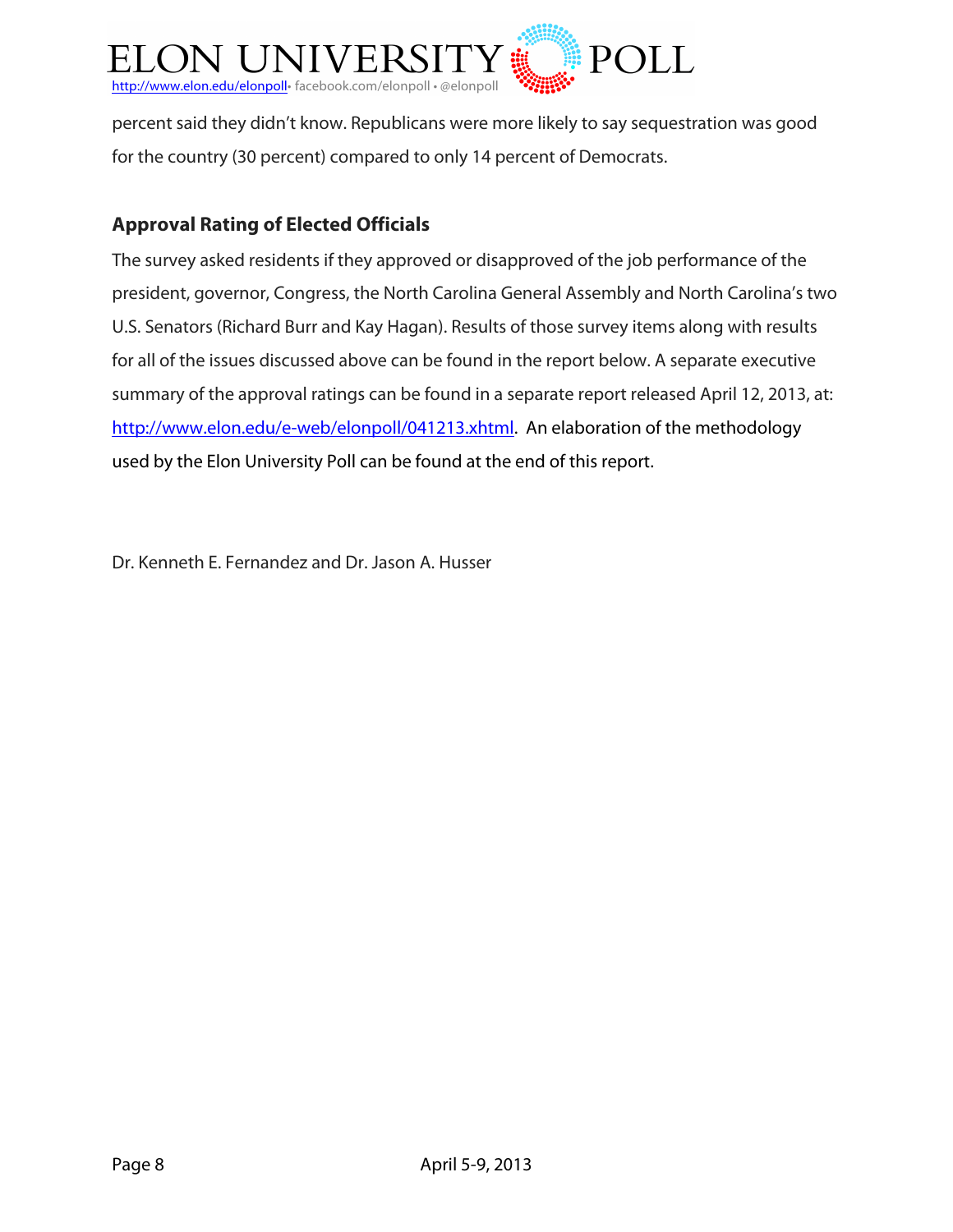

## **TOPLINE**

#### **President Approval**

Do you [approve or disapprove] of the way Barack Obama is handling his job as president?

#### **Congress Approval**

Do you [approve or disapprove] of the way Congress is doing its job?

#### **Governor Approval**

Do you [approve or disapprove] of the way Pat McCrory is handling his job as governor?

#### **General Assembly Approval**

What about the state legislature in Raleigh? Do you [approve or disapprove] of the way the North Carolina General Assembly is doing its job?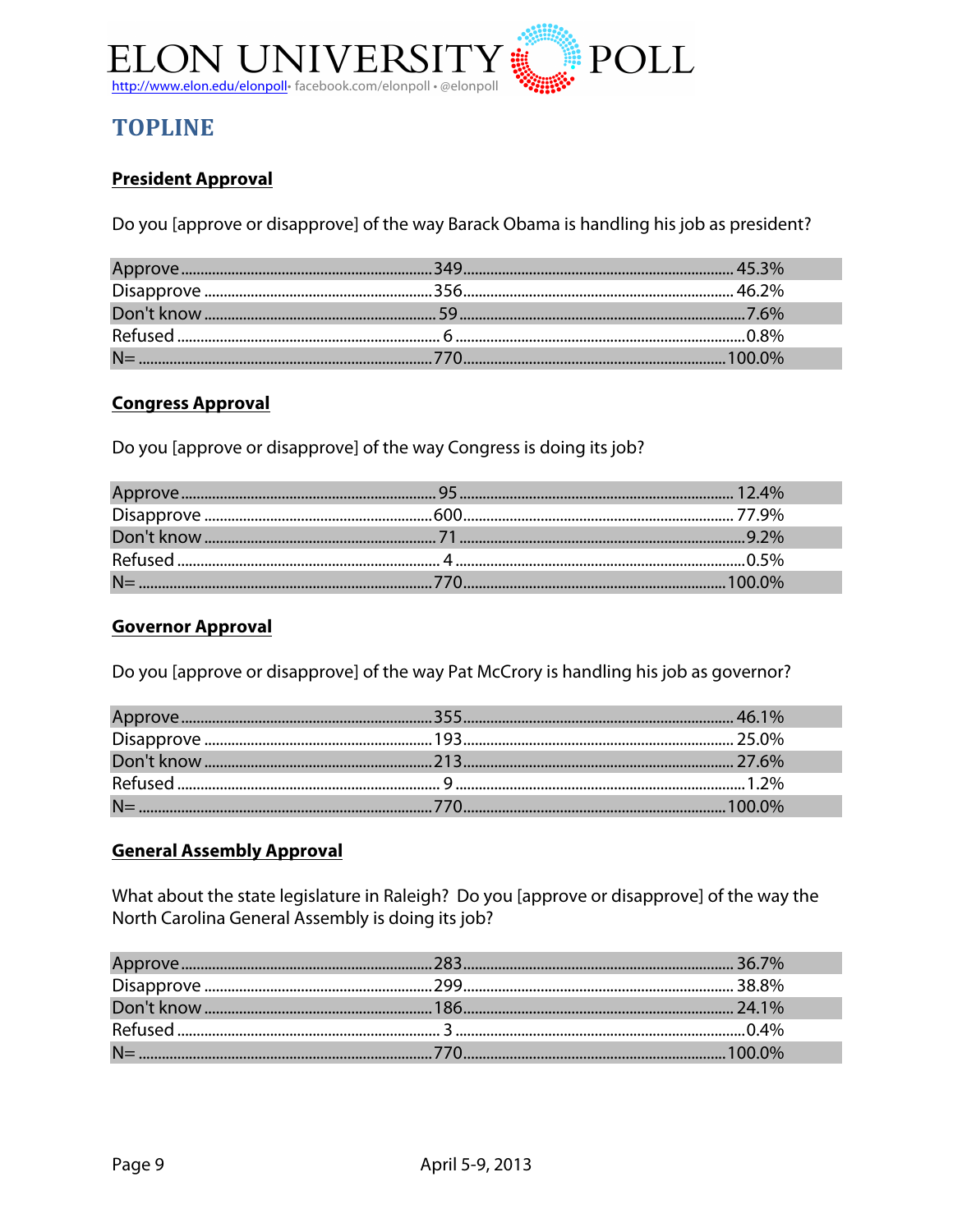

#### **Hagan Approval**

Do you [approve or disapprove] of the way Kay Hagan is handling her job as US Senator?

#### **Burr Approval**

Do you [approve or disapprove] of the way Richard Burr is handling her job as US Senator?

#### **Tenure**

North Carolina has a teacher 'tenure' law which means that a teacher, after a 4 year trial period, cannot be fired except by some kind of legal procedure. Are you for giving teachers tenure or are you against tenure?

| $N = 100000$ |  |
|--------------|--|

#### **Teacher Pay**

In general, do you think teachers in North Carolina K through 12 public schools are paid too much, too little, or about right.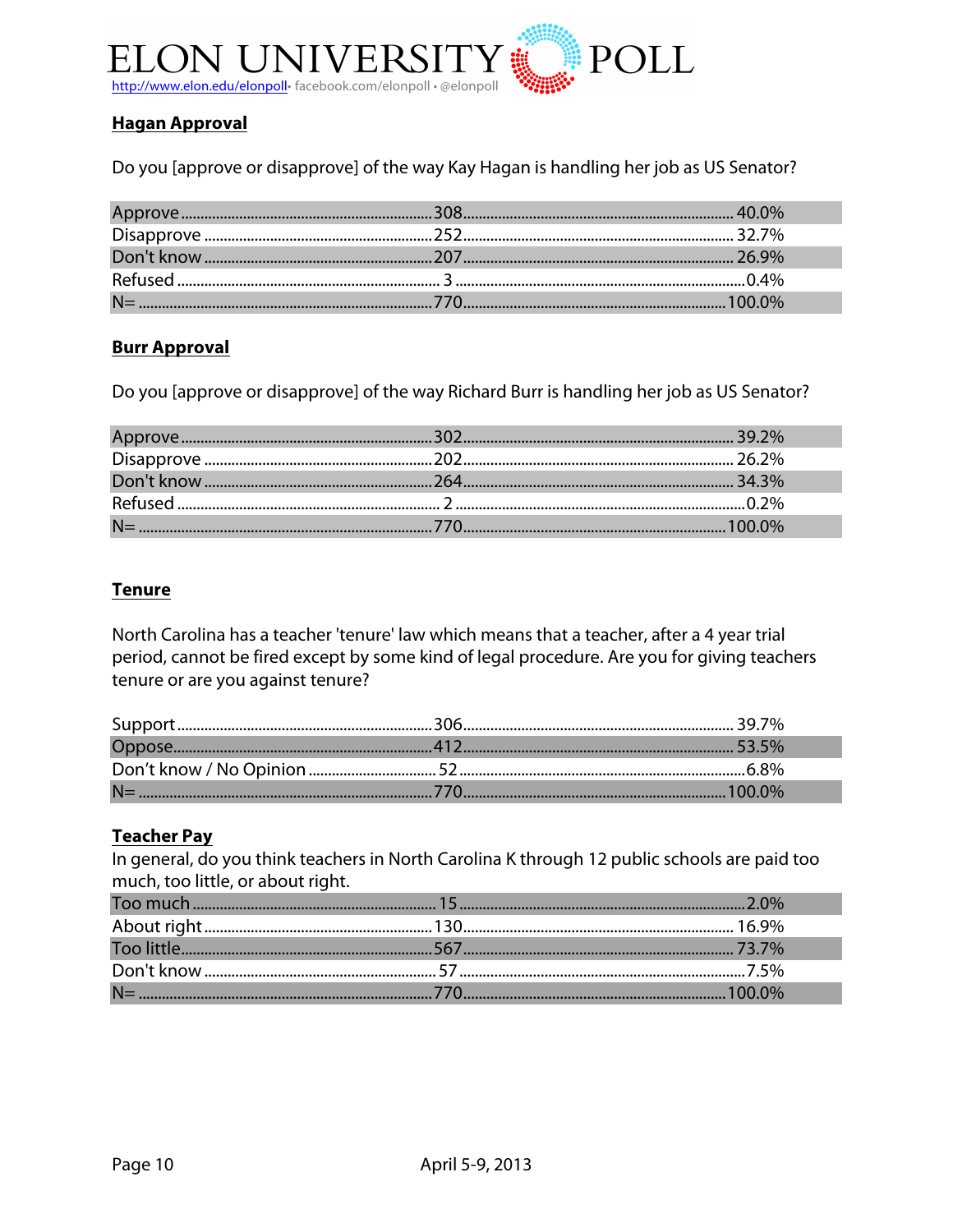

#### **Average Salary**

|  | What is your best guess as to the starting salary of a public school teacher in North Carolina? |
|--|-------------------------------------------------------------------------------------------------|
|  |                                                                                                 |
|  |                                                                                                 |
|  |                                                                                                 |
|  |                                                                                                 |
|  |                                                                                                 |
|  |                                                                                                 |
|  |                                                                                                 |
|  |                                                                                                 |
|  |                                                                                                 |
|  |                                                                                                 |
|  |                                                                                                 |
|  |                                                                                                 |
|  |                                                                                                 |
|  |                                                                                                 |

#### **School Grade**

Students are often given the grades A, B, C, D, or F to denote the quality of their work. Suppose the public schools themselves, in your community, were graded in the same way. What grade would you give your community's public schools - A, B, C, D, or F?

#### **Gay Marriage**

| Do you support or oppose gay [same-sex] marriage? |  |
|---------------------------------------------------|--|
|                                                   |  |
|                                                   |  |
|                                                   |  |
|                                                   |  |
|                                                   |  |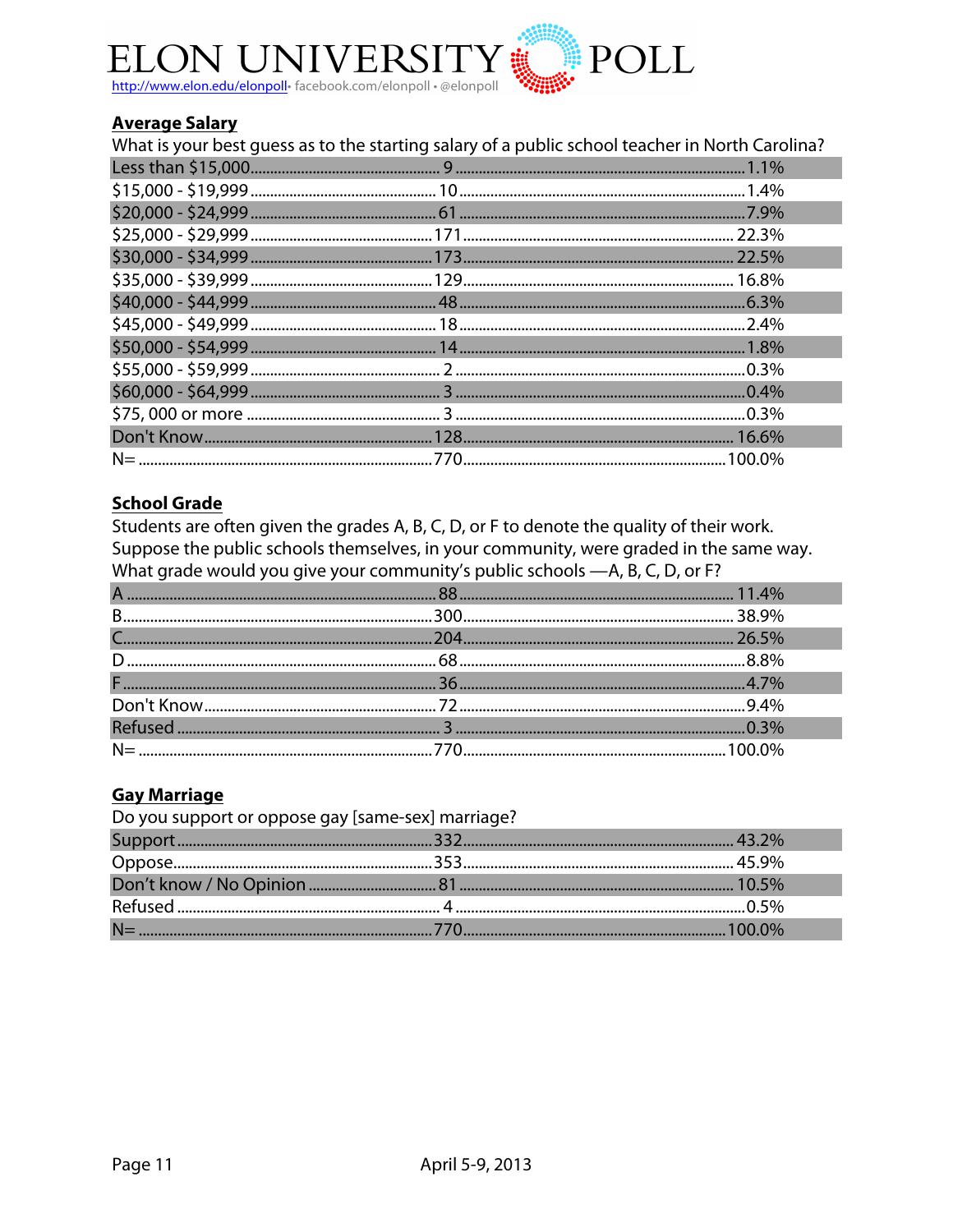

#### **Change Mind**

Have you always favored/opposed same-sex marriage, or have you changed your mind on this issue?

#### **Change Open**

What made you change your mind about same-sex marriage?

[Open-ended responses available from kfernandez@elon.edu]

#### **BSA**

Do you think the Boy Scouts of America should continue its ban on openly gay members or end its ban on openly gay members?

#### **Friends Gay**

Do you have any close friends or relatives who are gay or lesbian?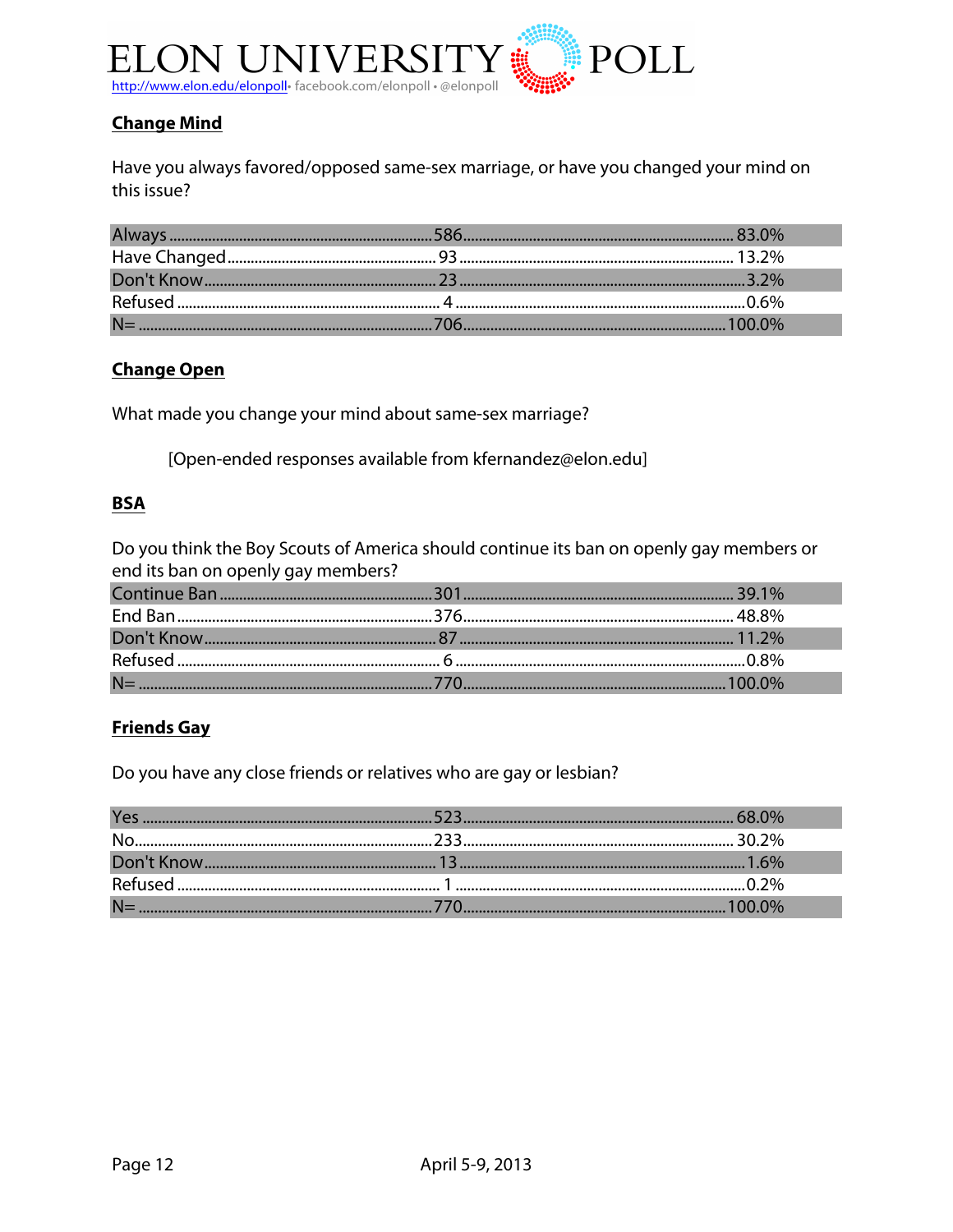

#### **Gun Control**

Please tell me whether you agree or disagree with the following statement: "There should be more legal restrictions on handguns in our society."

#### **Immigrants: Burden or Benefit**

Now moving to the issue of immigration.....Please indicate which statement comes closest to your own view, even if neither is exactly right. 1) Immigrants today are a benefit to North Carolina because of their hard work and job skills or 2) Immigrants today are a burden to North Carolina because they use public services. [1 & 2 are rotated]

#### **Pathway to Citizenship**

Would you support or oppose a program that provided [undocumented/illegal] immigrants living in the United States a pathway to become citizens if they meet certain requirements such as a background check and paying any fines and taxes?

#### **Friends Immigrant**

Do you have any friends or relatives who are recent immigrants?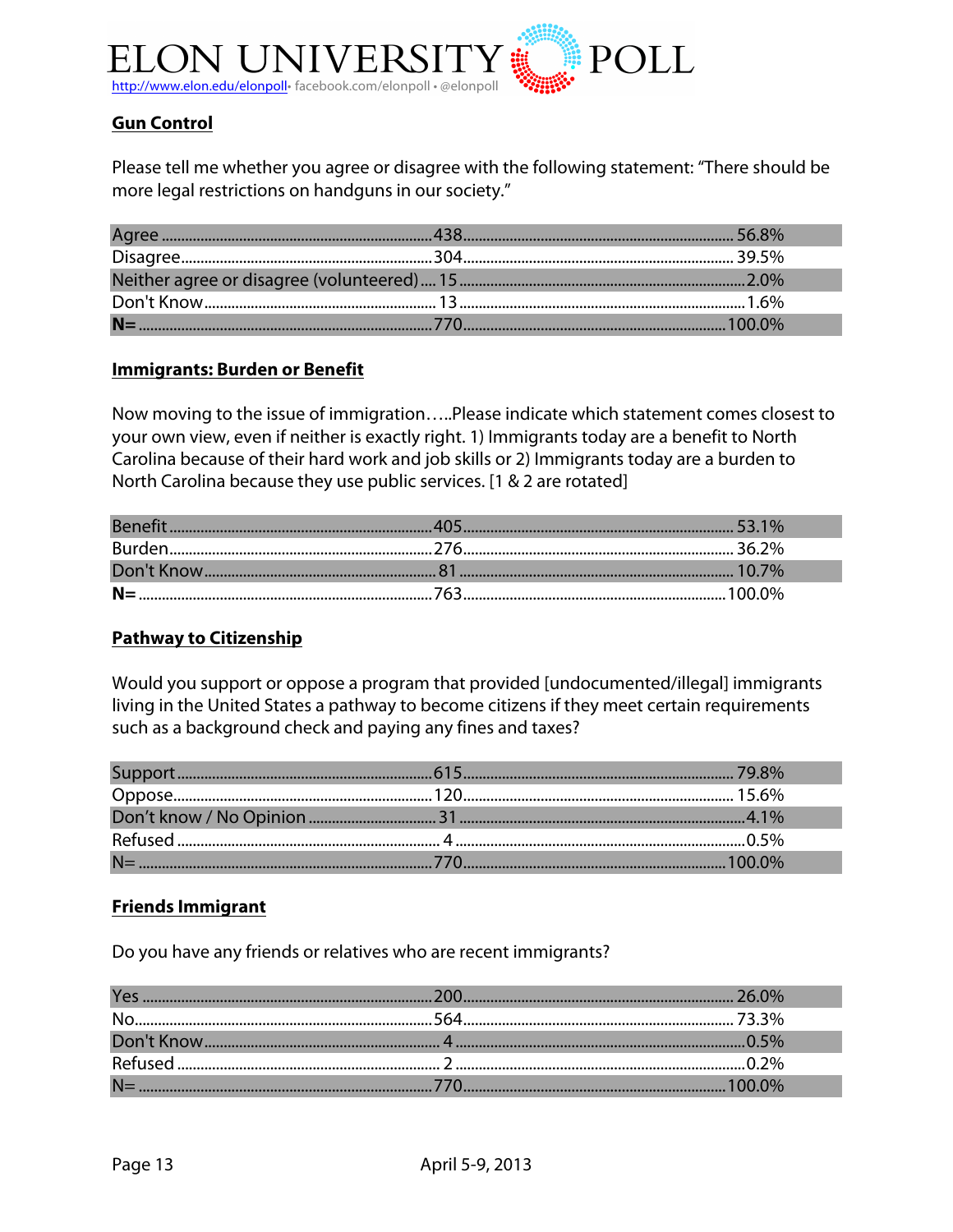

#### **Motorcycle**

Do you support or oppose changing the state law to allow motorcyclists to ride without a helmet?

#### **Ride Motorcycle**

Do you ride a motorcycle?

#### **Speed Limit**

Do you support or oppose increasing the speed limit to 75 miles per hour on certain interstates in North Carolina?

#### **Divorce**

A state legislative proposal would increase the time a couple must wait to get a divorce from one year to two years. Do you support or oppose this change?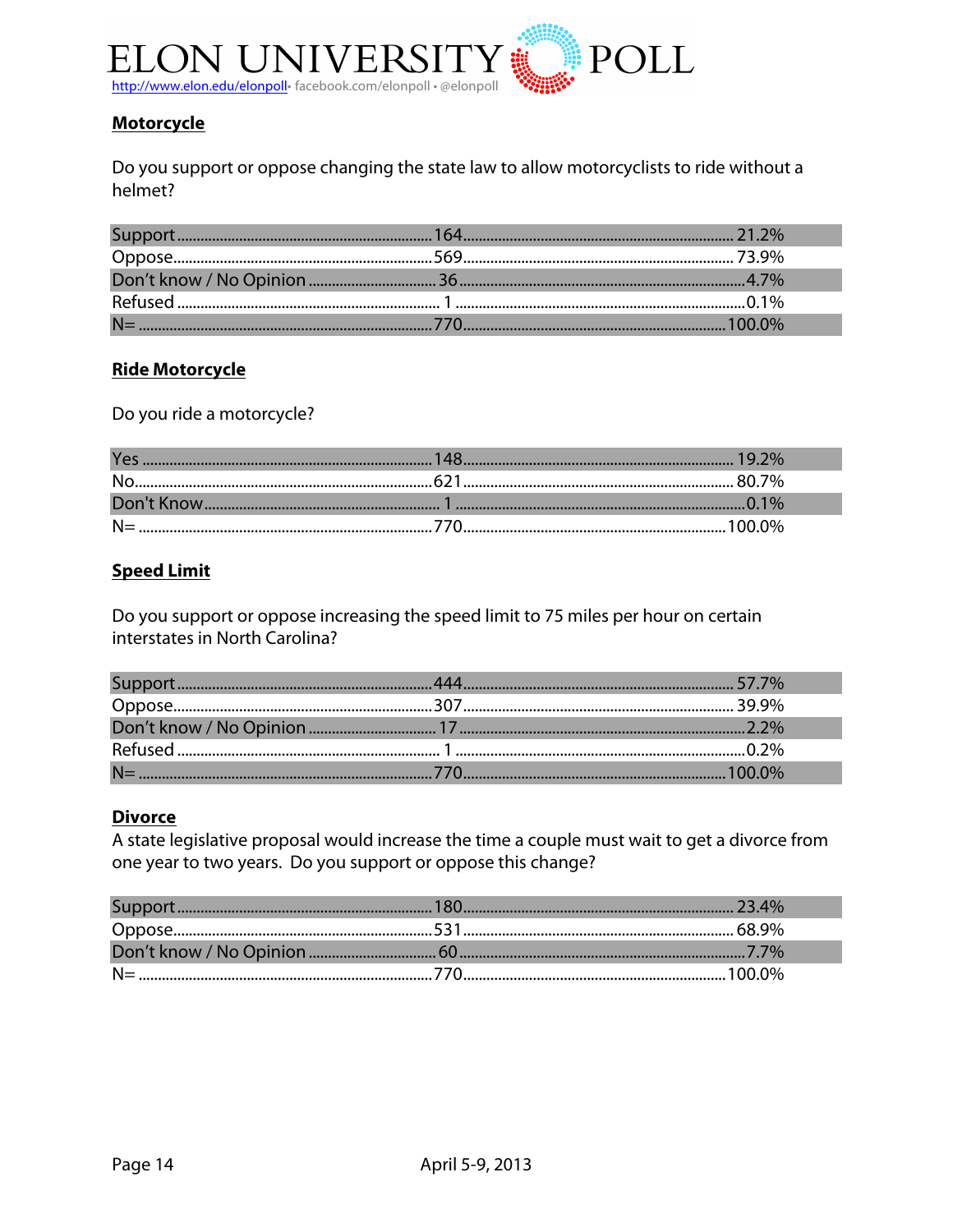

#### **Early Voting**

A state legislative proposal would reduce early voting in North Carolina from two and a half weeks to one and a half weeks. Do you support or oppose this proposal?

#### **Tax Fair**

Considering what you get from the federal government, do you think you pay more than your fair share of taxes, less than your fair share, or about the right amount?

#### **NC Tax**

Compared to other states, do you think taxes in North Carolina are higher, lower, or about the same?

#### **Sequester Country**

As you may know, automatic cuts in the federal budget -known as sequestration-went into effect on March First. All in all, do you think the sequestration is a good thing or a bad thing for the country, or don't you know enough to say?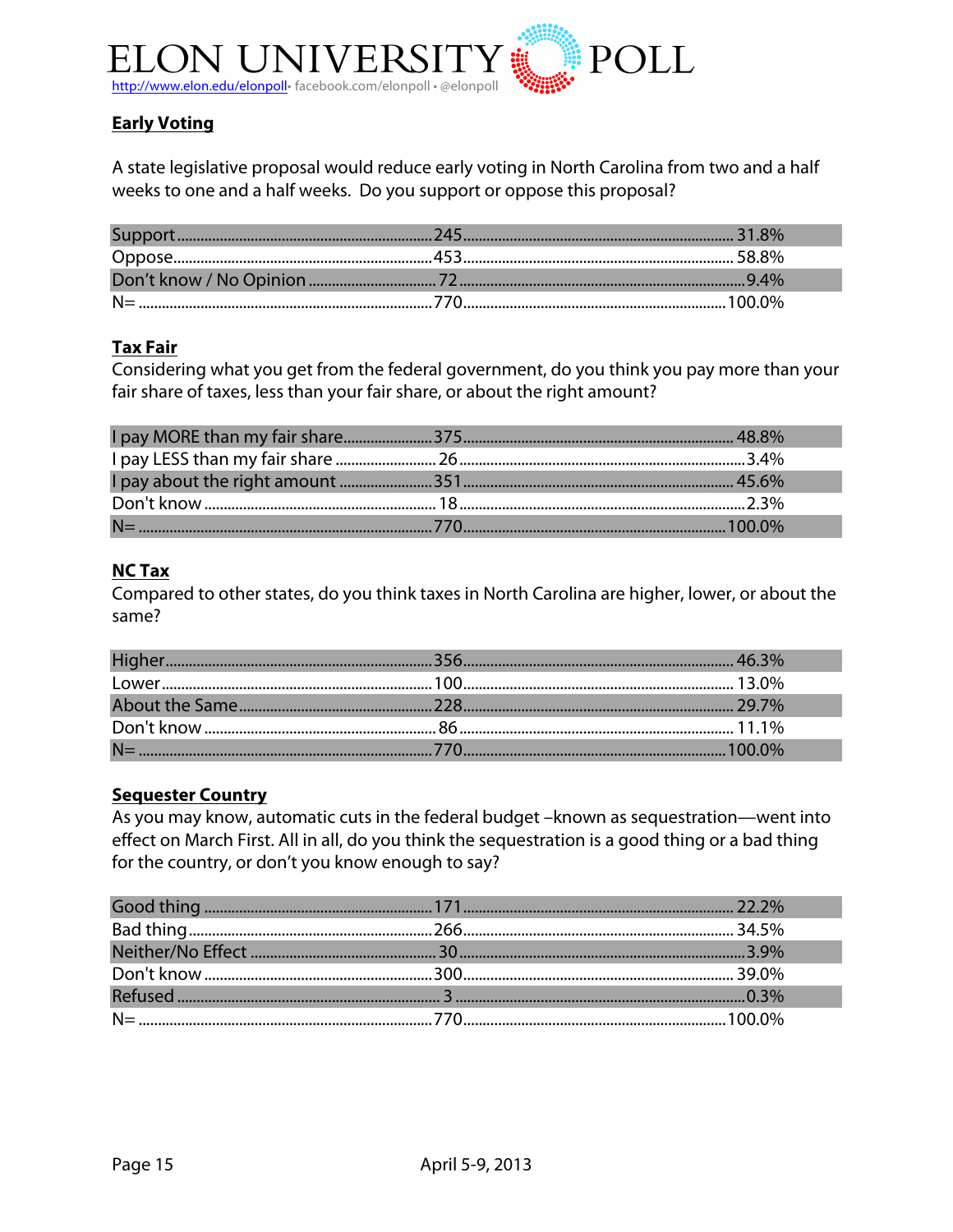

#### **Sequester Personal**

All in all, do you think the sequestration is a good thing or a bad thing for you personally, or don't you know enough to say?

#### **Abortion**

Now, thinking more generally, do you think state laws in North Carolina should make access to an abortion more difficult or less difficult?

#### **Death Penalty Favor**

Are you in favor of the death penalty for a person convicted of murder?

#### **Death Penalty Fairness**

Generally speaking, do you believe the death penalty is applied [fairly or unfairly] in this country?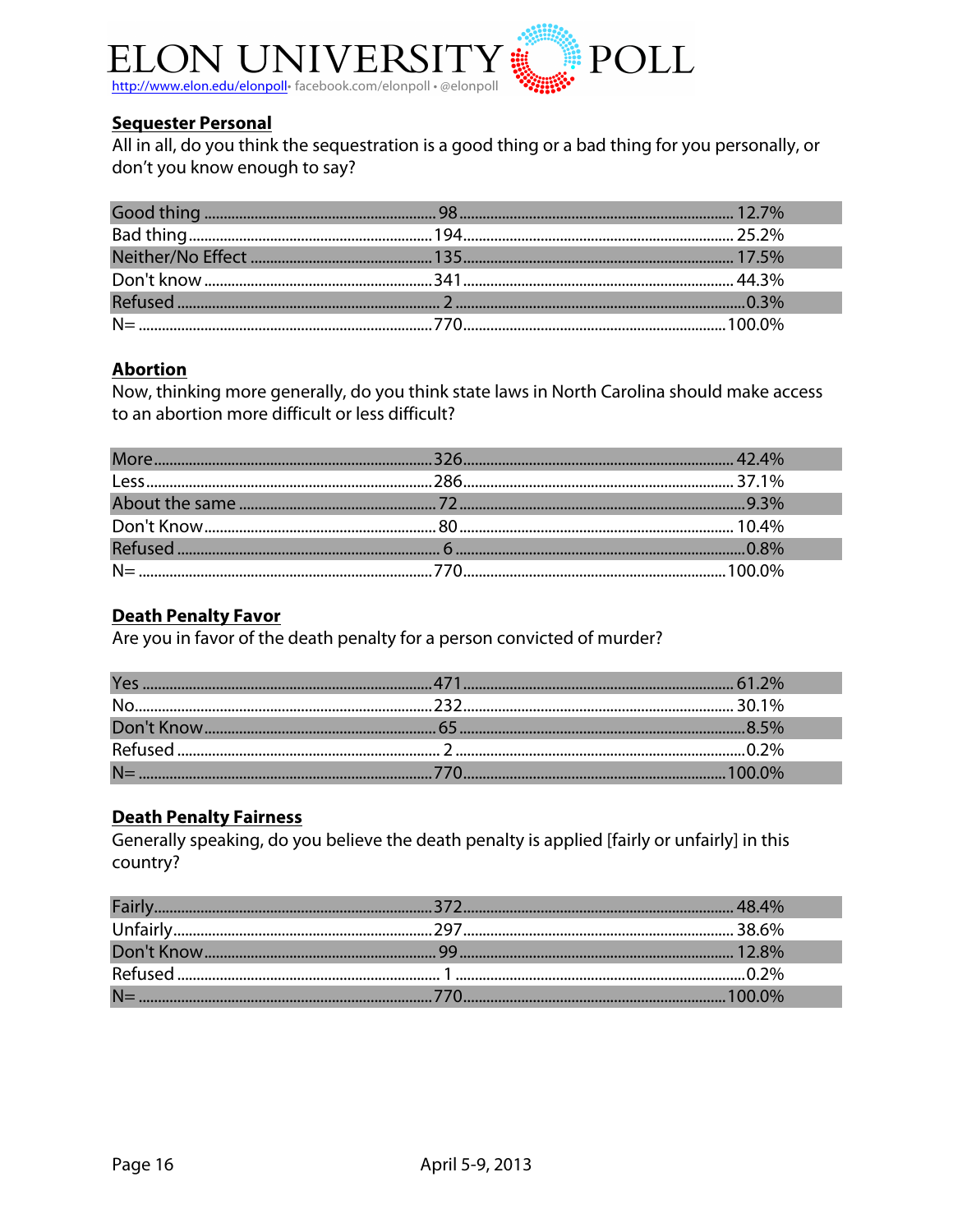

#### **National Crime Perception**

Is there more crime in the U.S. than there was a year ago, or less?

#### **Local Crime Perception**

Is there more crime in your area than there was a year ago, or less?

#### **Party ID**

Generally speaking, do you usually think of yourself as a Democrat, Republican, Independent, or something else?

(If Party  $ID=1$ ) Would you call yourself a strong Democrat or not a strong Democrat? (If Party  $ID = 2$ ) Would you call yourself a strong Republican or not a strong Republican? (If Party ID = 3, 4, or 8) Do you think of yourself as closer to the Republican Party or Democratic Party?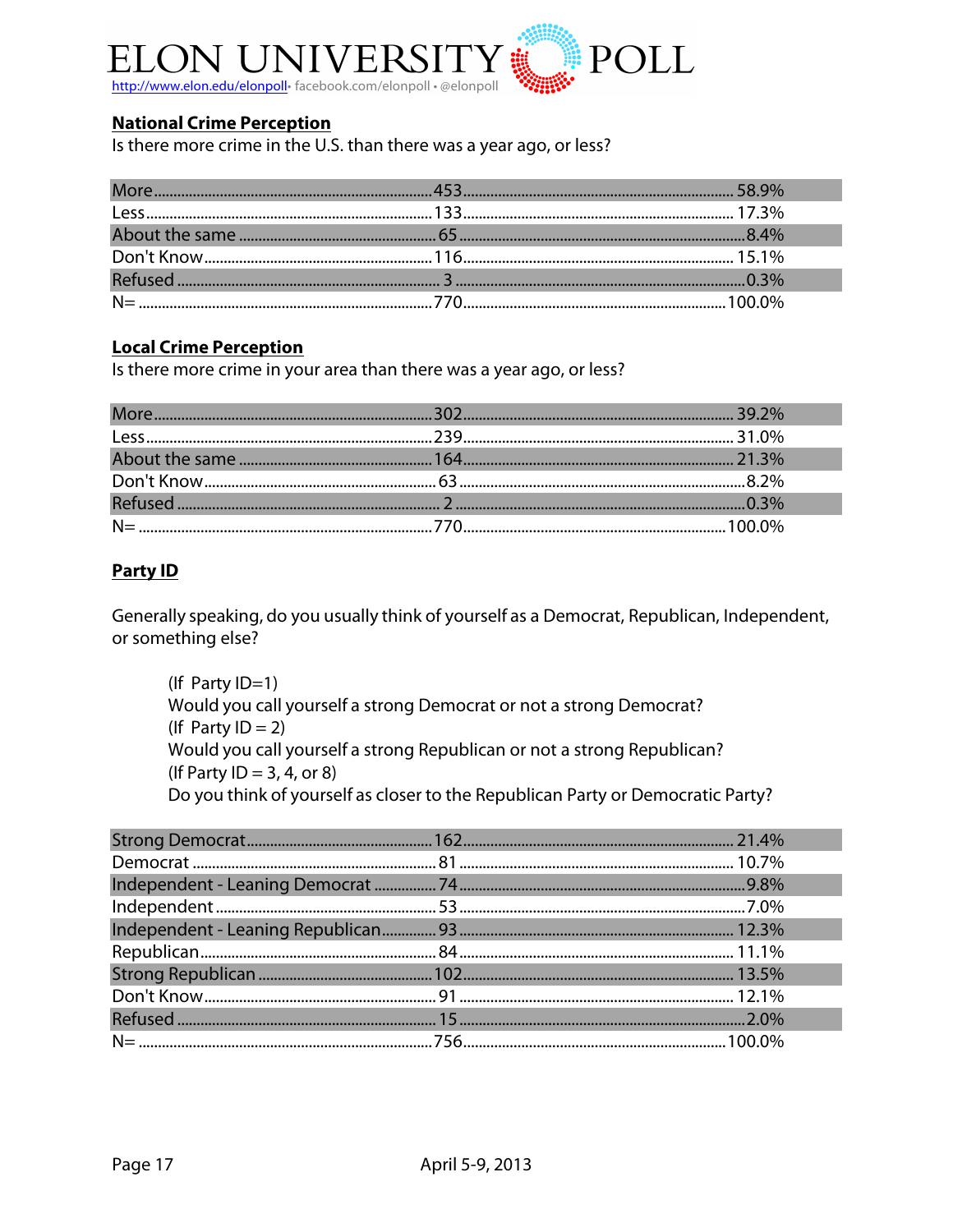

#### **Party Change**

If you could change the policy position of your party in one area, what would that area be? Would it be government spending, abortion, gay marriage, health care, taxes, guns, immigration, or climate change?

#### **Ideology**

When it comes to politics, do you usually think of yourself as liberal, moderate, conservative, or haven't you thought much about this?

[Branch] Would you call yourself extremely conservative or not extremely conservative? [Branch] Would you call yourself extremely liberal or not extremely liberal? [Branch] Would you call yourself slightly conservative or slightly liberal? [Branch] If you had to choose, would you consider yourself a liberal, a conservative, or a moderate?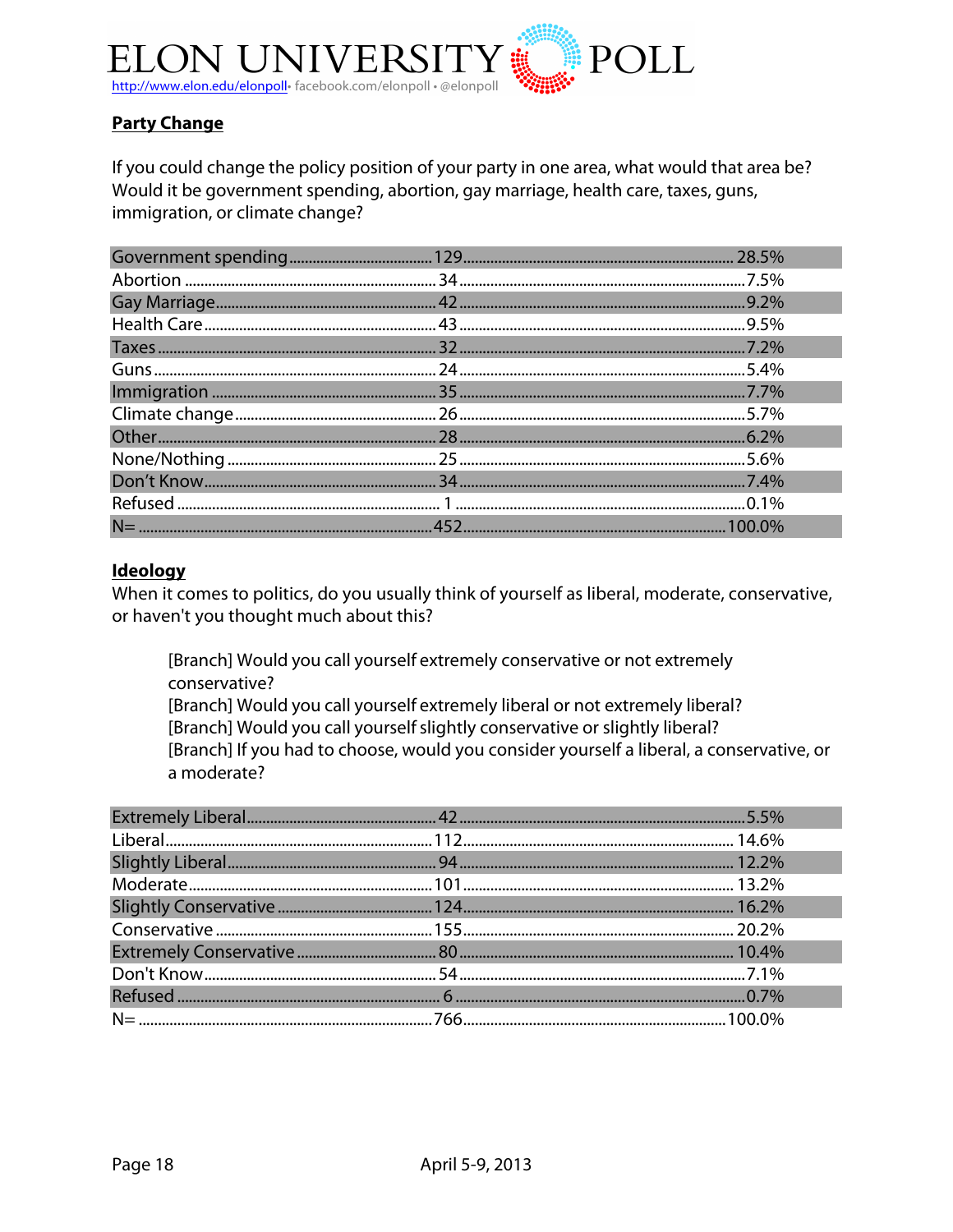

#### **Married**

Are you single, married, divorced, separated, or widowed?

#### **Education**

How much school have you completed?

#### **Church Attendance**

Lots of things come up that keep people from attending religious services even if they want to. Thinking about your life these days, do you ever attend religious services, apart from occasional weddings, baptisms or funerals?

[BRANCH] Do you go to religious services every week, almost every week, once or twice a month, a few times a year, or never?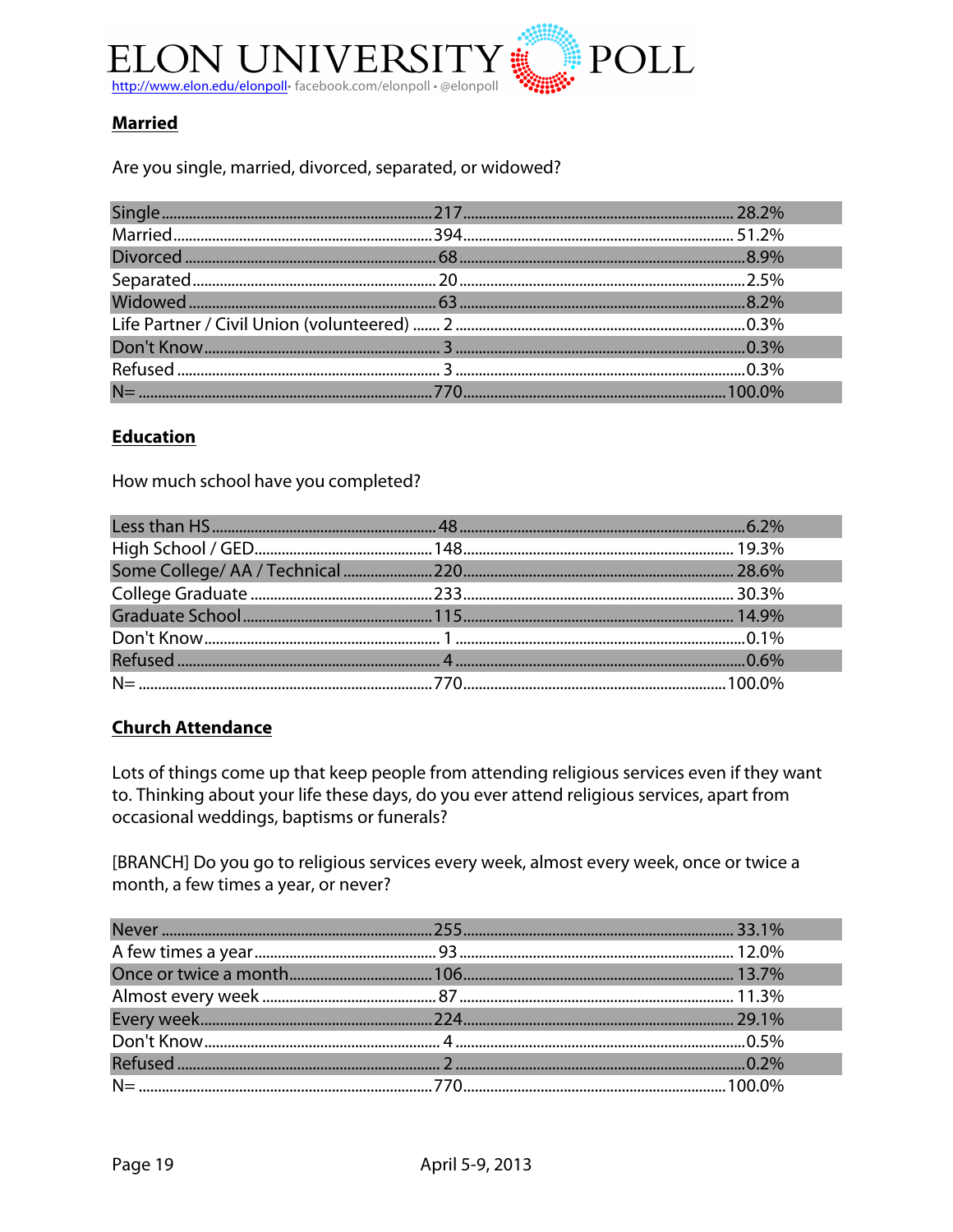

#### **Religion**

Do you consider yourself Christian, Jewish, Muslim, something else, or not religious?

[BRANCH] Do you consider yourself Protestant, Catholic, Mormon, or something else?

[BRANCH] Would you call yourself a born-again Christian, that is, have you personally had a conversion experience related to Jesus Christ?

#### **Income**

Is your annual household income more or less than \$50,000?

 $($ If = Under \$50,000) Is it more or less than \$25,000?

(If = Over \$50,000) Is it more or less than \$75,000?

#### Southerner

Are you originally from North Carolina?

[BRANCH] Are you originally from the South?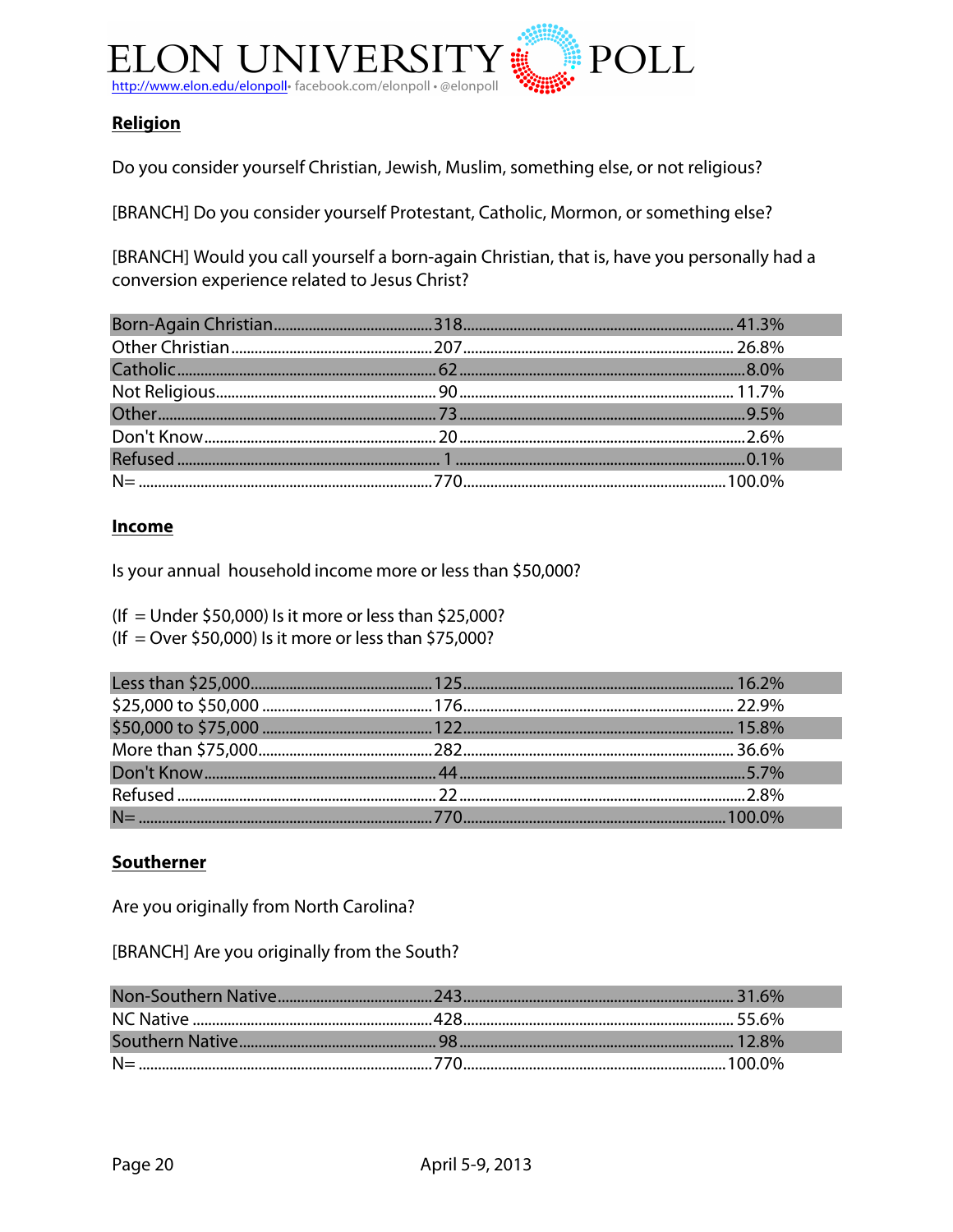

#### <u>Age</u>

How old are you?

#### Race

For statistical purposes only, could you please tell me your race or ethnic background?

|  | $.0\%$ |
|--|--------|
|  |        |
|  |        |
|  |        |

#### Gender

Was the person male or female? (coded based on voice)

| Male<br>1 37 |     |
|--------------|-----|
|              | .0% |
| $N =$        |     |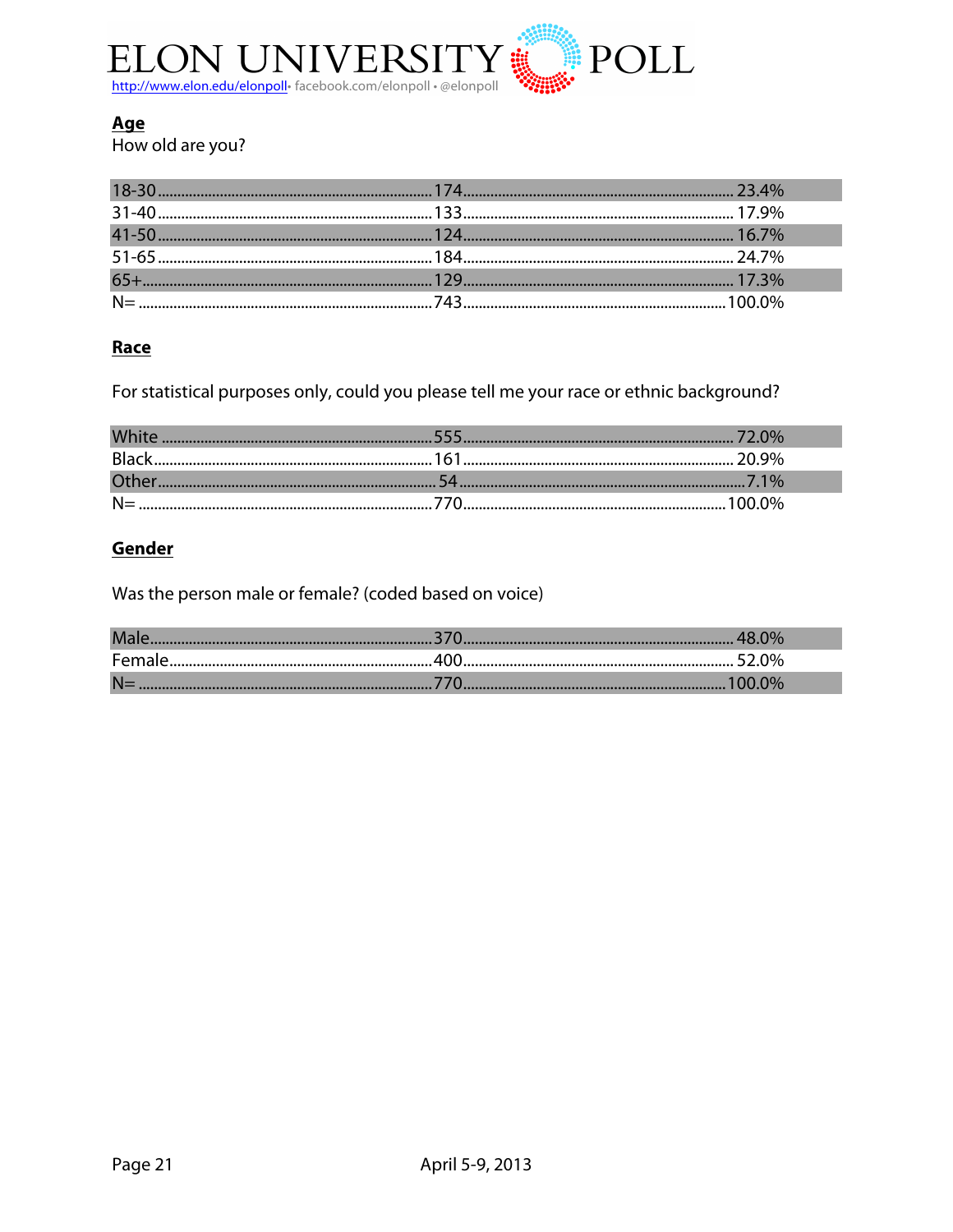

## **CROSS-TABS**

### **Approval Ratings**

| <b>President Approval and Party Identification</b> |                                                                                     |      |      |      |      |  |
|----------------------------------------------------|-------------------------------------------------------------------------------------|------|------|------|------|--|
|                                                    | Don't know<br><b>Refused</b><br><b>Total</b><br><b>Disapprove</b><br><b>Approve</b> |      |      |      |      |  |
|                                                    | $\%$                                                                                | $\%$ | $\%$ | $\%$ | $\%$ |  |
| <b>Democrats</b>                                   | 87                                                                                  | 8    |      | 0    | 100  |  |
| Independents                                       | 38                                                                                  | 52   | 9    |      | 100  |  |
| <b>Republicans</b>                                 |                                                                                     | 89   | 4    | 0    | 100  |  |
| <b>Don't Know / Refused</b>                        | 37                                                                                  | 45   | 17   |      | 100  |  |
| <b>Total</b>                                       | 46                                                                                  | 46   | 8    |      | 100  |  |

#### **President Approval and Income**

|                           | <b>Approve</b> | <b>Disapprove</b> | <b>Don't know</b> | <b>Refused</b> | <b>Total</b> |
|---------------------------|----------------|-------------------|-------------------|----------------|--------------|
|                           | %              | $\%$              | $\%$              | $\%$           | %            |
| <b>Less than \$25,000</b> | 57             | 33                | 8                 | 2              | 100          |
| \$25,000 to \$50,000      | 52             | 39                | 9                 | 0              | 100          |
| \$50,000 to \$75,000      | 39             | 53                | 8                 | 0              | 100          |
| More than \$75,000        | 40             | 55                | 5                 | 0              | 100          |
| <b>Don't Know</b>         | 46             | 42                | 13                | 0              | 100          |
| <b>Refused</b>            | 37             | 40                | 11                | 13             | 100          |
| <b>Total</b>              | 45             | 46                | 8                 |                | 100          |

#### **President Approval and Age Approve Disapprove Don't know Refused Total** % % % % % % % % **18-30** 57 33 9 0 100 **31-40** 45 49 6 0 100 **41-50** 42 52 5 5 1 100 **51-65** 41 49 10 1 100 **65+** 40 40 52 7 1 100 **Total** 45 46 8 1 100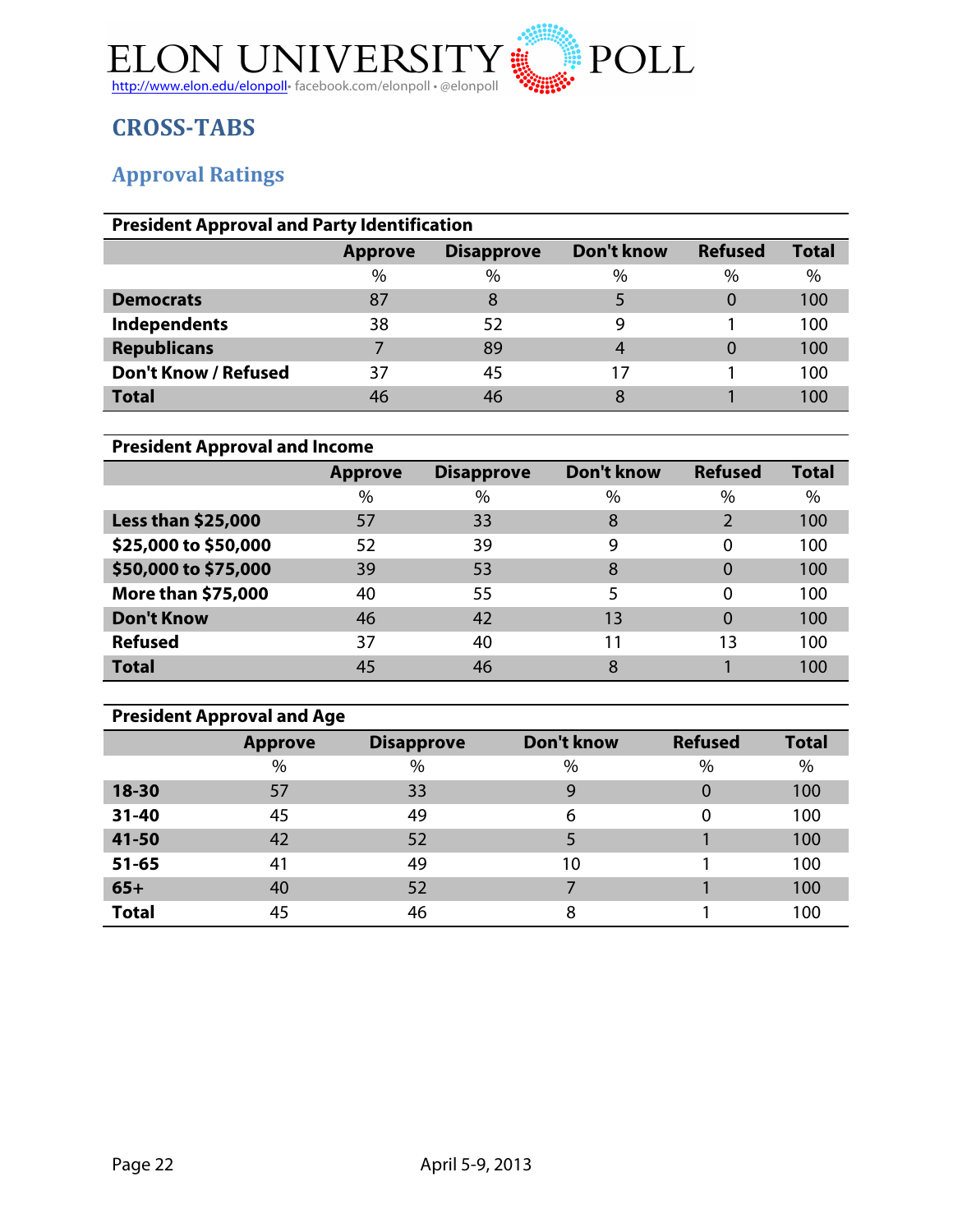

|              | <b>President Approval and Race</b> |                   |            |                |              |
|--------------|------------------------------------|-------------------|------------|----------------|--------------|
|              | <b>Approve</b>                     | <b>Disapprove</b> | Don't know | <b>Refused</b> | <b>Total</b> |
|              | $\%$                               | %                 | $\%$       | %              | %            |
| <b>White</b> | 33                                 | 59                |            |                | 100          |
| <b>Black</b> | 84                                 | 10                |            |                | 100          |
| <b>Other</b> | 54                                 | 26                | 18         |                | 100          |
| <b>Total</b> | 45                                 | 46                | 8          |                | 100          |

#### **President Approval and Gender**

|               | <b>Approve</b> | <b>Disapprove</b> | Don't know | <b>Refused</b> | <b>Total</b> |
|---------------|----------------|-------------------|------------|----------------|--------------|
|               | $\%$           | %                 | $\%$       | %              | %            |
| <b>Male</b>   |                | 50                |            |                | 100          |
| <b>Female</b> | 49             | 42                |            |                | 100          |
| <b>Total</b>  | 45             | 46                |            |                | 100          |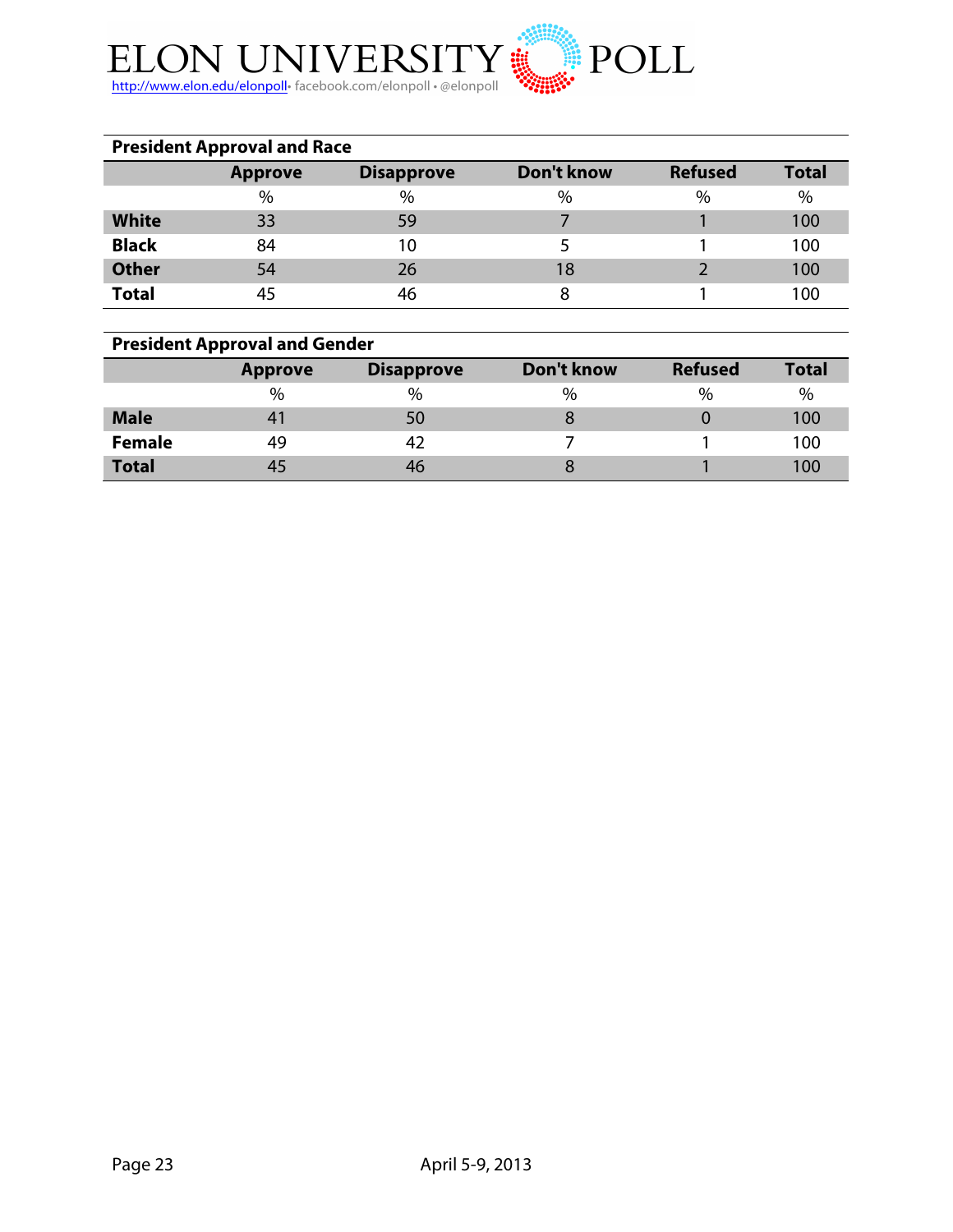

#### Do you [approve or disapprove] of the way Congress is doing its job?

| <b>Congress Approval and Party Identification</b> |                |                   |            |                |              |  |  |  |  |
|---------------------------------------------------|----------------|-------------------|------------|----------------|--------------|--|--|--|--|
|                                                   | <b>Approve</b> | <b>Disapprove</b> | Don't know | <b>Refused</b> | <b>Total</b> |  |  |  |  |
|                                                   | $\%$           | $\%$              | $\%$       | $\frac{0}{0}$  | $\%$         |  |  |  |  |
| <b>Democrats</b>                                  | 14             | 77                |            |                | 100          |  |  |  |  |
| Independents                                      | 12             | 80                | 8          |                | 100          |  |  |  |  |
| <b>Republicans</b>                                | 10             | 81                |            |                | 100          |  |  |  |  |
| <b>Don't Know / Refused</b>                       | 17             | 69                | 14         | 0              | 100          |  |  |  |  |
| <b>Total</b>                                      | 13             | 78                | 9          |                | 100          |  |  |  |  |

#### **Congress Approval and Income**

|                           | <b>Approve</b> | <b>Disapprove</b> | <b>Don't know</b> | <b>Refused</b> | <b>Total</b> |
|---------------------------|----------------|-------------------|-------------------|----------------|--------------|
|                           | $\%$           | $\%$              | $\%$              | $\%$           | $\%$         |
| <b>Less than \$25,000</b> | 20             | 63                | 17                |                | 100          |
| \$25,000 to \$50,000      | 15             | 74                | 10                |                | 100          |
| \$50,000 to \$75,000      |                | 87                | 6                 | $\Omega$       | 100          |
| <b>More than \$75,000</b> |                | 87                | 5                 | 0              | 100          |
| <b>Don't Know</b>         | 23             | 54                | 24                | 0              | 100          |
| <b>Refused</b>            | 21             | 76                | 4                 | 0              | 100          |
| <b>Total</b>              | 12             | 78                | 9                 |                | 100          |

#### **Congress Approval and Age Approve Disapprove Don't know Refused Total** % % % % % % % % **18-30** 26 63 11 0 100 **31-40** 7 83 11 0 100 **41-50** 9 84 5 2 100 **51-65** 8 83 8 8 8 1 100 **65+** 7 82 12 0 100 **Total** 12 78 9 1 100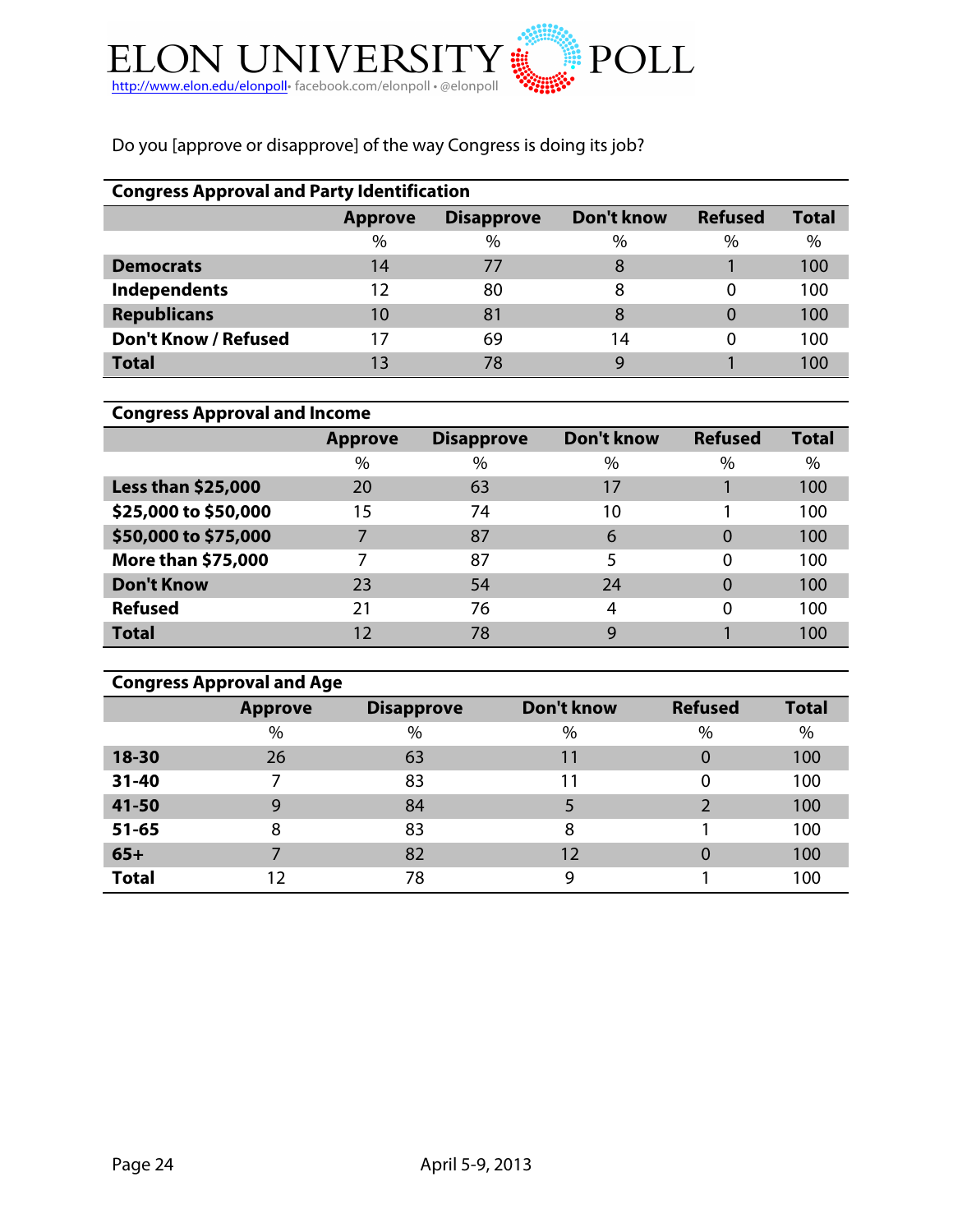

ELON UNIVERSIT http://www.elon.edu/elonpoll• facebook.com/elonpoll • @elonpoll

| <b>Congress Approval and Race</b> |                |                   |            |                |              |  |  |  |  |
|-----------------------------------|----------------|-------------------|------------|----------------|--------------|--|--|--|--|
|                                   | <b>Approve</b> | <b>Disapprove</b> | Don't know | <b>Refused</b> | <b>Total</b> |  |  |  |  |
|                                   | $\%$           | $\%$              | $\%$       | $\%$           | $\%$         |  |  |  |  |
| <b>White</b>                      | q              | 81                | 9          |                | 100          |  |  |  |  |
| <b>Black</b>                      | 19             | 73                |            |                | 100          |  |  |  |  |
| <b>Other</b>                      | 25             | 57                | 18         |                | 100          |  |  |  |  |
| <b>Total</b>                      | 12             | 78                | 9          |                | 100          |  |  |  |  |

#### **Congress Approval and Gender**

| . .           | . .            |                   |            |                |              |
|---------------|----------------|-------------------|------------|----------------|--------------|
|               | <b>Approve</b> | <b>Disapprove</b> | Don't know | <b>Refused</b> | <b>Total</b> |
|               | $\%$           | $\%$              | %          | %              | %            |
| <b>Male</b>   |                |                   |            |                | 100          |
| <b>Female</b> | 14             |                   | 10         |                | 100          |
| <b>Total</b>  |                | 78                |            |                | 100          |

Do you [approve or disapprove] of the way Pat McCrory is handling his job as governor?

| <b>McCrory Approval and Party Identification</b> |                |                   |            |                |              |  |  |  |  |
|--------------------------------------------------|----------------|-------------------|------------|----------------|--------------|--|--|--|--|
|                                                  | <b>Approve</b> | <b>Disapprove</b> | Don't know | <b>Refused</b> | <b>Total</b> |  |  |  |  |
|                                                  | $\%$           | $\%$              | $\%$       | $\%$           | $\%$         |  |  |  |  |
| <b>Democrats</b>                                 | 31             | 44                | 23         |                | 100          |  |  |  |  |
| Independents                                     | 49             | 17                | 33         |                | 100          |  |  |  |  |
| <b>Republicans</b>                               | 66             | 11                | 22         |                | 100          |  |  |  |  |
| <b>Don't Know / Refused</b>                      | 40             | 24                | 35         |                | 100          |  |  |  |  |
| <b>Total</b>                                     | 46             | 25                | 27         |                | 100          |  |  |  |  |

#### **McCrory Approval and Income**

|                           | <b>Approve</b> | <b>Disapprove</b> | <b>Don't know</b> | <b>Refused</b> | <b>Total</b> |
|---------------------------|----------------|-------------------|-------------------|----------------|--------------|
|                           | $\%$           | $\%$              | $\%$              | $\%$           | $\%$         |
| <b>Less than \$25,000</b> | 32             | 29                | 38                |                | 100          |
| \$25,000 to \$50,000      | 43             | 31                | 26                | 0              | 100          |
| \$50,000 to \$75,000      | 54             | 27                | 18                |                | 100          |
| More than \$75,000        | 52             | 21                | 27                | 0              | 100          |
| <b>Don't Know</b>         | 41             | 17                | 35                |                | 100          |
| <b>Refused</b>            | 43             | 13                | 35                | 9              | 100          |
| <b>Total</b>              | 46             | 25                | 28                |                | 100          |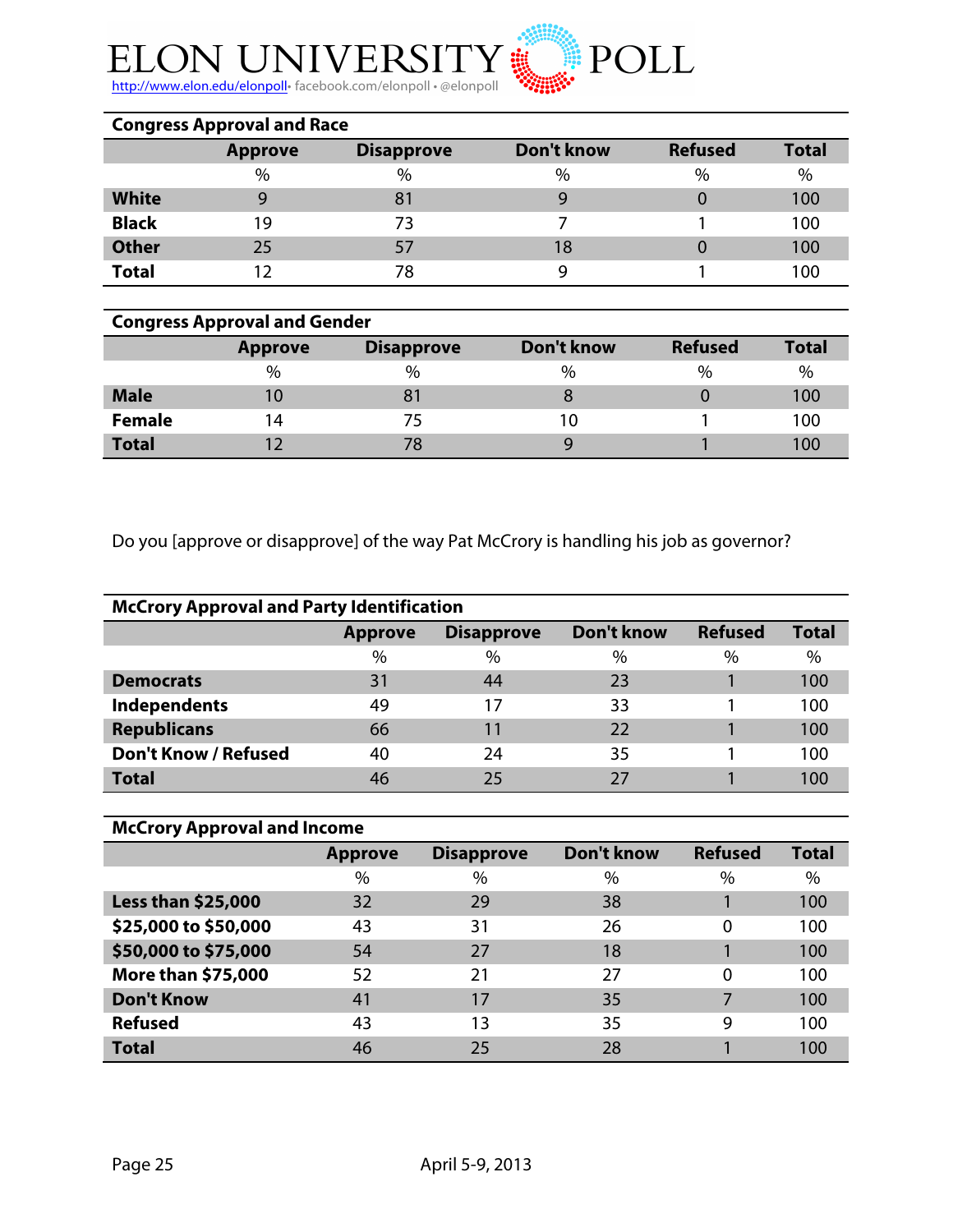



|              | <b>McCrory Approval and Age</b> |                   |            |                |              |
|--------------|---------------------------------|-------------------|------------|----------------|--------------|
|              | <b>Approve</b>                  | <b>Disapprove</b> | Don't know | <b>Refused</b> | <b>Total</b> |
|              | $\%$                            | $\%$              | $\%$       | $\%$           | %            |
| 18-30        | 48                              | 24                | 27         |                | 100          |
| $31 - 40$    | 46                              | 27                | 27         | $\Omega$       | 100          |
| 41-50        | 48                              | 27                | 25         | $\overline{0}$ | 100          |
| $51 - 65$    | 44                              | 27                | 28         | າ              | 100          |
| $65+$        | 44                              | 23                | 32         |                | 100          |
| <b>Total</b> | 46                              | 26                | 28         |                | 100          |

| <b>McCrory Approval and Race</b> |                |                   |            |                |              |  |  |  |  |
|----------------------------------|----------------|-------------------|------------|----------------|--------------|--|--|--|--|
|                                  | <b>Approve</b> | <b>Disapprove</b> | Don't know | <b>Refused</b> | <b>Total</b> |  |  |  |  |
|                                  | $\%$           | $\%$              | %          | $\%$           | $\%$         |  |  |  |  |
| <b>White</b>                     | 49             | 21                | 29         |                | 100          |  |  |  |  |
| <b>Black</b>                     | 40             | 34                | 25         |                | 100          |  |  |  |  |
| <b>Other</b>                     | 31             | 43                | 26         |                | 100          |  |  |  |  |
| <b>Total</b>                     | 46             | 25                | 28         |                | 100          |  |  |  |  |

| <b>McCrory Approval and Gender</b> |                |                   |            |                |              |  |  |  |  |
|------------------------------------|----------------|-------------------|------------|----------------|--------------|--|--|--|--|
|                                    | <b>Approve</b> | <b>Disapprove</b> | Don't know | <b>Refused</b> | <b>Total</b> |  |  |  |  |
|                                    | $\%$           | $\%$              | $\%$       | $\%$           | $\%$         |  |  |  |  |
| <b>Male</b>                        | 50             | 21                | 29         |                | 100          |  |  |  |  |
| <b>Female</b>                      | 42             | 29                | 27         |                | 100          |  |  |  |  |
| <b>Total</b>                       | 46             | 25                | 28         |                | 100          |  |  |  |  |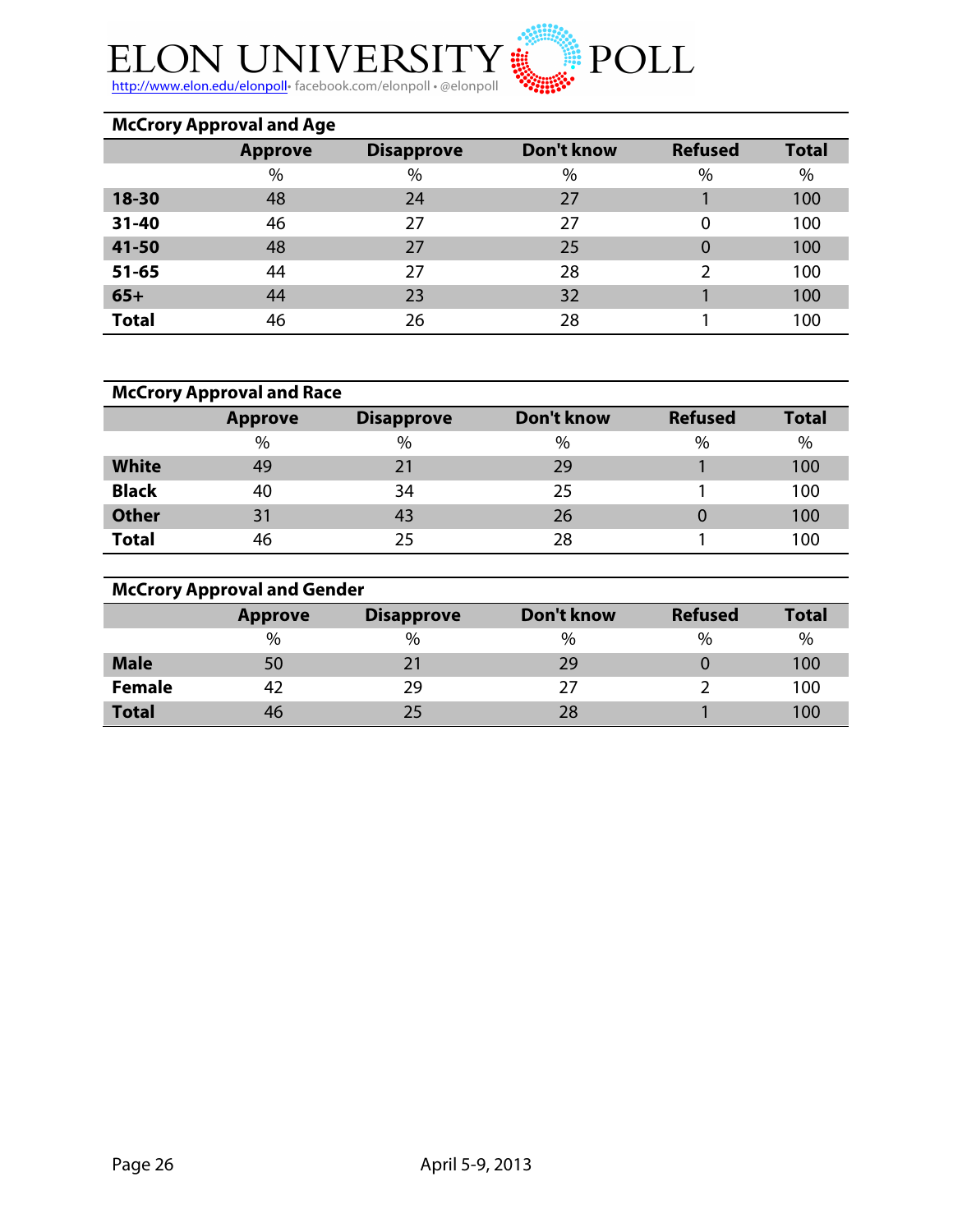

What about the state legislature in Raleigh? Do you [approve or disapprove] of the way the North Carolina General Assembly is doing its job?

| <b>General Assembly Approval and Party Identification</b> |                |                   |                   |                |              |  |  |  |  |
|-----------------------------------------------------------|----------------|-------------------|-------------------|----------------|--------------|--|--|--|--|
|                                                           | <b>Approve</b> | <b>Disapprove</b> | <b>Don't know</b> | <b>Refused</b> | <b>Total</b> |  |  |  |  |
|                                                           | $\%$           | $\%$              | $\%$              | $\%$           | $\%$         |  |  |  |  |
| <b>Democrats</b>                                          | 30             | 50                | 20                | O              | 100          |  |  |  |  |
| Independents                                              | 38             | 40                | 22                | 0              | 100          |  |  |  |  |
| <b>Republicans</b>                                        | 46             | 25                | 29                | 0              | 100          |  |  |  |  |
| <b>Don't Know / Refused</b>                               | 35             | 36                | 30                | 0              | 100          |  |  |  |  |
| <b>Total</b>                                              | 37             | 39                | 24                |                | 100          |  |  |  |  |

#### **General Assembly Approval and Income**

|                           | <b>Approve</b> | <b>Disapprove</b> | <b>Don't know</b> | <b>Refused</b> | <b>Total</b> |
|---------------------------|----------------|-------------------|-------------------|----------------|--------------|
|                           | $\%$           | $\%$              | $\%$              | $\%$           | $\%$         |
| <b>Less than \$25,000</b> | 35             | 30                | 34                |                | 100          |
| \$25,000 to \$50,000      | 35             | 43                | 22                | 0              | 100          |
| \$50,000 to \$75,000      | 42             | 36                | 22                | $\overline{0}$ | 100          |
| More than \$75,000        | 36             | 45                | 19                | 0              | 100          |
| <b>Don't Know</b>         | 45             | 21                | 34                | $\overline{0}$ | 100          |
| <b>Refused</b>            | 23             | 30                | 47                | 0              | 100          |
| <b>Total</b>              | 37             | 39                | 24                | 0              | 100          |

| <b>General Assembly Approval and Age</b> |                |                   |                   |                |              |  |  |
|------------------------------------------|----------------|-------------------|-------------------|----------------|--------------|--|--|
|                                          | <b>Approve</b> | <b>Disapprove</b> | <b>Don't know</b> | <b>Refused</b> | <b>Total</b> |  |  |
|                                          | $\%$           | %                 | $\%$              | $\%$           | %            |  |  |
| 18-30                                    | 49             | 27                | 24                | $\overline{0}$ | 100          |  |  |
| $31 - 40$                                | 27             | 50                | 23                | 0              | 100          |  |  |
| 41-50                                    | 39             | 46                | 15                | $\overline{0}$ | 100          |  |  |
| $51 - 65$                                | 31             | 42                | 25                |                | 100          |  |  |
| $65+$                                    | 33             | 35                | 32                | $\overline{0}$ | 100          |  |  |
| <b>Total</b>                             | 37             | 39                | 24                | 0              | 100          |  |  |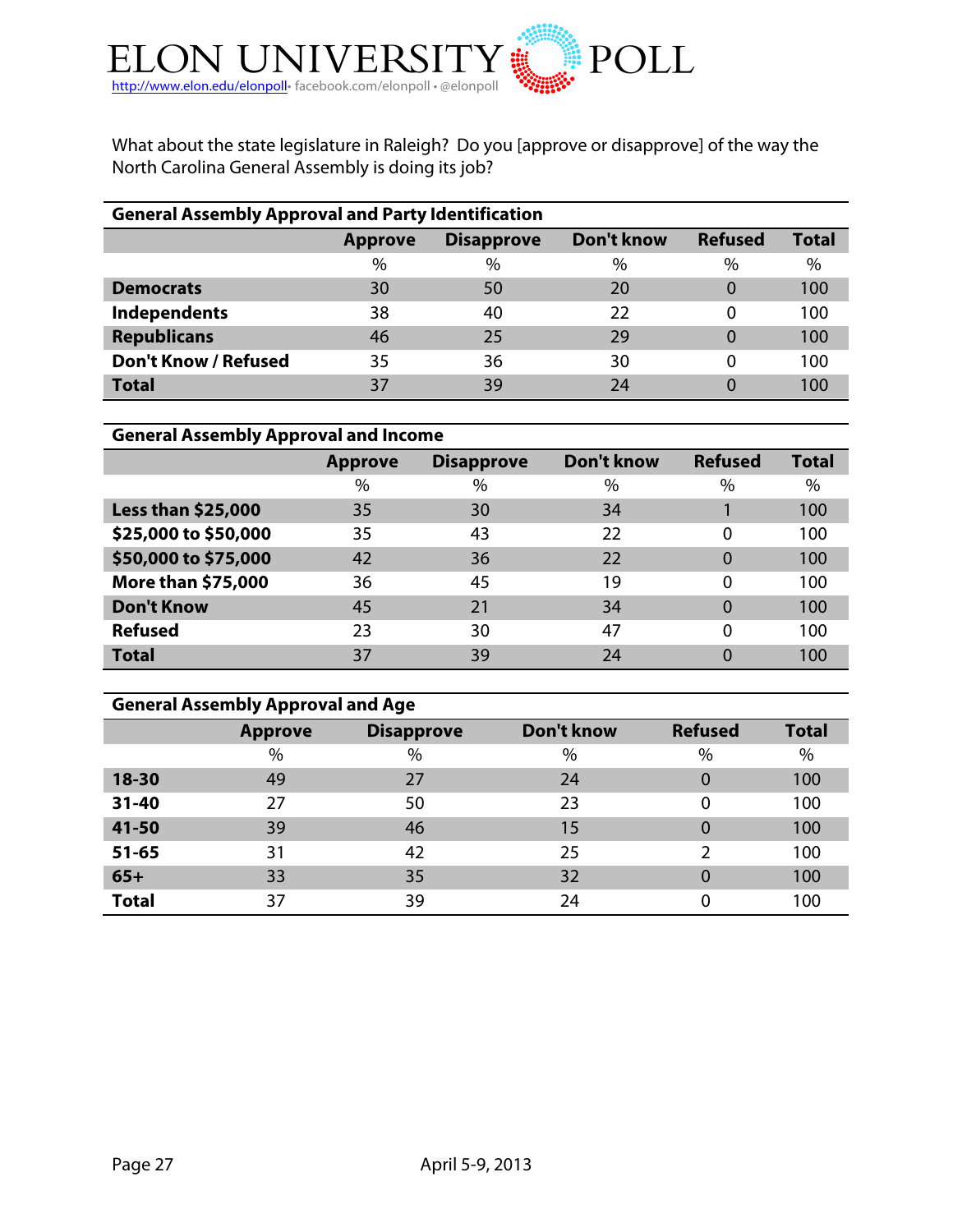

| <b>General Assembly Approval and Race</b> |                |                   |            |                |              |  |  |  |
|-------------------------------------------|----------------|-------------------|------------|----------------|--------------|--|--|--|
|                                           | <b>Approve</b> | <b>Disapprove</b> | Don't know | <b>Refused</b> | <b>Total</b> |  |  |  |
|                                           | $\%$           | $\%$              | %          | $\%$           | $\%$         |  |  |  |
| <b>White</b>                              | 37             | 37                | 26         | $\Omega$       | 100          |  |  |  |
| <b>Black</b>                              | 35             | 48                | 16         |                | 100          |  |  |  |
| <b>Other</b>                              | 43             | 27                | 30         |                | 100          |  |  |  |
| <b>Total</b>                              | 37             | 39                | 24         |                | 100          |  |  |  |

#### **General Assembly Approval and Gender**

|               | <b>Approve</b> | <b>Disapprove</b> | Don't know | <b>Refused</b> | <b>Total</b> |
|---------------|----------------|-------------------|------------|----------------|--------------|
|               | $\%$           | %                 | %          | %              | %            |
| <b>Male</b>   | 42             | 39                | 19         |                | 100          |
| <b>Female</b> | 32             | 38                | 29         |                | 100          |
| <b>Total</b>  | 37             | 39                | 24         |                | 100          |

Do you [approve or disapprove] of the way Kay Hagan is handling her job as US Senator?

| <b>Hagan Approval and Party Identification</b> |                |                   |            |                |              |  |  |  |
|------------------------------------------------|----------------|-------------------|------------|----------------|--------------|--|--|--|
|                                                | <b>Approve</b> | <b>Disapprove</b> | Don't know | <b>Refused</b> | <b>Total</b> |  |  |  |
|                                                | $\%$           | $\%$              | $\%$       | $\%$           | $\%$         |  |  |  |
| <b>Democrats</b>                               | 59             | 19                | 22         | 0              | 100          |  |  |  |
| Independents                                   | 38             | 36                | 25         | 0              | 100          |  |  |  |
| <b>Republicans</b>                             | 24             | 49                | 26         |                | 100          |  |  |  |
| <b>Don't Know / Refused</b>                    | 31             | 29                | 40         | 0              | 100          |  |  |  |
| <b>Total</b>                                   | 40             | 33                | 26         |                | 100          |  |  |  |

| <b>Hagan Approval and Income</b> |                |                   |                   |                |              |  |  |  |
|----------------------------------|----------------|-------------------|-------------------|----------------|--------------|--|--|--|
|                                  | <b>Approve</b> | <b>Disapprove</b> | <b>Don't know</b> | <b>Refused</b> | <b>Total</b> |  |  |  |
|                                  | $\%$           | $\%$              | $\%$              | $\%$           | $\%$         |  |  |  |
| <b>Less than \$25,000</b>        | 44             | 25                | 30                |                | 100          |  |  |  |
| \$25,000 to \$50,000             | 42             | 28                | 31                | 0              | 100          |  |  |  |
| \$50,000 to \$75,000             | 35             | 38                | 27                | 0              | 100          |  |  |  |
| <b>More than \$75,000</b>        | 37             | 40                | 23                | $\Omega$       | 100          |  |  |  |
| <b>Don't Know</b>                | 61             | 14                | 22                | 4              | 100          |  |  |  |
| <b>Refused</b>                   | 23             | 34                | 43                | 0              | 100          |  |  |  |
| <b>Total</b>                     | 40             | 33                | 27                | 0              | 100          |  |  |  |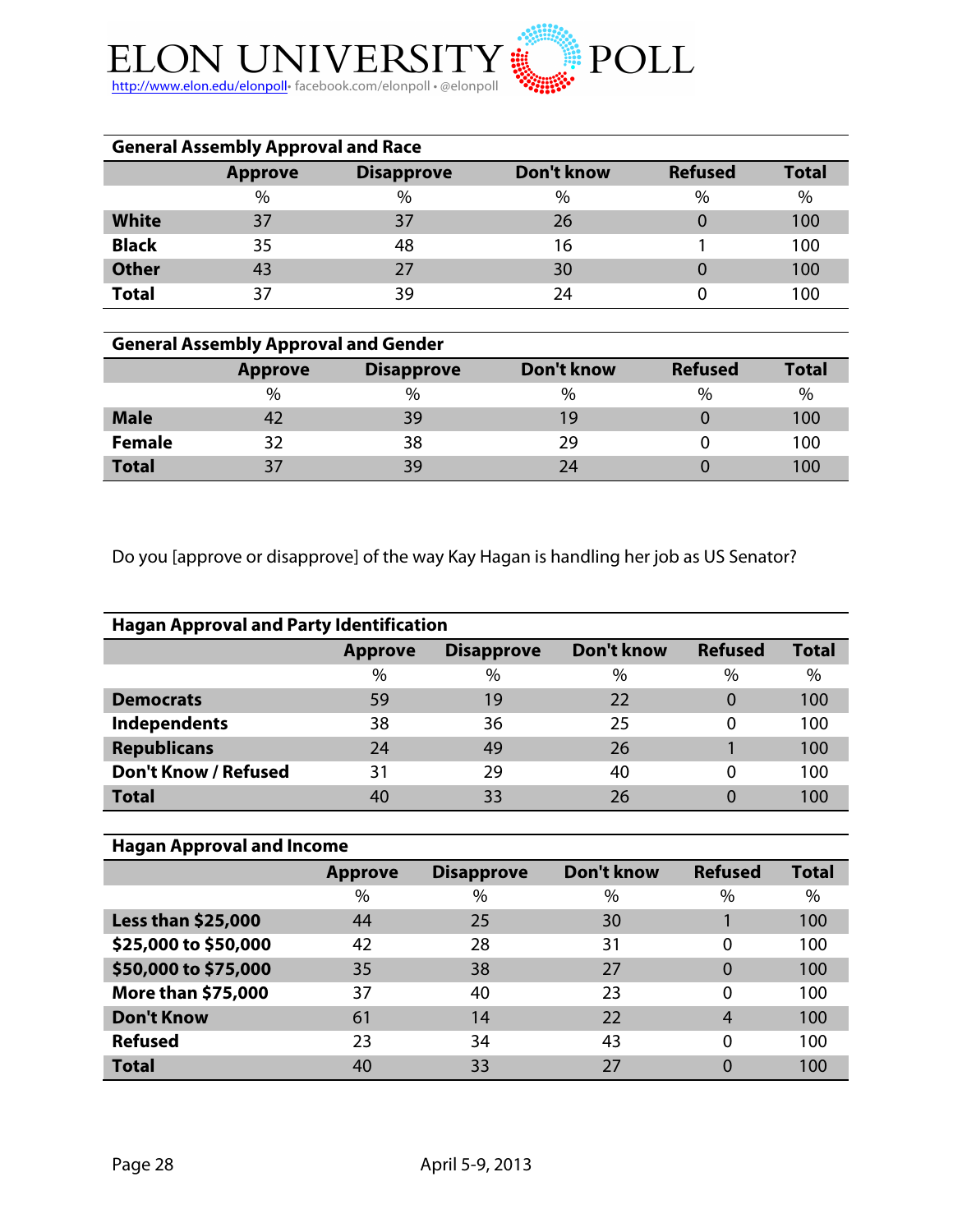

|              | <b>Hagan Approval and Age</b> |                   |            |                |              |
|--------------|-------------------------------|-------------------|------------|----------------|--------------|
|              | <b>Approve</b>                | <b>Disapprove</b> | Don't know | <b>Refused</b> | <b>Total</b> |
|              | $\%$                          | %                 | $\%$       | $\%$           | $\%$         |
| 18-30        | 39                            | 25                | 36         | 0              | 100          |
| $31 - 40$    | 40                            | 37                | 23         | 0              | 100          |
| 41-50        | 39                            | 34                | 27         | 0              | 100          |
| $51 - 65$    | 40                            | 35                | 25         |                | 100          |
| $65+$        | 44                            | 34                | 22         | 0              | 100          |
| <b>Total</b> | 40                            | 33                | 27         | 0              | 100          |

POLL

#### **Hagan Approval and Race**

|              | <b>Approve</b> | <b>Disapprove</b> | Don't know | <b>Refused</b> | <b>Total</b> |
|--------------|----------------|-------------------|------------|----------------|--------------|
|              | $\%$           | $\%$              | $\%$       | $\%$           | %            |
| <b>White</b> | 34             | 37                | 29         |                | 100          |
| <b>Black</b> | 57             | 24                | 18         |                | 100          |
| <b>Other</b> | 51             | 14                | 35         |                | 100          |
| <b>Total</b> | 40             | 33                | 27         |                | 100          |

| <b>Hagan Approval and Gender</b> |                |                   |            |                |              |  |  |  |
|----------------------------------|----------------|-------------------|------------|----------------|--------------|--|--|--|
|                                  | <b>Approve</b> | <b>Disapprove</b> | Don't know | <b>Refused</b> | <b>Total</b> |  |  |  |
|                                  | $\%$           | $\%$              | $\%$       | $\%$           | $\%$         |  |  |  |
| <b>Male</b>                      | 37             | 37                | 26         |                | 100          |  |  |  |
| <b>Female</b>                    | 42             | 29                | 28         |                | 100          |  |  |  |
| <b>Total</b>                     | 40             | 33                | 27         |                | 100          |  |  |  |

Do you [approve or disapprove] of the way Richard Burr is handling her job as US Senator?

| <b>Burr Approval and Party Identification</b> |                |                   |            |                |              |  |  |  |
|-----------------------------------------------|----------------|-------------------|------------|----------------|--------------|--|--|--|
|                                               | <b>Approve</b> | <b>Disapprove</b> | Don't know | <b>Refused</b> | <b>Total</b> |  |  |  |
|                                               | $\frac{0}{0}$  | $\%$              | $\%$       | $\frac{0}{0}$  | $\%$         |  |  |  |
| <b>Democrats</b>                              | 28             | 37                | 35         | 0              | 100          |  |  |  |
| Independents                                  | 42             | 24                | 34         | 0              | 100          |  |  |  |
| <b>Republicans</b>                            | 54             | 17                | 29         | 0              | 100          |  |  |  |
| <b>Don't Know / Refused</b>                   | 34             | 23                | 42         | 0              | 100          |  |  |  |
| <b>Total</b>                                  | 39             | 26                | 34         | 0              | 100          |  |  |  |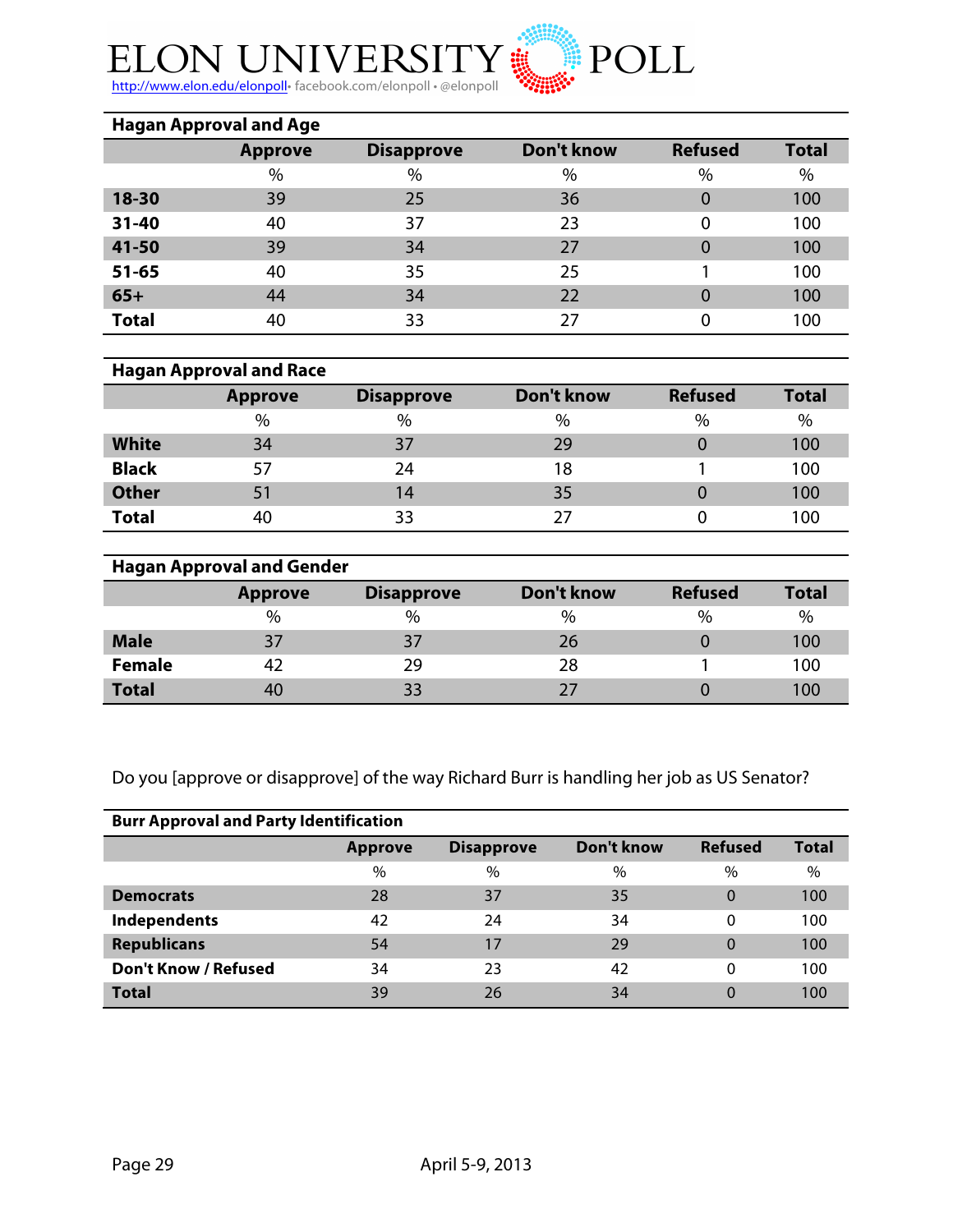

| <b>Burr Approval and Income</b> |                |                   |            |                |              |
|---------------------------------|----------------|-------------------|------------|----------------|--------------|
|                                 | <b>Approve</b> | <b>Disapprove</b> | Don't know | <b>Refused</b> | <b>Total</b> |
|                                 | $\%$           | $\%$              | %          | $\%$           | $\%$         |
| <b>Less than \$25,000</b>       | 31             | 28                | 40         |                | 100          |
| \$25,000 to \$50,000            | 39             | 27                | 33         | 0              | 100          |
| \$50,000 to \$75,000            | 42             | 27                | 31         | $\overline{0}$ | 100          |
| More than \$75,000              | 42             | 28                | 30         | 0              | 100          |
| <b>Don't Know</b>               | 39             | 11                | 50         | $\overline{0}$ | 100          |
| <b>Refused</b>                  | 35             | 15                | 50         | 0              | 100          |
| <b>Total</b>                    | 39             | 26                | 34         | 0              | 100          |

| <b>Burr Approval and Age</b> |                |                   |            |                |              |
|------------------------------|----------------|-------------------|------------|----------------|--------------|
|                              | <b>Approve</b> | <b>Disapprove</b> | Don't know | <b>Refused</b> | <b>Total</b> |
|                              | $\%$           | $\%$              | %          | %              | $\%$         |
| 18-30                        | 43             | 25                | 32         | 0              | 100          |
| $31 - 40$                    | 37             | 22                | 41         | 0              | 100          |
| 41-50                        | 39             | 31                | 30         | 0              | 100          |
| $51 - 65$                    | 37             | 31                | 31         |                | 100          |
| $65+$                        | 39             | 23                | 38         | $\Omega$       | 100          |
| <b>Total</b>                 | 39             | 27                | 34         | 0              | 100          |

#### **Burr Approval and Race**

|              | <b>Approve</b> | <b>Disapprove</b> | Don't know | <b>Refused</b> | <b>Total</b> |
|--------------|----------------|-------------------|------------|----------------|--------------|
|              | %              | $\%$              | %          | $\frac{0}{0}$  | %            |
| <b>White</b> |                | 23                | 36         | 0              | 100          |
| <b>Black</b> | 37             | 35                | 27         |                | 100          |
| <b>Other</b> | 30             | 32                | 38         | 0              | 100          |
| <b>Total</b> | 39             | 26                | 34         |                | 100          |

|               | <b>Burr Approval and Gender</b> |                   |            |                |              |
|---------------|---------------------------------|-------------------|------------|----------------|--------------|
|               | <b>Approve</b>                  | <b>Disapprove</b> | Don't know | <b>Refused</b> | <b>Total</b> |
|               | $\%$                            | $\%$              | $\%$       | $\%$           | %            |
| <b>Male</b>   | 43                              | 25                | 31         |                | 100          |
| <b>Female</b> | 35                              | 27                | 37         |                | 100          |
| <b>Total</b>  | 39                              | 26                | 34         |                | 100          |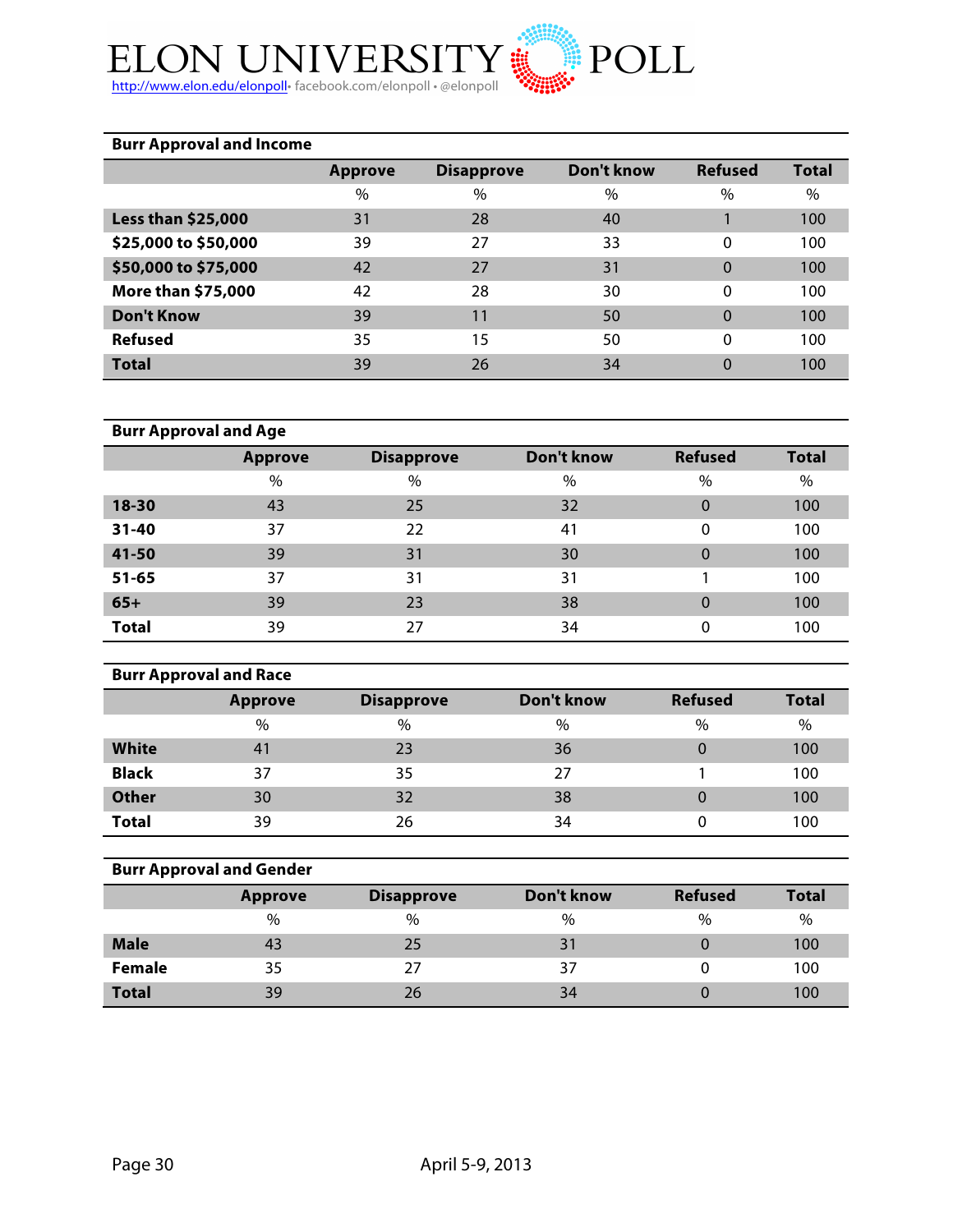

#### **Education**

North Carolina has a teacher 'tenure' law which means that a teacher, after a 4 year trial period, cannot be fired except by some kind of legal procedure. Are you for giving teachers tenure or are you against tenure?

| <b>Tenure and Party Identification</b> |         |        |    |       |
|----------------------------------------|---------|--------|----|-------|
|                                        | Support | Oppose | DK | Total |
|                                        | $\%$    | $\%$   | %  | $\%$  |
| <b>Democrats</b>                       | 58      | 37     | 5  | 100   |
| Independents                           | 28      | 64     |    | 100   |
| <b>Republicans</b>                     | 31      | 66     | 3  | 100   |
| <b>Don't Know / Refused</b>            | 39      | 47     | 14 | 100   |
| <b>Total</b>                           | 40      | 54     | 6  | 100   |

| <b>Tenure and Income</b> |  |  |
|--------------------------|--|--|
|--------------------------|--|--|

|                           | Support | Oppose | DK | Total |
|---------------------------|---------|--------|----|-------|
|                           | $\%$    | $\%$   | %  | %     |
| <b>Less than \$25,000</b> | 51      | 34     | 14 | 100   |
| \$25,000 to \$50,000      | 50      | 44     | 5  | 100   |
| \$50,000 to \$75,000      | 36      | 57     | 6  | 100   |
| <b>More than \$75,000</b> | 29      | 68     | 3  | 100   |
| <b>Don't Know</b>         | 48      | 41     | 11 | 100   |
| <b>Refused</b>            | 27      | 51     | 22 | 100   |
| <b>Total</b>              | 40      | 53     | 7  | 100   |

| <b>Tenure and Age</b> |  |  |
|-----------------------|--|--|
|-----------------------|--|--|

|              | Support | Oppose | DK | Total |
|--------------|---------|--------|----|-------|
|              | $\%$    | $\%$   | %  | $\%$  |
| 18-30        | 51      | 42     |    | 100   |
| 31-40        | 37      | 61     | C  | 100   |
| 41-50        | 36      | 61     | 3  | 100   |
| $51 - 65$    | 32      | 60     | 8  | 100   |
| $65+$        | 39      | 47     | 14 | 100   |
| <b>Total</b> | 39      | 54     |    | 100   |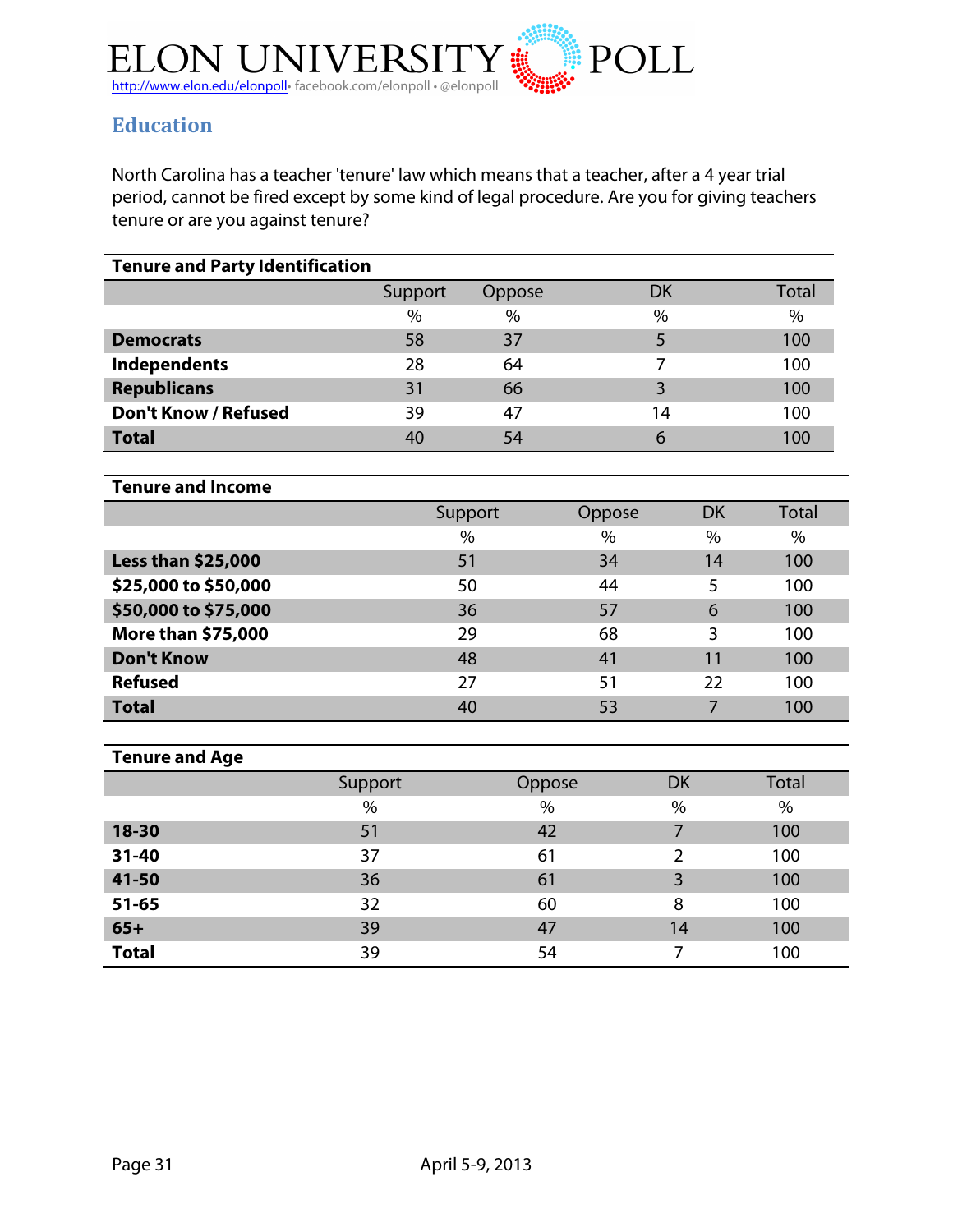

| <b>Tenure and Race</b> |         |        |      |       |
|------------------------|---------|--------|------|-------|
|                        | Support | Oppose | DK   | Total |
|                        | %       | %      | $\%$ | $\%$  |
| <b>White</b>           | 34      | 60     | 6    | 100   |
| <b>Black</b>           | 54      | 36     | 10   | 100   |
| <b>Other</b>           | 55      | 35     | 9    | 100   |
| <b>Total</b>           | 40      | 53     |      | 100   |

#### **Tenure and Gender**

|               | Support | Oppose | DK | Total |
|---------------|---------|--------|----|-------|
|               | %       | $\%$   | %  | %     |
| <b>Male</b>   | 38      | 55     |    | 100   |
| <b>Female</b> | 4 I     | 52     |    | 100   |
| <b>Total</b>  | 40      | 53     |    | 100   |

#### **Tenure and Education**

|                                     | Support | Oppose | <b>DK</b> | <b>Total</b> |
|-------------------------------------|---------|--------|-----------|--------------|
|                                     | %       | %      | %         | %            |
| <b>Less than HS</b>                 | 42      | 37     | 21        | 100          |
| <b>High School / GED</b>            | 51      | 42     |           | 100          |
| <b>Some College/ AA / Technical</b> | 37      | 57     | 5         | 100          |
| <b>College Graduate</b>             | 41      | 55     | 4         | 100          |
| <b>Graduate School</b>              | 25      | 66     | 9         | 100          |
| <b>DK</b>                           | 100     | 0      | $\Omega$  | 100          |
| <b>Refused</b>                      | 58      | 18     | 24        | 100          |
| <b>Total</b>                        | 40      | 53     |           | 100          |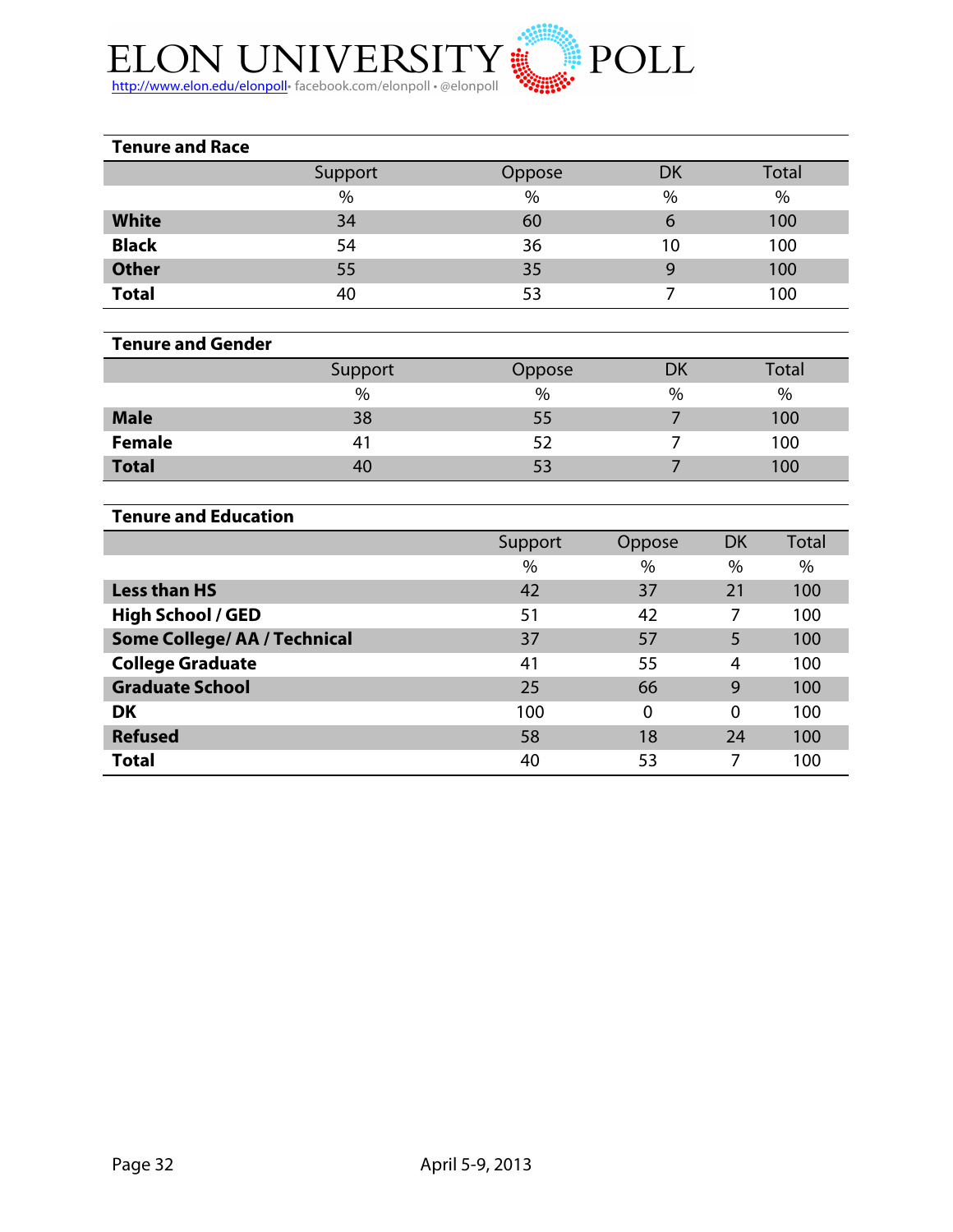

In general, do you think teachers in North Carolina K through 12 public schools are paid too much, too little, or about right.

| <b>Teacher Pay and Party Identification</b> |          |             |                   |            |              |  |  |
|---------------------------------------------|----------|-------------|-------------------|------------|--------------|--|--|
|                                             | Too much | About right | <b>Too little</b> | Don't know | <b>Total</b> |  |  |
|                                             | $\%$     | $\%$        | $\%$              | $\%$       | $\%$         |  |  |
| <b>Democrats</b>                            |          | 13          | 82                |            | 100          |  |  |
| Independents                                |          | 17          | 73                | 8          | 100          |  |  |
| <b>Republicans</b>                          |          | 17          | 70                | 10         | 100          |  |  |
| <b>Don't Know / Refused</b>                 |          | 26          | 62                | 10         | 100          |  |  |
| <b>Total</b>                                |          | 17          | 74                |            | 100          |  |  |

#### **Teacher Pay and Income** Too much About right Too little DK Total % % % % % **Less than \$25,000** 3 20 68 8 100 **\$25,000 to \$50,000** 1 13 78 7 100 **\$50,000 to \$75,000** 2 19 73 5 100 **More than \$75,000** 2 17 75 7 100 **DK** 3 19 65 13 100 **Refused** 0 13 71 16 100 **Total** 2 17 74 7 100

| <b>Teacher Pay and Age</b> |                |             |                   |           |              |  |  |
|----------------------------|----------------|-------------|-------------------|-----------|--------------|--|--|
|                            | Too much       | About right | <b>Too little</b> | <b>DK</b> | <b>Total</b> |  |  |
|                            | %              | %           | %                 | %         | $\%$         |  |  |
| 18-30                      |                | 19          | 74                | 5         | 100          |  |  |
| 31-40                      |                | 14          | 78                |           | 100          |  |  |
| 41-50                      |                | 19          | 75                | 3         | 100          |  |  |
| $51 - 65$                  |                | 14          | 77                | 8         | 100          |  |  |
| $65+$                      | $\overline{4}$ | 20          | 63                | 14        | 100          |  |  |
| <b>Total</b>               | 2              | 17          | 74                |           | 100          |  |  |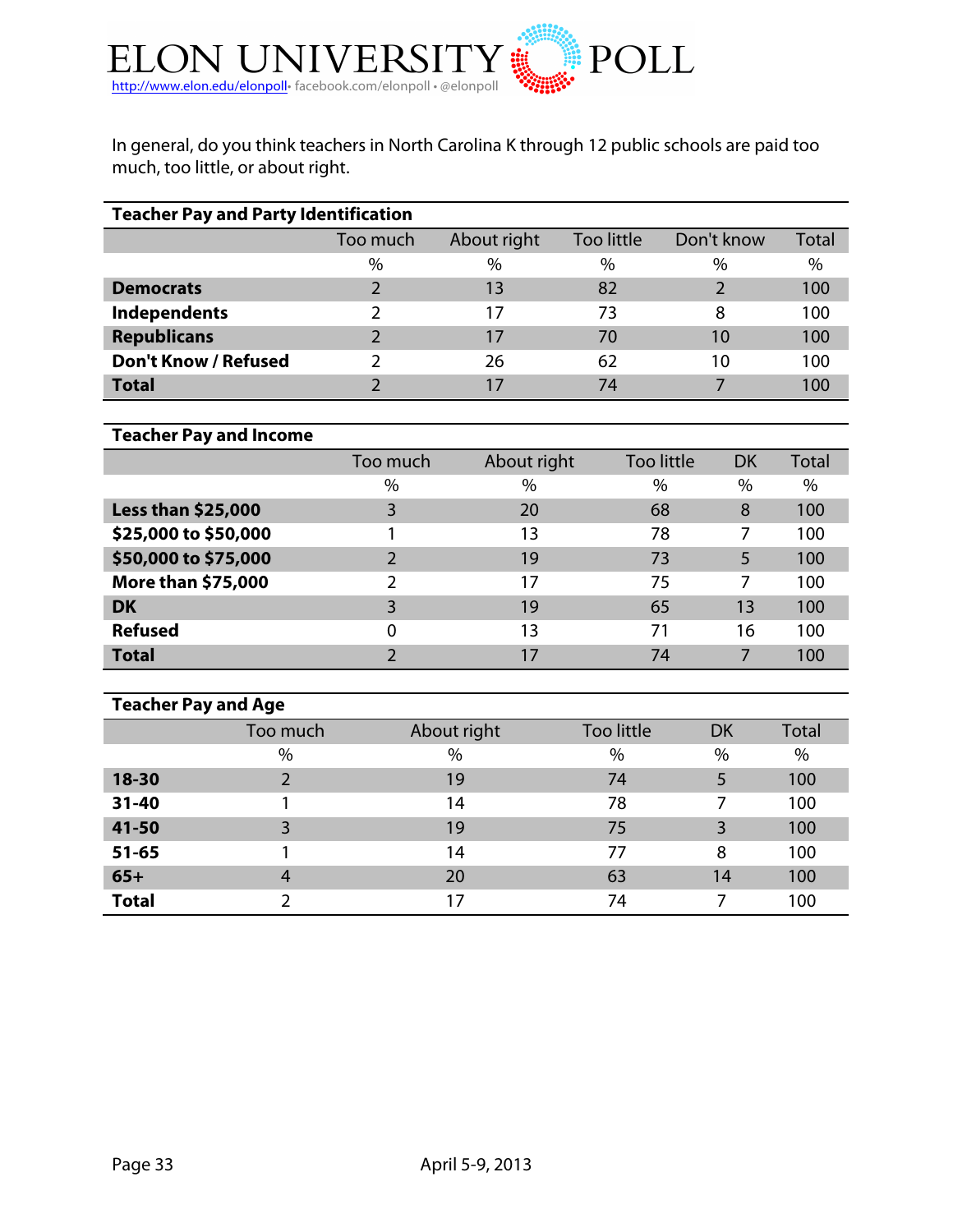

| <b>Teacher Pay and Race</b> |          |             |            |      |       |  |  |
|-----------------------------|----------|-------------|------------|------|-------|--|--|
|                             | Too much | About right | Too little | DK   | Total |  |  |
|                             | $\%$     | %           | $\%$       | $\%$ | %     |  |  |
| <b>White</b>                |          | 19          | 71         | 8    | 100   |  |  |
| <b>Black</b>                |          | 12          | 82         | 4    | 100   |  |  |
| <b>Other</b>                | 4        | 16          | 70         | 10   | 100   |  |  |
| <b>Total</b>                |          |             | 74         |      | 100   |  |  |

#### **Teacher Pay and Gender**

|               | Too much | About right | <b>Too little</b> | <b>DK</b> | <b>Total</b> |
|---------------|----------|-------------|-------------------|-----------|--------------|
|               | $\%$     | %           | $\%$              | %         | %            |
| <b>Male</b>   |          | 23          | 66                |           | 100          |
| <b>Female</b> |          |             | 81                |           | 100          |
| <b>Total</b>  |          |             | 74                |           | 100          |

#### **Teacher Pay and Education**

|                                     | Too much       | About right | <b>Too little</b> | DK   | Total |
|-------------------------------------|----------------|-------------|-------------------|------|-------|
|                                     | $\%$           | %           | $\%$              | $\%$ | $\%$  |
| <b>Less than HS</b>                 | 6              | 22          | 62                | 10   | 100   |
| <b>High School / GED</b>            | 3              | 23          | 65                | 9    | 100   |
| <b>Some College/ AA / Technical</b> |                | 15          | 76                | 8    | 100   |
| <b>College Graduate</b>             |                | 13          | 79                | 6    | 100   |
| <b>Graduate School</b>              | $\overline{2}$ | 19          | 75                | 4    | 100   |
| <b>DK</b>                           | 0              | 0           | 100               | 0    | 100   |
| <b>Refused</b>                      | 0              | 0           | 76                | 24   | 100   |
| <b>Total</b>                        |                | 17          | 74                |      | 100   |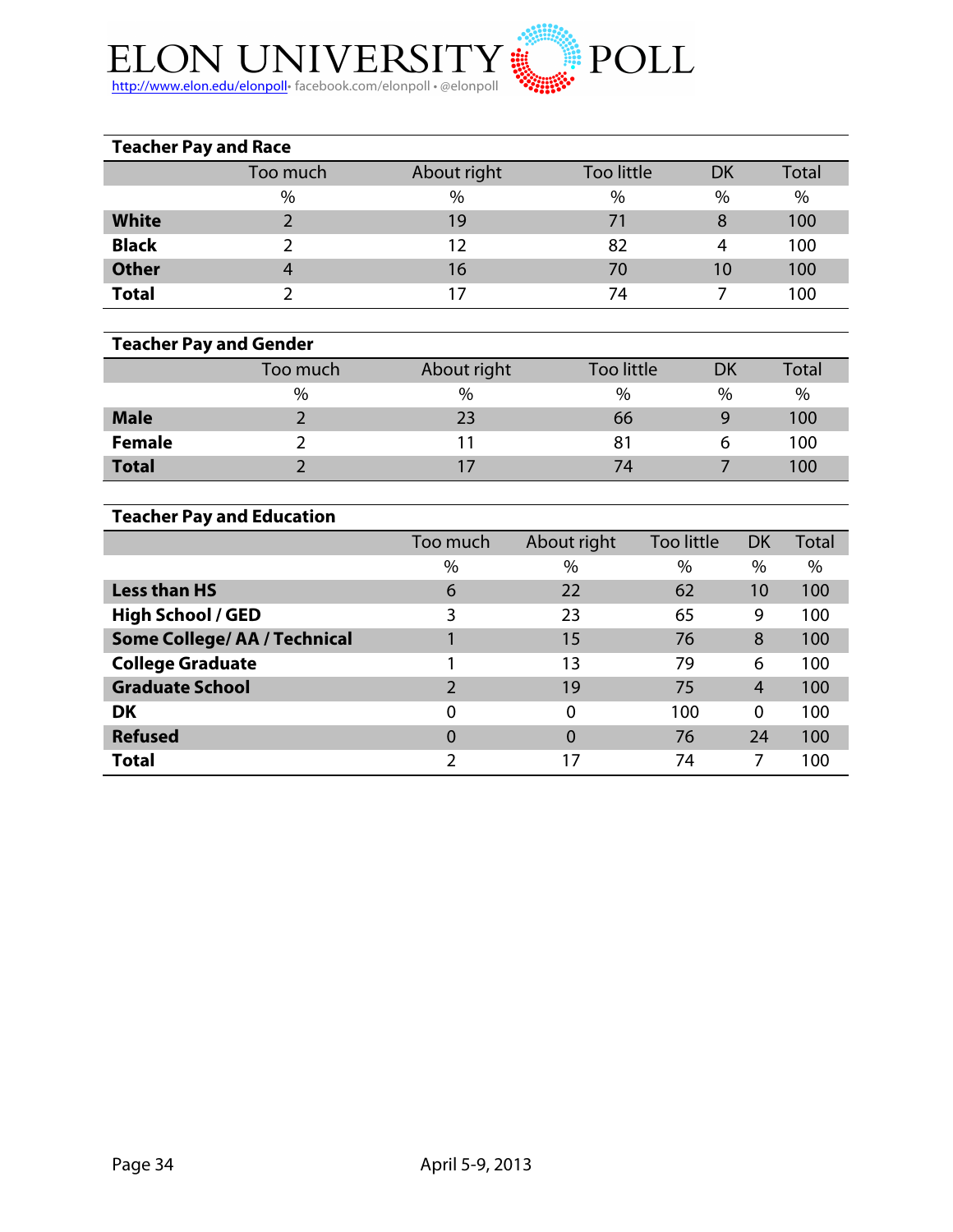

Students are often given the grades A, B, C, D, or F to denote the quality of their work. Suppose the public schools themselves, in your community, were graded in the same way. What grade would you give your community's public schools —A, B, C, D, or F?

| <b>School Grade and Party Identification</b> |      |                |               |                |                |                |                  |                |              |  |  |
|----------------------------------------------|------|----------------|---------------|----------------|----------------|----------------|------------------|----------------|--------------|--|--|
|                                              | A    | B              | $\mathsf{C}$  |                | D              | F              | <b>DK</b>        | Refused        | <b>Total</b> |  |  |
|                                              | $\%$ | $\%$           | $\%$          |                | $\%$           | $\%$           | $\%$             | $\%$           | $\%$         |  |  |
| <b>Democrats</b>                             | 12   | 35             | 29            |                | 9              | $\overline{4}$ | 10               | $\mathbf{1}$   | 100          |  |  |
| <b>Independents</b>                          | 10   | 42             | 28            |                | 8              | $\overline{4}$ | 8                | $\overline{0}$ | 100          |  |  |
| <b>Republicans</b>                           | 13   | 40             | 27            |                | $\overline{7}$ | $\overline{7}$ | 6                | $\overline{0}$ | 100          |  |  |
| <b>DK / Refused</b>                          | 13   | 43             | 17            |                | 12             | 3              | 13               | $\overline{0}$ | 100          |  |  |
| <b>Total</b>                                 | 12   | 39             | 26            |                | 9              | 5              | 9                | $\overline{0}$ | 100          |  |  |
|                                              |      |                |               |                |                |                |                  |                |              |  |  |
| <b>School Grade and Income</b>               |      |                |               |                |                |                |                  |                |              |  |  |
|                                              |      | $\overline{A}$ | B             | $\overline{C}$ | D              | F              | <b>DK</b>        | Refused        | <b>Total</b> |  |  |
|                                              |      | %              | $\%$          | %              | %              | %              | $\%$             | %              | $\%$         |  |  |
| <b>Less than \$25,000</b>                    |      | 17             | 29            | 21             | 10             | 5              | 16               | $\mathbf{1}$   | 100          |  |  |
| \$25,000 to \$50,000                         |      | 13             | 45            | 25             | 6              | 5              | 5<br>$\mathbf 0$ |                | 100          |  |  |
| \$50,000 to \$75,000                         |      | 5              | 37            | 38             | 11             | $\overline{4}$ | 6                | $\mathbf 0$    | 100          |  |  |
| More than \$75,000                           |      | 10             | 41            | 27             | 8              | 4              | 9                | $\mathbf 0$    | 100          |  |  |
| <b>DK</b>                                    |      | 12             | 38            | 20             | 12             | 8              | 10               | $\mathbf 0$    | 100          |  |  |
| <b>Refused</b>                               |      | 15             | 34            | 6              | 16             | 4              | 25               | $\overline{0}$ | 100          |  |  |
| <b>Total</b>                                 |      | 11             | 39            | 26             | 9              | 5              | 9                | $\mathbf 0$    | 100          |  |  |
|                                              |      |                |               |                |                |                |                  |                |              |  |  |
| <b>School Grade and Age</b>                  |      |                |               |                |                |                |                  |                |              |  |  |
| A                                            | B    | $\overline{C}$ | D             |                | F              | <b>DK</b>      |                  | Refused        | <b>Total</b> |  |  |
| $\frac{0}{0}$                                | $\%$ | $\frac{0}{0}$  | $\frac{0}{0}$ |                | $\%$           | $\%$           |                  | $\%$           | $\%$         |  |  |
| 18-30<br>14                                  | 43   | 20             | 11            |                | 5              | 5              |                  | 1              | 100          |  |  |
| 31-40<br>10                                  | 38   | 25             | 9             |                | 5              | 12             |                  | $\overline{0}$ | 100          |  |  |
| 41-50<br>11                                  | 36   | 29             | 9             |                | 6              | $\bf 8$        |                  | $\mathbf 0$    | 100          |  |  |
| $51 - 65$<br>9                               | 41   | 28             | 8             |                | 5              | 8              |                  | 1              | 100          |  |  |
| $65+$<br>11                                  | 34   | 30             | 6             |                | 3              | 15             |                  | $\mathbf 0$    | 100          |  |  |
| <b>Total</b><br>11                           | 39   | 26             | 9             |                | 5              | 9              |                  | $\mathbf 0$    | 100          |  |  |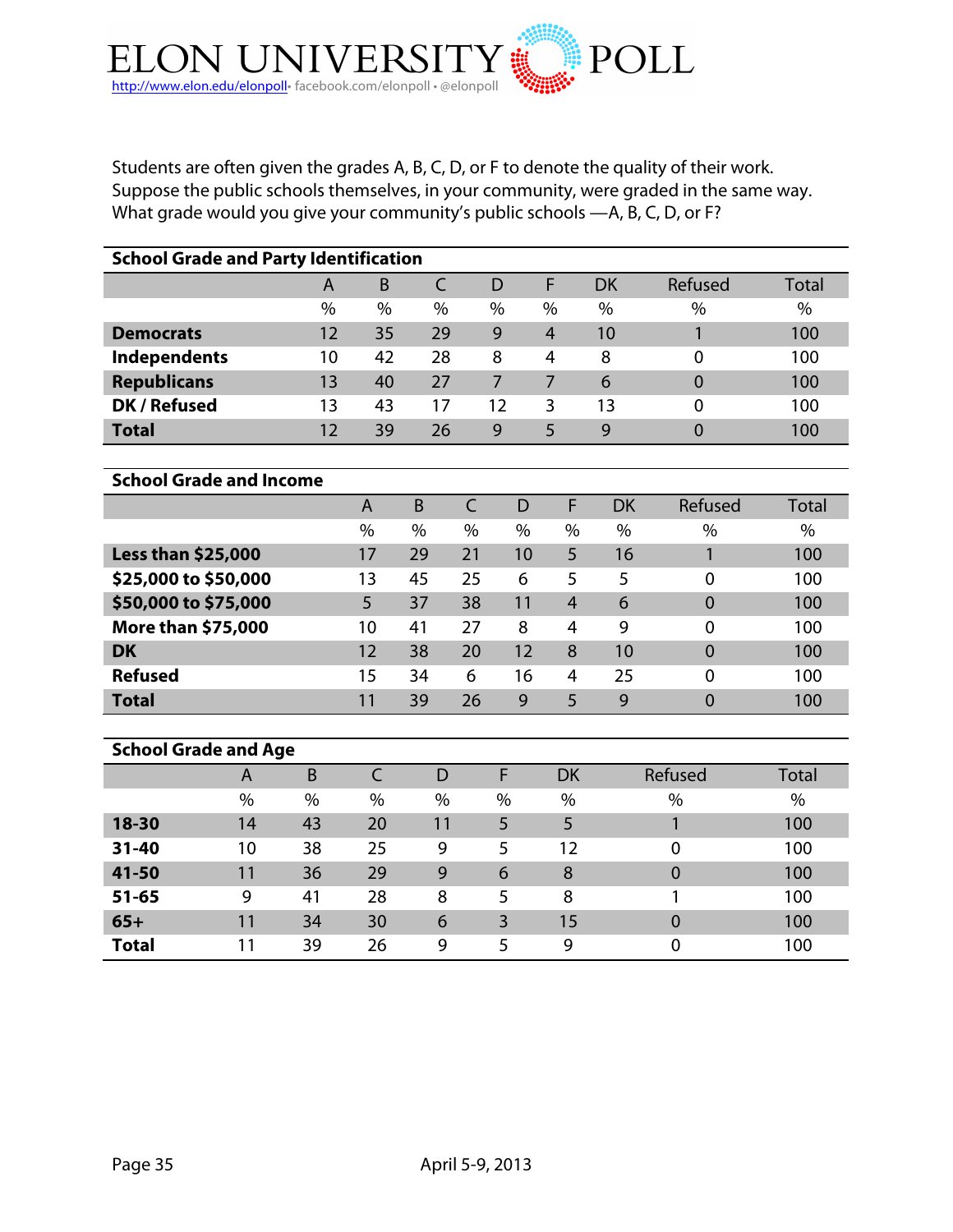# ELON UNIVERSITY

| <b>School Grade and Race</b> |                                |      |      |    |    |    |         |       |  |  |  |
|------------------------------|--------------------------------|------|------|----|----|----|---------|-------|--|--|--|
|                              | A                              | B    |      | D  | F  | DK | Refused | Total |  |  |  |
|                              | $\%$                           | $\%$ | $\%$ | %  | %  | %  | $\%$    | $\%$  |  |  |  |
| <b>White</b>                 | 12                             | 39   | 26   | 8  | 4  | 10 | 0       | 100   |  |  |  |
| <b>Black</b>                 | 9                              | 42   | 27   | 9  | 5  | 8  | 0       | 100   |  |  |  |
| <b>Other</b>                 | 12                             | 30   | 26   | 10 | 10 | 11 | 0       | 100   |  |  |  |
| <b>Total</b>                 | 11                             | 39   | 26   | 9  | 5  | 9  | 0       | 100   |  |  |  |
|                              |                                |      |      |    |    |    |         |       |  |  |  |
|                              | <b>School Grade and Gender</b> |      |      |    |    |    |         |       |  |  |  |
|                              | A                              | B    |      | D  |    |    | Refused | Total |  |  |  |

POLL

|               | $\mathsf{H}$ | D    |    | ◡ |      | DΝ   | neiuseu | TUtdi |
|---------------|--------------|------|----|---|------|------|---------|-------|
|               | %            | $\%$ | %  | % | $\%$ | $\%$ | %       | %     |
| <b>Male</b>   | Q            | 39   | 26 | q | O    |      |         | 100   |
| <b>Female</b> | 14           | 38   |    |   |      |      |         | 00    |
| <b>Total</b>  |              | 39   | 26 | q |      | Q    |         | 100   |

#### **School Grade and Education**

|                                     | A  | Β   |          | D        | F              | DK       | Refused  | Total |
|-------------------------------------|----|-----|----------|----------|----------------|----------|----------|-------|
|                                     | %  | %   | $\%$     | $\%$     | $\%$           | $\%$     | $\%$     | $\%$  |
| <b>Less than HS</b>                 | 26 | 30  | 17       | 7        | 5              | 15       | $\Omega$ | 100   |
| <b>High School / GED</b>            | 10 | 42  | 23       | 7        | 6              | 12       | 0        | 100   |
| <b>Some College/ AA / Technical</b> | 9  | 41  | 25       | 10       | 6              | 8        |          | 100   |
| <b>College Graduate</b>             | 12 | 38  | 32       | 9        | 3              | 6        | 0        | 100   |
| <b>Graduate School</b>              | 9  | 38  | 29       | 9        | $\overline{4}$ | 11       | $\Omega$ | 100   |
| <b>DK</b>                           | 0  | 100 | 0        | $\Omega$ | $\Omega$       | $\Omega$ | 0        | 100   |
| <b>Refused</b>                      | 44 | 15  | $\Omega$ | $\Omega$ | 18             | 24       | $\Omega$ | 100   |
| Total                               | 11 | 39  | 26       | 9        | 5              | 9        | 0        | 100   |

#### **School Grade and Religion**

|                             | A        | B    |    |    | F        | DK             | Refused  | Total |
|-----------------------------|----------|------|----|----|----------|----------------|----------|-------|
|                             | $\%$     | $\%$ | %  | %  | %        | $\%$           | $\%$     | $\%$  |
| <b>Born-Again Christian</b> | 8        | 43   | 27 | 9  | 5        | 9              | 0        | 100   |
| <b>Other Christian</b>      | 10       | 41   | 29 | 7  | 4        | 9              | 0        | 100   |
| <b>Catholic</b>             | 21       | 33   | 18 | 11 |          | 15             | $\Omega$ | 100   |
| <b>Not Religious</b>        | 20       | 34   | 21 | 9  | 5        | 10             | C        | 100   |
| <b>Other</b>                | 8        | 33   | 28 | 14 | 6        | 11             | 0        | 100   |
| <b>DK</b>                   | 28       | 20   | 46 | 0  | 3        | 3              | $\Omega$ | 100   |
| <b>Refused</b>              | $\Omega$ | 100  | 0  | 0  | $\Omega$ | $\overline{0}$ | 0        | 100   |
| <b>Total</b>                | 11       | 39   | 26 | 9  | 5        | 9              | 0        | 100   |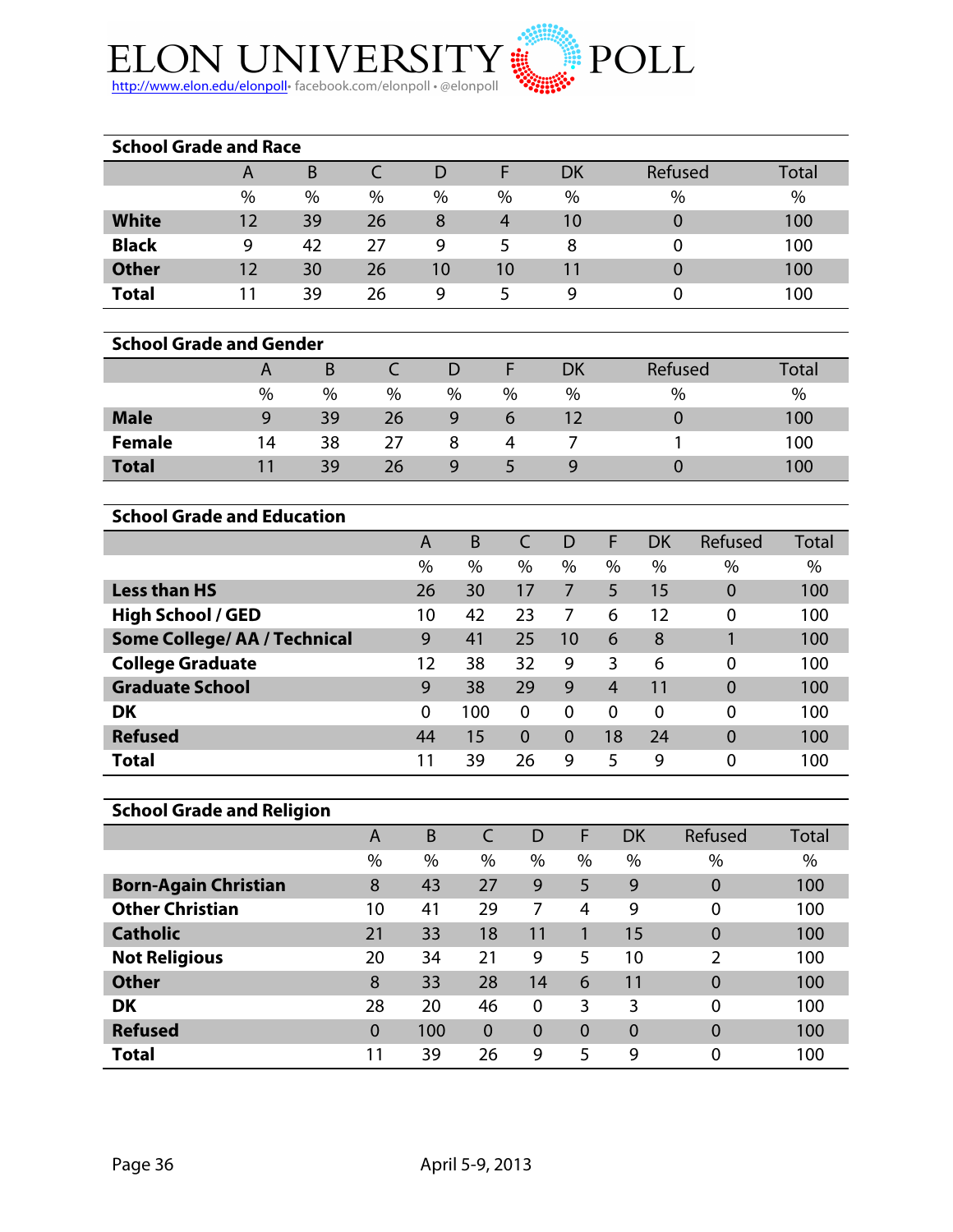# **JIVER** ELON U

http://www.elon.edu/elonpoll· facebook.com/elonpoll · @elonpoll



| <b>School Grade and Religious Service Attendance</b> |                |          |                |                |          |      |          |       |  |
|------------------------------------------------------|----------------|----------|----------------|----------------|----------|------|----------|-------|--|
|                                                      | a              | b        | $\mathsf{C}$   | d              |          | DK   | Refused  | Total |  |
|                                                      | $\%$           | $\%$     | %              | $\%$           | $\%$     | $\%$ | $\%$     | $\%$  |  |
| <b>Never</b>                                         | 14             | 38       | 24             | 9              | 5        | 10   | 0        | 100   |  |
| A few times a year                                   | 12             | 37       | 23             | 13             | 5        | 9    |          | 100   |  |
| Once or twice a month                                | 10             | 35       | 36             | 8              | 5        | 6    | 0        | 100   |  |
| <b>Almost every week</b>                             | 7              | 44       | 33             | 3              | 4        | 10   | $\Omega$ | 100   |  |
| <b>Every week</b>                                    | 9              | 41       | 24             | 10             | 5        | 10   |          | 100   |  |
| <b>DK</b>                                            | 86             | 0        | 14             | 0              | $\Omega$ | 0    | $\Omega$ | 100   |  |
| <b>Refused</b>                                       | $\overline{0}$ | $\Omega$ | $\overline{0}$ | $\overline{0}$ | $\Omega$ | 100  | 0        | 100   |  |
| <b>Total</b>                                         | 11             | 39       | 26             | 9              | 5        | 9    | 0        | 100   |  |

# **Gay(Marriage**

Do you support or oppose gay [same-sex] marriage?

| <b>Gay Marriage and Party Identification</b> |         |        |    |          |       |  |  |  |  |
|----------------------------------------------|---------|--------|----|----------|-------|--|--|--|--|
|                                              | Support | Oppose | DK | Refused  | Total |  |  |  |  |
|                                              | $\%$    | $\%$   | %  | $\%$     | %     |  |  |  |  |
| <b>Democrats</b>                             | 57      | 36     |    |          | 100   |  |  |  |  |
| Independents                                 | 49      | 39     | 11 |          | 100   |  |  |  |  |
| <b>Republicans</b>                           | 21      | 69     | 10 | $\Omega$ | 100   |  |  |  |  |
| DK / Refused                                 | 41      | 37     | 20 |          | 100   |  |  |  |  |
| <b>Total</b>                                 | 44      | 45     |    |          | 100   |  |  |  |  |

# **Gay Marriage and Ideology**

|                               | Support | Oppose | <b>DK</b>      | Refused        | Total |
|-------------------------------|---------|--------|----------------|----------------|-------|
|                               | $\%$    | $\%$   | $\frac{0}{0}$  | $\%$           | $\%$  |
| <b>Extremely Liberal</b>      | 92      | 8      | $\overline{0}$ | $\Omega$       | 100   |
| <b>Liberal</b>                | 84      | 10     | 7              | $\Omega$       | 100   |
| <b>Slightly Liberal</b>       | 61      | 30     | 9              | $\Omega$       | 100   |
| <b>Moderate</b>               | 48      | 39     | 11             | $\overline{2}$ | 100   |
| <b>Slightly Conservative</b>  | 36      | 49     | 15             | $\Omega$       | 100   |
| <b>Conservative</b>           | 12      | 73     | 14             |                | 100   |
| <b>Extremely Conservative</b> | 7       | 85     | 8              | $\Omega$       | 100   |
| <b>DK</b>                     | 47      | 40     | 13             | $\Omega$       | 100   |
| <b>Refused</b>                | 14      | 86     | $\overline{0}$ | $\Omega$       | 100   |
| <b>Total</b>                  | 43      | 46     | 11             | $\Omega$       | 100   |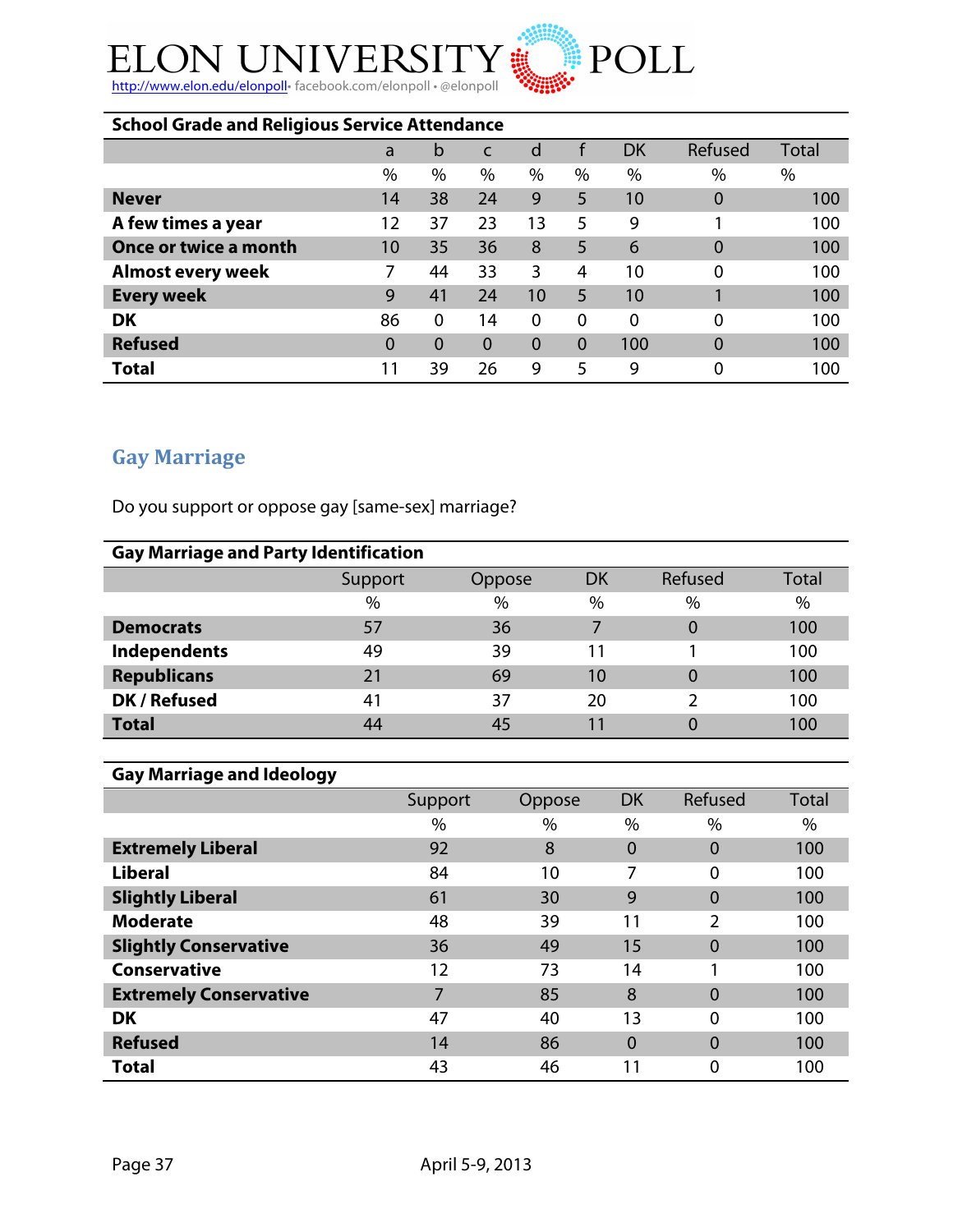# ELON UNIVERSITY



# **Gay Marriage and Income**

|                           | Support | Oppose | DK   | Refused        | Total |
|---------------------------|---------|--------|------|----------------|-------|
|                           | $\%$    | $\%$   | $\%$ | $\%$           | %     |
| <b>Less than \$25,000</b> | 42      | 50     | 8    | $\overline{0}$ | 100   |
| \$25,000 to \$50,000      | 49      | 41     | 8    |                | 100   |
| \$50,000 to \$75,000      | 44      | 48     | 8    | $\overline{0}$ | 100   |
| <b>More than \$75,000</b> | 41      | 47     | 12   |                | 100   |
| <b>DK</b>                 | 42      | 30     | 28   | $\overline{0}$ | 100   |
| <b>Refused</b>            | 25      | 66     | 10   | $\Omega$       | 100   |
| <b>Total</b>              | 43      | 46     | 10   | $\Omega$       | 100   |

#### **Gay Marriage and Age**

|              | Support | Oppose | DK | Refused | Total |
|--------------|---------|--------|----|---------|-------|
|              | $\%$    | $\%$   | %  | %       | $\%$  |
| 18-30        | 55      | 36     | 8  |         | 100   |
| 31-40        | 50      | 34     | 15 |         | 100   |
| 41-50        | 41      | 49     | 10 | 0       | 100   |
| $51 - 65$    | 41      | 52     |    | 0       | 100   |
| $65+$        | 30      | 58     | 12 | 0       | 100   |
| <b>Total</b> | 44      | 45     | 10 | 0       | 100   |

# **Gay Marriage and Race**

|              | Support | Oppose | DK | Refused | Total |
|--------------|---------|--------|----|---------|-------|
|              | %       | %      | %  | %       | %     |
| <b>White</b> | 44      | 45     | 10 | U       | 100   |
| <b>Black</b> | 36      | 53     | 10 |         | 100   |
| <b>Other</b> | 54      | 34     | 13 |         | 100   |
| <b>Total</b> | 43      | 46     | 10 |         | 100   |

| <b>Gay Marriage and Gender</b> |         |        |           |         |              |  |  |  |  |
|--------------------------------|---------|--------|-----------|---------|--------------|--|--|--|--|
|                                | Support | Oppose | <b>DK</b> | Refused | <b>Total</b> |  |  |  |  |
|                                | $\%$    | $\%$   | %         | $\%$    | %            |  |  |  |  |
| <b>Male</b>                    | 36      | 51     | 13        |         | 100          |  |  |  |  |
| <b>Female</b>                  | 50      | 4      | q         |         | 100          |  |  |  |  |
| <b>Total</b>                   | 43      | 46     | KO        |         | 100          |  |  |  |  |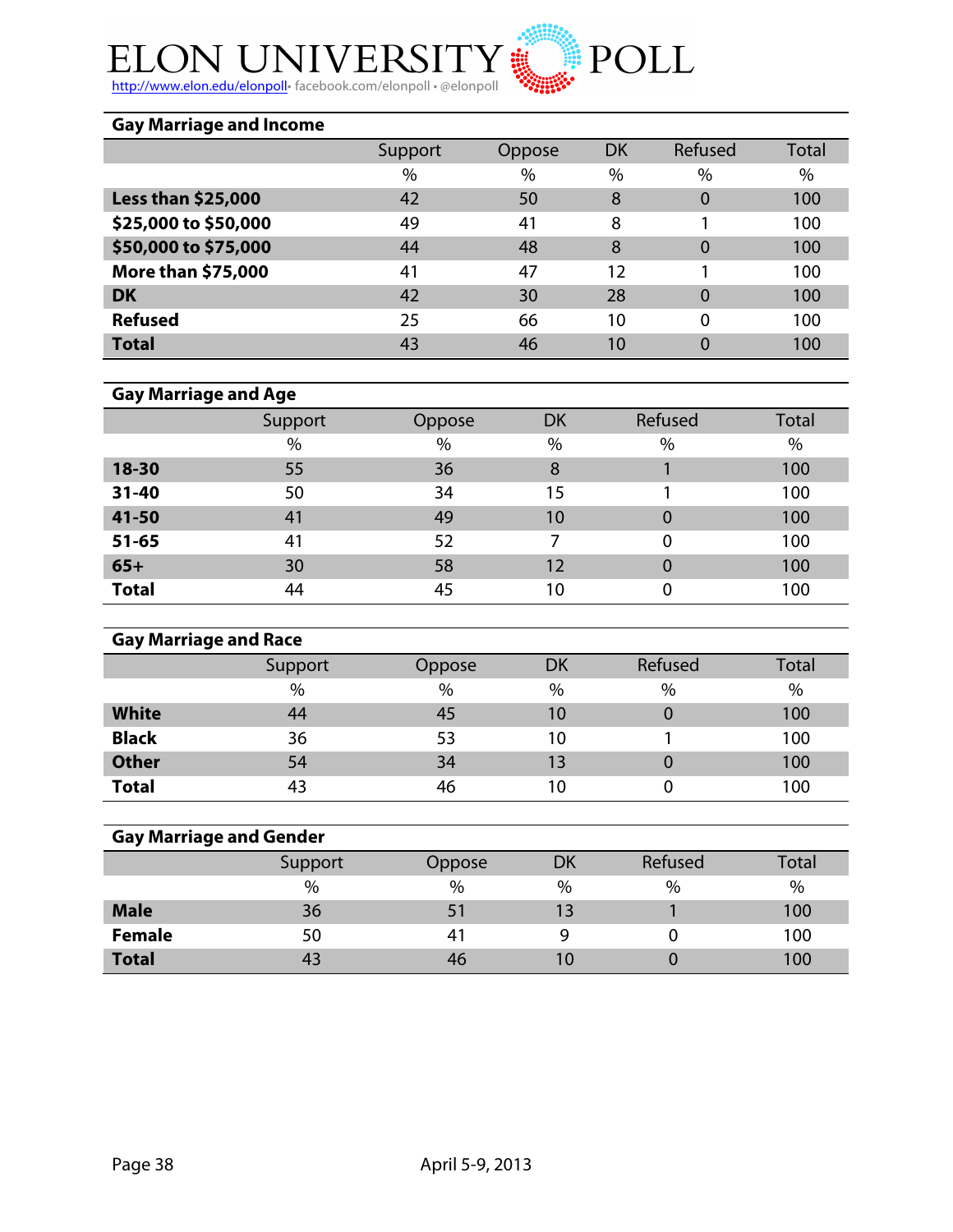

| <b>Gay Marriage and Education</b>   |         |             |           |             |              |
|-------------------------------------|---------|-------------|-----------|-------------|--------------|
|                                     | Support | Oppose      | <b>DK</b> | Refused     | <b>Total</b> |
|                                     | $\%$    | $\%$        | $\%$      | %           | $\%$         |
| <b>Less than HS</b>                 | 42      | 50          | 9         | $\mathbf 0$ | 100          |
| <b>High School / GED</b>            | 34      | 61          | 5         | 0           | 100          |
| <b>Some College/ AA / Technical</b> | 41      | 43          | 15        |             | 100          |
| <b>College Graduate</b>             | 49      | 42          | 9         | $\Omega$    | 100          |
| <b>Graduate School</b>              | 48      | 38          | 13        | 2           | 100          |
| <b>DK</b>                           | 0       | $\mathbf 0$ | 100       | $\mathbf 0$ | 100          |
| <b>Refused</b>                      | 62      | 38          | $\Omega$  | $\Omega$    | 100          |
| <b>Total</b>                        | 43      | 46          | 10        | 0           | 100          |

#### **Gay Marriage and Religion**

| -<br>. .                    | Support | Oppose   | <b>DK</b> | Refused        | Total |
|-----------------------------|---------|----------|-----------|----------------|-------|
|                             |         |          |           |                |       |
|                             | $\%$    | $\%$     | $\%$      | %              | %     |
| <b>Born-Again Christian</b> | 21      | 71       | 8         | $\overline{0}$ | 100   |
| <b>Other Christian</b>      | 50      | 36       | 12        |                | 100   |
| <b>Catholic</b>             | 63      | 27       | 10        | $\mathbf 0$    | 100   |
| <b>Not Religious</b>        | 80      | 10       | 10        | $\mathbf 0$    | 100   |
| <b>Other</b>                | 62      | 20       | 16        | $\overline{2}$ | 100   |
| <b>DK</b>                   | 20      | 59       | 21        | 0              | 100   |
| <b>Refused</b>              | 100     | $\Omega$ | $\Omega$  | 0              | 100   |
| <b>Total</b>                | 43      | 46       | 10        | 0              | 100   |

Have you always [favored/opposed] same-sex marriage, or have you changed your mind on this issue?

| <b>Gay Marriage and Changed Mind</b> |         |        |      |       |
|--------------------------------------|---------|--------|------|-------|
|                                      | Support | Oppose | DK   | Total |
|                                      | $\%$    | $\%$   | $\%$ | $\%$  |
| <b>Always</b>                        | 41      | 57     |      | 100   |
| <b>Have Changed</b>                  | 87      | 11     | 2    | 100   |
| <b>DK</b>                            | 46      | 26     | 28   | 100   |
| <b>Refused</b>                       | 0       | 48     | 52   | 100   |
| <b>Total</b>                         | 47      | 50     | フ    | 100   |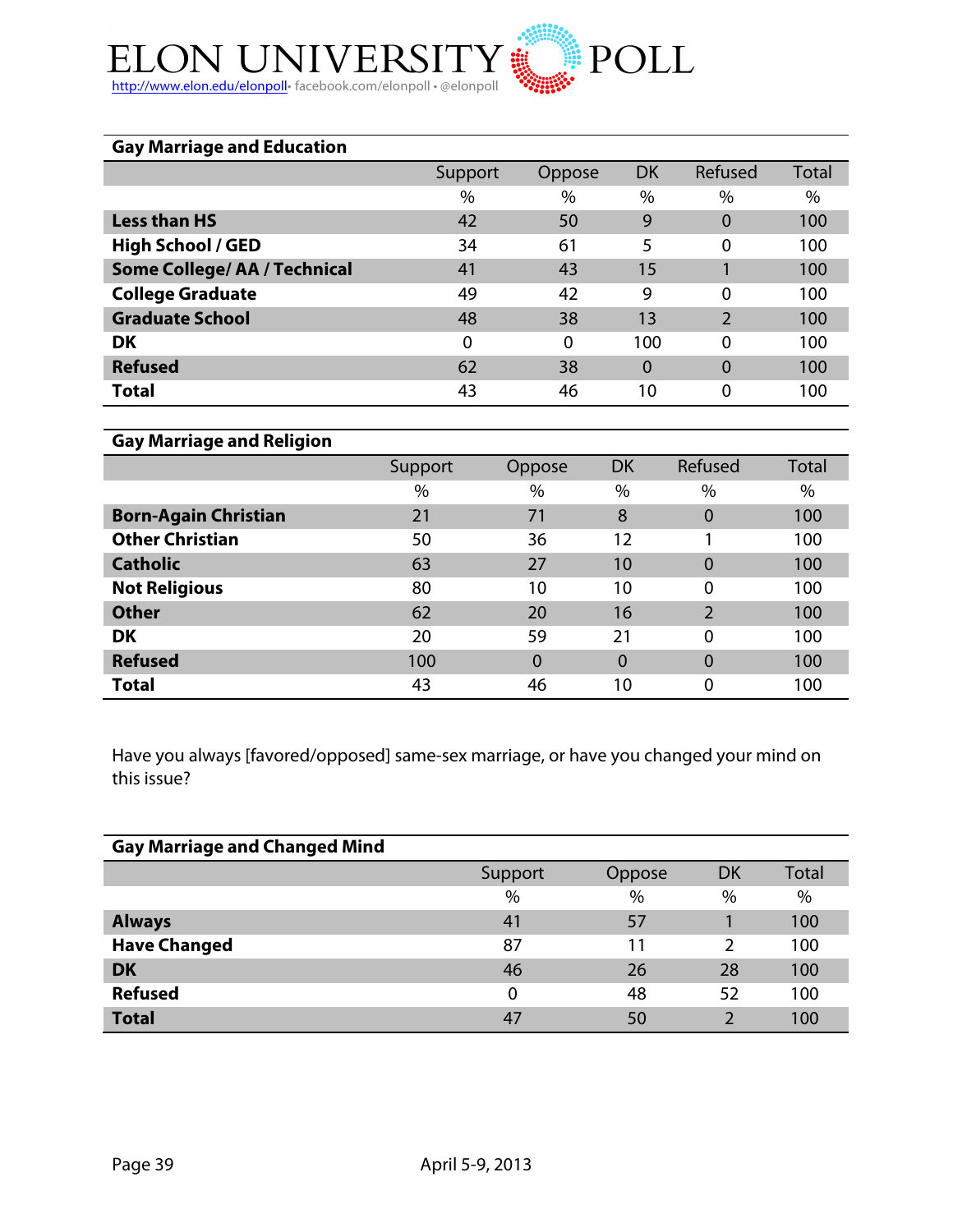

#### **Change Mind and Party Identification**

|                    | Always | <b>Have Changed</b> | DK   | Refused | Total |
|--------------------|--------|---------------------|------|---------|-------|
|                    | %      | $\%$                | $\%$ | $\%$    | $\%$  |
| <b>Democrats</b>   | 83     | 13                  |      | 0       | 100   |
| Independents       | 79     | 16                  | っ    |         | 100   |
| <b>Republicans</b> | 87     | 10                  |      | 0       | 100   |
| DK / Refused       | 84     | 13                  |      | 0       | 100   |
| <b>Total</b>       | 83     | 13                  |      |         | 100   |

#### **Changed Mind and Ideology**

|                               | <b>Always</b> | Have Changed | <b>DK</b> | Refused        | <b>Total</b> |
|-------------------------------|---------------|--------------|-----------|----------------|--------------|
|                               | $\%$          | $\%$         | $\%$      | $\%$           | $\%$         |
| <b>Extremely Liberal</b>      | 80            | 20           | 0         | $\overline{0}$ | 100          |
| <b>Liberal</b>                | 78            | 18           | 5         | 0              | 100          |
| <b>Slightly Liberal</b>       | 72            | 24           | 4         | 0              | 100          |
| <b>Moderate</b>               | 85            | 11           |           | 3              | 100          |
| <b>Slightly Conservative</b>  | 82            | 15           | 3         | $\Omega$       | 100          |
| <b>Conservative</b>           | 86            | 8            | 5         | 1              | 100          |
| <b>Extremely Conservative</b> | 99            |              | 0         | $\Omega$       | 100          |
| <b>DK</b>                     | 83            | 10           | 7         | 0              | 100          |
| <b>Refused</b>                | 86            | 14           | 0         | $\Omega$       | 100          |
| <b>Total</b>                  | 83            | 13           | 3         |                | 100          |

# **Changed Mind and Income** Always Have Changed DK Refused Total % % % % % **Less than \$25,000** 86 8 8 8 5 1 100 **\$25,000 to \$50,000** 86 10 5 0 100 **\$50,000 to \$75,000** 79 20 2 20 2 100 **More than \$75,000** 81 16 2 1 100 **DK** 84 34 12 5 0 100 **Refused** 5 94 0 6 0 100 **Total** 83 13 3 1 100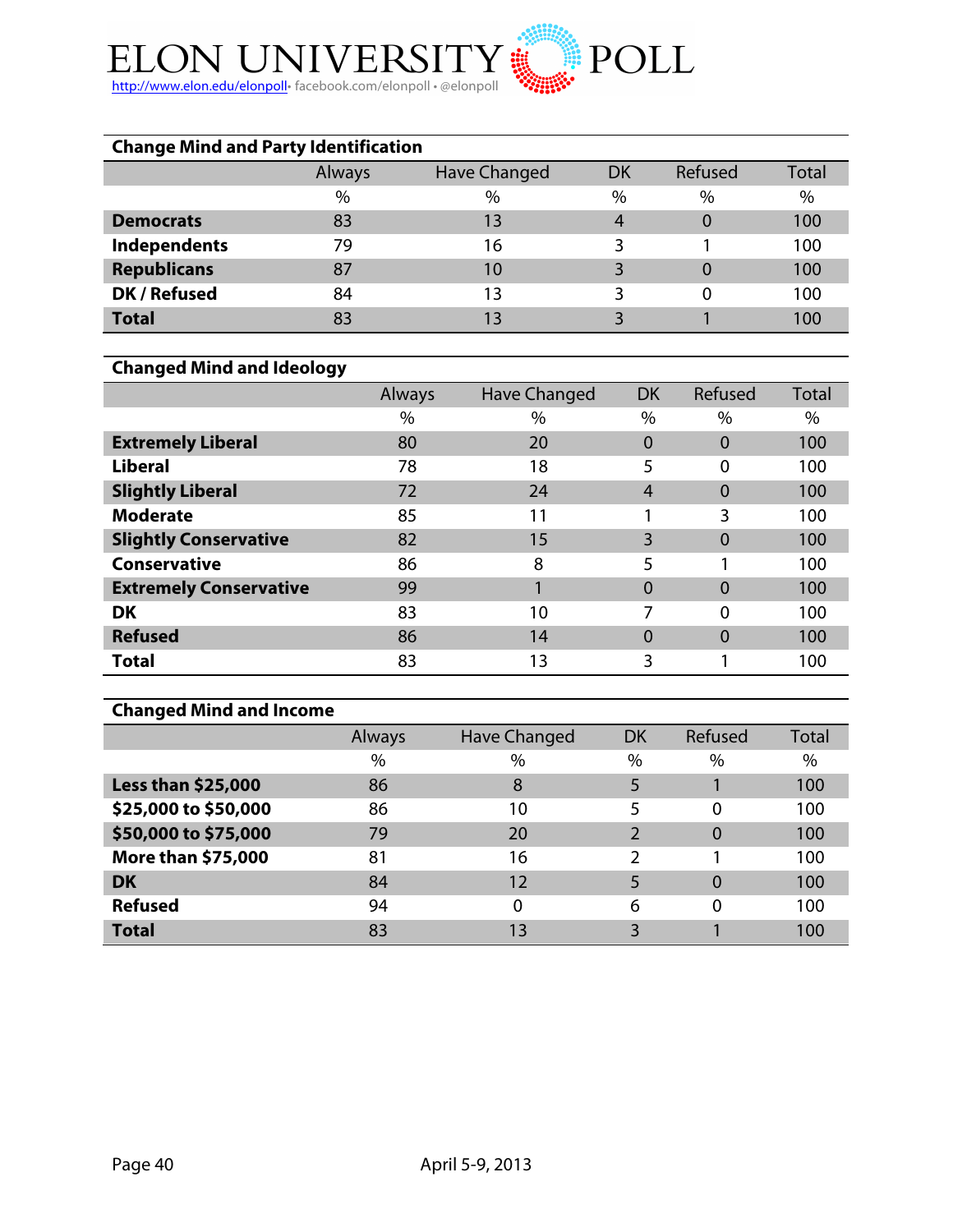

| <b>Changed Mind and Age</b> |        |                     |    |         |              |  |  |  |  |
|-----------------------------|--------|---------------------|----|---------|--------------|--|--|--|--|
|                             | Always | <b>Have Changed</b> | DK | Refused | <b>Total</b> |  |  |  |  |
|                             | $\%$   | $\%$                | %  | %       | $\%$         |  |  |  |  |
| 18-30                       | 82     | 12                  | 6  |         | 100          |  |  |  |  |
| $31 - 40$                   | 82     | 13                  | 4  |         | 100          |  |  |  |  |
| 41-50                       | 83     | 16                  |    |         | 100          |  |  |  |  |
| $51 - 65$                   | 83     | 14                  | 2  | 0       | 100          |  |  |  |  |
| $65+$                       | 83     | 12                  | 4  |         | 100          |  |  |  |  |
| <b>Total</b>                | 83     | 13                  | 3  |         | 100          |  |  |  |  |

#### **Changed Mind and Race**

| . .          |        |                     |    |         |       |
|--------------|--------|---------------------|----|---------|-------|
|              | Always | <b>Have Changed</b> | DK | Refused | Total |
|              | %      | $\%$                | %  | %       | $\%$  |
| <b>White</b> | 85     |                     |    | U       | 100   |
| <b>Black</b> | 81     | 14                  |    |         | 100   |
| <b>Other</b> | 73     | 22                  | 6  | U       | 100   |
| <b>Total</b> | 83     |                     |    |         | 100   |
|              |        |                     |    |         |       |

|               | <b>Changed Mind and Gender</b> |              |      |         |       |
|---------------|--------------------------------|--------------|------|---------|-------|
|               | Always                         | Have Changed | DK   | Refused | Total |
|               | $\%$                           | $\%$         | $\%$ | $\%$    | %     |
| <b>Male</b>   | 80                             |              |      |         | 100   |
| <b>Female</b> | 85                             |              |      |         | 100   |
| <b>Total</b>  | 83                             |              |      |         | 100   |

# **Changed Mind and Education**

|                                     | Always | Have Changed | <b>DK</b>      | Refused  | <b>Total</b> |
|-------------------------------------|--------|--------------|----------------|----------|--------------|
|                                     | $\%$   | $\%$         | %              | $\%$     | %            |
| <b>Less than HS</b>                 | 91     |              | 6              | $\Omega$ | 100          |
| <b>High School / GED</b>            | 89     |              | 4              | 0        | 100          |
| <b>Some College/ AA / Technical</b> | 82     | 13           | $\overline{4}$ |          | 100          |
| <b>College Graduate</b>             | 82     | 15           | 3              | 0        | 100          |
| <b>Graduate School</b>              | 74     | 24           |                |          | 100          |
| <b>Refused</b>                      | 100    | 0            | $\Omega$       | 0        | 100          |
| <b>Total</b>                        | 83     | 13           | 3              |          | 100          |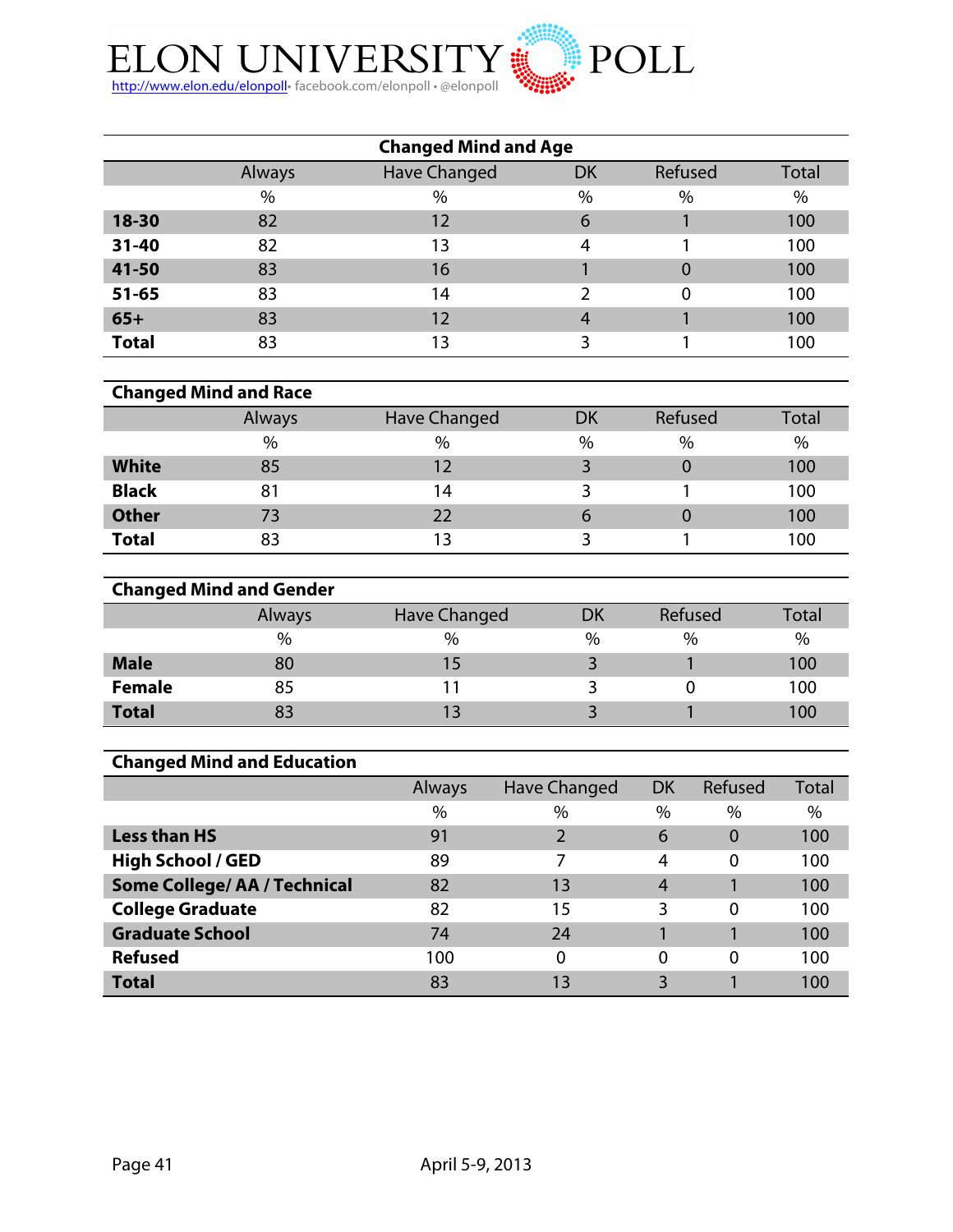

| <b>Changed Mind and Religion</b> |                                                                |      |          |          |      |  |  |  |  |
|----------------------------------|----------------------------------------------------------------|------|----------|----------|------|--|--|--|--|
|                                  | <b>Have Changed</b><br>Refused<br><b>DK</b><br>Total<br>Always |      |          |          |      |  |  |  |  |
|                                  | %                                                              | $\%$ | $\%$     | $\%$     | $\%$ |  |  |  |  |
| <b>Born-Again Christian</b>      | 87                                                             | 10   | 3        |          | 100  |  |  |  |  |
| <b>Other Christian</b>           | 80                                                             | 16   | 4        |          | 100  |  |  |  |  |
| <b>Catholic</b>                  | 73                                                             | 22   | 5        | $\Omega$ | 100  |  |  |  |  |
| <b>Not Religious</b>             | 85                                                             | 11   | 3        |          | 100  |  |  |  |  |
| <b>Other</b>                     | 80                                                             | 20   | $\Omega$ | $\Omega$ | 100  |  |  |  |  |
| <b>DK</b>                        | 87                                                             | 0    | 13       | $\Omega$ | 100  |  |  |  |  |
| <b>Refused</b>                   | 100                                                            | 0    | 0        | $\Omega$ | 100  |  |  |  |  |
| <b>Total</b>                     | 83                                                             | 13   | 3        |          | 100  |  |  |  |  |

# **Boy Scouts of America (BSA)**

Do you think the Boy Scouts of America should continue its ban on openly gay members or end its ban on openly gay members?

| <b>BSA and Party Identification</b> |                     |         |           |         |       |  |  |  |  |
|-------------------------------------|---------------------|---------|-----------|---------|-------|--|--|--|--|
|                                     | <b>Continue Ban</b> | End Ban | <b>DK</b> | Refused | Total |  |  |  |  |
|                                     | $\%$                | $\%$    | $\%$      | $\%$    | %     |  |  |  |  |
| <b>Democrats</b>                    | 25                  | 63      | 12        |         | 100   |  |  |  |  |
| <b>Independents</b>                 | 38                  | 52      | 10        | 0       | 100   |  |  |  |  |
| <b>Republicans</b>                  | 60                  | 30      | 9         |         | 100   |  |  |  |  |
| DK / Refused                        | 36                  | 45      | 18        |         | 100   |  |  |  |  |
| <b>Total</b>                        | 39                  | 49      | 11        |         | 100   |  |  |  |  |

#### **BSA and Income**

|                           | Continue Ban | <b>End Ban</b> | <b>DK</b> | Refused  | Total |
|---------------------------|--------------|----------------|-----------|----------|-------|
|                           | %            | $\%$           | $\%$      | $\%$     | $\%$  |
| <b>Less than \$25,000</b> | 41           | 41             | 17        |          | 100   |
| \$25,000 to \$50,000      | 41           | 50             | 9         | $\Omega$ | 100   |
| \$50,000 to \$75,000      | 37           | 50             | 13        | 0        | 100   |
| <b>More than \$75,000</b> | 40           | 51             | 8         |          | 100   |
| <b>DK</b>                 | 30           | 43             | 27        | $\Omega$ | 100   |
| <b>Refused</b>            | 38           | 58             | $\Omega$  | 4        | 100   |
| <b>Total</b>              | 39           | 49             |           |          | 100   |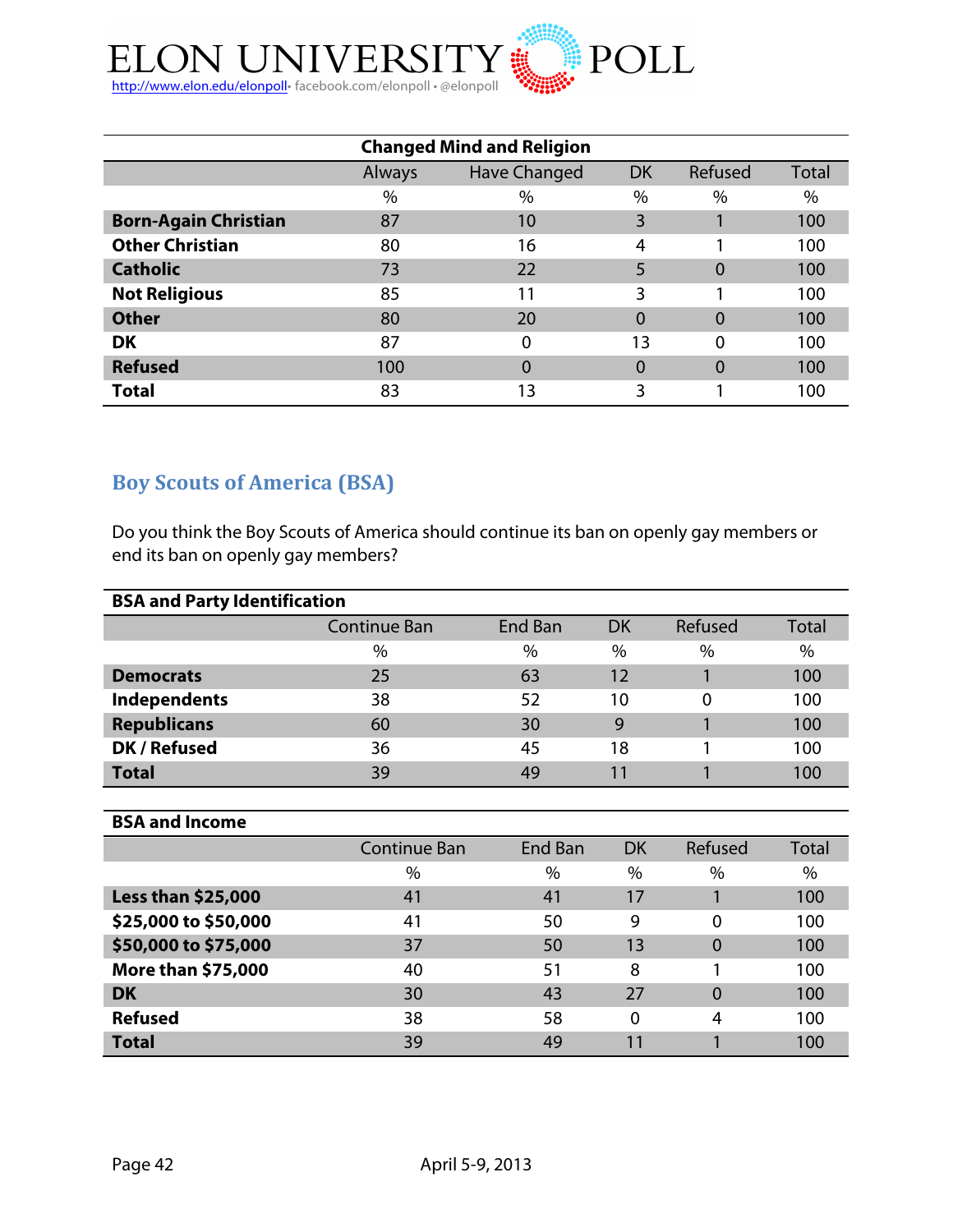

| <b>BSA and Age</b>          |                     |                     |                |                  |                  |              |
|-----------------------------|---------------------|---------------------|----------------|------------------|------------------|--------------|
|                             | <b>Continue Ban</b> | End Ban             | <b>DK</b>      |                  | Refused          | <b>Total</b> |
|                             | %                   | $\%$                | $\%$           |                  | $\%$             | $\%$         |
| 18-30                       | 40                  | 51                  | 9              |                  | $\overline{0}$   | 100          |
| 31-40                       | 34                  | 58                  | 8              |                  | 0                | 100          |
| 41-50                       | 43                  | 46                  | 10             |                  | 1                | 100          |
| $51 - 65$                   | 40                  | 47                  | 12             |                  | 1                | 100          |
| $65+$                       | 40                  | 43                  | 15             |                  | 1                | 100          |
| <b>Total</b>                | 39                  | 49                  | 11             |                  | 1                | 100          |
|                             |                     |                     |                |                  |                  |              |
| <b>BSA and Race</b>         |                     |                     |                |                  |                  |              |
|                             | <b>Continue Ban</b> | <b>End Ban</b>      | <b>DK</b>      |                  | Refused          | <b>Total</b> |
|                             | $\%$                | $\%$                | $\%$           |                  | %                | $\%$         |
| <b>White</b>                | 40                  | 49                  | 10             |                  | 1                | 100          |
| <b>Black</b>                | 39                  | 48                  | 12             |                  | 1                | 100          |
| <b>Other</b>                | 33                  | 47                  | 18             |                  | $\overline{2}$   | 100          |
| Total                       | 39                  | 49                  | 11             |                  | 1                | 100          |
|                             |                     |                     |                |                  |                  |              |
| <b>BSA and Gender</b>       |                     |                     |                |                  |                  |              |
|                             | <b>Continue Ban</b> | <b>End Ban</b>      | <b>DK</b>      |                  | Refused          | <b>Total</b> |
|                             | $\%$                | $\%$                | %              |                  | $\%$             | %            |
| <b>Male</b>                 | 46                  | 42                  | 11             |                  | $\mathbf{1}$     | 100          |
| <b>Female</b>               | 33                  | 55                  | 11             |                  | 1                | 100          |
| <b>Total</b>                | 39                  | 49                  | 11             |                  | 1                | 100          |
|                             |                     |                     |                |                  |                  |              |
| <b>BSA and Religion</b>     |                     |                     |                |                  |                  |              |
|                             |                     | <b>Continue Ban</b> | <b>End Ban</b> | <b>DK</b>        | Refused          | <b>Total</b> |
|                             |                     | %                   | %              | $\%$             | %                | $\%$         |
| <b>Born-Again Christian</b> |                     | 55                  | 32             | 12               | 1                | 100          |
| <b>Other Christian</b>      |                     | 30                  | 59             | 11               | 0                | 100          |
| <b>Catholic</b>             |                     | 36                  | 55             | $\overline{7}$   | 3                | 100          |
| <b>Not Religious</b>        |                     | 19                  | 73             | 9                | 0                | 100          |
| <b>Other</b>                |                     | 27                  | 60             | 14               | $\pmb{0}$        | 100          |
| <b>DK</b>                   |                     | 18                  | 58             | 25               | $\mathbf 0$      | 100          |
| <b>Refused</b>              |                     | 100                 | $\mathbf 0$    | $\boldsymbol{0}$ | $\boldsymbol{0}$ | 100          |
| <b>Total</b>                |                     | 39                  | 49             | 11               | $\mathbf{1}$     | 100          |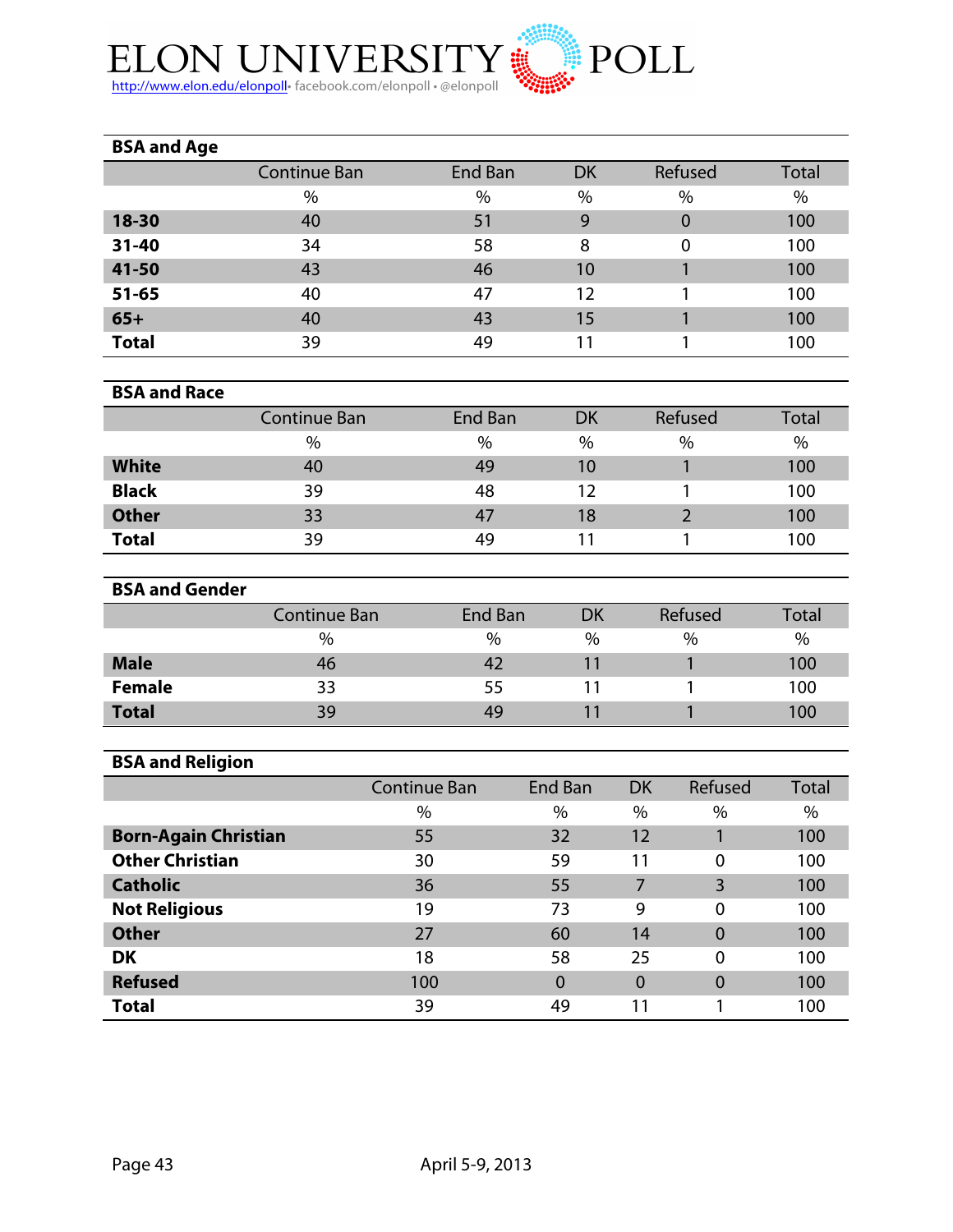

| <b>BSA and Religious Attendance</b> |                     |          |           |                |              |
|-------------------------------------|---------------------|----------|-----------|----------------|--------------|
|                                     | <b>Continue Ban</b> | End Ban  | <b>DK</b> | Refused        | <b>Total</b> |
|                                     | $\%$                | %        | $\%$      | %              | $\%$         |
| <b>Never</b>                        | 25                  | 63       | 12        |                | 100          |
| A few times a year                  | 33                  | 55       | 11        | $\overline{2}$ | 100          |
| Once or twice a month               | 34                  | 58       | 7         |                | 100          |
| <b>Almost every week</b>            | 51                  | 35       | 13        |                | 100          |
| <b>Every week</b>                   | 54                  | 33       | 12        | $\Omega$       | 100          |
| <b>DK</b>                           | 66                  | $\Omega$ | 34        | 0              | 100          |
| <b>Refused</b>                      | 100                 | 0        | $\Omega$  | $\Omega$       | 100          |
| <b>Total</b>                        | 39                  | 49       | 11        |                | 100          |

# **Gun Control**

Please tell me whether you agree or disagree with the following statement: "There should be more legal restrictions on handguns in our society."

| <b>Gun Control and Party Identification</b> |       |                 |                |               |       |  |  |  |  |  |
|---------------------------------------------|-------|-----------------|----------------|---------------|-------|--|--|--|--|--|
|                                             | Agree | <b>Disagree</b> | <b>Neither</b> | DK            | Total |  |  |  |  |  |
|                                             | %     | $\%$            | $\%$           | $\frac{0}{0}$ | $\%$  |  |  |  |  |  |
| <b>Democrats</b>                            | 80    | 16              |                |               | 100   |  |  |  |  |  |
| Independents                                | 53    | 43              | 3              | 0             | 100   |  |  |  |  |  |
| <b>Republicans</b>                          | 37    | 58              |                | 3             | 100   |  |  |  |  |  |
| DK / Refused                                | 46    | 51              | າ              |               | 100   |  |  |  |  |  |
| <b>Total</b>                                | 57    | 39              |                |               | 100   |  |  |  |  |  |

#### **Gun Control and Income**

|                           | Agree | <b>Disagree</b> | <b>Neither</b> | DK       | Total |
|---------------------------|-------|-----------------|----------------|----------|-------|
|                           | $\%$  | $\%$            | $\%$           | %        | %     |
| <b>Less than \$25,000</b> | 65    | 30              | $\overline{2}$ | 3        | 100   |
| \$25,000 to \$50,000      | 59    | 38              |                |          | 100   |
| \$50,000 to \$75,000      | 47    | 52              | $\Omega$       |          | 100   |
| <b>More than \$75,000</b> | 55    | 41              | 3              |          | 100   |
| <b>DK</b>                 | 73    | 23              | 3              | $\Omega$ | 100   |
| <b>Refused</b>            | 39    | 51              | 3              | 7        | 100   |
| <b>Total</b>              | 57    | 40              |                | າ        | 100   |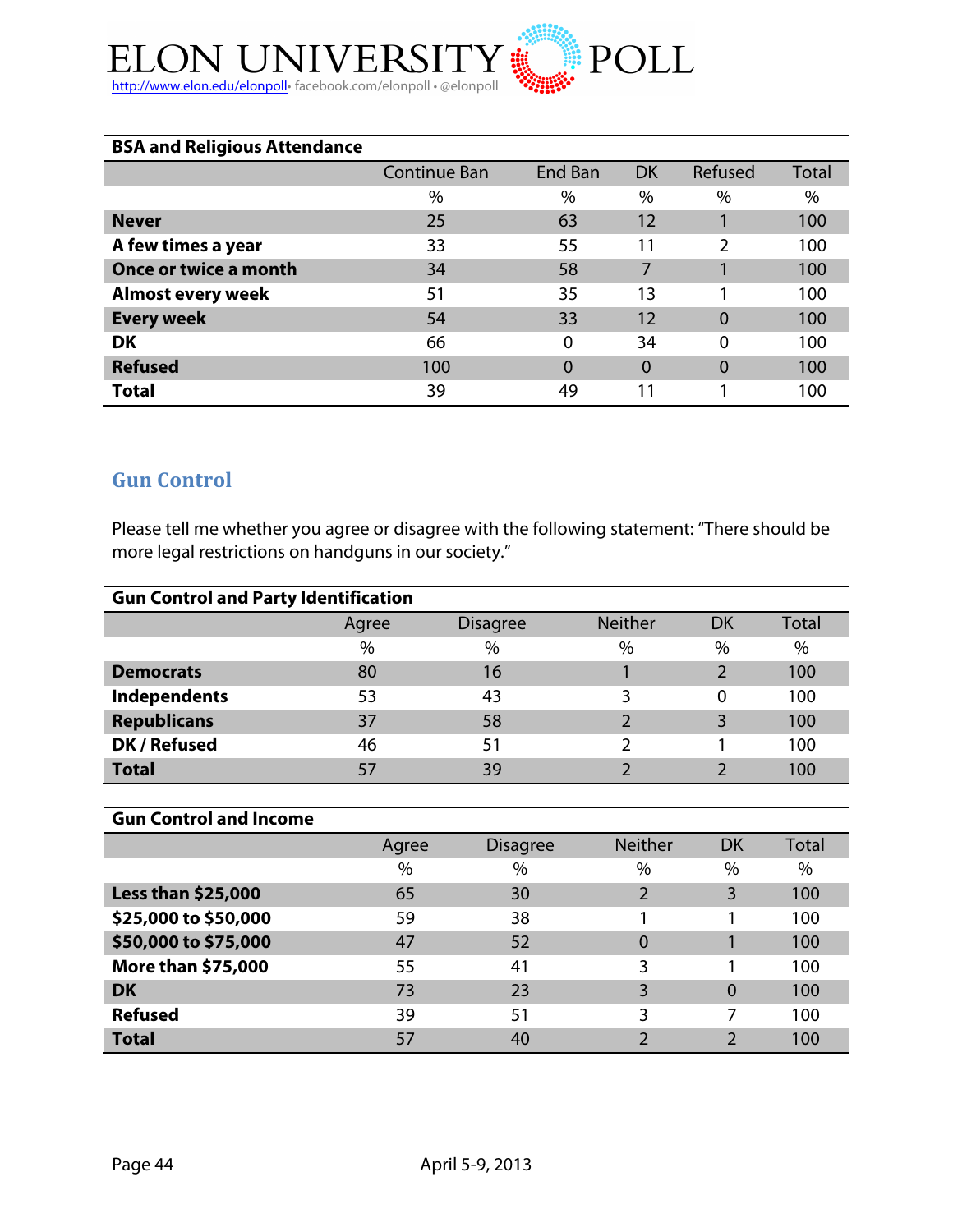

| <b>Gun Control and Age</b> |       |                 |                |    |              |  |  |  |  |  |
|----------------------------|-------|-----------------|----------------|----|--------------|--|--|--|--|--|
|                            | Agree | <b>Disagree</b> | <b>Neither</b> | DK | <b>Total</b> |  |  |  |  |  |
|                            | %     | $\%$            | %              | %  | $\%$         |  |  |  |  |  |
| 18-30                      | 60    | 38              |                | C  | 100          |  |  |  |  |  |
| $31 - 40$                  | 55    | 44              |                | 0  | 100          |  |  |  |  |  |
| 41-50                      | 53    | 42              | 4              |    | 100          |  |  |  |  |  |
| $51 - 65$                  | 54    | 40              | 2              | 4  | 100          |  |  |  |  |  |
| $65+$                      | 66    | 31              | $\overline{2}$ |    | 100          |  |  |  |  |  |
| <b>Total</b>               | 57    | 39              |                |    | 100          |  |  |  |  |  |

| <b>Gun Control and Race</b> |       |                 |                |      |       |  |
|-----------------------------|-------|-----------------|----------------|------|-------|--|
|                             | Agree | <b>Disagree</b> | <b>Neither</b> | DK   | Total |  |
|                             | $\%$  | $\%$            | $\%$           | $\%$ | %     |  |
| <b>White</b>                | 50    | 46              |                |      | 100   |  |
| <b>Black</b>                | 77    | 17              |                | 4    | 100   |  |
| <b>Other</b>                | 63    | 37              | 0              |      | 100   |  |
| <b>Total</b>                | 57    | 40              |                |      | 100   |  |

| <b>Gun Control and Gender</b> |       |                 |                |      |       |  |
|-------------------------------|-------|-----------------|----------------|------|-------|--|
|                               | Agree | <b>Disagree</b> | <b>Neither</b> | DK   | Total |  |
|                               | $\%$  | %               | $\%$           | $\%$ | %     |  |
| <b>Male</b>                   | 43    | 53              |                |      | 100   |  |
| <b>Female</b>                 | 69    | 27              |                |      | 100   |  |
| <b>Total</b>                  | 57    | 40              |                |      | 100   |  |

## **Gun Control and Education**

|                                     | Agree | <b>Disagree</b> | <b>Neither</b> | <b>DK</b>     | Total |
|-------------------------------------|-------|-----------------|----------------|---------------|-------|
|                                     | $\%$  | $\%$            | %              | $\%$          | $\%$  |
| <b>Less than HS</b>                 | 68    | 28              | $\Omega$       | 4             | 100   |
| <b>High School / GED</b>            | 52    | 44              |                | 4             | 100   |
| <b>Some College/ AA / Technical</b> | 52    | 43              | 4              |               | 100   |
| <b>College Graduate</b>             | 60    | 36              | 3              |               | 100   |
| <b>Graduate School</b>              | 62    | 37              | $\overline{0}$ |               | 100   |
| <b>DK</b>                           | 0     | 100             | $\Omega$       | 0             | 100   |
| <b>Refused</b>                      | 58    | 42              | $\Omega$       | 0             | 100   |
| <b>Total</b>                        | 57    | 40              | っ              | $\mathcal{P}$ | 100   |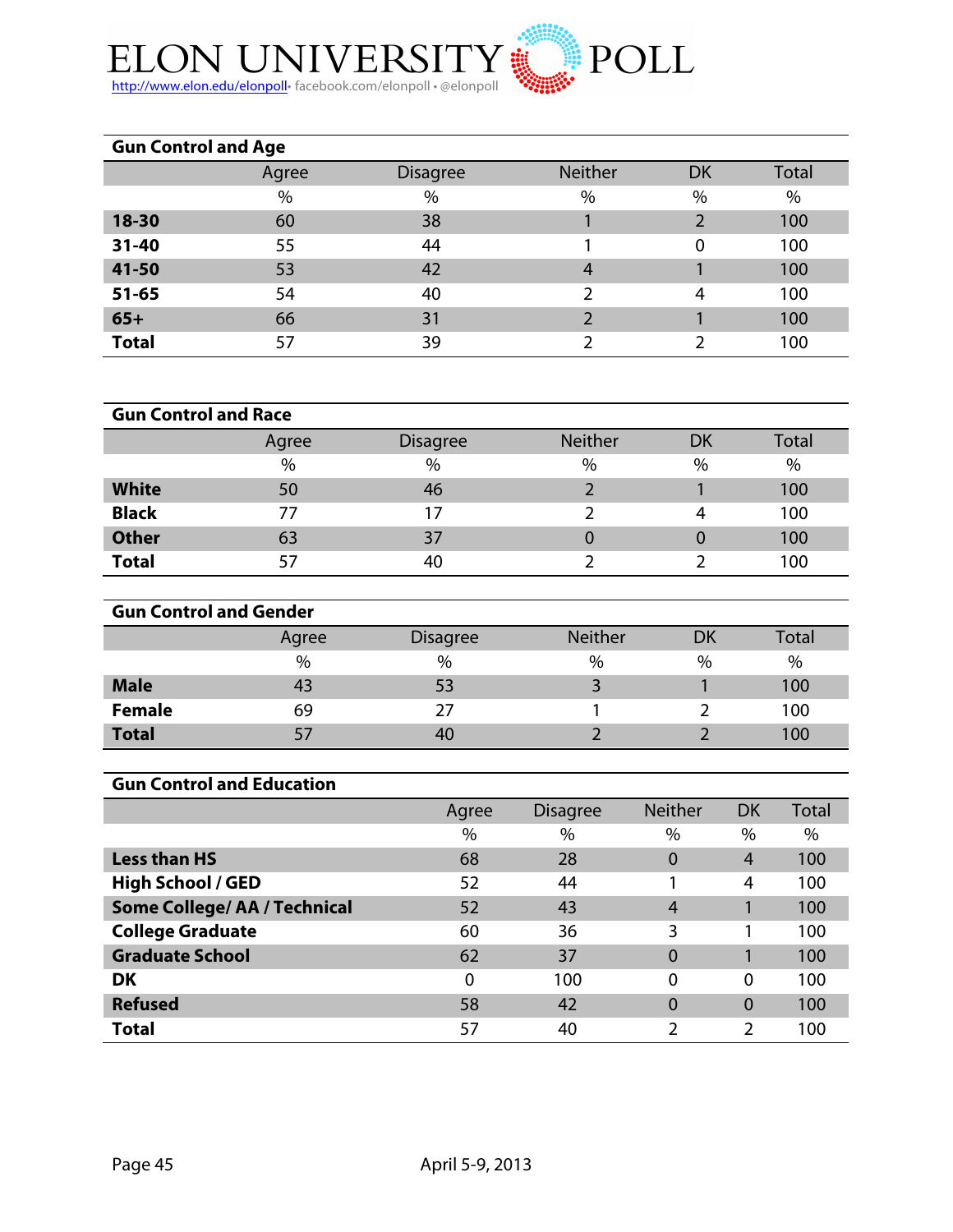

| <b>Gun Control and Religion</b> |       |                 |                |           |              |
|---------------------------------|-------|-----------------|----------------|-----------|--------------|
|                                 | Agree | <b>Disagree</b> | <b>Neither</b> | <b>DK</b> | <b>Total</b> |
|                                 | $\%$  | $\%$            | $\%$           | $\%$      | $\%$         |
| <b>Born-Again Christian</b>     | 53    | 44              | $\overline{2}$ | 2         | 100          |
| <b>Other Christian</b>          | 57    | 38              | 3              |           | 100          |
| <b>Catholic</b>                 | 69    | 29              |                |           | 100          |
| <b>Not Religious</b>            | 59    | 40              | 0              | 2         | 100          |
| <b>Other</b>                    | 57    | 39              | 3              | 2         | 100          |
| <b>DK</b>                       | 71    | 25              | 0              | 4         | 100          |
| <b>Refused</b>                  | 100   | $\overline{0}$  | $\overline{0}$ | $\Omega$  | 100          |
| <b>Total</b>                    | 57    | 40              | 2              | 2         | 100          |

# **Immigration**

Now moving to the issue of immigration…..Please indicate which statement comes closest to your own view, even if neither is exactly right. 1) Immigrants today are a benefit to North Carolina because of their hard work and job skills or 2) Immigrants today are a burden to North Carolina because they use public services. [1 & 2 are rotated]

| <b>Immigrants and Party Identification</b> |                |               |    |              |  |  |
|--------------------------------------------|----------------|---------------|----|--------------|--|--|
|                                            | <b>Benefit</b> | <b>Burden</b> | DK | <b>Total</b> |  |  |
|                                            | $\%$           | $\%$          | %  | $\%$         |  |  |
| <b>Democrats</b>                           | 66             | 25            | q  | 100          |  |  |
| Independents                               | 53             | 42            |    | 100          |  |  |
| <b>Republicans</b>                         | 41             | 47            | 12 | 100          |  |  |
| DK / Refused                               | 49             | 30            | 21 | 100          |  |  |
| <b>Total</b>                               | 54             | 36            | 10 | 100          |  |  |

| <b>Immigrants and Income</b> |                |               |      |       |
|------------------------------|----------------|---------------|------|-------|
|                              | <b>Benefit</b> | <b>Burden</b> | DK   | Total |
|                              | $\%$           | $\%$          | $\%$ | %     |
| <b>Less than \$25,000</b>    | 48             | 35            | 16   | 100   |
| \$25,000 to \$50,000         | 52             | 39            | 9    | 100   |
| \$50,000 to \$75,000         | 53             | 33            | 14   | 100   |
| <b>More than \$75,000</b>    | 57             | 35            | 8    | 100   |
| <b>DK</b>                    | 49             | 40            | 11   | 100   |
| <b>Refused</b>               | 53             | 43            | 4    | 100   |
| <b>Total</b>                 | 53             | 36            | 11   | 100   |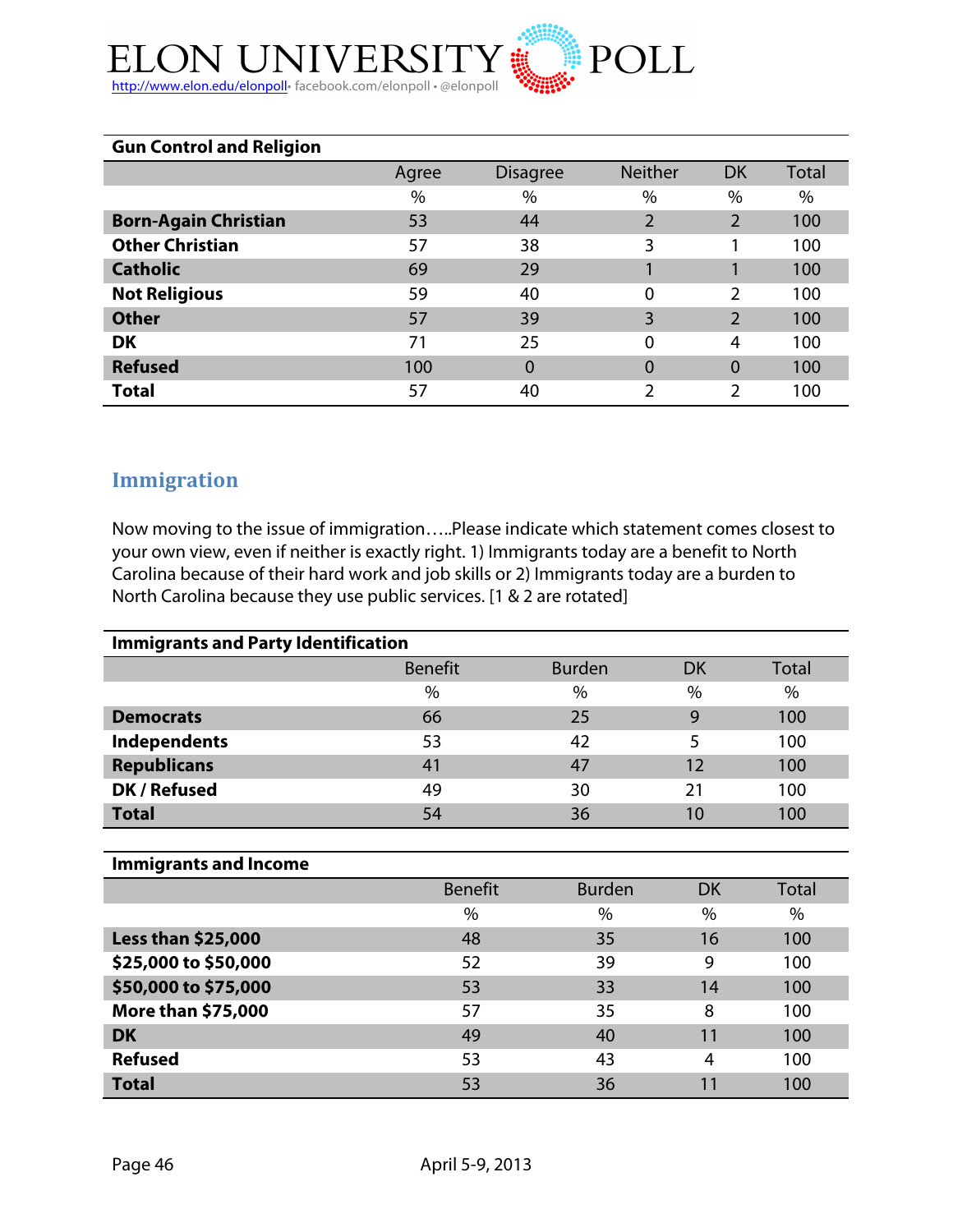

| <b>Immigrants and Age</b> |                |               |    |       |
|---------------------------|----------------|---------------|----|-------|
|                           | <b>Benefit</b> | <b>Burden</b> | DK | Total |
|                           | $\%$           | %             | %  | %     |
| 18-30                     | 62             | 30            | 9  | 100   |
| 31-40                     | 51             | 40            | 9  | 100   |
| 41-50                     | 44             | 46            | 10 | 100   |
| $51 - 65$                 | 50             | 37            | 13 | 100   |
| $65+$                     | 55             | 33            | 12 | 100   |
| <b>Total</b>              | 53             | 37            | 11 | 100   |

#### **Immigrants and Race**

|              | <b>Benefit</b> | <b>Burden</b> | DK | Total |
|--------------|----------------|---------------|----|-------|
|              | %              | $\%$          | %  | %     |
| <b>White</b> | 50             | 41            | g  | 100   |
| <b>Black</b> | 59             | 27            | 13 | 100   |
| <b>Other</b> | 66             | 19            | 16 | 100   |
| <b>Total</b> | 53             | 36            |    | 100   |

| <b>Immigrants and Gender</b> |                |               |      |       |
|------------------------------|----------------|---------------|------|-------|
|                              | <b>Benefit</b> | <b>Burden</b> | DK   | Total |
|                              | %              | $\%$          | $\%$ | $\%$  |
| <b>Male</b>                  | 52             | 36            |      | 100   |
| <b>Female</b>                | 54             | 36            | 10   | 100   |
| <b>Total</b>                 | 53             | 36            |      | 100   |

|                                     | <b>Immigrants and Education</b> |               |           |              |
|-------------------------------------|---------------------------------|---------------|-----------|--------------|
|                                     | <b>Benefit</b>                  | <b>Burden</b> | <b>DK</b> | <b>Total</b> |
|                                     | $\%$                            | $\%$          | %         | $\%$         |
| <b>Less than HS</b>                 | 47                              | 36            | 16        | 100          |
| <b>High School / GED</b>            | 38                              | 46            | 16        | 100          |
| <b>Some College/ AA / Technical</b> | 51                              | 38            | 10        | 100          |
| <b>College Graduate</b>             | 60                              | 32            | 8         | 100          |
| <b>Graduate School</b>              | 63                              | 29            | 9         | 100          |
| <b>DK</b>                           | 100                             | $\Omega$      | $\Omega$  | 100          |
| <b>Refused</b>                      | 62                              | 38            | $\Omega$  | 100          |
| <b>Total</b>                        | 53                              | 36            |           | 100          |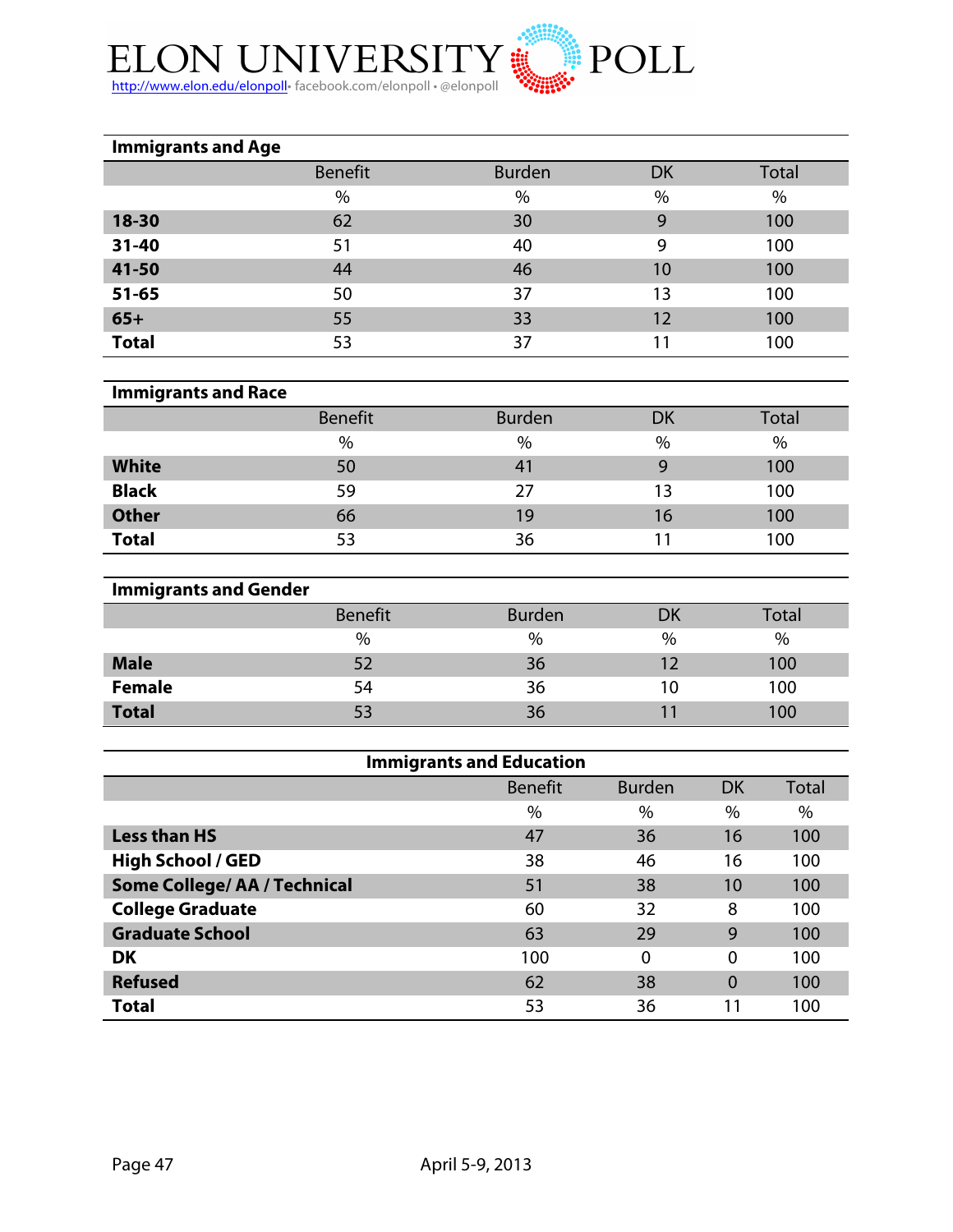

| <b>Immigrants and Religion</b> |                |               |                |       |
|--------------------------------|----------------|---------------|----------------|-------|
|                                | <b>Benefit</b> | <b>Burden</b> | <b>DK</b>      | Total |
|                                | %              | $\%$          | $\%$           | $\%$  |
| <b>Born-Again Christian</b>    | 45             | 43            | 13             | 100   |
| <b>Other Christian</b>         | 59             | 33            | 9              | 100   |
| <b>Catholic</b>                | 55             | 39            | 7              | 100   |
| <b>Not Religious</b>           | 65             | 24            | 11             | 100   |
| <b>Other</b>                   | 55             | 35            | 10             | 100   |
| <b>DK</b>                      | 68             | 23            | 8              | 100   |
| <b>Refused</b>                 | $\overline{0}$ | 100           | $\overline{0}$ | 100   |
| <b>Total</b>                   | 53             | 36            | 11             | 100   |

# **Motorcycle Helmets**

Do you support or oppose changing the state law to allow motorcyclists to ride without a helmet?

| <b>Motorcycle and Party Identification</b> |         |        |      |         |       |  |
|--------------------------------------------|---------|--------|------|---------|-------|--|
|                                            | Support | Oppose | DK   | Refused | Total |  |
|                                            | $\%$    | $\%$   | $\%$ | $\%$    | $\%$  |  |
| <b>Democrats</b>                           | 13      | 82     |      |         | 100   |  |
| Independents                               | 22      | 75     | 3    |         | 100   |  |
| <b>Republicans</b>                         | 27      | 69     |      |         | 100   |  |
| DK / Refused                               | 29      | 61     | 10   |         | 100   |  |
| <b>Total</b>                               | 21      | 74     |      |         | 100   |  |

# **Motorcycle and Income**

|                           | Support | Oppose | DK   | Refused        | Total |
|---------------------------|---------|--------|------|----------------|-------|
|                           | $\%$    | $\%$   | $\%$ | $\%$           | $\%$  |
| <b>Less than \$25,000</b> | 20      | 72     | 8    | $\overline{0}$ | 100   |
| \$25,000 to \$50,000      | 26      | 71     | 3    | 0              | 100   |
| \$50,000 to \$75,000      | 21      | 77     | っ    | $\Omega$       | 100   |
| <b>More than \$75,000</b> | 20      | 74     | 5    | $\Omega$       | 100   |
| <b>DK</b>                 | 19      | 79     |      | 0              | 100   |
| <b>Refused</b>            | 12      | 78     | 10   | 0              | 100   |
| <b>Total</b>              | 21      | 74     |      | 0              | 100   |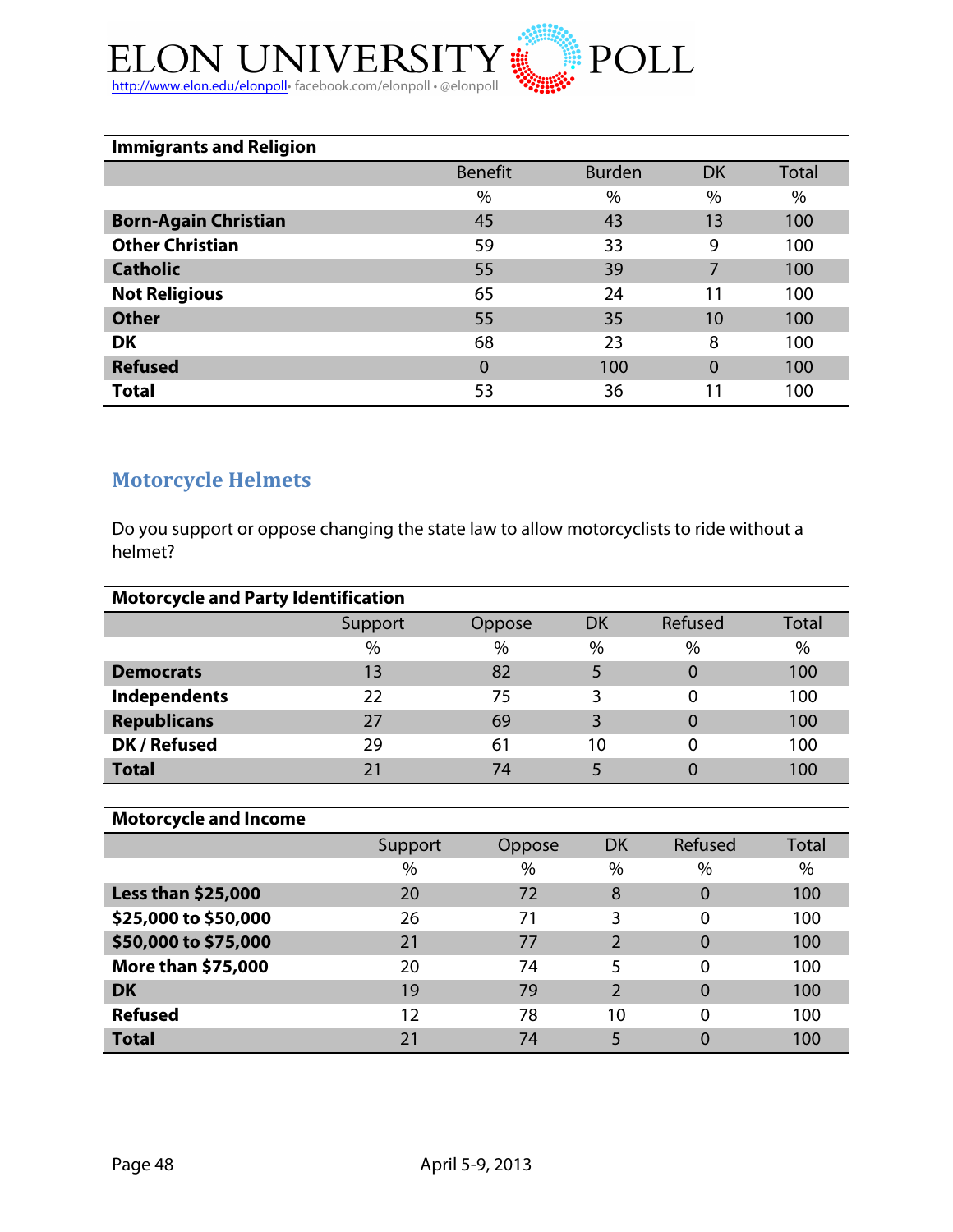

| <b>Motorcycle and Age</b>  |         |        |           |                |              |
|----------------------------|---------|--------|-----------|----------------|--------------|
|                            | Support | Oppose | <b>DK</b> | Refused        | Total        |
|                            | %       | $\%$   | $\%$      | $\%$           | %            |
| 18-30                      | 24      | 73     | 3         | $\mathbf 0$    | 100          |
| $31 - 40$                  | 24      | 75     |           | $\mathbf 0$    | 100          |
| 41-50                      | 23      | 69     | 7         | 1              | 100          |
| $51 - 65$                  | 19      | 75     | 6         | 0              | 100          |
| $65+$                      | 16      | 79     | 5         | $\overline{0}$ | 100          |
| <b>Total</b>               | 21      | 74     | 4         | $\mathbf 0$    | 100          |
|                            |         |        |           |                |              |
| <b>Motorcycle and Race</b> |         |        |           |                |              |
|                            | Support | Oppose | <b>DK</b> | Refused        | <b>Total</b> |
|                            | %       | %      | %         | $\%$           | $\%$         |
| <b>White</b>               | 24      | 71     | 5         | $\overline{0}$ | 100          |
| <b>Black</b>               | 15      | 81     | 5         | 0              | 100          |
| <b>Other</b>               | 9       | 82     | 7         | $\overline{2}$ | 100          |

| <b>Motorcycle and Gender</b> |               |        |      |         |       |  |  |
|------------------------------|---------------|--------|------|---------|-------|--|--|
|                              | Support       | Oppose | DK   | Refused | Total |  |  |
|                              | $\frac{0}{0}$ | %      | $\%$ | $\%$    | $\%$  |  |  |
| <b>Male</b>                  | 29            | 64     | 6    |         | 100   |  |  |
| <b>Female</b>                | 14            | 83     | 3    |         | 100   |  |  |
| <b>Total</b>                 | 21            | 74     |      |         | 100   |  |  |
|                              |               |        |      |         |       |  |  |

**Total** 21 74 5 0 100

| <b>Motorcycle and Education</b> |  |  |
|---------------------------------|--|--|
|---------------------------------|--|--|

|                                     | Support | Oppose | DK       | Refused        | <b>Total</b> |
|-------------------------------------|---------|--------|----------|----------------|--------------|
|                                     | $\%$    | $\%$   | $\%$     | $\%$           | $\%$         |
| <b>Less than HS</b>                 | 30      | 65     | 5        | $\mathbf 0$    | 100          |
| <b>High School / GED</b>            | 26      | 69     | 5        | 0              | 100          |
| <b>Some College/ AA / Technical</b> | 22      | 74     | 5        | $\overline{0}$ | 100          |
| <b>College Graduate</b>             | 15      | 80     | 5        | 0              | 100          |
| <b>Graduate School</b>              | 22      | 75     | 3        | $\Omega$       | 100          |
| <b>DK</b>                           | 0       | 100    | $\Omega$ | $\Omega$       | 100          |
| <b>Refused</b>                      | 62      | 15     | 24       | $\overline{0}$ | 100          |
| <b>Total</b>                        | 21      | 74     | 5        | 0              | 100          |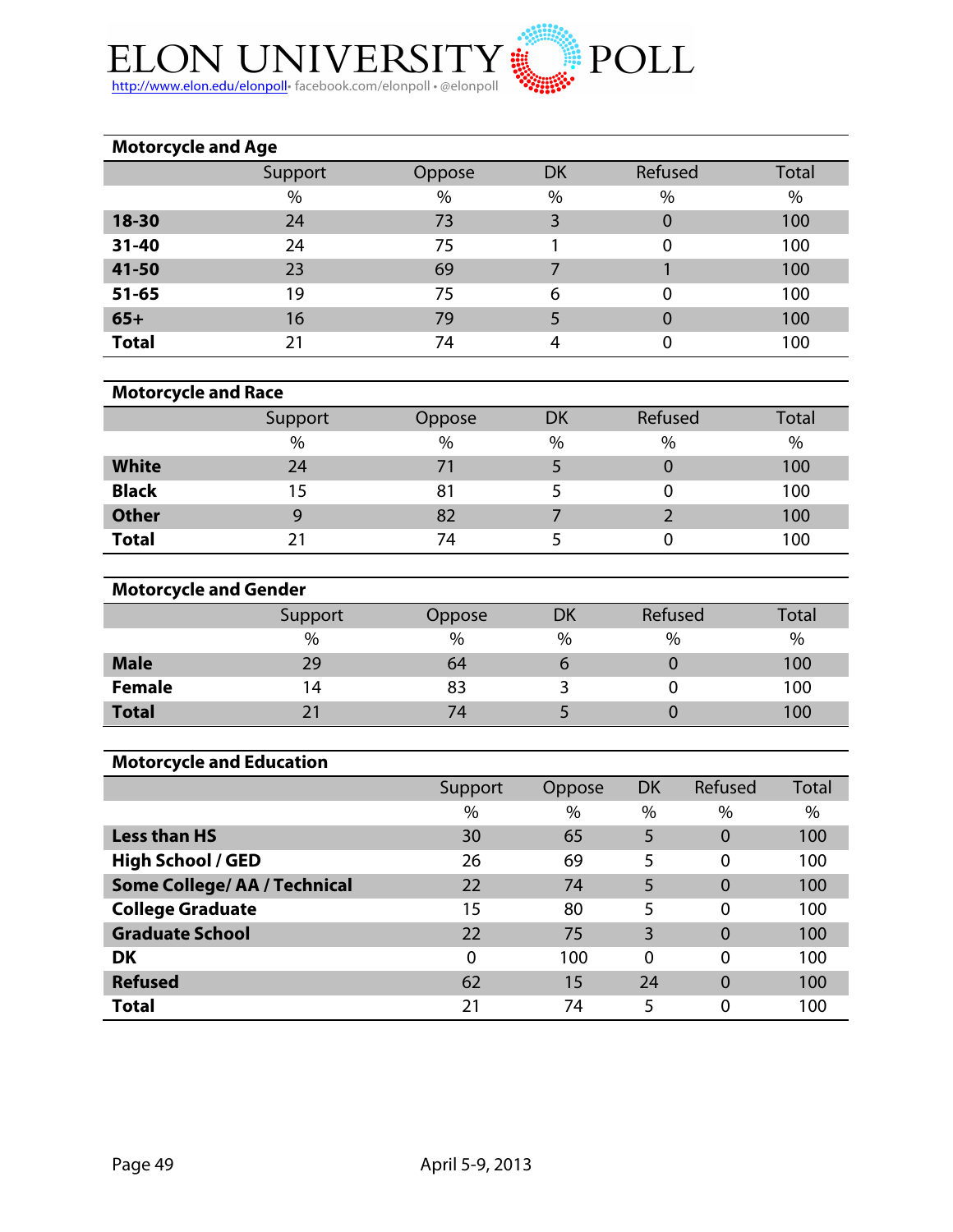

| <b>Motorcycle and Ride a Motorcycle</b> |         |        |      |         |       |
|-----------------------------------------|---------|--------|------|---------|-------|
| Do you ride a motorcycle?               | Support | Oppose | DK   | Refused | Total |
|                                         | $\%$    | $\%$   | $\%$ | $\%$    | $\%$  |
| <b>Yes</b>                              | 29      | 68     |      |         | 100   |
| No                                      | 20      | 75     |      |         | 100   |
| <b>DK</b>                               | 0       |        | 100  |         | 100   |
| <b>Total</b>                            | 21      | 74     |      |         | 100   |

# **Speed Limit**

Do you support or oppose increasing the speed limit to 75 miles per hour on certain interstates in North Carolina?

| <b>Speed Limit and Party Identification</b> |         |        |                |                |              |  |  |
|---------------------------------------------|---------|--------|----------------|----------------|--------------|--|--|
|                                             | Support | Oppose | <b>DK</b>      | Refused        | <b>Total</b> |  |  |
|                                             | $\%$    | $\%$   | $\%$           | $\%$           | $\%$         |  |  |
| <b>Democrats</b>                            | 52      | 45     | 3              | $\Omega$       | 100          |  |  |
| <b>Independents</b>                         | 59      | 39     | $\overline{2}$ | $\mathbf 0$    | 100          |  |  |
| <b>Republicans</b>                          | 60      | 39     | 1              | $\Omega$       | 100          |  |  |
| DK / Refused                                | 66      | 29     | 4              |                | 100          |  |  |
| <b>Total</b>                                | 58      | 40     | $\overline{2}$ | $\overline{0}$ | 100          |  |  |
|                                             |         |        |                |                |              |  |  |
| <b>Speed Limit and Income</b>               |         |        |                |                |              |  |  |
|                                             | Support | Oppose | <b>DK</b>      | Refused        | Total        |  |  |
|                                             | $\%$    | $\%$   | $\%$           | $\%$           | $\%$         |  |  |
| <b>Less than \$25,000</b>                   | 45      | 50     | $\overline{4}$ | $\Omega$       | 100          |  |  |
| \$25,000 to \$50,000                        | 59      | 39     |                |                | 100          |  |  |
| \$50,000 to \$75,000                        | 52      | 47     |                | $\Omega$       | 100          |  |  |
| More than \$75,000                          | 64      | 34     | 2              | $\Omega$       | 100          |  |  |
| <b>DK</b>                                   | 67      | 28     | 5              | 0              | 100          |  |  |

**Refused** 47 53 0 0 100 **Total** 58 40 2 0 100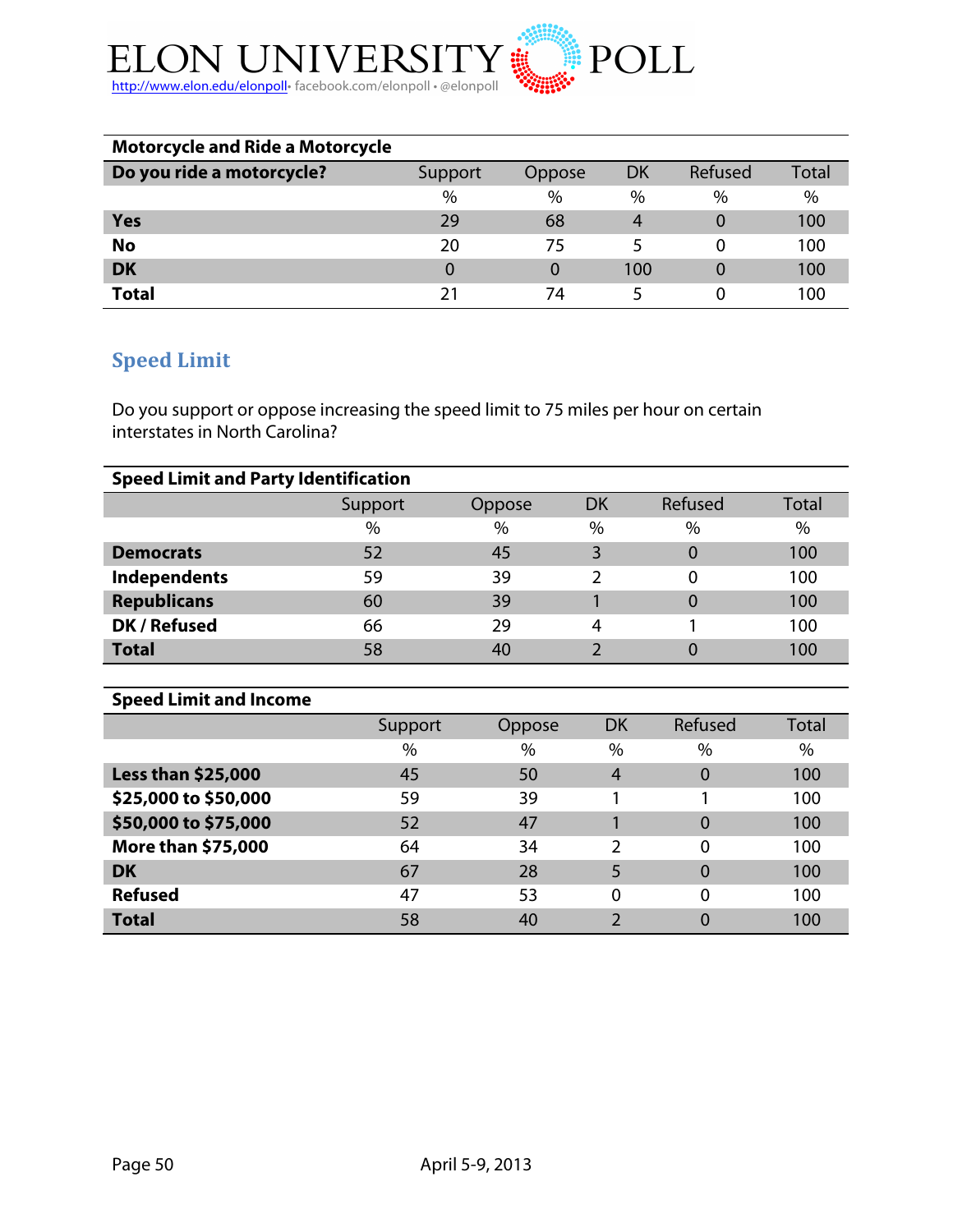

| <b>Speed Limit and Age</b> |         |        |      |         |              |  |  |
|----------------------------|---------|--------|------|---------|--------------|--|--|
|                            | Support | Oppose | DK   | Refused | <b>Total</b> |  |  |
|                            | %       | $\%$   | $\%$ | $\%$    | %            |  |  |
| 18-30                      | 70      | 26     |      |         | 100          |  |  |
| 31-40                      | 71      | 28     |      | 0       | 100          |  |  |
| 41-50                      | 64      | 35     |      | 0       | 100          |  |  |
| $51 - 65$                  | 48      | 49     |      | 0       | 100          |  |  |
| $65+$                      | 35      | 63     |      | 0       | 100          |  |  |
| <b>Total</b>               | 58      | 40     |      | 0       | 100          |  |  |

#### **Speed Limit and Race**

| - - - - -    |         |        |      |         |              |
|--------------|---------|--------|------|---------|--------------|
|              | Support | Oppose | DK   | Refused | <b>Total</b> |
|              | %       | %      | $\%$ | $\%$    | %            |
| <b>White</b> | 59      | 38     |      | O       | 100          |
| <b>Black</b> | 51      | 46     |      |         | 100          |
| <b>Other</b> | 60      | 40     |      | $\cup$  | 100          |
| <b>Total</b> | 58      | 40     |      |         | 100          |

| <b>Speed Limit and Gender</b> |               |        |      |         |       |  |  |
|-------------------------------|---------------|--------|------|---------|-------|--|--|
|                               | Support       | Oppose | DK   | Refused | Total |  |  |
|                               | $\frac{0}{0}$ | $\%$   | $\%$ | $\%$    | $\%$  |  |  |
| <b>Male</b>                   | 67            | 31     |      |         | 100   |  |  |
| <b>Female</b>                 | 49            | 49     |      |         | 100   |  |  |
| <b>Total</b>                  | 58            | 40     |      |         | 100   |  |  |

# **Divorce**

A state legislative proposal would increase the time a couple must wait to get a divorce from one year to two years. Do you support or oppose this change?

| <b>Divorce and Party Identification</b> |               |        |      |              |
|-----------------------------------------|---------------|--------|------|--------------|
|                                         | Support       | Oppose | DK   | <b>Total</b> |
|                                         | $\frac{0}{0}$ | $\%$   | $\%$ | $\%$         |
| <b>Democrats</b>                        | 19            | 75     |      | 100          |
| Independents                            | 22            | 69     | 9    | 100          |
| <b>Republicans</b>                      | 31            | 65     |      | 100          |
| DK / Refused                            | 22            | 63     | 15   | 100          |
| <b>Total</b>                            | 23            | 69     | 8    | 100          |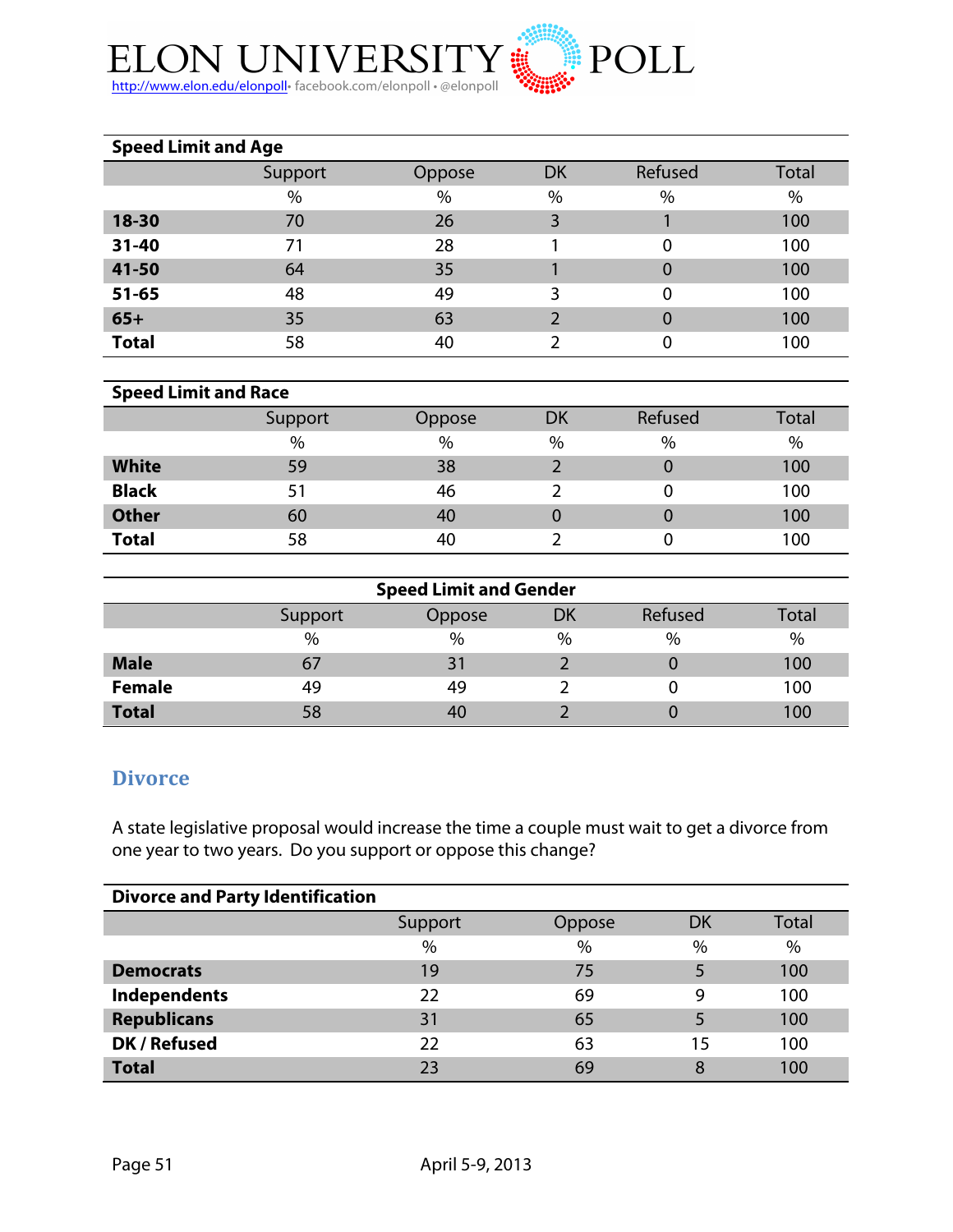



# **Divorce and Income**

|                           | Support | Oppose | DK             | Total |
|---------------------------|---------|--------|----------------|-------|
|                           | $\%$    | $\%$   | $\%$           | %     |
| <b>Less than \$25,000</b> | 33      | 56     | 11             | 100   |
| \$25,000 to \$50,000      | 26      | 70     | 5              | 100   |
| \$50,000 to \$75,000      | 18      | 78     | $\overline{4}$ | 100   |
| <b>More than \$75,000</b> | 19      | 72     | 9              | 100   |
| <b>DK</b>                 | 34      | 61     | 5              | 100   |
| <b>Refused</b>            | 19      | 55     | 26             | 100   |
| <b>Total</b>              | 23      | 69     | 8              | 100   |

#### **Divorce and Age**

|              | Support | Oppose | <b>DK</b> | Total |
|--------------|---------|--------|-----------|-------|
|              | %       | $\%$   | $\%$      | $\%$  |
| 18-30        | 39      | 50     | 11        | 100   |
| 31-40        | 25      | 72     | 3         | 100   |
| 41-50        | 14      | 80     |           | 100   |
| $51 - 65$    | 16      | 80     | 5         | 100   |
| $65+$        | 22      | 66     | 12        | 100   |
| <b>Total</b> | 24      | 69     |           | 100   |

| <b>Divorce and Race</b> |                                  |      |      |      |  |  |  |  |
|-------------------------|----------------------------------|------|------|------|--|--|--|--|
|                         | DK<br>Total<br>Support<br>Oppose |      |      |      |  |  |  |  |
|                         | %                                | $\%$ | $\%$ | $\%$ |  |  |  |  |
| <b>White</b>            | 21                               | 71   | 8    | 100  |  |  |  |  |
| <b>Black</b>            | 26                               | 68   |      | 100  |  |  |  |  |
| <b>Other</b>            | 40                               | 54   | 6    | 100  |  |  |  |  |
| <b>Total</b>            | 23                               | 69   | 8    | 100  |  |  |  |  |

| <b>Divorce and Gender</b> |         |        |      |       |
|---------------------------|---------|--------|------|-------|
|                           | Support | Oppose |      | Total |
|                           | %       | $\%$   | $\%$ | $\%$  |
| <b>Male</b>               | 26      | 65     |      | 100   |
| <b>Female</b>             | 21      | 73     |      | 100   |
| <b>Total</b>              | 23      | 69     |      | 100   |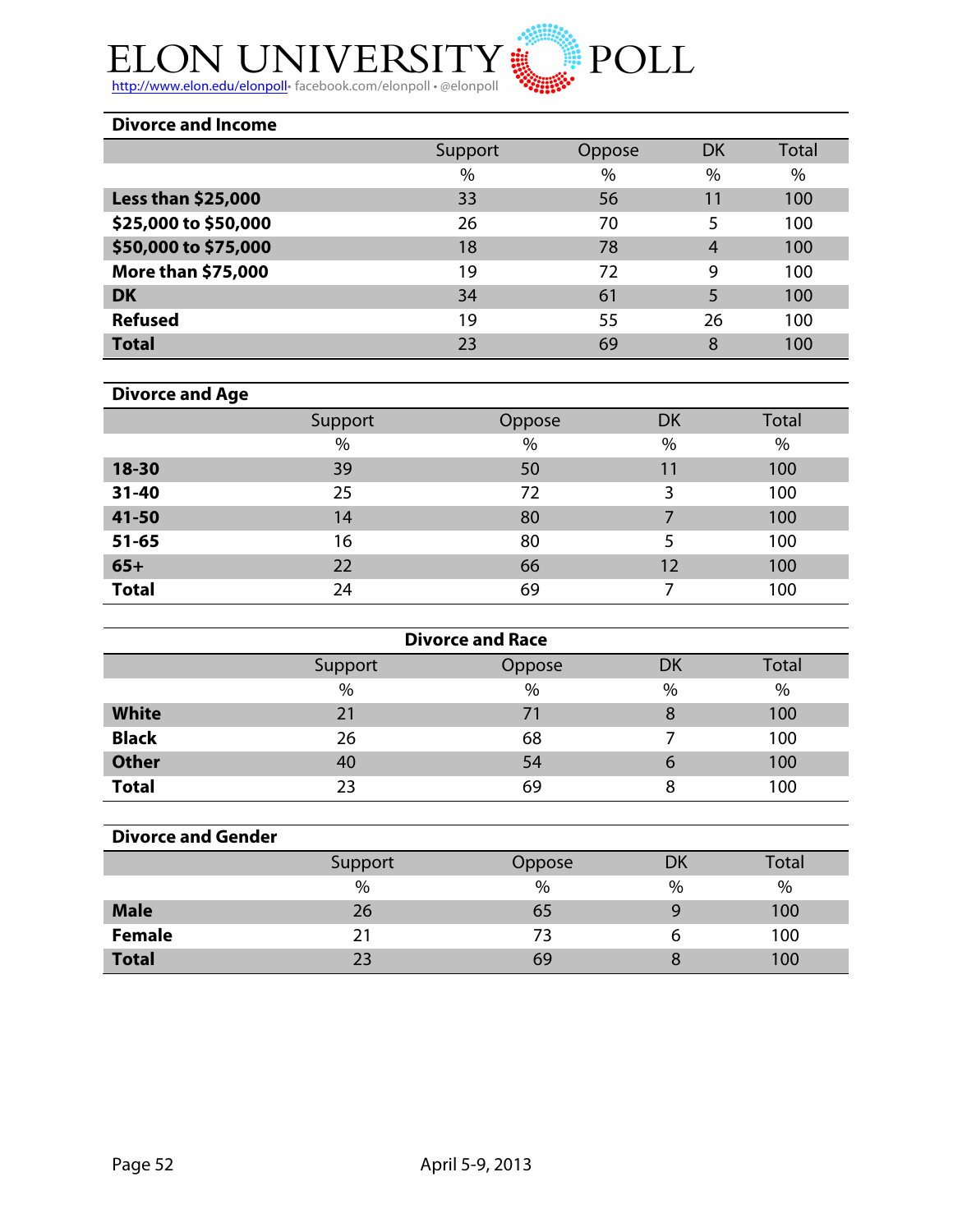

| <b>Divorce and Religion</b> |         |        |           |              |
|-----------------------------|---------|--------|-----------|--------------|
|                             | Support | Oppose | <b>DK</b> | <b>Total</b> |
|                             | $\%$    | $\%$   | $\%$      | $\%$         |
| <b>Born-Again Christian</b> | 27      | 65     | 8         | 100          |
| <b>Other Christian</b>      | 19      | 74     | 8         | 100          |
| <b>Catholic</b>             | 24      | 71     | 5         | 100          |
| <b>Not Religious</b>        | 21      | 69     | 10        | 100          |
| <b>Other</b>                | 20      | 72     | 8         | 100          |
| <b>DK</b>                   | 37      | 59     | 4         | 100          |
| <b>Refused</b>              | 0       | 100    | $\Omega$  | 100          |
| <b>Total</b>                | 23      | 69     | 8         | 100          |

# **Divorce and Religious Service Attendance**

|                          | Support        | Oppose | <b>DK</b>      | <b>Total</b> |
|--------------------------|----------------|--------|----------------|--------------|
|                          | %              | $\%$   | %              | $\%$         |
| <b>Never</b>             | 21             | 73     | 6              | 100          |
| A few times a year       | 17             | 83     | $\overline{0}$ | 100          |
| Once or twice a month    | 23             | 69     | 8              | 100          |
| <b>Almost every week</b> | 17             | 76     | 6              | 100          |
| <b>Every week</b>        | 32             | 55     | 13             | 100          |
| <b>DK</b>                | 19             | 66     | 14             | 100          |
| <b>Refused</b>           | $\overline{0}$ | 100    | $\overline{0}$ | 100          |
| <b>Total</b>             | 23             | 69     | 8              | 100          |

# **Early Voting**

A state legislative proposal would reduce early voting in North Carolina from two and a half weeks to one and a half weeks. Do you support or oppose this proposal?

| <b>Early Voting and Party Identification</b> |         |        |      |       |  |  |
|----------------------------------------------|---------|--------|------|-------|--|--|
|                                              | Support | Oppose | DK   | Total |  |  |
|                                              | $\%$    | $\%$   | $\%$ | %     |  |  |
| <b>Democrats</b>                             | 22      | 72     | 6    | 100   |  |  |
| <b>Independents</b>                          | 37      | 58     | 5    | 100   |  |  |
| <b>Republicans</b>                           | 38      | 50     | 13   | 100   |  |  |
| DK / Refused                                 | 33      | 48     | 19   | 100   |  |  |
| <b>Total</b>                                 | 32      | 59     | 9    | 100   |  |  |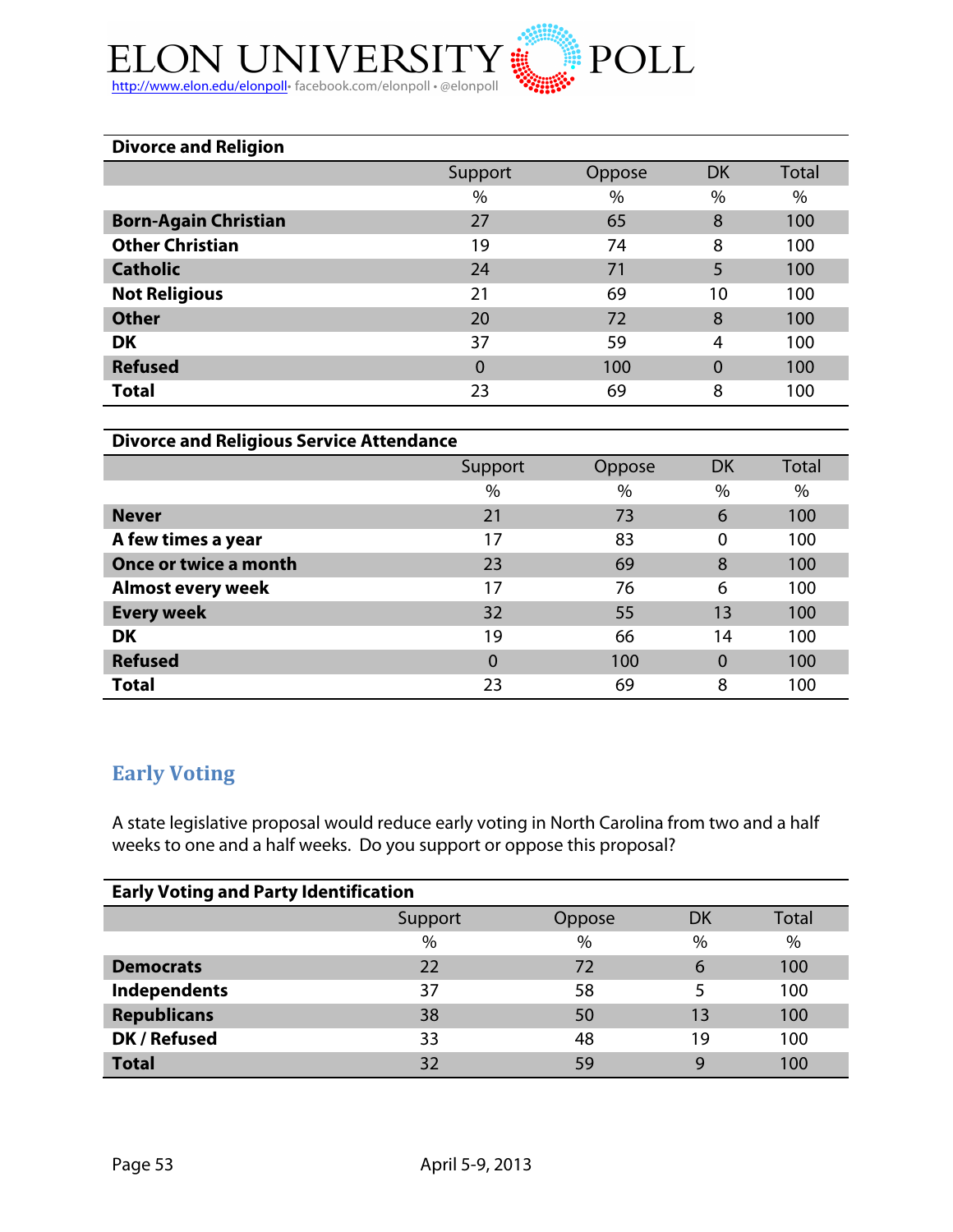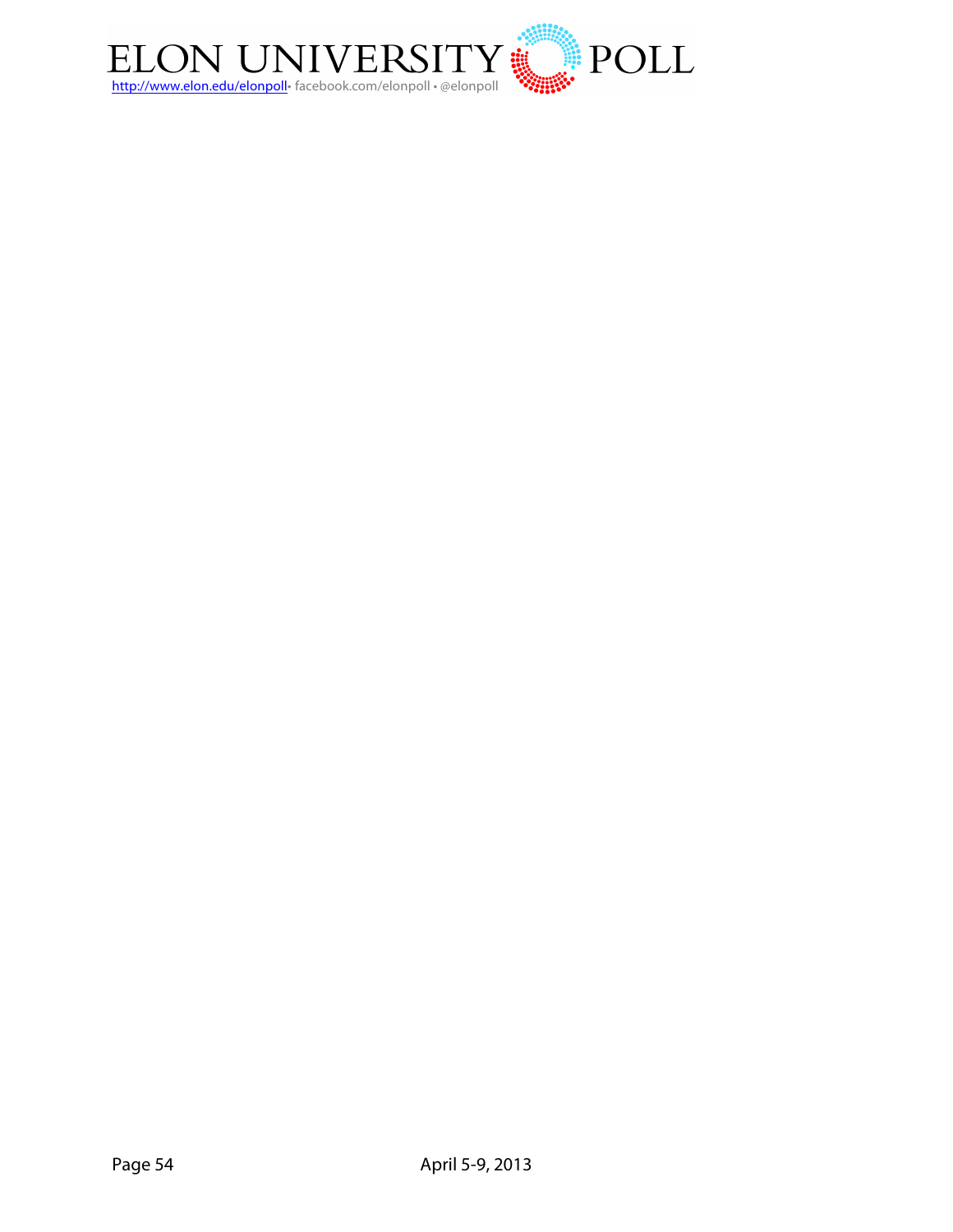

| <b>Early Voting and Income</b> |         |        |             |              |
|--------------------------------|---------|--------|-------------|--------------|
|                                | Support | Oppose | DK          | <b>Total</b> |
|                                | %       | $\%$   | %           | %            |
| <b>Less than \$25,000</b>      | 34      | 53     | 13          | 100          |
| \$25,000 to \$50,000           | 33      | 57     | 10          | 100          |
| \$50,000 to \$75,000           | 37      | 56     | 8           | 100          |
| <b>More than \$75,000</b>      | 28      | 65     |             | 100          |
| <b>DK</b>                      | 40      | 52     | 8           | 100          |
| <b>Refused</b>                 | 22      | 63     | 15          | 100          |
| <b>Total</b>                   | 32      | 59     | $\mathbf Q$ | 100          |

#### **Early Voting and Age**

|              | Support | Oppose | DK   | <b>Total</b> |
|--------------|---------|--------|------|--------------|
|              | %       | $\%$   | $\%$ | $\%$         |
| 18-30        | 29      | 64     | 6    | 100          |
| 31-40        | 31      | 60     | 9    | 100          |
| 41-50        | 30      | 61     | 9    | 100          |
| $51 - 65$    | 31      | 60     | 8    | 100          |
| $65+$        | 36      | 48     | 15   | 100          |
| <b>Total</b> | 31      | 59     | 9    | 100          |

# **Early Voting and Race**

|              | Support | Oppose | DK   | Total |
|--------------|---------|--------|------|-------|
|              | $\%$    | %      | $\%$ | %     |
| <b>White</b> | 34      | 56     | 10   | 100   |
| <b>Black</b> | 18      | 75     |      | 100   |
| <b>Other</b> | 53      | 39     |      | 100   |
| <b>Total</b> | 32      | 59     | q    | 100   |

| <b>Early Voting and Gender</b> |         |        |    |       |
|--------------------------------|---------|--------|----|-------|
|                                | Support | Oppose | DK | Total |
|                                | $\%$    | $\%$   | %  | %     |
| <b>Male</b>                    | 31      | 58     |    | 100   |
| <b>Female</b>                  | 32      | 59     |    | 100   |
| <b>Total</b>                   | 32      | 59     |    | 100   |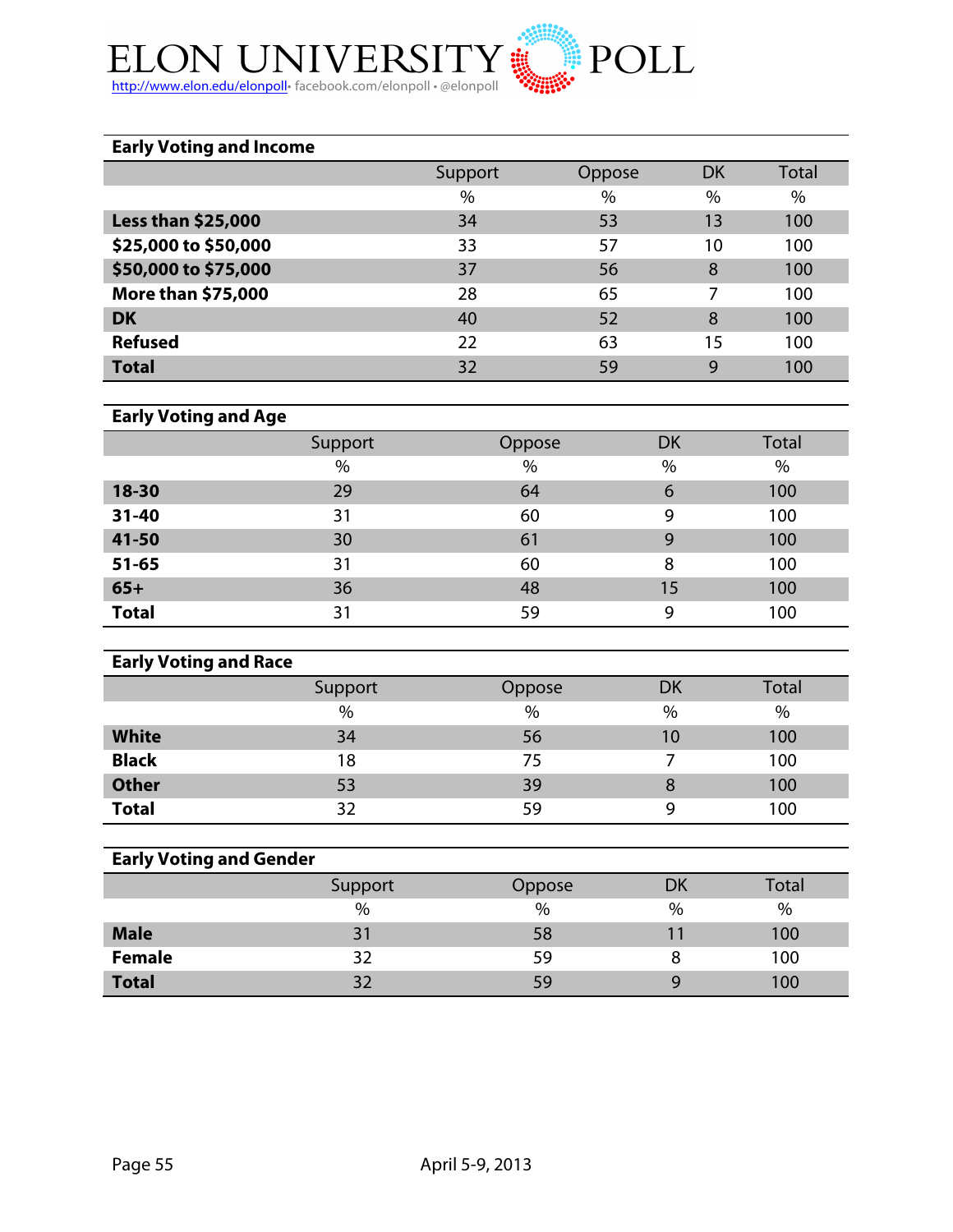

| <b>Early Voting and Education</b>   |         |        |          |              |  |
|-------------------------------------|---------|--------|----------|--------------|--|
|                                     | Support | Oppose | DK       | <b>Total</b> |  |
|                                     | %       | %      | $\%$     | $\%$         |  |
| <b>Less than HS</b>                 | 41      | 49     | 10       | 100          |  |
| <b>High School / GED</b>            | 33      | 55     | 12       | 100          |  |
| <b>Some College/ AA / Technical</b> | 33      | 55     | 12       | 100          |  |
| <b>College Graduate</b>             | 30      | 62     | 8        | 100          |  |
| <b>Graduate School</b>              | 29      | 65     | 5        | 100          |  |
| <b>DK</b>                           | 0       | 100    | 0        | 100          |  |
| <b>Refused</b>                      | 0       | 100    | $\Omega$ | 100          |  |
| <b>Total</b>                        | 32      | 59     | 9        | 100          |  |

# **Federal Tax**

Considering what you get from the federal government, do you think you pay more than your fair share of taxes, less than your fair share, or about the right amount?

| <b>Federal Tax and Party Identification</b> |      |      |                    |      |       |  |
|---------------------------------------------|------|------|--------------------|------|-------|--|
|                                             | More | Less | <b>About Right</b> | DK   | Total |  |
|                                             | $\%$ | %    | $\%$               | $\%$ | $\%$  |  |
| <b>Democrats</b>                            | 43   |      | 49                 | 3    | 100   |  |
| Independents                                | 47   |      | 50                 | າ    | 100   |  |
| <b>Republicans</b>                          | 60   |      | 37                 |      | 100   |  |
| DK / Refused                                | 48   |      | 44                 |      | 100   |  |
| <b>Total</b>                                | 49   |      | 46                 |      | 100   |  |

#### **Federal Tax and Income**

|                           | More | <b>Less</b>    | <b>About Right</b> | DK       | Total |
|---------------------------|------|----------------|--------------------|----------|-------|
|                           | $\%$ | %              | $\%$               | $\%$     | $\%$  |
| <b>Less than \$25,000</b> | 37   | 4              | 51                 | 8        | 100   |
| \$25,000 to \$50,000      | 46   | 6              | 48                 |          | 100   |
| \$50,000 to \$75,000      | 50   | $\mathfrak{D}$ | 47                 |          | 100   |
| <b>More than \$75,000</b> | 58   | 2              | 40                 | $\Omega$ | 100   |
| <b>DK</b>                 | 21   | 3              | 64                 | 12       | 100   |
| <b>Refused</b>            | 62   | 9              | 29                 | 0        | 100   |
| <b>Total</b>              | 49   | 3              | 46                 | າ        | 100   |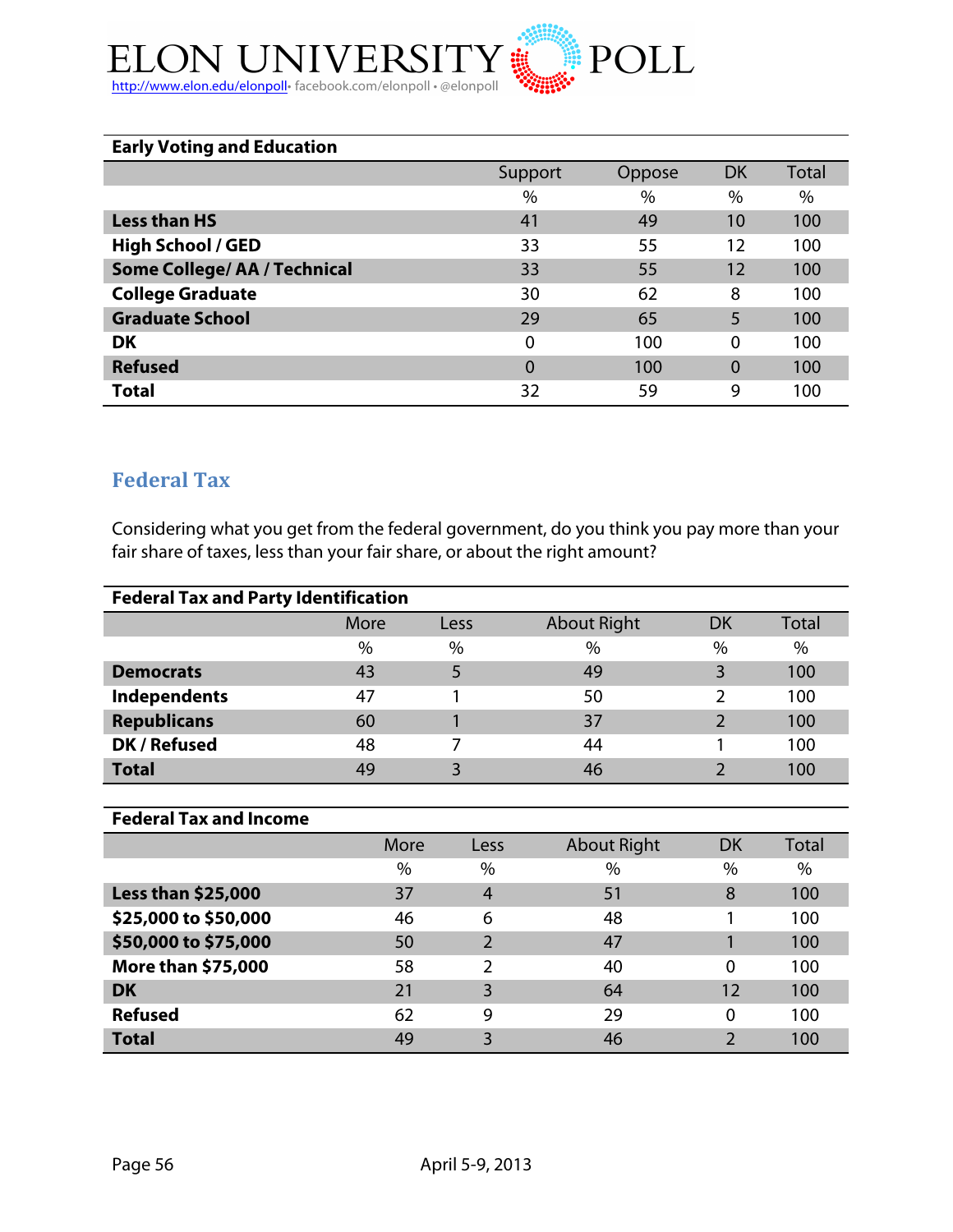

| <b>Federal Tax and Age</b> |      |      |                    |    |       |  |  |  |  |  |
|----------------------------|------|------|--------------------|----|-------|--|--|--|--|--|
|                            | More | Less | <b>About Right</b> | DK | Total |  |  |  |  |  |
|                            | %    | $\%$ | $\%$               | %  | %     |  |  |  |  |  |
| 18-30                      | 41   | 5    | 52                 |    | 100   |  |  |  |  |  |
| 31-40                      | 55   |      | 44                 | 0  | 100   |  |  |  |  |  |
| 41-50                      | 61   | 3    | 36                 |    | 100   |  |  |  |  |  |
| $51 - 65$                  | 54   | 3    | 41                 | າ  | 100   |  |  |  |  |  |
| $65+$                      | 31   | 3    | 57                 | g  | 100   |  |  |  |  |  |
| <b>Total</b>               | 48   | 3    | 46                 | า  | 100   |  |  |  |  |  |

# **NC(Tax**

Compared to other states, do you think taxes in North Carolina are higher, lower, or about the same?

| <b>NC Tax and Party Identification</b> |        |                         |      |      |              |  |  |  |  |
|----------------------------------------|--------|-------------------------|------|------|--------------|--|--|--|--|
|                                        | Higher | About the Same<br>Lower |      | DK   | <b>Total</b> |  |  |  |  |
|                                        | $\%$   | $\%$                    | $\%$ | $\%$ | $\%$         |  |  |  |  |
| <b>Democrats</b>                       | 42     | 15                      | 29   | 14   | 100          |  |  |  |  |
| Independents                           | 46     | 12                      | 32   | 10   | 100          |  |  |  |  |
| <b>Republicans</b>                     | 53     | 12                      | 28   |      | 100          |  |  |  |  |
| DK / Refused                           | 43     | 11                      | 31   | 15   | 100          |  |  |  |  |
| <b>Total</b>                           | 46     | 13                      | 30   | 11   | 100          |  |  |  |  |

| <b>NC Tax and Income</b>  |        |          |                |      |       |
|---------------------------|--------|----------|----------------|------|-------|
|                           | Higher | Lower    | About the Same | DK   | Total |
|                           | $\%$   | %        | $\%$           | $\%$ | $\%$  |
| <b>Less than \$25,000</b> | 35     | 17       | 30             | 18   | 100   |
| \$25,000 to \$50,000      | 53     | 14       | 21             | 11   | 100   |
| \$50,000 to \$75,000      | 47     | 11       | 33             | 10   | 100   |
| More than \$75,000        | 49     | 11       | 31             | 9    | 100   |
| <b>DK</b>                 | 33     | 22       | 36             | 10   | 100   |
| <b>Refused</b>            | 40     | $\Omega$ | 47             | 13   | 100   |
| <b>Total</b>              | 46     | 13       | 30             | 11   | 100   |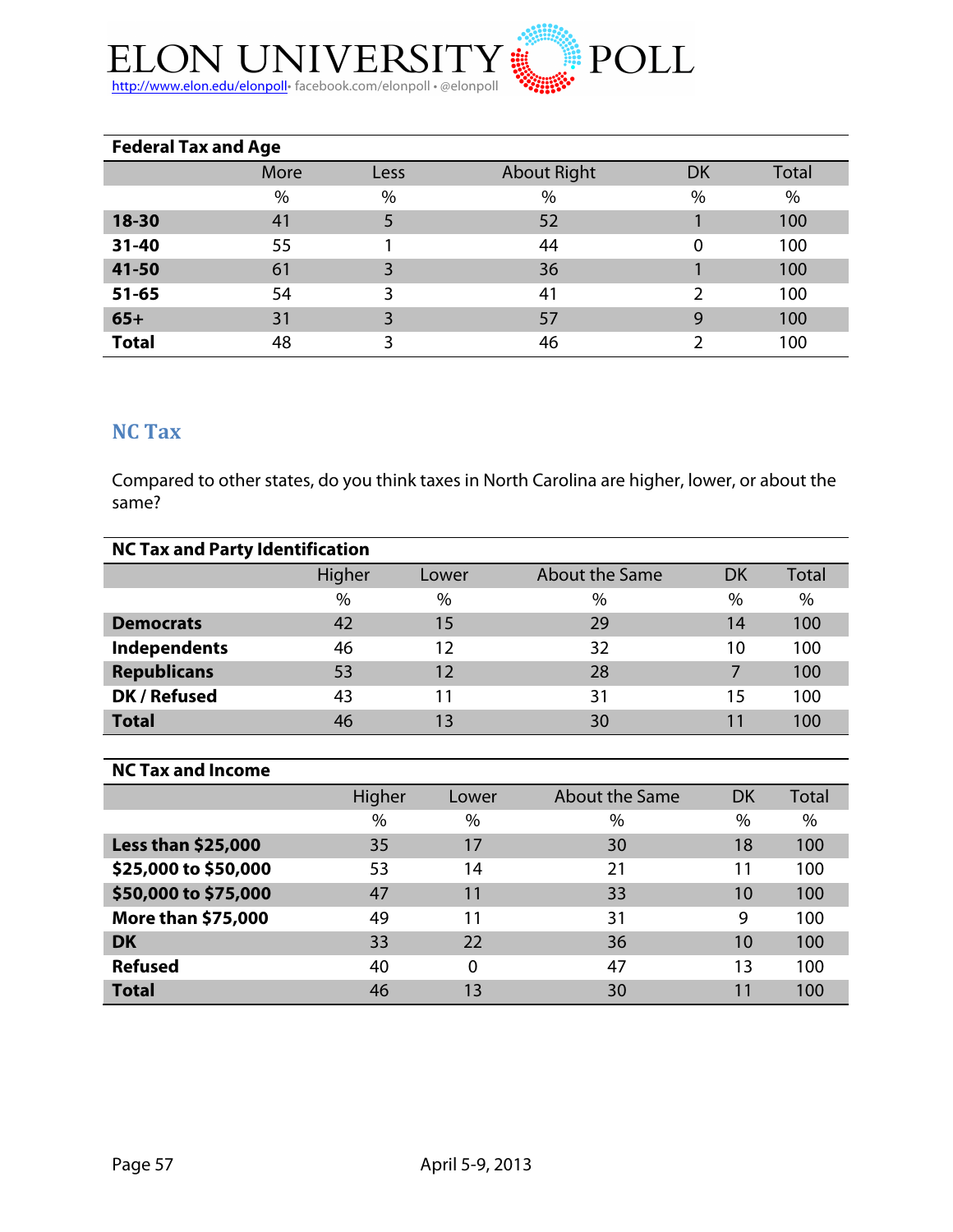

| <b>NC Tax and Age</b> |        |       |                |    |       |  |  |  |  |
|-----------------------|--------|-------|----------------|----|-------|--|--|--|--|
|                       | Higher | Lower | About the Same | DK | Total |  |  |  |  |
|                       | $\%$   | %     | %              | %  | $\%$  |  |  |  |  |
| 18-30                 | 34     | 20    | 32             | 15 | 100   |  |  |  |  |
| $31 - 40$             | 52     | 17    | 25             | 6  | 100   |  |  |  |  |
| 41-50                 | 54     | 9     | 30             |    | 100   |  |  |  |  |
| $51 - 65$             | 53     | 11    | 26             | 10 | 100   |  |  |  |  |
| $65+$                 | 42     | 9     | 34             | 16 | 100   |  |  |  |  |
| <b>Total</b>          | 46     | 13    | 29             | 11 | 100   |  |  |  |  |

# **Sequestration**

As you may know, automatic cuts in the federal budget –known as sequestration—went into effect on March First. All in all, do you think the sequestration is a good thing or a bad thing for the country, or don't you know enough to say?

| <b>Sequester Country and Party Identification</b> |            |                  |           |      |          |              |  |  |  |  |
|---------------------------------------------------|------------|------------------|-----------|------|----------|--------------|--|--|--|--|
|                                                   | Good thing | <b>Bad thing</b> | No Effect | DK   | Refused  | <b>Total</b> |  |  |  |  |
|                                                   | $\%$       | $\%$             | $\%$      | $\%$ | $\%$     | $\%$         |  |  |  |  |
| <b>Democrats</b>                                  | 14         | 39               | 4         | 43   | 0        | 100          |  |  |  |  |
| Independents                                      | 29         | 38               | 3         | 30   | 0        | 100          |  |  |  |  |
| <b>Republicans</b>                                | 30         | 28               | 5         | 36   | 0        | 100          |  |  |  |  |
| DK / Refused                                      | 14         | 29               | 3         | 54   | $\Omega$ | 100          |  |  |  |  |
| <b>Total</b>                                      | 22         | 34               | 4         | 39   | 0        | 100          |  |  |  |  |

|                           | Good thing | <b>Bad thing</b> | No Effect      | DK   | Refused  | Total |
|---------------------------|------------|------------------|----------------|------|----------|-------|
|                           | $\%$       | $\%$             | %              | $\%$ | $\%$     | $\%$  |
| <b>Less than \$25,000</b> | 12         | 28               | 3              | 56   | $\Omega$ | 100   |
| \$25,000 to \$50,000      | 12         | 33               | 7              | 48   | 0        | 100   |
| \$50,000 to \$75,000      | 22         | 39               | $\overline{2}$ | 37   | $\Omega$ | 100   |
| <b>More than \$75,000</b> | 33         | 37               | 2              | 27   |          | 100   |
| <b>DK</b>                 | 24         | 23               | 9              | 45   | $\Omega$ | 100   |
| <b>Refused</b>            | 15         | 45               | 10             | 25   | 4        | 100   |
| <b>Total</b>              | 22         | 35               | 4              | 39   |          | 100   |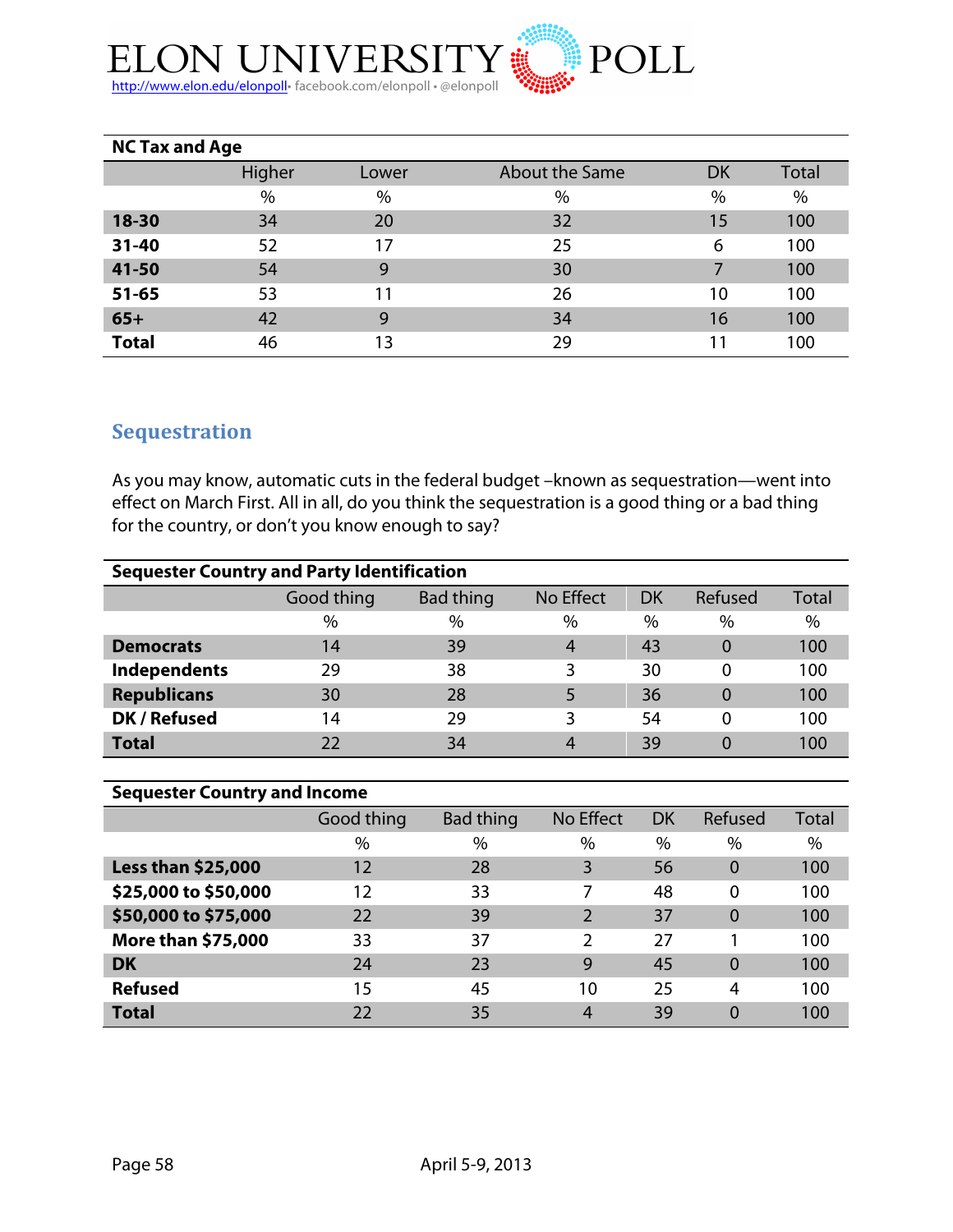

|              | <b>Sequester Country and Age</b> |                  |           |           |                |              |
|--------------|----------------------------------|------------------|-----------|-----------|----------------|--------------|
|              | Good thing                       | <b>Bad thing</b> | No Effect | <b>DK</b> | Refused        | <b>Total</b> |
|              | %                                | $\%$             | %         | %         | $\%$           | %            |
| 18-30        | 14                               | 28               | 4         | 54        | $\Omega$       | 100          |
| 31-40        | 21                               | 33               | 4         | 42        | $\Omega$       | 100          |
| 41-50        | 33                               | 33               |           | 33        | $\overline{0}$ | 100          |
| $51 - 65$    | 26                               | 40               |           | 27        |                | 100          |
| $65+$        | 19                               | 37               |           | 39        |                | 100          |
| <b>Total</b> | 22                               | 34               | 4         | 39        | 0              | 100          |

#### **Sequester Country and Race**

|              | Good thing | Bad thing | No Effect | <b>DK</b> | Refused | <b>Total</b> |
|--------------|------------|-----------|-----------|-----------|---------|--------------|
|              | $\%$       | $\%$      | $\%$      | $\%$      | $\%$    | %            |
| <b>White</b> | 26         | 34        |           | 35        |         | 100          |
| <b>Black</b> | 11         | 39        |           | 48        |         | 100          |
| <b>Other</b> | 15         | 30        |           | 55        |         | 100          |
| <b>Total</b> | 22         | 35        | Δ         | 39        |         | 100          |

| <b>Sequester Country and Gender</b> |            |           |           |           |         |              |  |  |  |
|-------------------------------------|------------|-----------|-----------|-----------|---------|--------------|--|--|--|
|                                     | Good thing | Bad thing | No Effect | <b>DK</b> | Refused | <b>Total</b> |  |  |  |
|                                     | $\%$       | $\%$      | $\%$      | $\%$      | $\%$    | $\%$         |  |  |  |
| <b>Male</b>                         | 29         | 34        | 3         | 33        |         | 100          |  |  |  |
| <b>Female</b>                       | 16         | 35        | 4         | 44        |         | 100          |  |  |  |
| <b>Total</b>                        | 22         | 35        | 4         | 39        |         | 100          |  |  |  |

#### **Sequester Country and Education**

|                                  | Good thing | <b>Bad thing</b> | No Effect      | DK       | Refused        | Total |
|----------------------------------|------------|------------------|----------------|----------|----------------|-------|
|                                  | %          | $\%$             | $\%$           | %        | %              | %     |
| <b>Less than HS</b>              | 9          | 24               | $\overline{2}$ | 65       | $\overline{0}$ | 100   |
| <b>High School / GED</b>         | 15         | 22               | 3              | 59       | 0              | 100   |
| <b>Some College/AA/Technical</b> | 23         | 33               | 5              | 39       | $\overline{0}$ | 100   |
| <b>College Graduate</b>          | 22         | 41               | 4              | 31       | 0              | 100   |
| <b>Graduate School</b>           | 34         | 43               | 4              | 19       |                | 100   |
| <b>DK</b>                        | $\Omega$   | 100              | $\Omega$       | $\Omega$ | 0              | 100   |
| <b>Refused</b>                   | 42         | 58               | 0              | $\Omega$ | $\overline{0}$ | 100   |
| <b>Total</b>                     | 22         | 35               | 4              | 39       | 0              | 100   |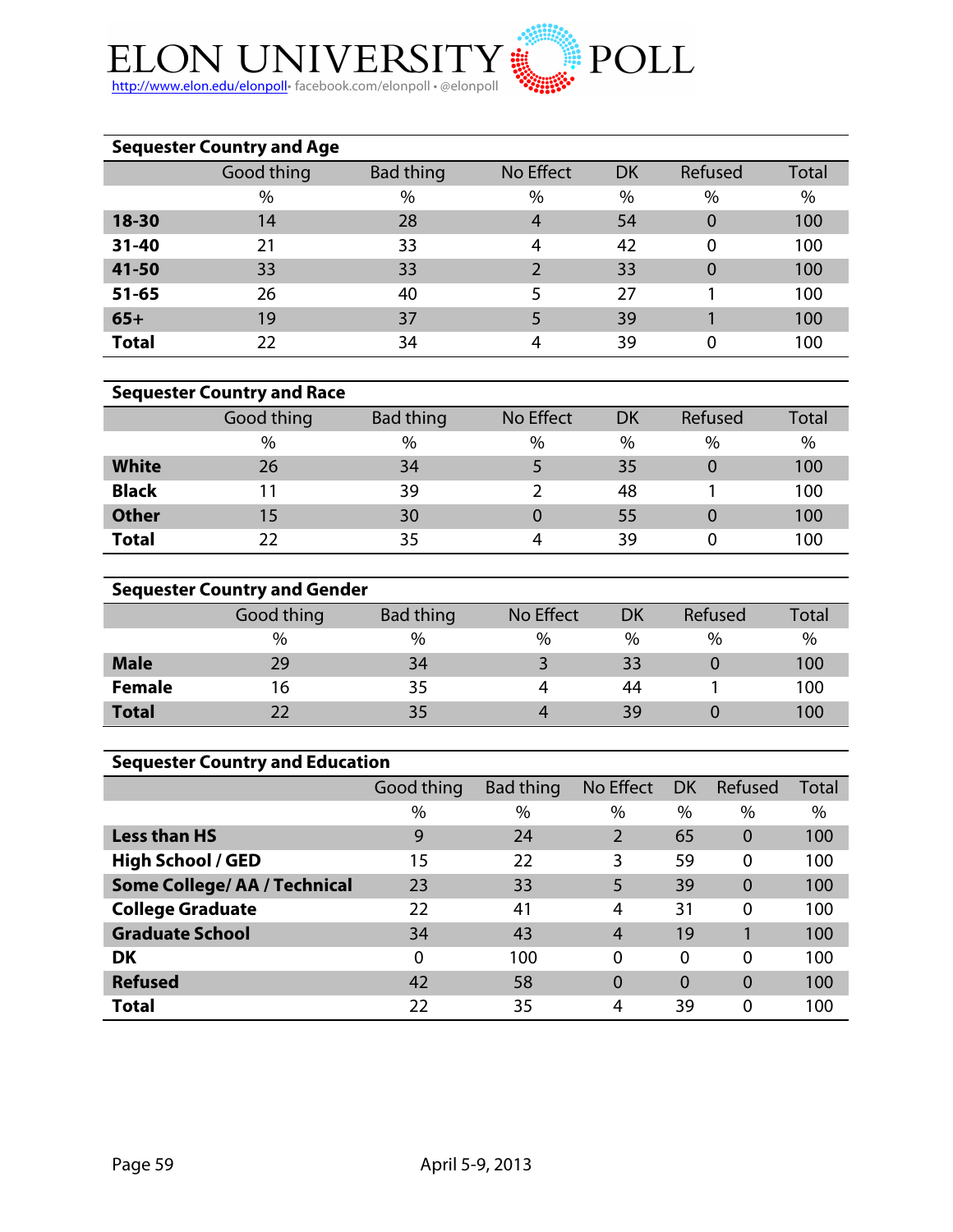

All in all, do you think the sequestration is a good thing or a bad thing for you personally, or don't you know enough to say?

| <b>Sequester Personal and Party Identification</b> |            |                  |           |      |         |       |  |  |  |
|----------------------------------------------------|------------|------------------|-----------|------|---------|-------|--|--|--|
|                                                    | Good thing | <b>Bad thing</b> | No Effect | DK   | Refused | Total |  |  |  |
|                                                    | $\%$       | $\%$             | $\%$      | $\%$ | $\%$    | $\%$  |  |  |  |
| <b>Democrats</b>                                   | 8          | 30               | 14        | 48   | 0       | 100   |  |  |  |
| Independents                                       | 17         | 26               | 21        | 36   | 0       | 100   |  |  |  |
| <b>Republicans</b>                                 | 17         | 22               | 18        | 44   | 0       | 100   |  |  |  |
| DK / Refused                                       | 9          | 19               | 17        | 55   | 0       | 100   |  |  |  |
| <b>Total</b>                                       | 13         | 25               | 17        | 44   |         | 100   |  |  |  |

#### **Sequester Personal and Income**

|                           | Good thing | <b>Bad thing</b> | No Effect | DK | Refused        | Total |
|---------------------------|------------|------------------|-----------|----|----------------|-------|
|                           | $\%$       | %                | %         | %  | $\%$           | $\%$  |
| <b>Less than \$25,000</b> | 9          | 22               | 7         | 62 | $\overline{0}$ | 100   |
| \$25,000 to \$50,000      | 9          | 26               | 15        | 50 | 0              | 100   |
| \$50,000 to \$75,000      | 10         | 31               | 16        | 43 | $\Omega$       | 100   |
| More than \$75,000        | 19         | 26               | 22        | 33 | $\Omega$       | 100   |
| <b>DK</b>                 | 10         | 11               | 28        | 51 | $\Omega$       | 100   |
| <b>Refused</b>            | 8          | 22               | 25        | 36 | 9              | 100   |
| <b>Total</b>              | 13         | 25               | 18        | 44 | 0              | 100   |

|              | <b>Sequester Personal and Age</b> |                  |           |           |                |              |  |  |  |  |
|--------------|-----------------------------------|------------------|-----------|-----------|----------------|--------------|--|--|--|--|
|              | Good thing                        | <b>Bad thing</b> | No Effect | <b>DK</b> | Refused        | <b>Total</b> |  |  |  |  |
|              | %                                 | $\%$             | $\%$      | %         | $\%$           | %            |  |  |  |  |
| 18-30        | 9                                 | 21               | 10        | 60        | 0              | 100          |  |  |  |  |
| $31 - 40$    |                                   | 22               | 25        | 46        | 0              | 100          |  |  |  |  |
| 41-50        | 21                                | 25               | 14        | 39        | $\overline{0}$ | 100          |  |  |  |  |
| $51 - 65$    | 18                                | 34               | 20        | 29        | 0              | 100          |  |  |  |  |
| $65+$        | 9                                 | 24               | 18        | 48        |                | 100          |  |  |  |  |
| <b>Total</b> | 13                                | 26               | 17        | 44        | 0              | 100          |  |  |  |  |

|              | <b>Sequester Personal and Race</b> |                  |           |      |          |       |
|--------------|------------------------------------|------------------|-----------|------|----------|-------|
|              | Good thing                         | <b>Bad thing</b> | No Effect | DK   | Refused  | Total |
|              | $\%$                               | %                | $\%$      | $\%$ | $\%$     | $\%$  |
| <b>White</b> | 14                                 | 24               | 21        | 40   |          | 100   |
| <b>Black</b> | 8                                  | 28               | q         | 54   |          | 100   |
| <b>Other</b> | 8                                  | 30               |           | 58   | $\Omega$ | 100   |
| <b>Total</b> | 13                                 | 25               | 18        | 44   |          | 100   |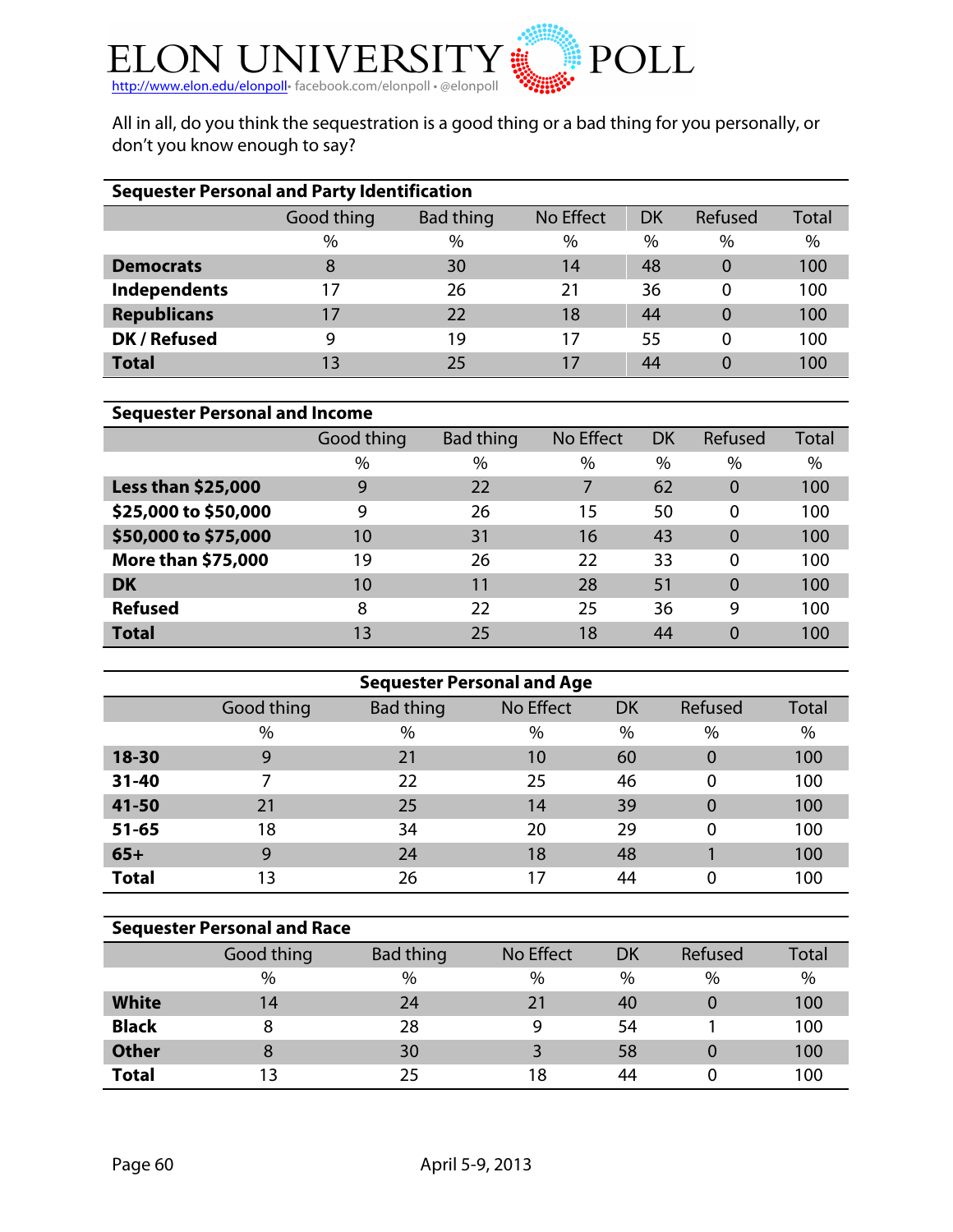

POLL

| <b>Sequester Personal and Gender</b> |            |           |           |      |         |       |  |  |  |
|--------------------------------------|------------|-----------|-----------|------|---------|-------|--|--|--|
|                                      | Good thing | Bad thing | No Effect | DK   | Refused | Total |  |  |  |
|                                      | $\%$       | $\%$      | %         | $\%$ | $\%$    | $\%$  |  |  |  |
| <b>Male</b>                          | 16         | 26        | 18        | 40   |         | 100   |  |  |  |
| <b>Female</b>                        | 10         | 24        |           | 48   |         | 100   |  |  |  |
| <b>Total</b>                         |            | 25        | 18        | 44   |         | 100   |  |  |  |

#### **Sequester Personal and Education**

|                          | Good thing | Bad thing | No Effect | <b>DK</b> | Refused  | Total |
|--------------------------|------------|-----------|-----------|-----------|----------|-------|
|                          | %          | %         | $\%$      | $\%$      | $\%$     | %     |
| <b>Less than HS</b>      |            | 12        | 10        | 71        | $\Omega$ | 100   |
| <b>High School / GED</b> | 8          | 19        | 8         | 64        | 0        | 100   |
| <b>Some College/AA/</b>  | 13         | 26        | 18        | 43        | 0        | 100   |
| <b>Technical</b>         |            |           |           |           |          |       |
| <b>College Graduate</b>  | 13         | 27        | 23        | 37        |          | 100   |
| <b>Graduate School</b>   | 22         | 32        | 20        | 26        | $\Omega$ | 100   |
| <b>DK</b>                | 0          | $\Omega$  | 100       | $\Omega$  | 0        | 100   |
| <b>Refused</b>           | $\Omega$   | 76        | $\Omega$  | 24        | 0        | 100   |
| <b>Total</b>             | 13         | 25        | 18        | 44        |          | 100   |

# **Abortion**

Now, thinking more generally, do you think state laws in North Carolina should make access to an abortion more difficult or less difficult?

| <b>Abortion and Party Identification</b> |      |      |                |             |         |       |  |  |  |  |
|------------------------------------------|------|------|----------------|-------------|---------|-------|--|--|--|--|
|                                          | More | Less | About the same |             | Refused | Total |  |  |  |  |
|                                          | $\%$ | %    | $\%$           | $\%$        | %       | %     |  |  |  |  |
| <b>Democrats</b>                         | 28   | 52   |                | $\mathbf Q$ |         | 100   |  |  |  |  |
| Independents                             | 41   | 36   | 12             | 11          |         | 100   |  |  |  |  |
| <b>Republicans</b>                       | 66   | 19   |                | 10          |         | 100   |  |  |  |  |
| DK / Refused                             | 33   | 42   | 8              | 14          | ξ       | 100   |  |  |  |  |
| <b>Total</b>                             | 42   | 38   | q              | 10          |         | 100   |  |  |  |  |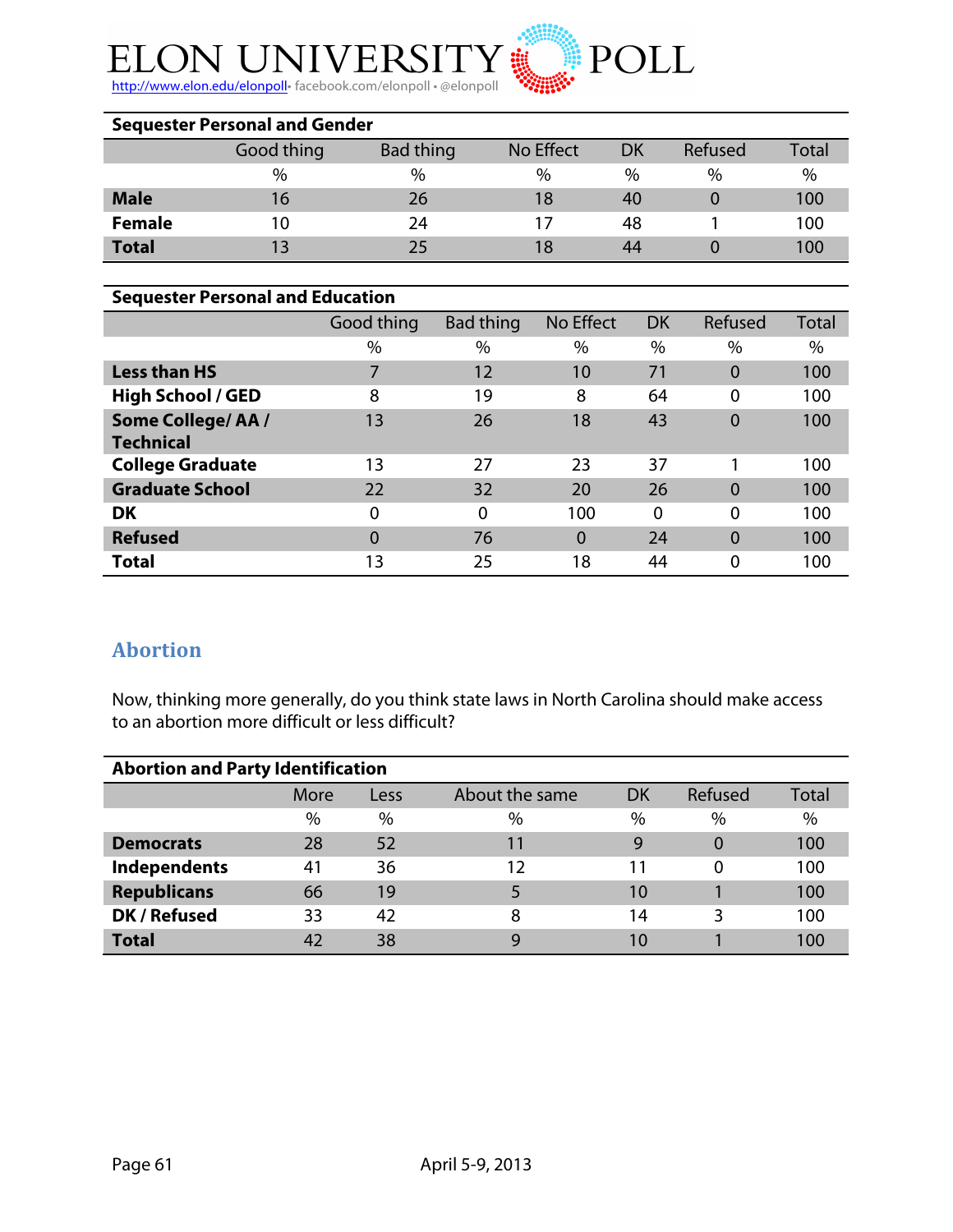

| <b>Abortion and Income</b> |      |      |                |      |                |              |
|----------------------------|------|------|----------------|------|----------------|--------------|
|                            | More | Less | About the same | DK   | Refused        | <b>Total</b> |
|                            | $\%$ | $\%$ | %              | $\%$ | $\%$           | $\%$         |
| <b>Less than \$25,000</b>  | 45   | 35   |                | 11   | 3              | 100          |
| \$25,000 to \$50,000       | 42   | 41   | 9              | 8    | 0              | 100          |
| \$50,000 to \$75,000       | 47   | 34   | 11             | 7    |                | 100          |
| <b>More than \$75,000</b>  | 41   | 38   | 10             | 10   |                | 100          |
| <b>DK</b>                  | 28   | 36   | 13             | 23   | $\overline{0}$ | 100          |
| <b>Refused</b>             | 50   | 27   | 3              | 20   | 0              | 100          |
| <b>Total</b>               | 42   | 37   | 9              | 10   |                | 100          |

#### **Abortion and Age**

|              | More | Less | About the same | <b>DK</b> | Refused        | Total |
|--------------|------|------|----------------|-----------|----------------|-------|
|              | $\%$ | %    | %              | %         | $\%$           | %     |
| 18-30        | 46   | 37   | 11             | 5         |                | 100   |
| $31 - 40$    | 38   | 40   | 9              | 13        | 0              | 100   |
| 41-50        | 35   | 45   | 8              | 10        | 2              | 100   |
| $51 - 65$    | 42   | 36   | 9              | 12        |                | 100   |
| $65+$        | 49   | 29   | 10             | 12        | $\overline{0}$ | 100   |
| <b>Total</b> | 42   | 37   | 10             | 10        |                | 100   |

# **Abortion and Race**

|              | More | Less | About the same | <b>DK</b> | Refused | Total |
|--------------|------|------|----------------|-----------|---------|-------|
|              | $\%$ | $\%$ | $\%$           | %         | %       | %     |
| <b>White</b> | 45   | 35   | 10             | 10        | 0       | 100   |
| <b>Black</b> | 34   | 42   | 10             | 12        |         | 100   |
| <b>Other</b> | 42   | 39   |                | 15        | 0       | 100   |
| <b>Total</b> | 42   | 37   | q              | 10        |         | 100   |

# **Abortion and Gender**

|               | More | Less | About the same | DK   | Refused | Total |
|---------------|------|------|----------------|------|---------|-------|
|               | $\%$ | $\%$ | $\%$           | $\%$ | $\%$    | %     |
| <b>Male</b>   | 46   | 33   | KO             |      |         | 100   |
| <b>Female</b> | 39   | 41   | Q              | 10   |         | 100   |
| <b>Total</b>  |      |      | q              | 10   |         | 100   |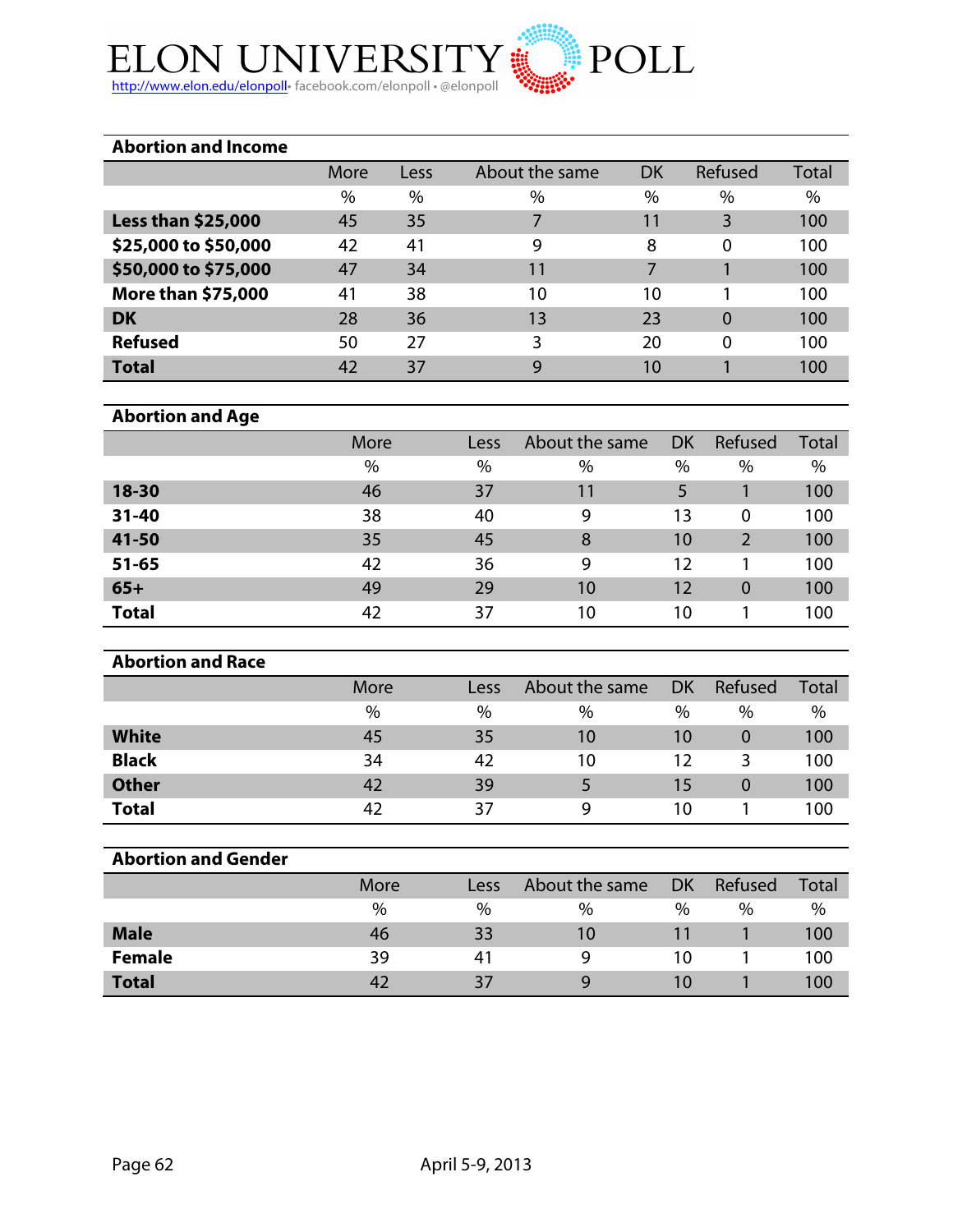

#### **Abortion and Education**

|                                     | More     | Less | About the same | DK       | Refused        | Total |
|-------------------------------------|----------|------|----------------|----------|----------------|-------|
|                                     | $\%$     | $\%$ | $\%$           | %        | $\%$           | %     |
| <b>Less than HS</b>                 | 51       | 30   | 10             | 10       | $\overline{0}$ | 100   |
| <b>High School / GED</b>            | 49       | 38   | 5              | 8        |                | 100   |
| <b>Some College/ AA / Technical</b> | 43       | 33   | 9              | 13       | $\overline{2}$ | 100   |
| <b>College Graduate</b>             | 37       | 40   | 12             | 10       | $\Omega$       | 100   |
| <b>Graduate School</b>              | 39       | 42   | 9              | 11       | $\Omega$       | 100   |
| <b>DK</b>                           | $\Omega$ | 100  | 0              | $\Omega$ | $\Omega$       | 100   |
| <b>Refused</b>                      | 82       | 18   | 0              | $\Omega$ | $\Omega$       | 100   |
| <b>Total</b>                        | 42       | 37   | 9              | 10       |                | 100   |

# **Abortion and Religion**

|                             | More     | Less | About the same | <b>DK</b>      | Refused  | Total |
|-----------------------------|----------|------|----------------|----------------|----------|-------|
|                             | $\%$     | $\%$ | %              | $\frac{0}{0}$  | $\%$     | $\%$  |
| <b>Born-Again Christian</b> | 61       | 24   | 7              | 7              |          | 100   |
| <b>Other Christian</b>      | 32       | 41   | 12             | 14             | 2        | 100   |
| <b>Catholic</b>             | 47       | 35   | 5              | 14             | 0        | 100   |
| <b>Not Religious</b>        | 16       | 62   | 12             | 10             | 0        | 100   |
| <b>Other</b>                | 24       | 54   | 10             | 11             |          | 100   |
| <b>DK</b>                   | 37       | 27   | 16             | 21             | $\Omega$ | 100   |
| <b>Refused</b>              | $\Omega$ | 100  | 0              | $\overline{0}$ | 0        | 100   |
| <b>Total</b>                | 42       | 37   | 9              | 10             |          | 100   |

#### **Abortion and Religious Service Attendance**

|                          | More | Less     | About the same | DK   | Refused        | Total |
|--------------------------|------|----------|----------------|------|----------------|-------|
|                          | $\%$ | %        | $\%$           | $\%$ | $\%$           | $\%$  |
| <b>Never</b>             | 27   | 50       | 11             | 12   |                | 100   |
| A few times a year       | 38   | 42       | 7              | 13   |                | 100   |
| Once or twice a month    | 33   | 42       | 15             | 9    |                | 100   |
| <b>Almost every week</b> | 51   | 29       | 11             | 8    |                | 100   |
| <b>Every week</b>        | 63   | 22       | 6              | 9    | $\overline{0}$ | 100   |
| <b>DK</b>                | 46   | 19       | $\Omega$       | 34   | $\Omega$       | 100   |
| <b>Refused</b>           | 64   | $\Omega$ | 0              | 36   | 0              | 100   |
| <b>Total</b>             | 42   | 37       | 9              | 10   |                | 100   |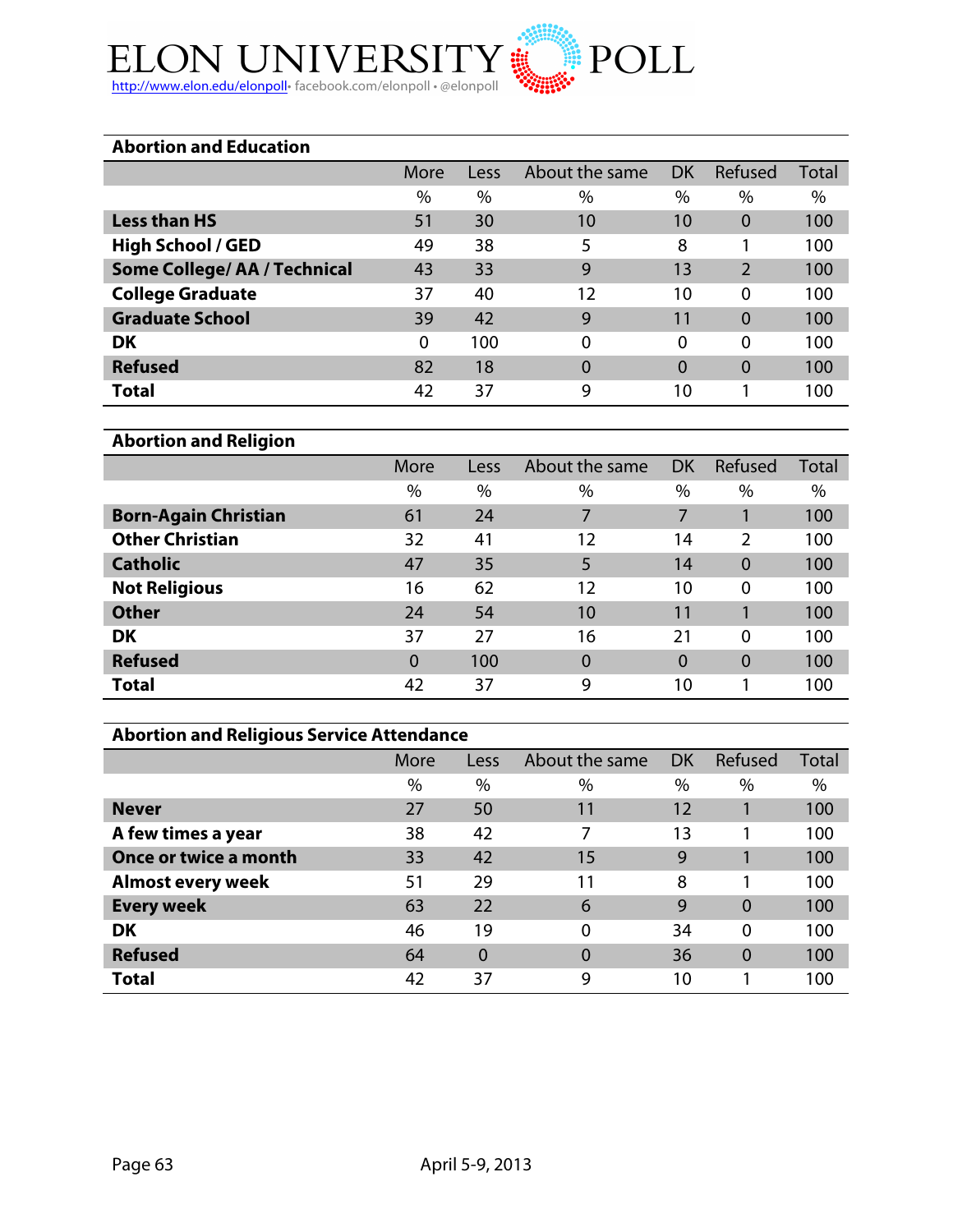

# **Death Penalty**

# Are you in favor of the death penalty for a person convicted of murder?

| <b>Death Penalty and Party Identification</b> |     |           |      |         |       |  |  |  |  |
|-----------------------------------------------|-----|-----------|------|---------|-------|--|--|--|--|
|                                               | Yes | <b>No</b> | DK   | Refused | Total |  |  |  |  |
|                                               | %   | $\%$      | $\%$ | $\%$    | %     |  |  |  |  |
| <b>Democrats</b>                              | 44  | 48        | 8    | 0       | 100   |  |  |  |  |
| Independents                                  | 62  | 27        | 9    |         | 100   |  |  |  |  |
| <b>Republicans</b>                            | 86  | 10        | 3    | 0       | 100   |  |  |  |  |
| DK / Refused                                  | 55  | 30        | 14   | 0       | 100   |  |  |  |  |
| <b>Total</b>                                  | 61  | 30        | 8    |         | 100   |  |  |  |  |

#### **Death Penalty and Income**

|                           | Yes  | <b>No</b> | DK | Refused       | Total |
|---------------------------|------|-----------|----|---------------|-------|
|                           | $\%$ | $\%$      | %  | $\frac{0}{0}$ | %     |
| <b>Less than \$25,000</b> | 43   | 41        | 15 |               | 100   |
| \$25,000 to \$50,000      | 56   | 34        | 10 | 0             | 100   |
| \$50,000 to \$75,000      | 72   | 23        | 4  | 0             | 100   |
| <b>More than \$75,000</b> | 68   | 25        | 6  | 0             | 100   |
| <b>DK</b>                 | 57   | 32        | 10 | 0             | 100   |
| <b>Refused</b>            | 62   | 29        | 9  | 0             | 100   |
| <b>Total</b>              | 61   | 30        | 8  | 0             | 100   |

| <b>Death Penalty and Age</b> |      |           |    |         |       |  |  |  |  |  |
|------------------------------|------|-----------|----|---------|-------|--|--|--|--|--|
|                              | Yes  | <b>No</b> | DK | Refused | Total |  |  |  |  |  |
|                              | $\%$ | %         | %  | $\%$    | %     |  |  |  |  |  |
| 18-30                        | 54   | 40        | 6  | 0       | 100   |  |  |  |  |  |
| $31 - 40$                    | 65   | 24        | 11 | 0       | 100   |  |  |  |  |  |
| 41-50                        | 66   | 28        | 6  | 0       | 100   |  |  |  |  |  |
| $51 - 65$                    | 62   | 26        | 11 |         | 100   |  |  |  |  |  |
| $65+$                        | 60   | 31        | 9  |         | 100   |  |  |  |  |  |
| <b>Total</b>                 | 61   | 30        | 9  |         | 100   |  |  |  |  |  |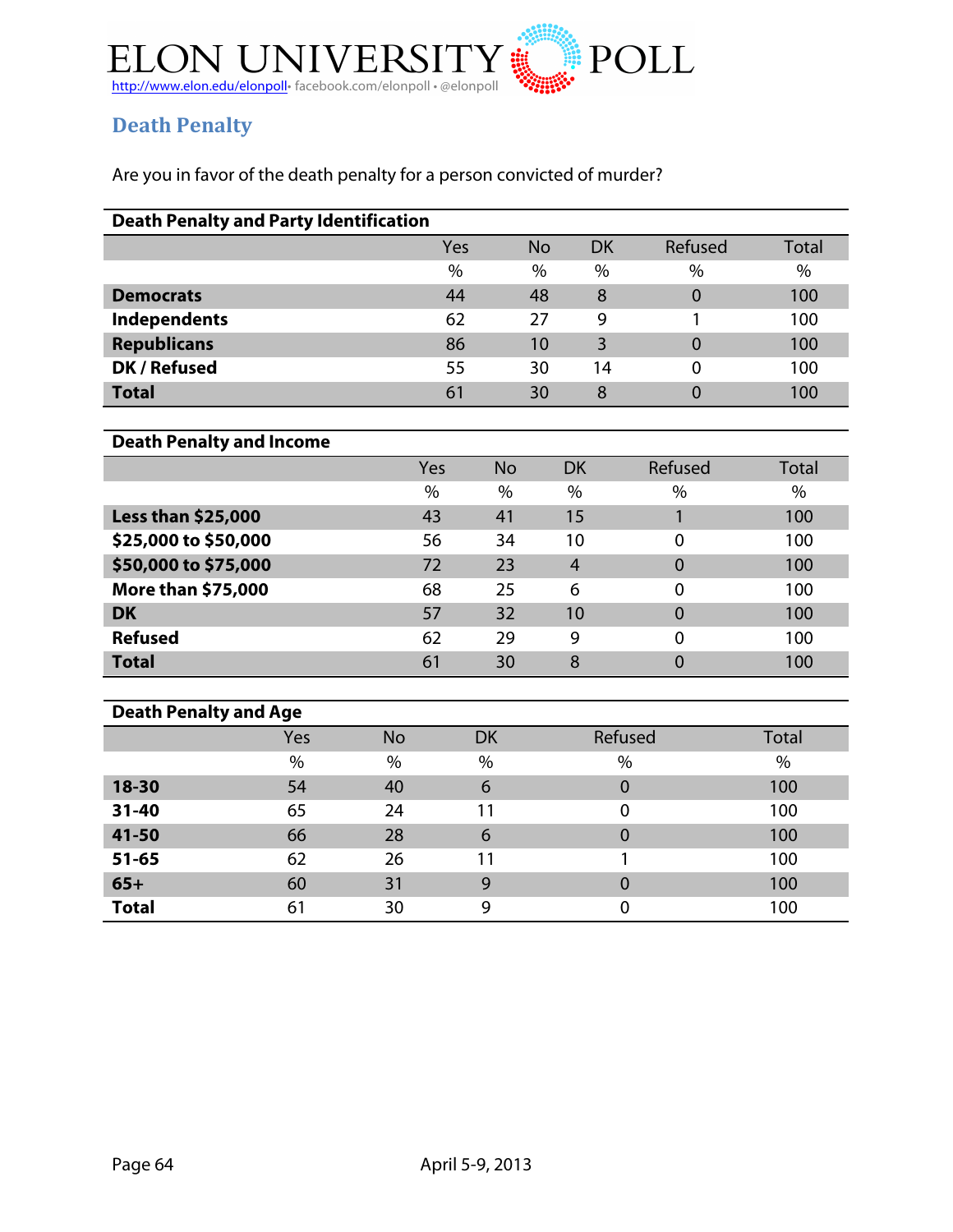

| <b>Death Penalty and Race</b> |      |      |           |         |       |  |  |  |  |  |
|-------------------------------|------|------|-----------|---------|-------|--|--|--|--|--|
|                               | Yes  | No   | <b>DK</b> | Refused | Total |  |  |  |  |  |
|                               | $\%$ | $\%$ | %         | %       | $\%$  |  |  |  |  |  |
| <b>White</b>                  | 69   | 23   | 8         |         | 100   |  |  |  |  |  |
| <b>Black</b>                  | 41   | 49   | 10        | O       | 100   |  |  |  |  |  |
| <b>Other</b>                  | 38   | 51   | 11        | 0       | 100   |  |  |  |  |  |
| <b>Total</b>                  | 61   | 30   | 8         |         | 100   |  |  |  |  |  |
|                               |      |      |           |         |       |  |  |  |  |  |

#### **Death Penalty and Gender**

|               | Yes  | No   | DK   | Refused       | Total |
|---------------|------|------|------|---------------|-------|
|               | $\%$ | $\%$ | $\%$ | $\frac{0}{0}$ | %     |
| <b>Male</b>   | 66   | 28   |      |               | 100   |
| <b>Female</b> | 57   | スつ   |      |               | 100   |
| <b>Total</b>  | b.   | 30   | O    |               | 100   |

# **Death Penalty and Religion**

| -                           |      |                |                |                |       |
|-----------------------------|------|----------------|----------------|----------------|-------|
|                             | Yes  | <b>No</b>      | <b>DK</b>      | Refused        | Total |
|                             | $\%$ | $\%$           | %              | $\%$           | %     |
| <b>Born-Again Christian</b> | 67   | 25             | 8              | $\overline{0}$ | 100   |
| <b>Other Christian</b>      | 66   | 26             | 7              | 1              | 100   |
| <b>Catholic</b>             | 51   | 42             | 7              | 0              | 100   |
| <b>Not Religious</b>        | 50   | 41             | 9              | 0              | 100   |
| <b>Other</b>                | 53   | 31             | 16             | 0              | 100   |
| <b>DK</b>                   | 34   | 59             | 7              | 0              | 100   |
| <b>Refused</b>              | 100  | $\overline{0}$ | $\overline{0}$ | 0              | 100   |
| Total                       | 61   | 30             | 8              | 0              | 100   |

Generally speaking, do you believe the death penalty is applied [fairly or unfairly] in this country?

| <b>Fairness and Party Identification</b> |        |          |           |         |       |  |  |  |  |
|------------------------------------------|--------|----------|-----------|---------|-------|--|--|--|--|
|                                          | Fairly | Unfairly | <b>DK</b> | Refused | Total |  |  |  |  |
|                                          | %      | $\%$     | $\%$      | $\%$    | $\%$  |  |  |  |  |
| <b>Democrats</b>                         | 37     | 51       | 12        | 0       | 100   |  |  |  |  |
| Independents                             | 54     | 35       | 11        | 0       | 100   |  |  |  |  |
| <b>Republicans</b>                       | 63     | 26       | 11        | 0       | 100   |  |  |  |  |
| <b>DK / Refused</b>                      | 44     | 37       | 19        | 0       | 100   |  |  |  |  |
| <b>Total</b>                             | 49     | 39       | 12        |         | 100   |  |  |  |  |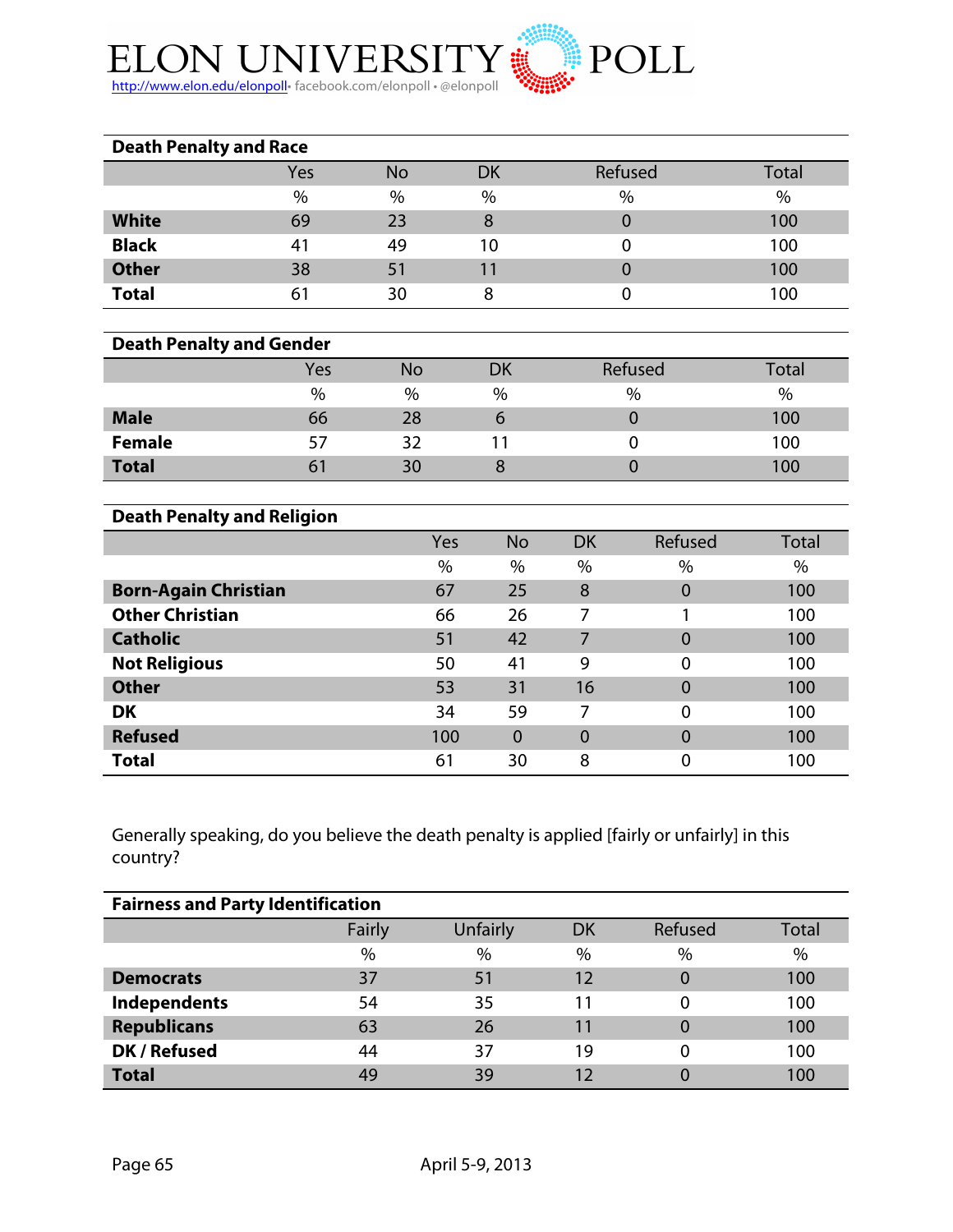



# **Fairness and Income**

|                           | Fairly | Unfairly | DK   | Refused | Total |
|---------------------------|--------|----------|------|---------|-------|
|                           | $\%$   | $\%$     | $\%$ | %       | %     |
| <b>Less than \$25,000</b> | 34     | 44       | 20   |         | 100   |
| \$25,000 to \$50,000      | 46     | 41       | 13   | 0       | 100   |
| \$50,000 to \$75,000      | 60     | 32       | 8    | 0       | 100   |
| More than \$75,000        | 52     | 39       | 9    | 0       | 100   |
| <b>DK</b>                 | 43     | 29       | 28   | 0       | 100   |
| <b>Refused</b>            | 44     | 42       | 14   | 0       | 100   |
| <b>Total</b>              | 48     | 39       | 13   | 0       | 100   |

#### **Fairness and Age**

|              | -      |          |           |          |       |
|--------------|--------|----------|-----------|----------|-------|
|              | Fairly | Unfairly | <b>DK</b> | Refused  | Total |
|              | $\%$   | $\%$     | %         | %        | $\%$  |
| 18-30        | 51     | 42       | 6         | 0        | 100   |
| 31-40        | 57     | 32       | 11        | 0        | 100   |
| 41-50        | 50     | 39       | 10        | 0        | 100   |
| $51 - 65$    | 46     | 42       | 12        | $\Omega$ | 100   |
| $65+$        | 40     | 37       | 23        | 0        | 100   |
| <b>Total</b> | 49     | 39       | 12        | 0        | 100   |

# **Fairness and Race**

|              | Fairly | Unfairly | DK   | Refused | <b>Total</b> |
|--------------|--------|----------|------|---------|--------------|
|              | %      | %        | $\%$ | %       | $\%$         |
| <b>White</b> | 54     | 33       | 12   |         | 100          |
| <b>Black</b> | 30     | 59       |      |         | 100          |
| <b>Other</b> | 43     | 34       | 23   |         | 100          |
| <b>Total</b> | 48     | 39       | 13   |         | 100          |

| <b>Fairness and Gender</b> |        |          |      |         |       |  |  |  |
|----------------------------|--------|----------|------|---------|-------|--|--|--|
|                            | Fairly | Unfairly | DK   | Refused | Total |  |  |  |
|                            | %      | $\%$     | $\%$ | $\%$    | %     |  |  |  |
| <b>Male</b>                | 53     | 36       | 10   |         | 100   |  |  |  |
| <b>Female</b>              | 44     | 41       | 15   |         | 100   |  |  |  |
| <b>Total</b>               | 48     | 39       | 13   |         | 100   |  |  |  |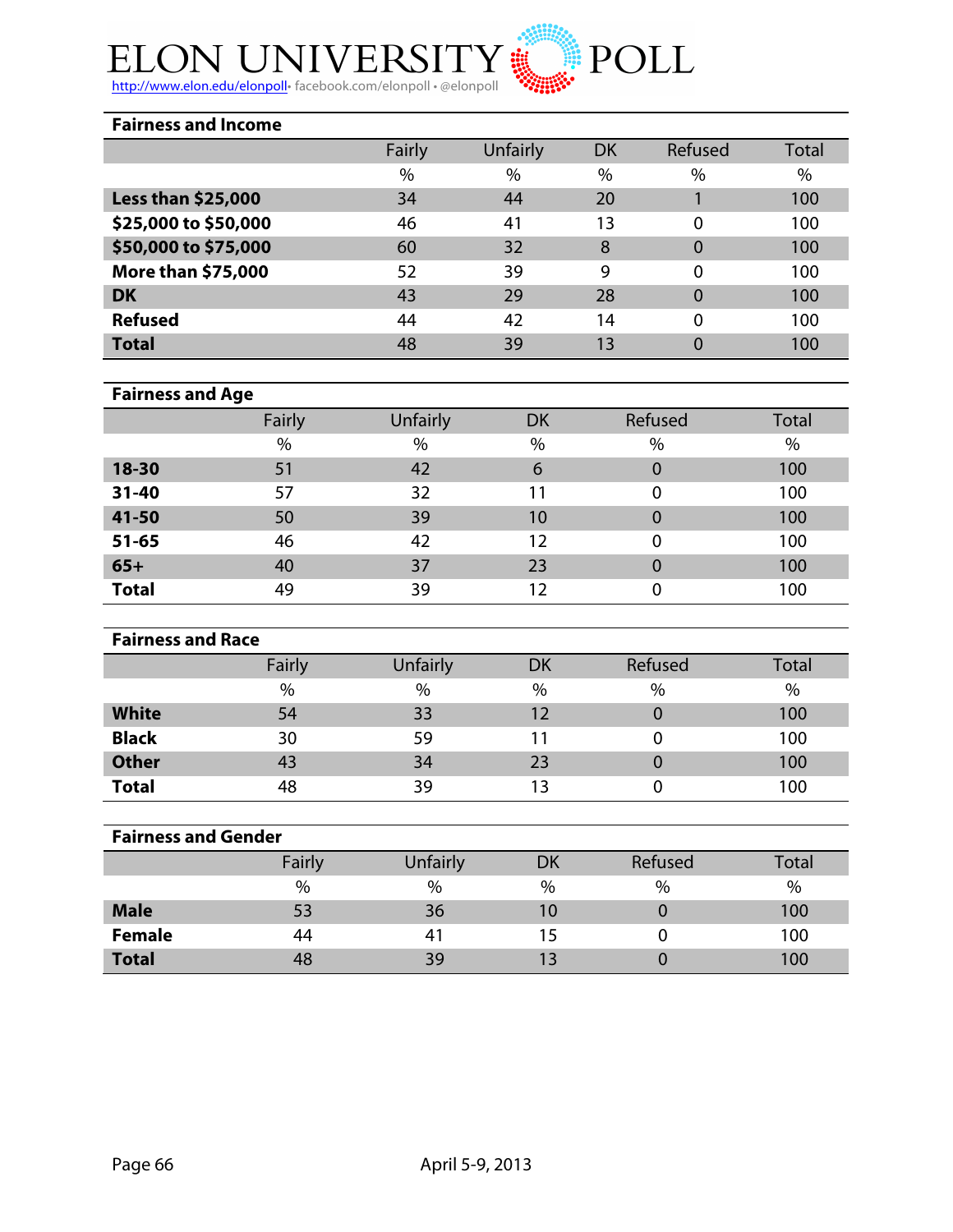

# **Crime**

Is there more crime in the U.S. than there was a year ago, or less?

| <b>National Crime and Party Identification</b> |      |      |                |      |          |       |  |  |  |
|------------------------------------------------|------|------|----------------|------|----------|-------|--|--|--|
|                                                | More | Less | About the same | DK   | Refused  | Total |  |  |  |
|                                                | $\%$ | $\%$ | $\%$           | $\%$ | $\%$     | $\%$  |  |  |  |
| <b>Democrats</b>                               | 59   | 19   | 8              | 14   | $\Omega$ | 100   |  |  |  |
| Independents                                   | 53   | 19   | 12             | 16   | 0        | 100   |  |  |  |
| <b>Republicans</b>                             | 61   | 15   | 5              | 19   | $\Omega$ | 100   |  |  |  |
| DK / Refused                                   | 66   | 13   | 10             | 10   |          | 100   |  |  |  |
| <b>Total</b>                                   | 58   | 17   | 9              | 15   | $\Omega$ | 100   |  |  |  |

# **National Crime and Income**

|                           | More | Less | About the same | DK | Refused | Total |
|---------------------------|------|------|----------------|----|---------|-------|
|                           | $\%$ | %    | $\%$           | %  | $\%$    | $\%$  |
| <b>Less than \$25,000</b> | 67   | 15   | 8              | 10 | 0       | 100   |
| \$25,000 to \$50,000      | 68   | 11   | 7              | 14 | 0       | 100   |
| \$50,000 to \$75,000      | 58   | 20   | 7              | 15 | 0       | 100   |
| <b>More than \$75,000</b> | 50   | 21   | 11             | 17 | 0       | 100   |
| <b>DK</b>                 | 58   | 21   | 6              | 16 | 0       | 100   |
| <b>Refused</b>            | 56   | 17   | 0              | 23 | 4       | 100   |
| <b>Total</b>              | 59   | 17   | 8              | 15 |         | 100   |

# **National Crime and Age**

|              | ້    |      |                |           |             |       |
|--------------|------|------|----------------|-----------|-------------|-------|
|              | More | Less | About the same | <b>DK</b> | Refused     | Total |
|              | %    | $\%$ | $\%$           | $\%$      | $\%$        | %     |
| 18-30        | 60   | 20   | 6              | 14        | $\mathbf 0$ | 100   |
| 31-40        | 60   | 13   | 16             | 12        | 0           | 100   |
| 41-50        | 59   | 19   | 8              | 13        | 2           | 100   |
| $51 - 65$    | 57   | 19   | 9              | 15        | $\Omega$    | 100   |
| $65+$        | 59   | 16   | 4              | 20        | $\mathbf 0$ | 100   |
| <b>Total</b> | 59   | 18   | 8              | 15        | 0           | 100   |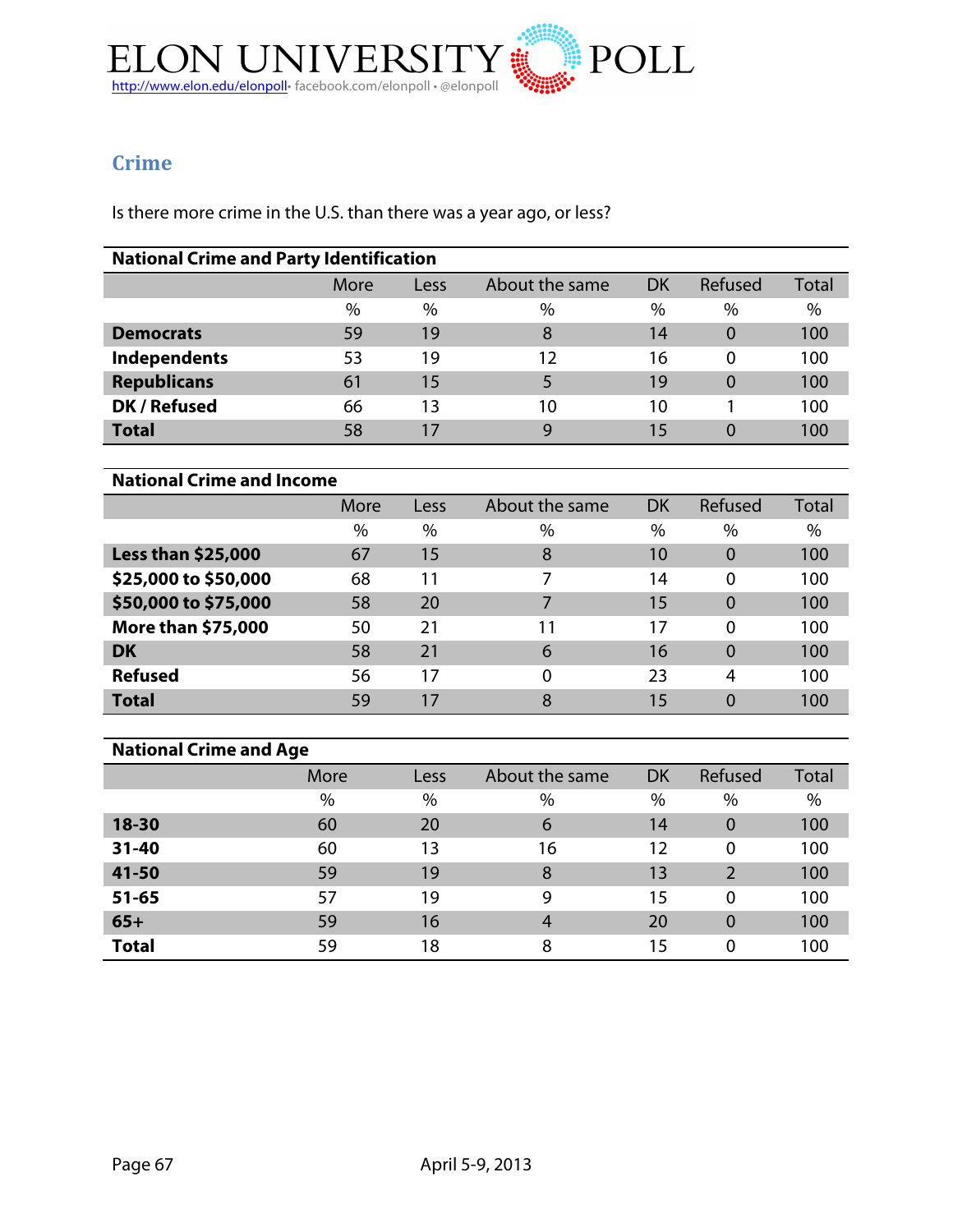

| <b>National Crime and Race</b> |      |      |                |           |          |              |  |  |  |
|--------------------------------|------|------|----------------|-----------|----------|--------------|--|--|--|
|                                | More | Less | About the same | <b>DK</b> | Refused  | <b>Total</b> |  |  |  |
|                                | $\%$ | $\%$ | %              | $\%$      | $\%$     | $\%$         |  |  |  |
| <b>White</b>                   | 54   | 19   | 10             | 17        | 0        | 100          |  |  |  |
| <b>Black</b>                   | 75   | 11   | 4              | q         | $\Omega$ | 100          |  |  |  |
| <b>Other</b>                   | 61   | 16   |                | 17        |          | 100          |  |  |  |
| <b>Total</b>                   | 59   |      | 8              | 15        | O        | 100          |  |  |  |

#### **National Crime and Gender**

|               | More | Less | About the same | DK   | Refused       | <b>Total</b> |
|---------------|------|------|----------------|------|---------------|--------------|
|               | $\%$ | $\%$ | %              | $\%$ | $\frac{0}{0}$ | %            |
| <b>Male</b>   | 53   | 23   | 10             | 15   |               | 100          |
| <b>Female</b> | 65   |      |                | 16   |               | 100          |
| <b>Total</b>  | 59   |      |                | 15   |               | 100          |

# **National Crime and Education**

|                                  | More | Less     | About the same | <b>DK</b> | Refused        | Total |
|----------------------------------|------|----------|----------------|-----------|----------------|-------|
|                                  | %    | $\%$     | $\%$           | $\%$      | $\%$           | $\%$  |
| <b>Less than HS</b>              | 70   | 14       | 6              | 10        | $\overline{0}$ | 100   |
| <b>High School / GED</b>         | 75   | 13       |                | 11        | $\Omega$       | 100   |
| <b>Some College/AA/Technical</b> | 62   | 13       | 12             | 12        | $\Omega$       | 100   |
| <b>College Graduate</b>          | 50   | 24       | 9              | 17        |                | 100   |
| <b>Graduate School</b>           | 45   | 19       | 12             | 24        | $\Omega$       | 100   |
| <b>DK</b>                        | 0    | 0        | $\Omega$       | 100       | $\Omega$       | 100   |
| <b>Refused</b>                   | 100  | $\Omega$ | $\overline{0}$ | $\Omega$  | $\Omega$       | 100   |
| <b>Total</b>                     | 59   | 17       | 8              | 15        | $\Omega$       | 100   |

# **National Crime and Religion**

|                             | More | Less           | About the same | <b>DK</b> | Refused        | Total |
|-----------------------------|------|----------------|----------------|-----------|----------------|-------|
|                             | $\%$ | %              | %              | $\%$      | $\%$           | %     |
| <b>Born-Again Christian</b> | 68   | 11             | 7              | 13        | 0              | 100   |
| <b>Other Christian</b>      | 56   | 19             | 7              | 17        | 0              | 100   |
| <b>Catholic</b>             | 46   | 22             | 9              | 23        | $\overline{0}$ | 100   |
| <b>Not Religious</b>        | 45   | 29             | 12             | 14        | $\Omega$       | 100   |
| <b>Other</b>                | 51   | 19             | 14             | 14        | $\overline{2}$ | 100   |
| <b>DK</b>                   | 71   | 22             | 0              | 3         | 4              | 100   |
| <b>Refused</b>              | 100  | $\overline{0}$ | 0              | 0         | 0              | 100   |
| <b>Total</b>                | 59   | 17             | 8              | 15        | 0              | 100   |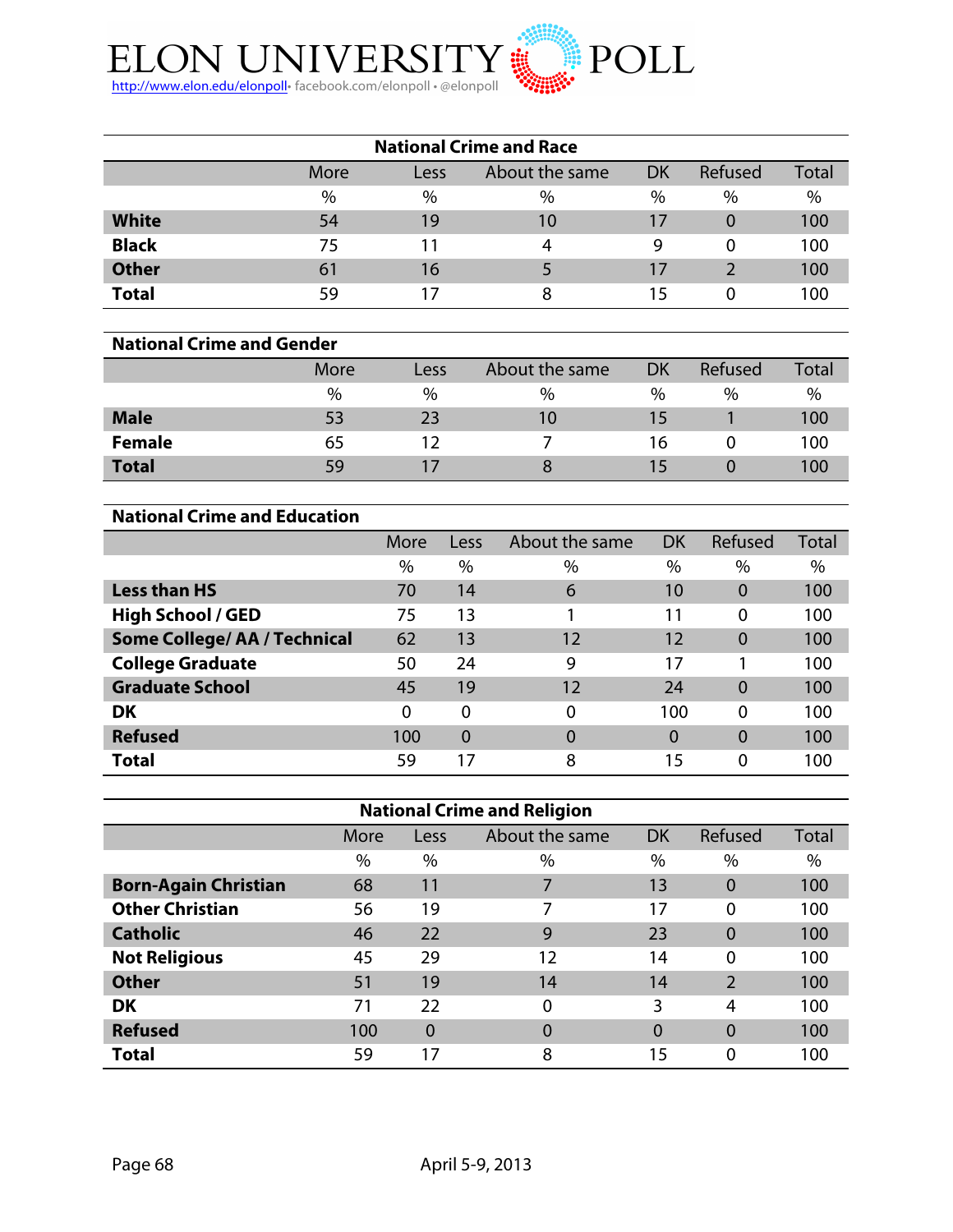

#### Is there more crime in your area than there was a year ago, or less?

| <b>Local Crime and Party Identification</b> |      |      |                |      |         |       |  |  |  |
|---------------------------------------------|------|------|----------------|------|---------|-------|--|--|--|
|                                             | More | Less | About the same | DK   | Refused | Total |  |  |  |
|                                             | $\%$ | $\%$ | $\%$           | $\%$ | $\%$    | $\%$  |  |  |  |
| <b>Democrats</b>                            | 36   | 34   | 21             | 9    | 0       | 100   |  |  |  |
| Independents                                | 39   | 29   | 24             |      |         | 100   |  |  |  |
| <b>Republicans</b>                          | 45   | 26   | 22             | 8    | 0       | 100   |  |  |  |
| DK / Refused                                | 35   | 39   | 18             | 8    | 0       | 100   |  |  |  |
| <b>Total</b>                                | 39   | 31   | 22             | 8    |         | 100   |  |  |  |

#### **Local Crime and Income**

|                           | More | Less | About the same | DK   | Refused        | Total |
|---------------------------|------|------|----------------|------|----------------|-------|
|                           | $\%$ | %    | %              | $\%$ | $\%$           | %     |
| <b>Less than \$25,000</b> | 47   | 28   | 13             | 11   |                | 100   |
| \$25,000 to \$50,000      | 40   | 33   | 20             |      | 0              | 100   |
| \$50,000 to \$75,000      | 43   | 27   | 23             | 8    | $\overline{0}$ | 100   |
| <b>More than \$75,000</b> | 36   | 33   | 23             | 7    | $\Omega$       | 100   |
| <b>DK</b>                 | 28   | 34   | 31             | 8    | $\overline{0}$ | 100   |
| <b>Refused</b>            | 29   | 22   | 28             | 18   | 4              | 100   |
| <b>Total</b>              | 39   | 31   | 21             | 8    | $\Omega$       | 100   |

# **Local Crime and Age**

|              | More | Less | About the same | DK   | Refused        | <b>Total</b> |
|--------------|------|------|----------------|------|----------------|--------------|
|              | %    | %    | $\%$           | $\%$ | $\%$           | %            |
| 18-30        | 33   | 37   | 19             | 11   | $\mathbf 0$    | 100          |
| $31 - 40$    | 34   | 31   | 29             | 5    |                | 100          |
| 41-50        | 43   | 32   | 17             | 8    |                | 100          |
| $51 - 65$    | 45   | 30   | 20             | 5    | 0              | 100          |
| $65+$        | 41   | 23   | 24             | 12   | $\overline{0}$ | 100          |
| <b>Total</b> | 39   | 31   | 21             | 8    | 0              | 100          |

# **Local Crime and Race** More Less About the same DK Refused Total % % % % % % **100 White** 41 28 22 8 0 100 **Black** 34 38 21 7 0 100 **Other** 39 37 14 8 2 100 **Total** 39 31 21 8 0 100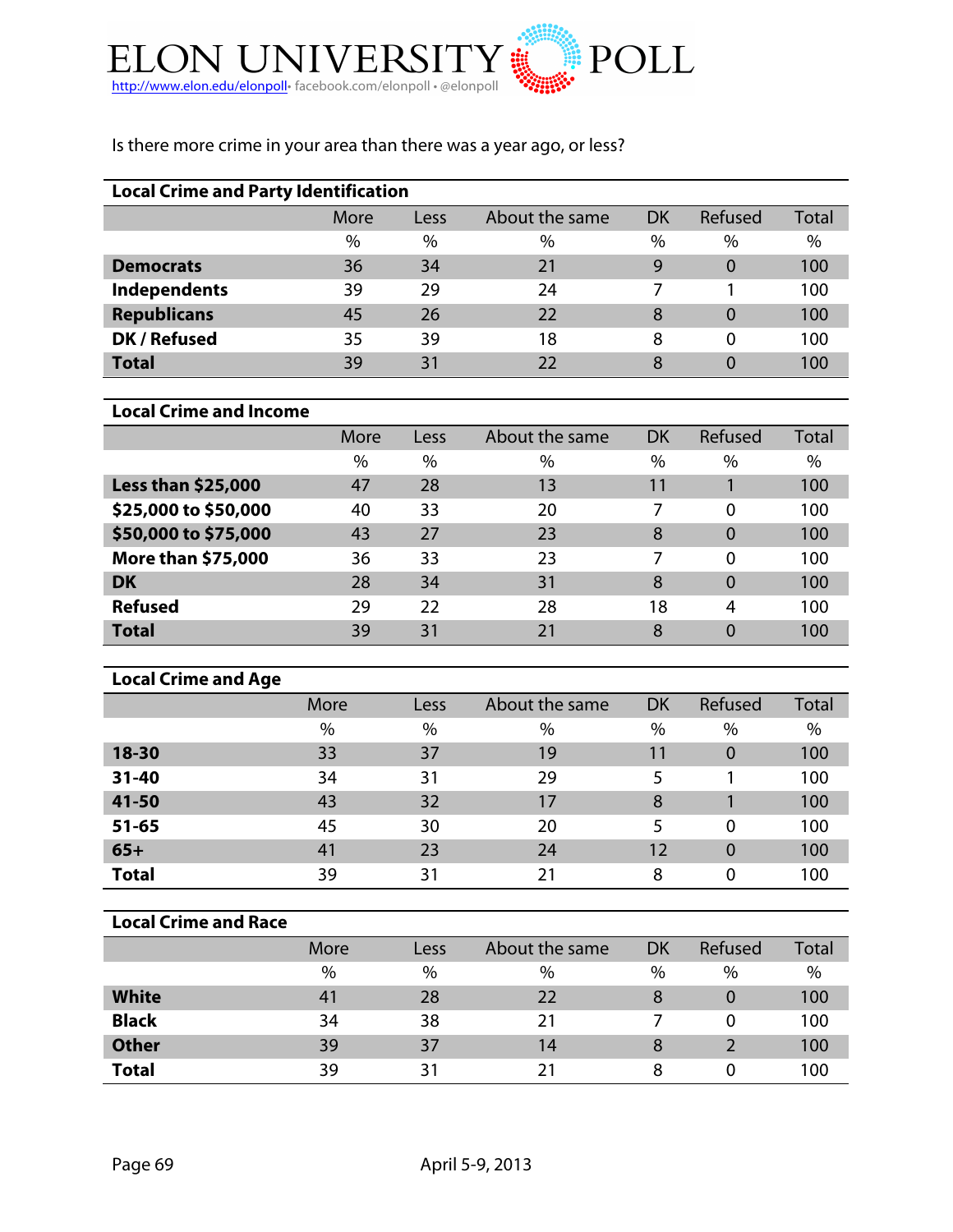# ELON UNIVERSIT

http://www.elon.edu/elonpoll• facebook.com/elonpoll • @elonpoll



 $\mathrm{Y}$  :

POLL

#### **Local Crime and Education**

|                                  | More | Less | About the same | DK       | Refused        | Total |
|----------------------------------|------|------|----------------|----------|----------------|-------|
|                                  | $\%$ | $\%$ | $\%$           | $\%$     | $\%$           | $\%$  |
| <b>Less than HS</b>              | 47   | 22   | 11             | 20       | $\mathbf 0$    | 100   |
| <b>High School / GED</b>         | 48   | 32   | 13             |          | 0              | 100   |
| <b>Some College/AA/Technical</b> | 35   | 36   | 24             |          |                | 100   |
| <b>College Graduate</b>          | 41   | 27   | 23             | 9        | $\Omega$       | 100   |
| <b>Graduate School</b>           | 30   | 33   | 28             | 8        | $\overline{0}$ | 100   |
| <b>DK</b>                        | 0    | 0    | 100            | $\Omega$ | $\Omega$       | 100   |
| <b>Refused</b>                   | 58   | 18   | 0              | 24       | $\Omega$       | 100   |
| <b>Total</b>                     | 39   | 31   | 21             | 8        | $\Omega$       | 100   |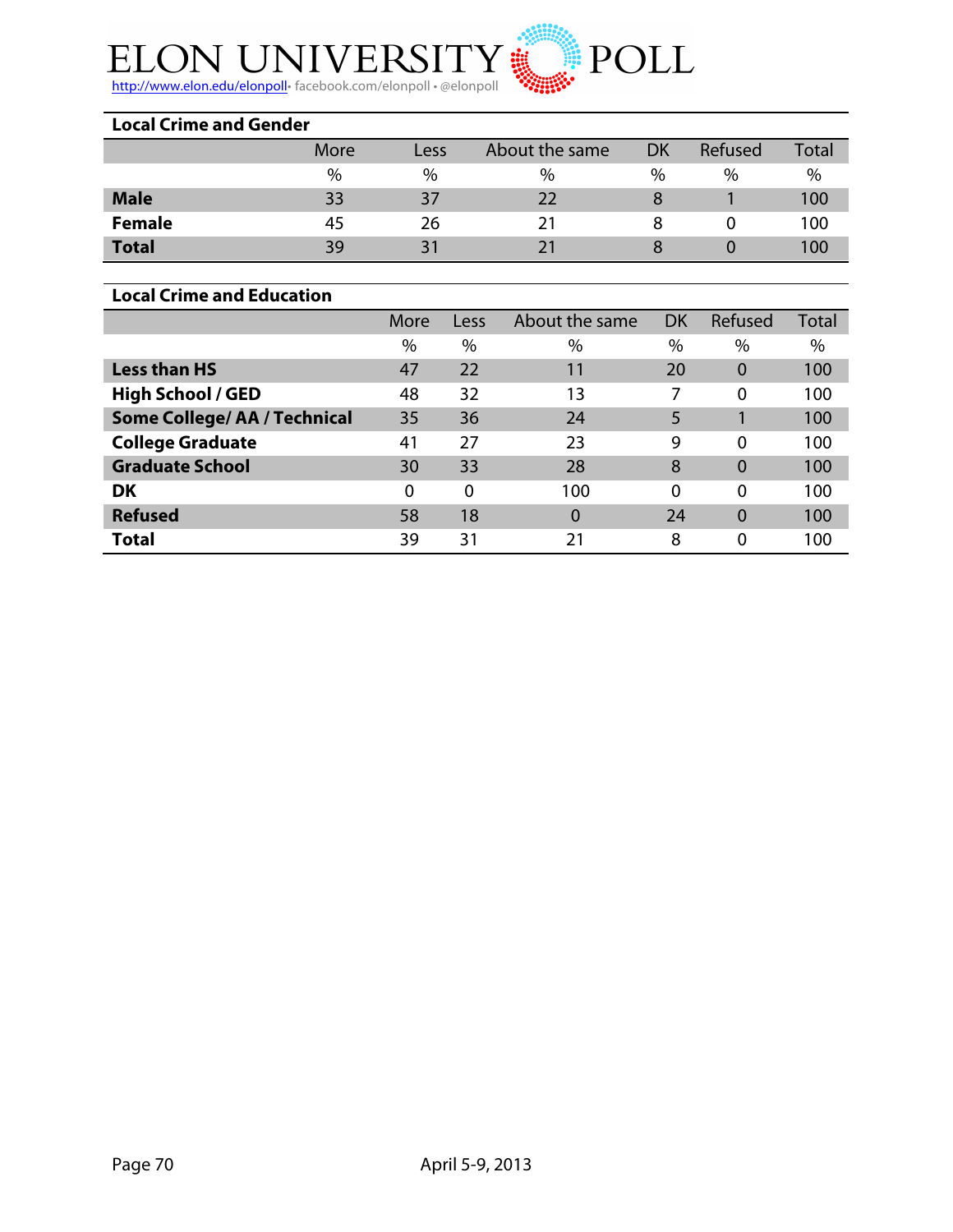

# **Basic Methodological Information**

| Mode:                      | Live Interviewer RDD Telephone Interviews |
|----------------------------|-------------------------------------------|
|                            | (Dual Frame: Cell Phone and Landlines)    |
| Sample Area:               | <b>North Carolina</b>                     |
| Dates in the field:        | April 5- April 9, 2013                    |
| Sample Size                | 770                                       |
| Margin of Error            | $\pm$ 3.53                                |
| Confidence Level           | 95%                                       |
| <b>Weighting Variables</b> | Age, Race, Gender, and Phone Ownership    |

The Elon University Poll uses a stratified random sample of households with telephones and wireless (cell) telephone numbers. Our target margin of error is at a maximum +/- 3 % based on a 95 % confidence interval. Please direct questions about the Elon University Poll's methodology to the Director of the Elon University Poll, Dr. Kenneth Fernandez at 336-278- 6438 or kfernandez@elon.edu.

#### **Procedures Used for Conducting the Poll**

The Elon University Poll typically conducts surveys over a five-day period. Live interviewers call from 4:30 p.m. to 9:00 p.m. during the week and from 1:00 p.m. to 6:00 p.m. during the weekend. Each survey report specifies dates and times called. The Elon University Poll uses CATI system software (Computer Assisted Telephone Interviewing) for the administration of surveys. We attempt to reach each working telephone number in the sample up to five times. We only interview residents of North Carolina who are over 18.

#### **Additional Methodological Decisions**

#### Branching Questions

For many questions with multiple response options, we program our surveys to branch into a secondary probing question.

#### "Don't Know" & "Refused" Response Options

All questions include an option for respondents to volunteer "don't know" or to refuse. In the vast majority of questions, interviewers do not prompt "don't know" responses.

Weighting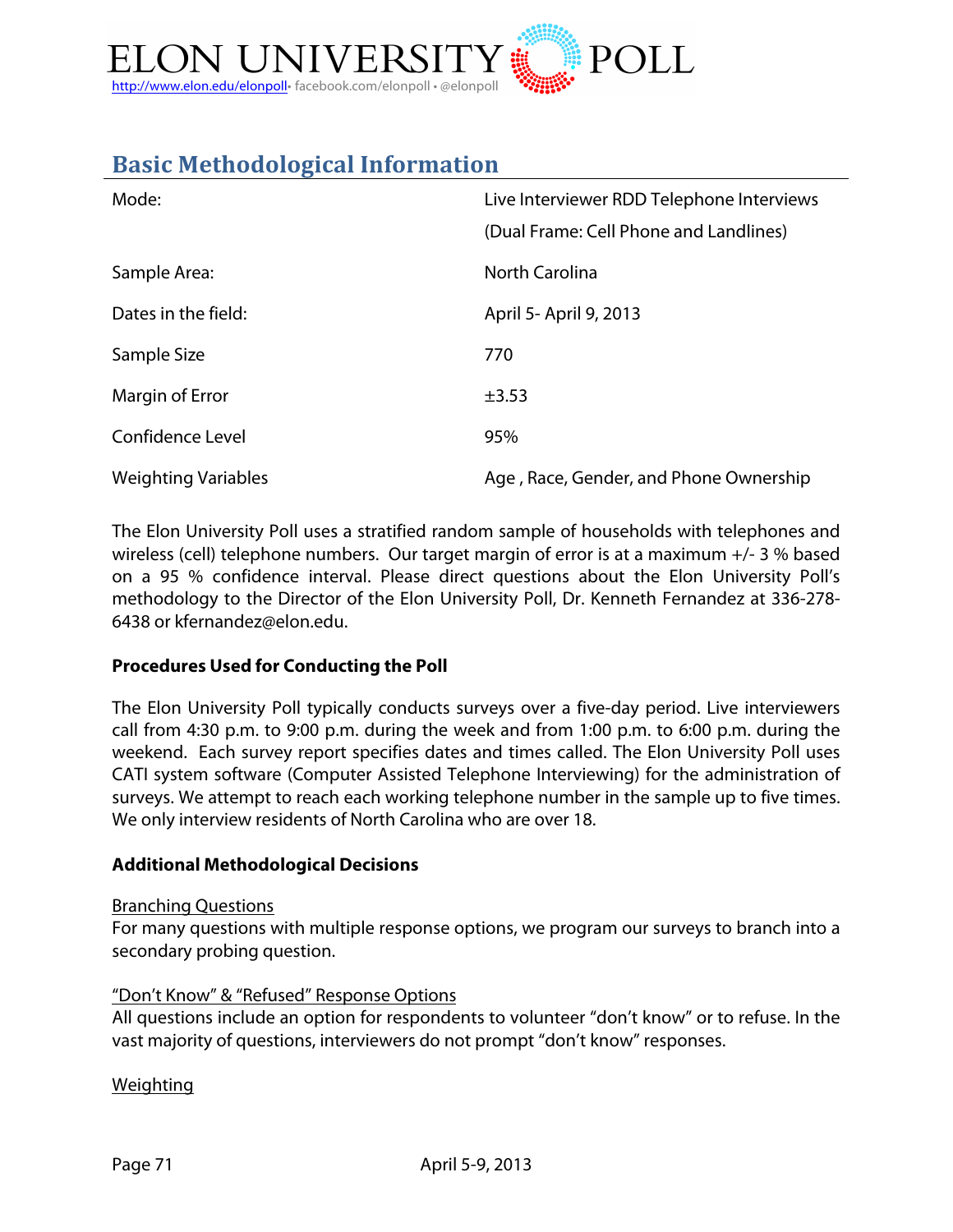

We typically weight results from the Elon University Poll on multiple demographic characteristics: race, gender, household size, region, education, and age. Weighting rarely leads to substantial changes in results. We use iterative raking, adjusting one dimension at a time. We include detailed information about weighting of survey samples for each poll on both the Elon University Poll website and within released reports.

#### Within Household Randomization

For landlines, we use the common "oldest-youngest" technique to ensure within household randomization. We assume cellphones belong to an individual rather than a household. Thus, we do not conduct within-household randomization within our cellphone sample.

#### Completion Criteria

An interview is a complete only if a respondent progresses through the entire survey. Respondents who hang up before completing the last question or who refuse to more than 20 % of the questions are incompletes.

#### Support for Transparency

The Elon University Poll supports transparency in survey research and is a supporter of the American Association for Public Opinion Research Transparency Initiative, which is a program promoting openness and transparency about survey research methods and operations among survey research professionals and the industry. All information about the Elon University Poll that we released to the public conforms to reporting conventions recommended by the American Association for Public Opinion Research and the National Council on Public Polls.

#### Question Construction and Question Order

In releasing survey results, the Elon University Poll provides the questions as worded and the order in which respondents receive these questions. In some cases question ordering rotates to avoid biases. In an effort to provide neutral, non-biased questions, we attempt to observe conventional question wording and question order protocols in all of our polls. In order to avoid recency or primacy effects, we randomize candidate names and directional response options (e.g. support / oppose) within the text of each question. We pretest every questionnaire multiple times before entering the field.

#### **Sampling**

Survey Sampling International, LLC, provide samples of telephone numbers. To equalize the probability of telephone selection, sample telephone numbers are systematically stratified according to subpopulation strata (e.g., a zip code, a county, etc.), which yields a sample from telephone exchanges in proportion to each exchange's share of telephone households in the population of interest. Estimates of telephone households in the population of interest are generally obtained from several databases. Samples of household telephone numbers are distributed across all eligible blocks of numbers in proportion to the density of listed households assigned in the population of interest according to a specified subpopulation stratum. Upon determining the projected (or preferred) sample size, a sampling interval is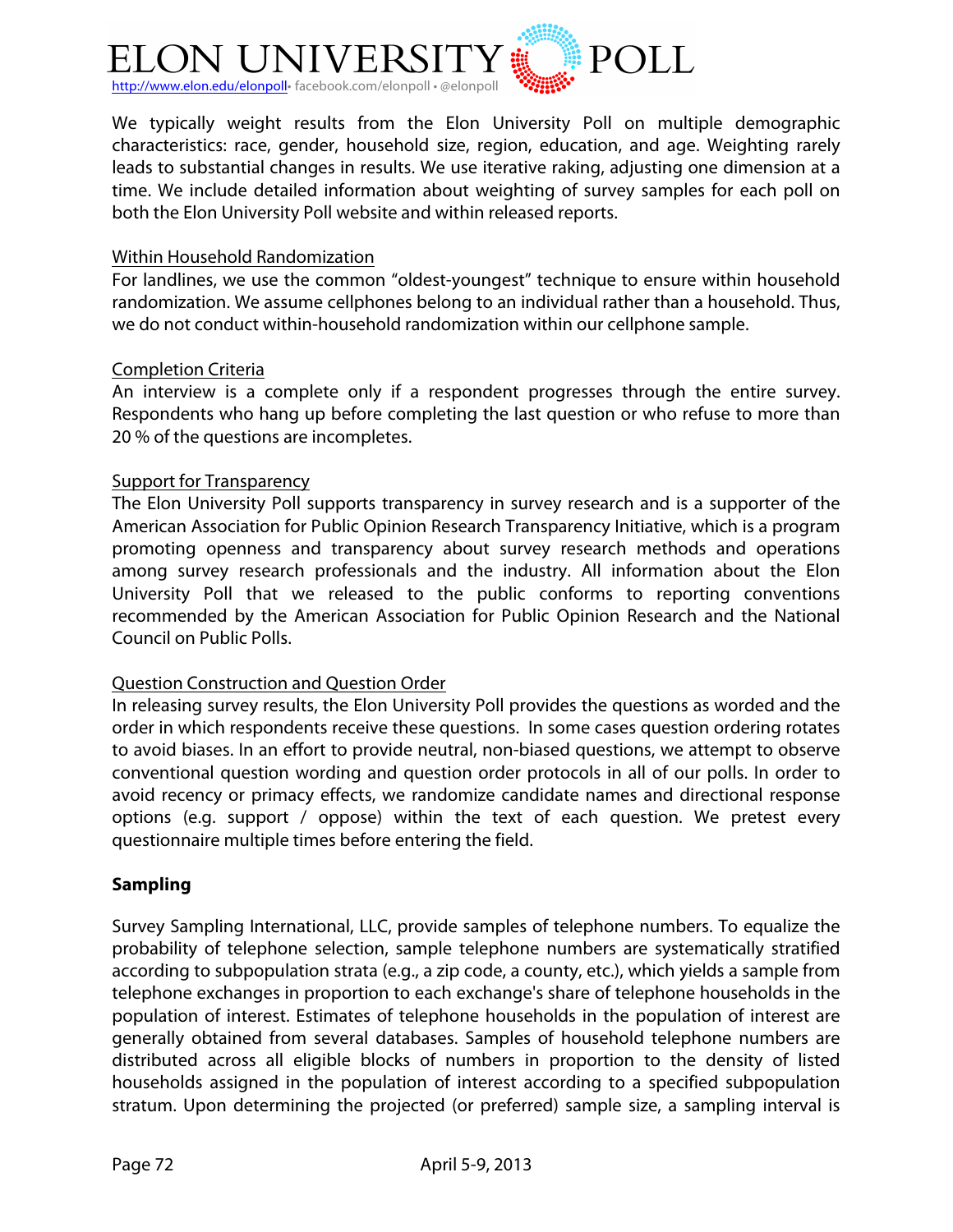

calculated by summing the number of listed residential numbers in each eligible block within the population of interest and dividing that sum by the number of sampling points assigned to the population. From a random start between zero and the sampling interval, blocks are selected systematically in proportion to the density of listed household "working blocks."

A block (also known as a bank) is a set of contiguous numbers identified by the first two digits of the last four digits of a telephone number. A working block contains three or more working telephone numbers. Exchanges are assigned to a population on the basis of all eligible blocks in proportion to the density of working telephone households. Once each population's proportion of telephone households is determined, then a sampling interval, based on that proportion, is calculated and specific exchanges and numbers are randomly selected.

The wireless component of the study sample starts with determining which area codeexchange combinations in North Carolina are included in the wireless or shared Telcordia types. Similar to the process for selecting household telephone numbers, wireless numbers involve a multi-step process in which blocks of numbers are determined for each area codeexchange combination in the Telcordia types. From a random start within the first sampling interval, a systematic nth selection of each block of numbers is performed and a two-digit random number between 00 and 99 is appended to each selected nth block stem. The intent is to provide a stratification that will yield a sample that is representative both geographically and by large and small carrier. From these, a random sample is generated.

Because exchanges and numbers are randomly selected, unlisted as well as listed numbers are included in the sample. Thus, the sample of numbers generated for the population of interest constitutes a random sample of telephone households and wireless numbers of the population.

### **Frequently Asked Questions about our Methodology**

- 1. *Who pays for the Elon University Poll?* Elon University fully funds the Elon University Poll.
- 2. *Does the Elon University Poll favor a certain party?* The Elon University Poll is an academic, non-partisan survey. We do not engage or work with any political candidates or parties. We employ best practices to ensure the results are not biased.
- 3. *Where do you get your numbers?* We obtain samples of randomized phone numbers from Survey Sample International.
- 4. *How many times do you call a number before giving up?* We attempt to call each working number five times before removing it from the sample.
- 5. *Do you call both cell phones and land lines?*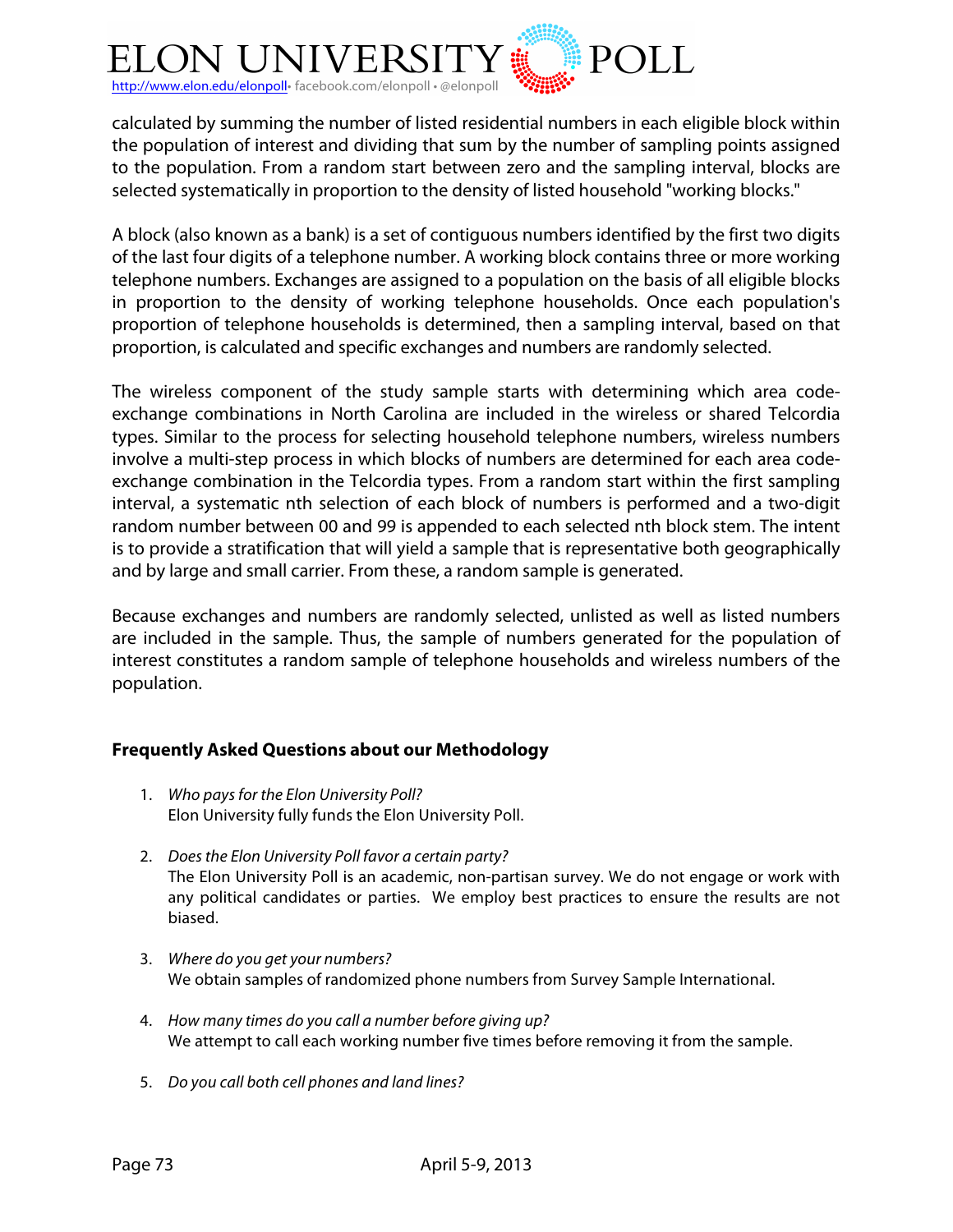

Yes. We use a mixed sample of both cell phones and landlines. We weight on phone ownership to adjust for the higher probability of selection of those who own both cell phones and landline phones.

- 6. *Does the Elon University Poll do IVR surveys or automated "robopolls"?* No. Well-trained students at Elon University conduct all our interviewers.
- 7. *Do you report non-response rates?*

Yes. We report non-response rates based on AAPOR guidelines. The response rate for the April 9, 2013 Poll was 8%, which approximates the national average response rates of high quality survey organizations.

8. *Do you weight the data?*

Yes. We apply weights to the data. An iterative proportional fitting algorithm generates weights based on Census parameters of residents in North Carolina.

9. *Do you randomize response options?*

Yes. We rotate the order of candidate names in all applicable questions. We also rotate order of text for other questions, such as those that include response options such as "more" and "less." Furthermore, we rotate the order of some questions themselves if we suspect the order of a question could bias results.

10. *Do you conduct within-household randomization?*

Yes. For landlines, we use the common "oldest-youngest" rotation to ensure within household randomization. We assume cellphones belong to an individual rather than a household. Thus, we do not conduct within-household randomization within our cellphone sample.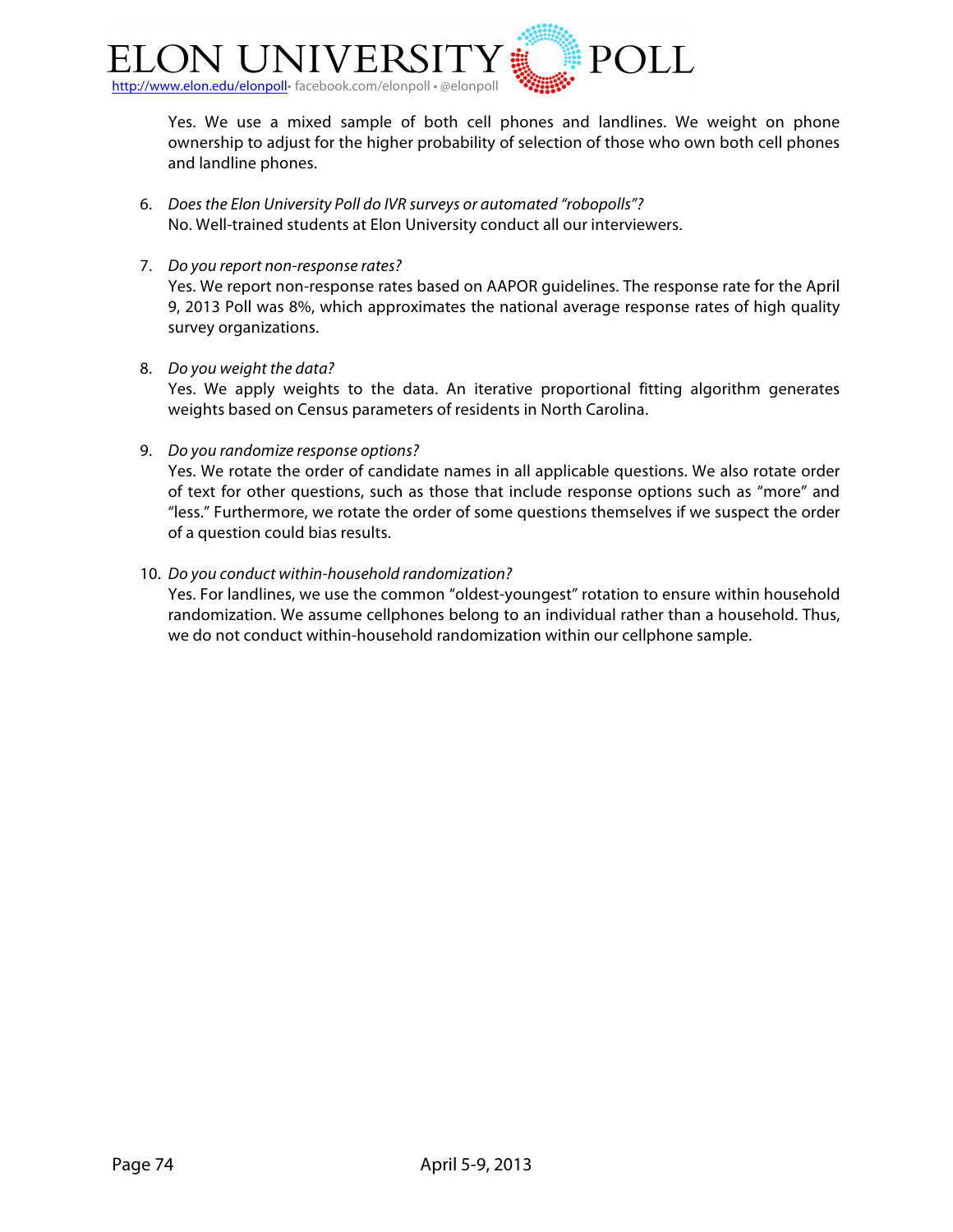

# **The Elon University Poll Team**

Dr. Kenneth Fernandez is the Director of the Elon University Poll. Dr. Fernandez holds a Ph.D. in Political Science from University of California – Riverside. Dr. Fernandez is Assistant Professor of Political Science at Elon University. He has published numerous articles in peerreviewed social science journals.

Dr. Jason Husser is the Assistant director. Dr. Husser holds a Ph.D. in Political Science from Vanderbilt University. Dr. Husser is also Assistant Professor of Political Science at Elon University. He recently published an article on public opinion in the *American Journal of Political Science.*  He was previously the Associate Coordinator of the Vanderbilt University Poll.

John Robinson serves as Director of Communications for the Poll. He is a former newspaper editor, veteran journalist, and North Carolina native.

Daniel Anderson is Vice President of Elon University Communications. Eric Townsend is Director of the Elon University News Bureau. Both work very closely with the directors in communicating results of the poll.

Faculty members in the Department of Political Science, chaired by Dr. Sharon Spray, are also involved in advising the directors.

The poll operates under the auspices of the College of Arts and Sciences at Elon University, led by Dean Alison Morrison-Shetlar. The Elon University administration, led by Dr. Leo Lambert, president of the university, fully supports the Elon University Poll as part of its service commitment to state, regional, and national constituents.

Elon University fully funds the Elon University Poll. Because of this generous support, the Elon University poll does not engage in any contract work. This permits the Elon University Poll to operate as a neutral, non-biased, non-partisan resource.

Elon University students administer the survey as part of the University's commitment to civic engagement and experiential learning where "students learn through doing." Student interviewers receive extensive training prior to engaging in interviewing. A team of student supervisors (led by Mary Young '14) assists the directors with quality control and monitoring.



Fernandez



Husser



Robinson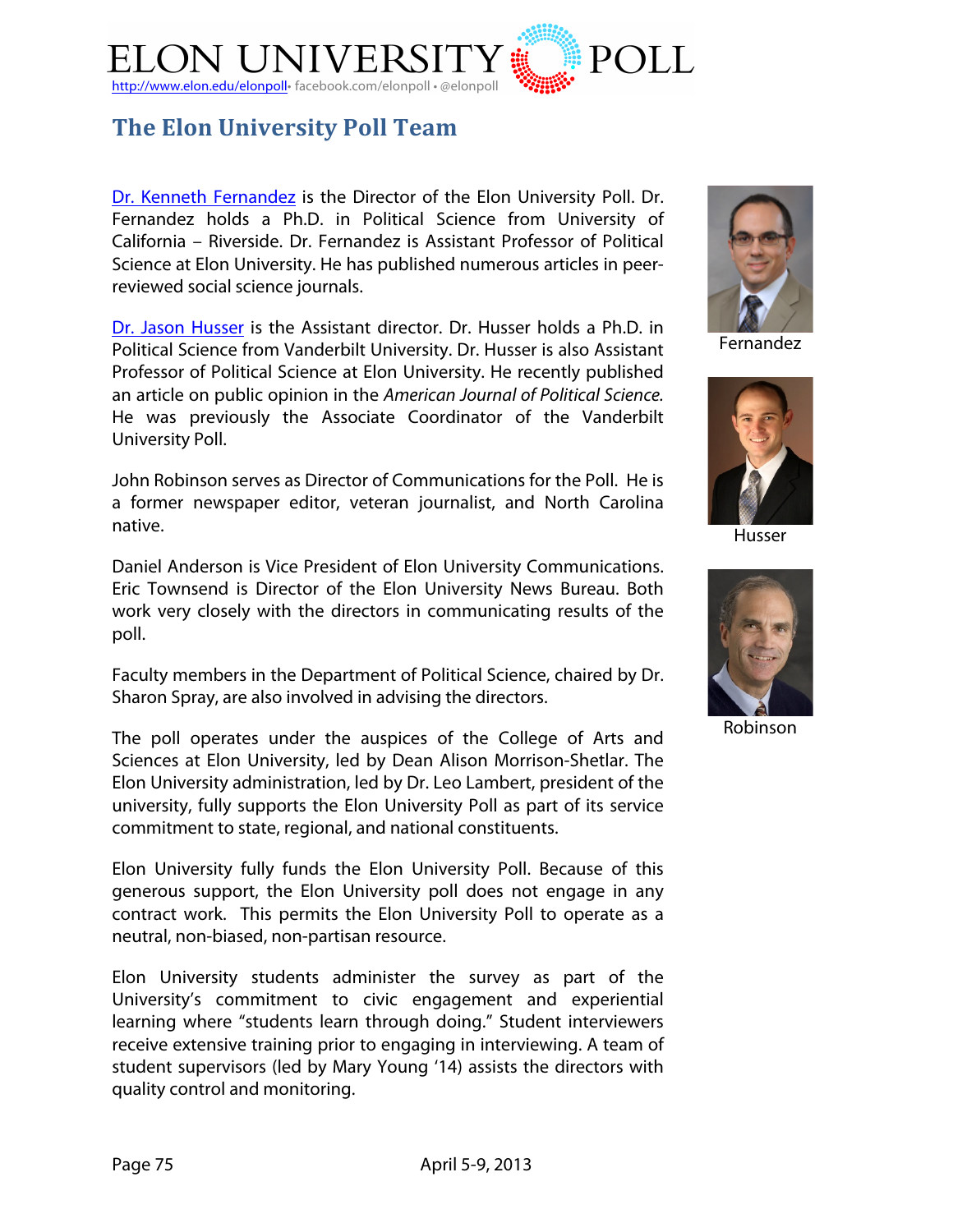